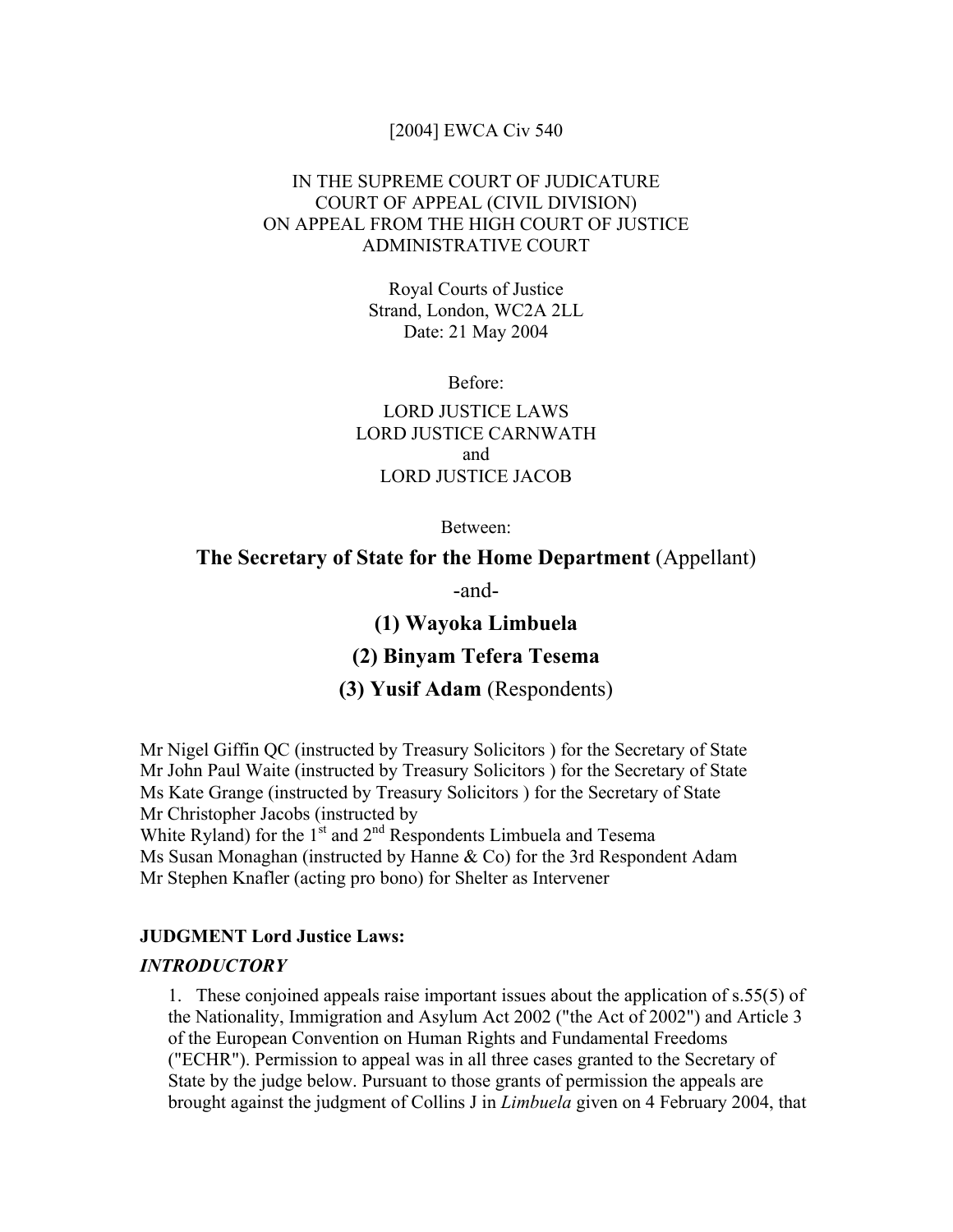of Gibbs J in *Tesema* given on 16 February 2004, and Charles J in *Adam* given on 17 February 2004.

2. In each case the judge in the Administrative Court granted relief by way of judicial review of the Secretary of State's decision not to provide support for the claimant asylum-seeker. The three claimants are of course the respondents before us. We have been asked to give general guidance as to the operation of s.55(5) and Article 3: there has been some divergence of view among the judges of the Administrative Court as to the correct approach to be applied, notwithstanding earlier learning in this court in *R(Q) & ors v Secretary of State* [2003] 3 WLR 365 (*"Q"*) and *R(T) v Secretary of State* [2004] 7 CCLR 53. In addition to these authorities, and the three judgments under appeal, it will be necessary to pay attention to the decision of Newman J in *Zardasht* [2004] EWHC Admin 91, given on 23 January 2004. At the time of the hearing of these appeals in this court on 23 and 24 March 2004, we were told that no fewer than 666 further cases awaited disposal which are likely to be affected by our judgment.

# *THE STATUTORY MATERIALS*

3. It is convenient to set out the material statutory provisions before coming to the facts of the three cases. S.95 of the Immigration and Asylum Act 1999 ("the 1999 Act") provides in part:

"(1) The Secretary of State may provide, or arrange for the provision of, support  $for -$ 

a) asylum-seekers, or

b) dependants of asylum-seekers,

who appear to the Secretary of State to be destitute or to be likely to become destitute within such period as may be prescribed.

(3) For the purposes of this section, a person is destitute if –

a) he does not have adequate accommodation or any means of obtaining it (whether or not his other essential living needs are met); or

b) he has adequate accommodation or the means of obtaining it, but cannot meet his other essential living needs."

There is a statutory definition of "asylum-seeker", but I need not set it out. There is no contest but that the three respondents to these appeals are asylum-seekers within the meaning of the statute. The same will almost certainly be true of all or the overwhelming majority of the other claimants whose cases are in the pipeline. I should add that by force of other legislation, subject to certain qualifications and exceptions an asylum-seeker has no access to State support or provision other than through s.95 of the 1999 Act. The provision of accommodation pursuant to s.95 is administered by the National Asylum Support Service ("NASS"), which is effectively an agency of the Secretary of State.

4. S.55 of the Act of 2002 provides in part: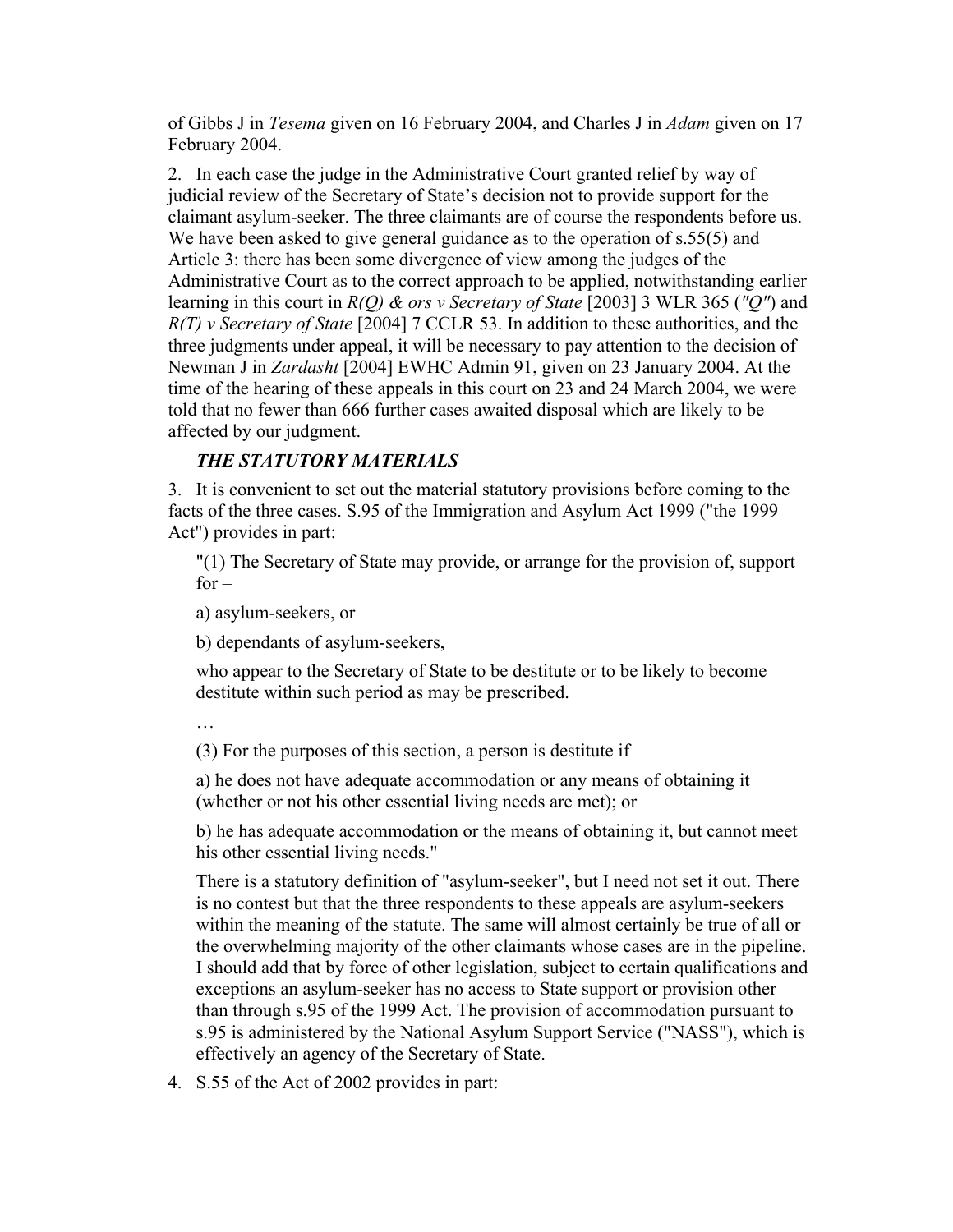"(1) The Secretary of State may not provide or arrange for the provision of support to a person under a provision mentioned in subsection  $(2)$  if –

> a. the person makes a claim for asylum which is recorded by the Secretary of State, and

b. the Secretary of State is not satisfied that the claim was made as soon as reasonably practicable after the person's arrival in the United Kingdom.

(2) The provisions are –

a) [section]… 95… of [the 1999 Act]

…

(5) This section shall not prevent –

a) the exercise of a power by the Secretary of State for the purpose of avoiding a breach of a person's Convention rights (within the meaning of the Human Rights Act 1998)

…"

5. It will at once be evident that an asylum-seeker who is barred from support by the application in his case of s.55(1), for whom the bar is not lifted by the application of s.55(5), will be on the streets with nothing unless he has resources of his own or can get access to some form of support from other individuals or non-State groups or agencies. Article 3 ECHR, as is well known, provides:

"No one shall be subjected to torture or to inhuman or degrading treatment or punishment."

It is unnecessary to set out any of the measures in the Human Rights Act 1998, save to recall that s.6 renders it unlawful for any public authority (which includes the Secretary of State and the courts) to act incompatibly with a Convention right. Consistently with that provision, s.55(5) of the Act of 2002 lifts the prohibition imposed by s.55(1) if in any given case it is necessary to exercise the power given by s.95(1) of the 1999 Act to avoid a breach of the asylum-seeker's right guaranteed by Article 3. There are other statutory powers mentioned in s.55(2) (and so implicitly the subject of the reference to "a power" in  $s.55(5)$ ), and there are other Convention rights which might be engaged by s.55(5). S.95(1) and Article 3 are the material provisions for the purpose of these appeals.

6. In light of these statutory measures one formulation of the critical issue in these appeals might be expressed thus: how grave must the facts of any individual case be to require the Secretary of State to apply s.55(5)?

7. I think it useful in the context of this recital of the relevant statutory materials to set out this description of the purpose of s.55 given at paragraph 26 of the judgment of this court, delivered by the Master of the Rolls, in *Q* (to which I shall have to return):

"… [W]e consider that the primary object of section 55 can properly be treated as preventing (1) those who are not genuine asylum seekers and (2) those who are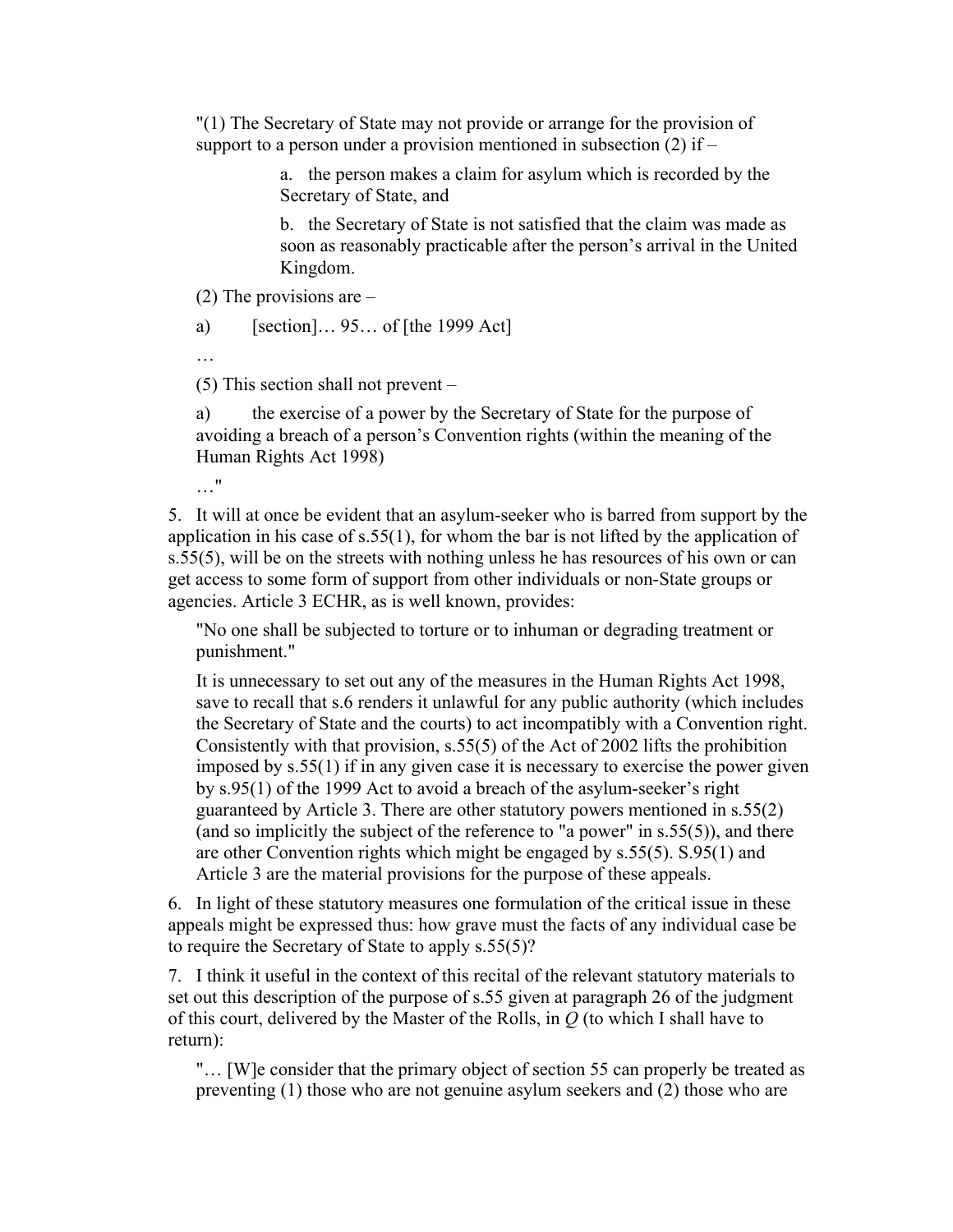not in fact in need of state support from obtaining assistance. The section assumes that genuine asylum seekers can be expected to seek asylum on arriving in this country, not to go off and do something else before seeking support. Furthermore, those who do not claim asylum and support on arrival, but do so later, will ordinarily have demonstrated an ability to subsist without support in the interim. Section 55 is designed to ensure that the circumstances in which support is sought will be circumstances in which support is likely to be needed."

## *THE FACTS*

8. I will first describe the facts in the individual appeals. For this purpose I have largely taken the narratives which follow from the summaries given in the skeleton arguments provided in each case on behalf of the Secretary of State. The summaries' accuracy is not I think disputed, but it is said for the respondents that they are too sparse, and if a fair view is to be taken of the facts they need to be filled out with rather more detail. I go a little way, but not very far, with that. The narrative I have given draws here and there on material in the respondents' skeleton arguments, on the account of the facts given in the court below, and on the primary documents. My aim has been to describe the facts to the extent necessary to determine the issues in the appeals and no further. I should notice that in each of the three cases the Secretary of State did not believe the respondent's account of how and when he arrived in the United Kingdom.

9. However there are other more general factual issues of which I must give some account. The charity Shelter put in a skeleton argument with permission earlier granted by myself. They also submitted substantial written evidence. For that they had no permission; and it is very important that interveners, who take part in proceedings at the court's discretion and not by right, should strictly abide by the terms on which they are allowed to participate. That said, I acknowledge at once that much of the factual material submitted by Shelter has proved useful to the court, and I accept without hesitation the explanation and apology offered by Mr Knafler, counsel for Shelter, in his careful and courteous letter of 25 March 2004. At the hearing Mr Knafler addressed the court on behalf of Shelter to the extent that he was allowed to do so. I have to say that his skeleton is highly rhetorical, and that is by no means conducive to this court's better performance of its task. But I must certainly consider the essence of the factual material which Shelter has provided.

10. The evidence also includes statements put in on behalf of the Secretary of State by Michael Sullivan, a caseworker with NASS. He produces a list of day centres for homeless people in London, and in his second statement confronts criticisms which had been levelled by Sophia Linehan, Adam's solicitor, at what he had first asserted. I need also to consider this material. Lastly there is a document titled "Destitution by Design" issued in February 2004 by the office of the Mayor of London, which contains passages relied on by the Secretary of State as showing the extent to which asylum-seekers without State support have been able to look to resources to be found in community-based organisations.

11. I turn first to the facts of the individual cases.

*LIMBUELA*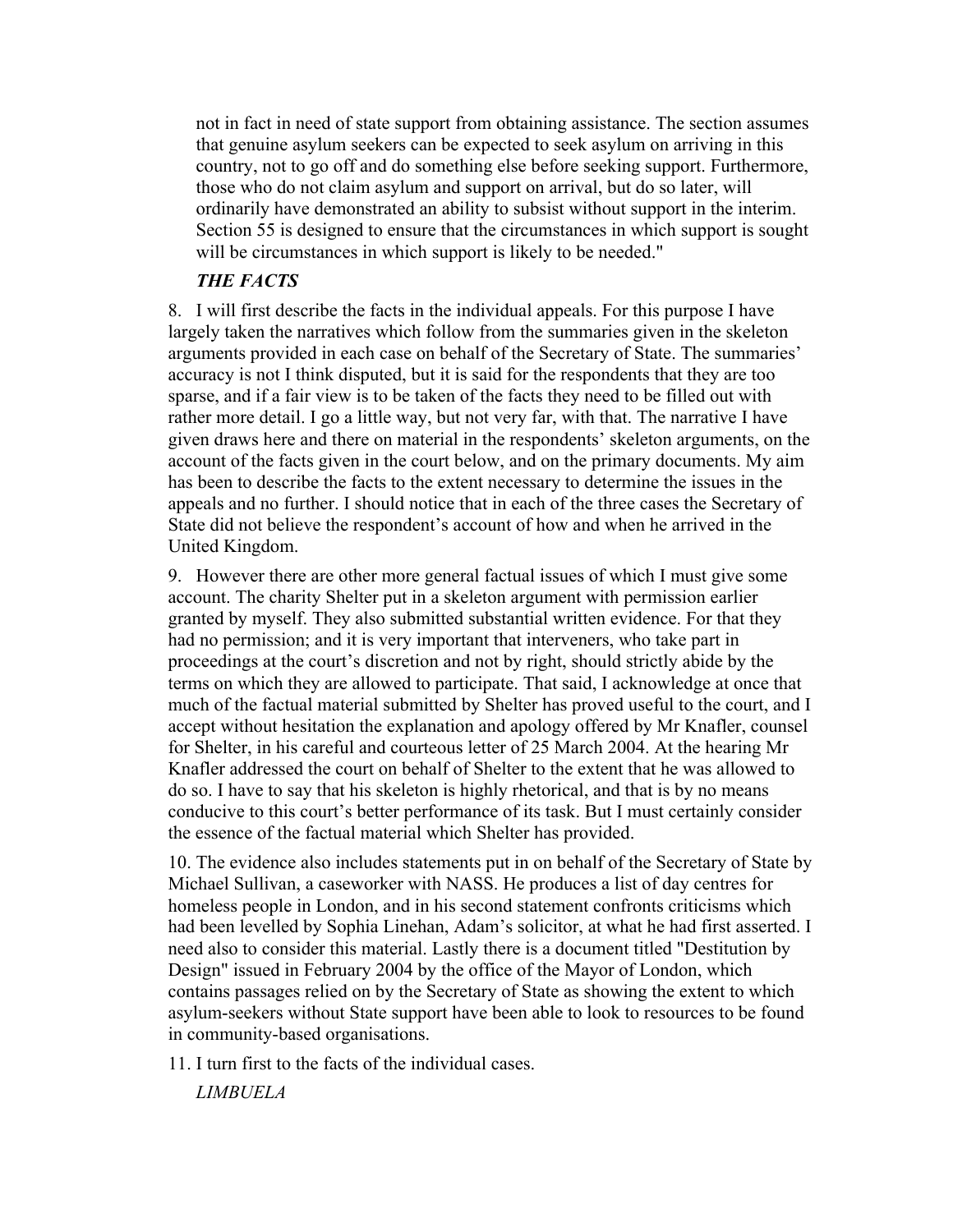12. Wayoka Limbuela is a national of Angola born on 20 April 1980. He maintains that he arrived in the United Kingdom on 6 May 2003. He claimed asylum on 7 May 2003, and was provided with NASS accommodation in Margate. On 16 May 2003 the Secretary of State decided that Limbuela had not made his claim for asylum as soon as reasonably practicable so that by force of s.55(1) of the Act of 2002 he was barred from support or further support under s.95 of the 1999 Act, subject to s.55(5). That decision, and decisions made to the same effect in the cases of *Tesema* and *Adam*, is not or is no longer the subject of any challenge.

13. However the Secretary of State concluded also that in the circumstances of the case s.55(5) did not avail Limbuela. At length, on 22 July 2003, he was evicted from the NASS accommodation where he had been placed. After that he spent two nights sleeping rough outside Croydon Police Station. In that time he claims (and there is nothing, I think, to contradict it) to have had no money and no access to food or washing facilities. He asked the police for a blanket, but that was not provided; he begged passers-by for food, but was not given anything. Then from 24 July 2003 he was able to stay for four nights at the Lord Clyde night shelter, where he was also provided with food. On 28 July he was asked to leave the night shelter and advised to contact a solicitor. So he did, and on the same day solicitors instructed by him wrote to NASS stating that he faced violations of Articles 3 and 8 because support was not being provided to him. There was no prompt reply to this letter, but the Secretary of State's effective continuing refusal to accept that this is a s.55(5) case and accordingly provide support is the subject of the judicial review challenge.

14. Also on 28 July 2003 application was made on Limbuela's behalf to Eady J who granted an interim injunction against the Secretary of State pursuant to which Limbuela has since been housed and fed. No material was put before the Secretary of State or the judge on 28 July to indicate any medical problems. At length on 29 October 2003 (after judicial review permission had been granted by Jackson J) the Treasury Solicitor sought specific information from Limbuela's advisers in relation to what may be called his s.55(5) claim. Eventually, on 5 January 2004, Limbuela made a witness statement in which among other things he said he had suffered from stomach pains. Later a general practitioner's letter was produced (two days before the hearing of the judicial review). The doctor said that Limbuela had been to his surgery three times since August 2003. His complaints had been, variously, constipation, a cough, pain in the lower abdomen and testicles, dizziness and heartburn. He had been prescribed appropriate medication.

15. The Secretary of State rejected Limbuela's asylum claim on 10 June 2003. The Adjudicator dismissed his appeal on 1 September 2003. We were told at the hearing that on 24 February 2004 (thus after Collins J's judgment) the Immigration Appeal ("the IAT") gave leave to appeal and remitted the case for a re-hearing before a different Adjudicator. The re-hearing is still awaited.

## *TESEMA*

16. Binyam Tefera Tesema was born on 22 July 1977 and is a national of Ethiopia. He claims to have arrived in the United Kingdom on 13 August 2003 and to have stayed that night in a hotel arranged by the agent with whom he had apparently travelled. By the next morning, however, the agent had disappeared. On the same day,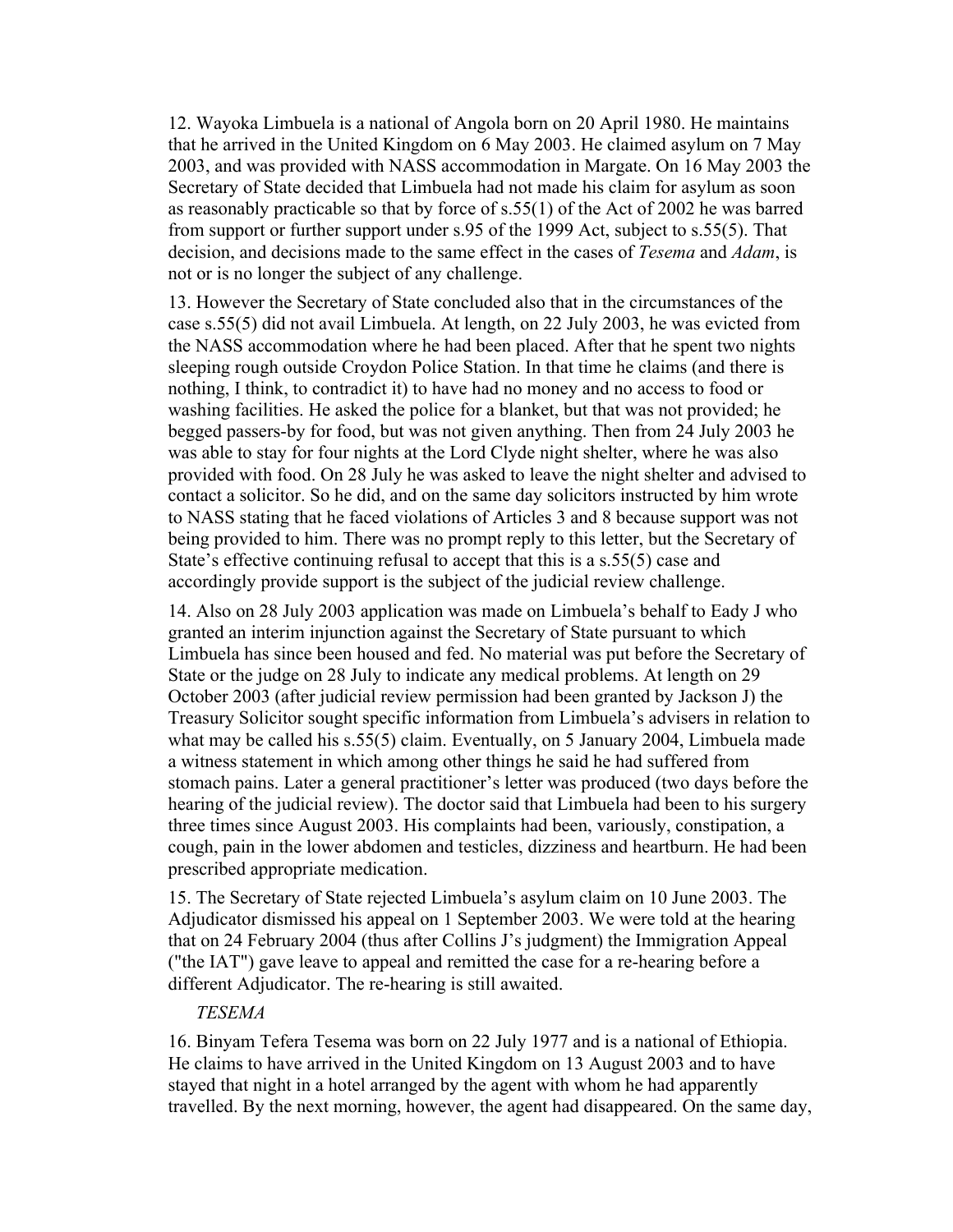that is to say 14 August 2003, he made a claim for asylum and was thereafter housed in NASS emergency accommodation.

17. He was interviewed on 14 August 2003. That was what is called the "Level 1" interview. The *pro forma* for Level 1 is essentially restricted to questions concerning the claimant's identity, status and travel route, though it provides for some questions relating to health. In response to those Tesema complained of earache, backache, and pain in the left knee, but said he had not seen a doctor for three years. He was interviewed again on 17 August 2003. This was the "Level 2" interview, which deals with the claimant's identity, status and travel route. On that occasion he said he was in good general health. Difficulties he suffered with his ears, back and feet were, he said, due to his having been beaten.

18. On 20 August 2003 the Secretary of State concluded that Tesema had not claimed asylum as soon as reasonably practicable within the meaning of s.55(1), and that there was nothing to justify his taking action under s.55(5). Tesema's solicitors wrote to the Secretary of State on 1 September 2003 to call into question both decisions. As I have indicated only the s.55(5) challenge is live. On 2 September Tesema was evicted from his NASS accommodation but on the same day upon application to Henriques J obtained an order for interim support. So he has not in fact had to sleep rough at any time.

19. Jackson J granted judicial review permission on 27 October 2003. Thereafter the Treasury Solicitor, seeing that Tesema had complained of various medical problems in his first witness statement, asked his solicitors to provide evidence from a doctor as to the nature of his medical condition and any treatment he was receiving. At length on 21 January 2004 the solicitors sent a report dated 1 January 2004 from a psychiatrist, Dr Steadman. The report summarised Tesema's allegations of what had been done to him in his home country. It contained also an account of certain physical ailments – some loss of hearing, intermittent pain in the back and above the left knee – which Tesema described to the doctor. Then as Gibbs J was to put it (paragraph 30):

"[Tesema] further reported to Dr Steadman ongoing, frequent, recurrent, intrusive and distressing thoughts of his experiences in his country… Dr Steadman … did not feel that [he] presented with the full syndrome of clinical depression. He did, however, present with some anxiety."

Dr Steadman concluded that Tesema "would benefit from being under the care of a local Community Health Team" and should be registered with a general practitioner.

20. Some further medical material was submitted a little later in the shape of a letter dated 13 January 2004 from the Lambeth Primary Care Trust. However Gibbs J concluded (paragraph 34) that it added little to Dr Steadman's assessment.

21. In light of all the medical evidence he had received since the grant of judicial review permission the Secretary of State issued a further decision, dated 5 February 2004, by which he concluded that Tesema had not provided evidence of a medical condition such as would engage s.55(5). After that further evidence was put in to show that Tesema had made two approaches for support and accommodation, one to the Ethiopian Community Centre and the other to the Eritrean Community Centre in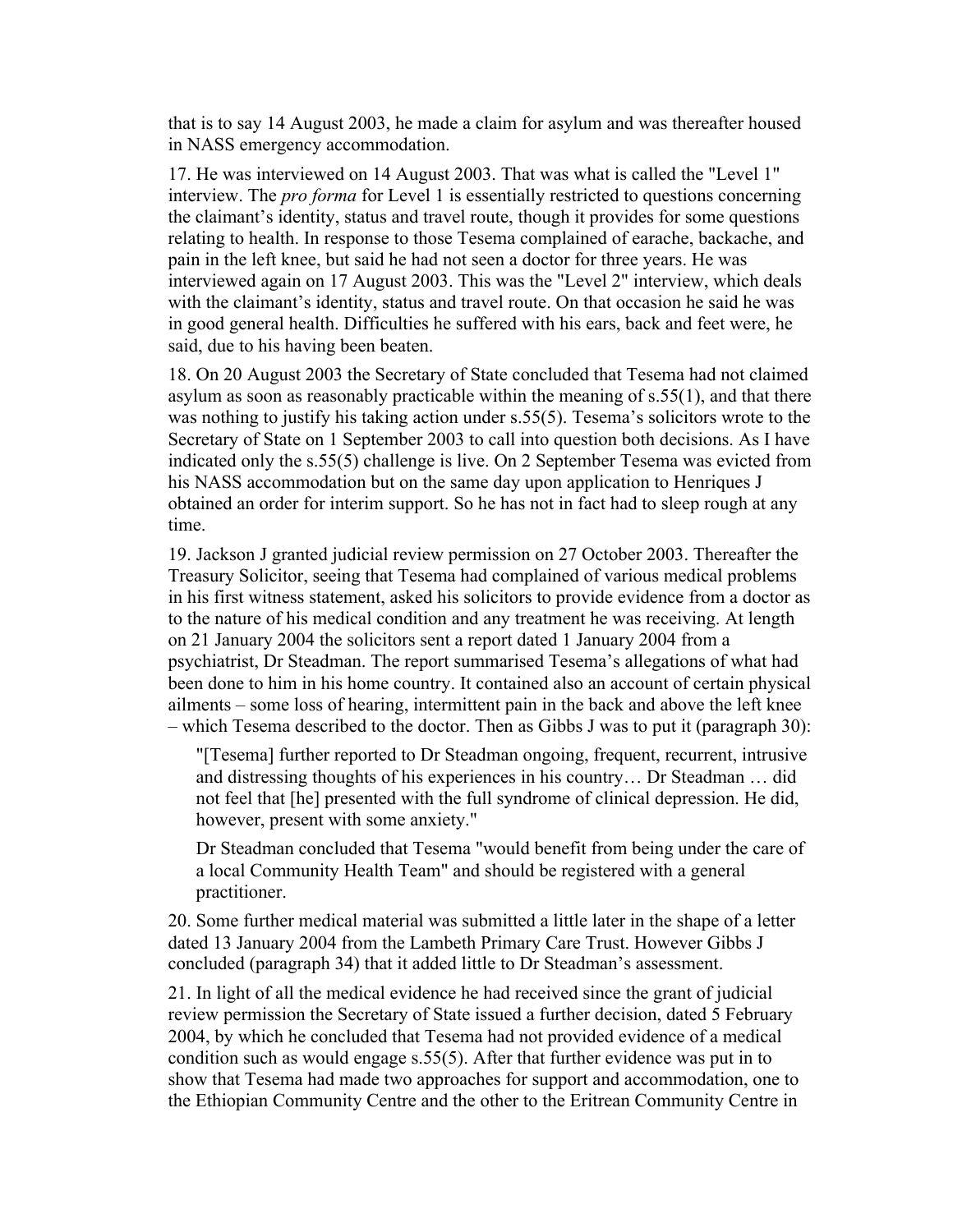Haringey, but neither was able to provide for him.

22. The Secretary of State rejected Tesema's asylum claim on 20 August 2003, by the same letter that conveyed his decisions under s.55(1) and s.55(5). His appeal to the Adjudicator was allowed on 14 January 2004. On 11 March 2004 the IAT granted leave to the Secretary of State to appeal. The appeal has not yet been heard.

## *ADAM*

23. Yusif Adam was born on 25 December 1975. He claims to be a national of Sudan. He was to say that he left Port Sudan on 22 September 2003 by cargo ship arriving in the United Kingdom on 15 October. He claimed asylum on 16 October 2003. On the same day the Secretary of State reached decisions adverse to him under ss.55(1) and 55(5) of the Act of 2002. His substantive asylum claim has still not yet been determined.

24. At his Level 1 interview on 16 October 2003 Adam stated that his health was "generally fine", he was not suffering from any medical condition, and he had last seen a doctor about two years previously. He is or claims to be illiterate. From 16 October until 10 November 2003, when Ouseley J granted judicial review permission and interim relief, he was on the streets. On his own account (in two witness statements of 28 October and 4 November 2003) he slept outside the Refugee Council in Brixton. During the day he had access to the Refugee Council premises where he could wash himself and his clothes, get tea and coffee in the morning, sometimes an evening meal, and a hot meal at 1 pm.

25. Adam's judicial review claim form was issued on 7 November 2003. Attached to it was a doctor's note dated 27 October 2003 stating that he was suffering from haemorrhoids, back pain and gastritis, and giving details of the medicines which had been prescribed. After he was provided with accommodation following Ouseley J's order for interim relief a report dated 10 December 2003 from Dr Michael Peel of the Medical Foundation was served on the Treasury Solicitor. Given a particular criticism levelled at Charles J's reasoning by Mr Giffin QC for the Secretary of State (to which I will come in due course) it is convenient to cite this passage from Dr Peel's report:

"Mr Adam feels physically well but psychologically depressed. He has poor concentration and he does not sleep well. He cannot get to sleep easily then wakes with nightmares. He has been prescribed anti-depressants by his GP but did not collect the prescription because he did not know he was exempt from charges and could not afford the tablets."

# *SHELTER'S EVIDENCE*

26. The background to what Shelter have to say rests in the undisputed fact that asylum-seekers whose claims are not yet determined are prohibited from obtaining employment and at the same time barred (by force of s.115 of the 1999 Act) from State benefits; though this latter circumstance is mitigated by s.95 of the 1999 Act in cases where that provision applies.

27. Shelter refer to what they describe as "generic" evidence which they have deployed in the courts before. It was served on the Secretary of State in *T* (material contained in certain statements has since been updated) and in another case, *Kumetah*.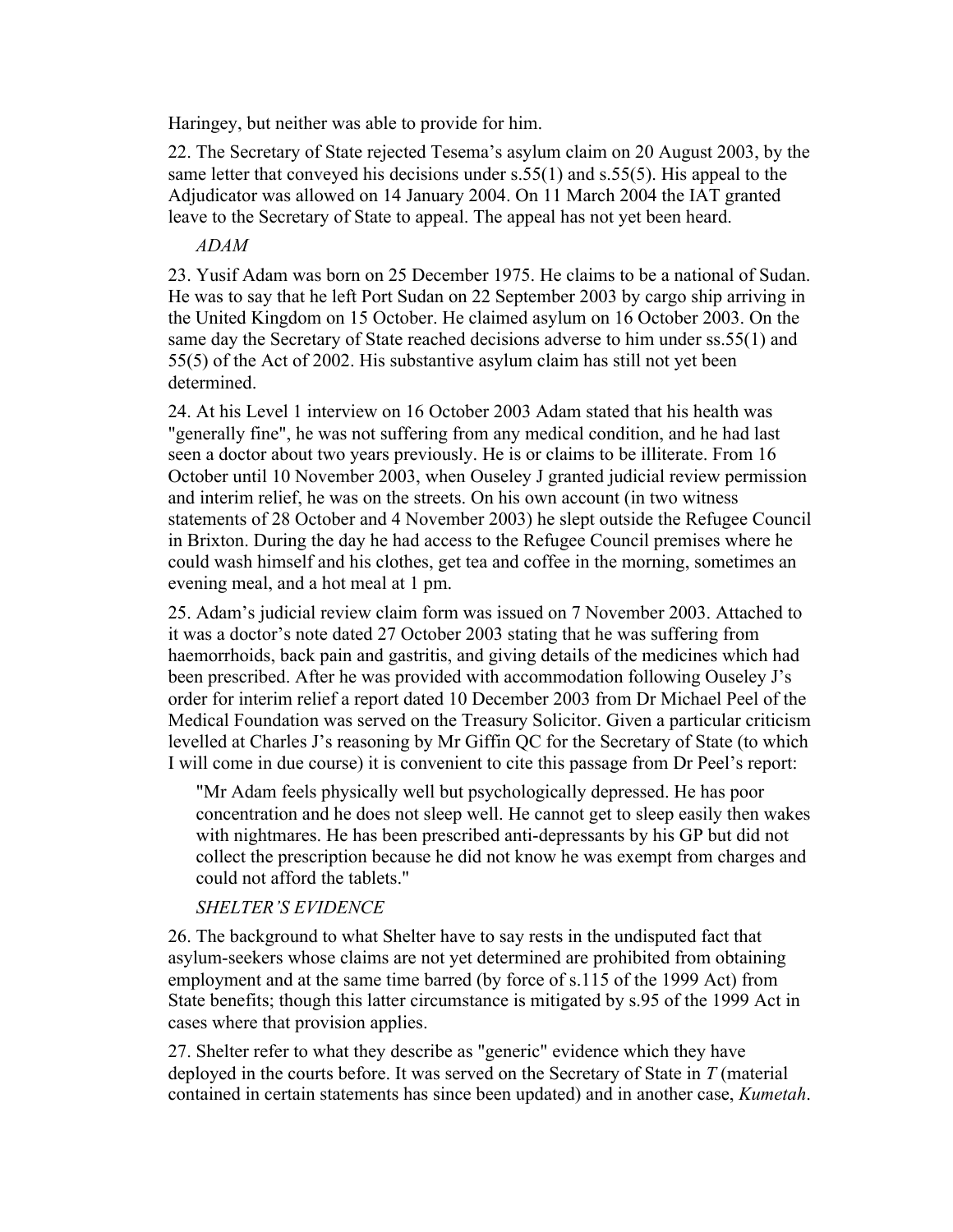It has been available to many other claimants. In summary, Shelter roundly assert that there is no realistic prospect of a destitute asylum-seeker obtaining accommodation through a charity. Unless he has family or friends able to provide him with accommodation or substantial funds, he will have to sleep rough. So far as charitable provision might be available, it does not stretch to things like umbrellas, plastic sheets or mats (let alone sleeping bags, warm and waterproof cagouls, tents and the like). In London (and these appeals are all, so to speak, London cases) charity food, drink and washing facilities are in limited supply. The asylum-seeker's access to them depends on where he is sleeping rough, and whether he is (a) able to ascertain that such facilities exist, where they are and when they are open, (b) able to walk what will generally be substantial distances to find them, (c) able to find them when he gets to the relevant area, and (d) lucky enough to arrive when there is still some available provision. On all these points there is a good deal of detail before us, which I have of course considered. I will not set out all of it. I hope it goes without saying that I do not thereby intend to diminish its obvious force. I will highlight some specific points.

28. Mr Adam Sampson, the Director of Shelter, has made a very full statement, dated 17 March 2004. He says there are only two free hostels in London. One, in W9, is for women only and has a capacity of 15. It is said to be full every night. The other, for men who must be at least 30 years of age, is in SE1 and has a capacity of 36. No vacancies were recorded over a period of two months monitored by Shelter between November 2003 and January 2004. There are five winter night shelters operating free of charge, in Croydon (10 spaces), Hackney (15 spaces), Harrow (8 spaces), Islington (12 spaces) and West London (35 spaces). They offer a camp bed or a mattress in a church hall. Mr Sampson describes various formidable difficulties of access to these facilities.

29. There are also three "Rolling Shelters" which provide free accommodation, operated by St Mungo's. But Mr Sampson says that s.55 asylum-seekers (a shorthand for those against whom s.55(1) and 55(5) decisions have been made) are not regarded as "an appropriate client group" for these shelters.

30. Mr Hugo Tristram of the Refugee Council has also made a statement in support of Shelter's intervention. He describes, in particular, the Refugee Council's day centre. As its name implies it does not provide overnight accommodation. It is closed at weekends. Coffee, tea, breakfast and a hot lunch are available four days a week, and sandwiches on Wednesdays. There are limited laundry and shower facilities. Some clothing and blankets are given out.

31. Mr Tristram also recounts incidents of bottles and stones being thrown at asylumseekers sleeping rough, and of the degrading condition to which they may be reduced.

## *MR SULLIVAN'S EVIDENCE*

32. In his first statement Mr Sullivan produces, as I have said, a list of some 54 day centres for homeless people in different parts of London, and a schedule giving details of each of them. He says they all offer help with such things as meals, showers, clothing and medical services, and advice on alcohol and drugs, benefits, and accommodation.

33. There followed, as the written evidence took its course, what amounted to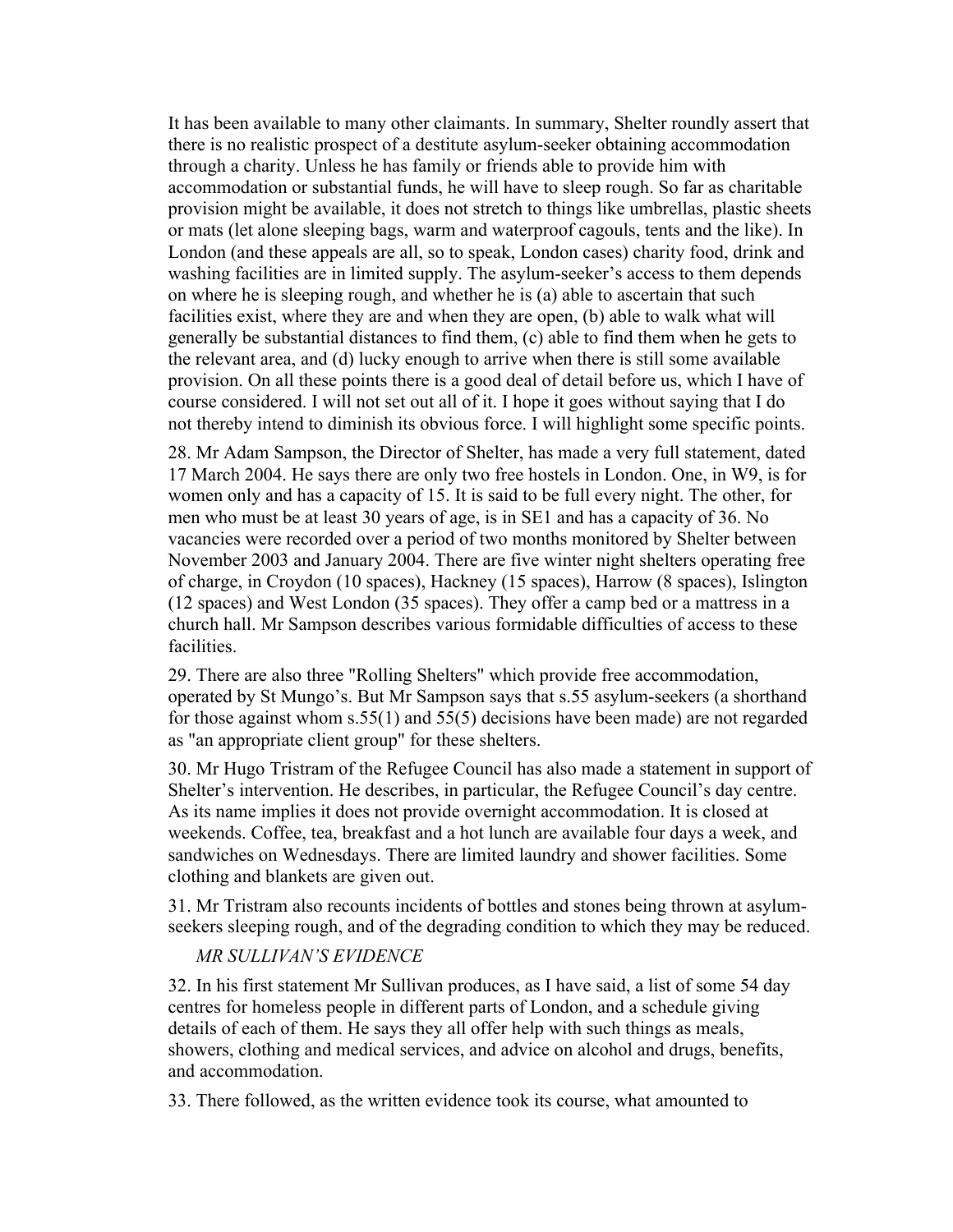something of a debate between Sophia Linehan, Adam's solicitor, and Mr Sullivan about two matters. The first was the utility or otherwise of a facility called Hostels Online which Mr Sullivan had stated was a resource of which s.55 asylum-seekers such as Miss Linehan's client might take advantage. The second went to the practical availability for asylum-seekers of the day centre facilities in Mr Sullivan's list. As for the first, Miss Linehan crisply asserts (statement, 2 February 2004, paragraph 5) that none of the organisations listed on the Hostels Online website will take an asylumseeker with no access to public funds. That is not answered by Mr Sullivan in his statement of 5 February 2004 save in the vaguest terms. As regards the second, Mr Sullivan says that thirteen of the day centres in his list state in terms that they are available to asylum-seekers. Enquiries were made of fifteen others by a representative of the Treasury Solicitor. These also offer some support by way of basic amenities which is available to asylum-seekers.

34. Mr Sampson of Shelter and Mr Tristram also comment on Mr Sullivan's list of day centres. Mr Tristram had been involved in drawing up the list. Mr Sampson emphasises their considerable distance, one from another. He states (cross-referring to Mr Tristram's evidence) that the list has proved of little value and is no longer distributed by the Refugee Council.

## *"DESTITUTION BY DESIGN"*

35. This document, issued as I have said by the Mayor of London's office in February 2004, is of particular interest because it asserts facts which might be said to weaken the case that it seeks to make; at least they do not go to support it. The facts so asserted may on that account be taken to be more likely than not to be true. The document's subtitle is: "Withdrawal of support from in-country asylum applicants: An impact assessment for London". It is heavily critical of the effects of s.55 of the Act of 2002, as exemplified in particular by the summary at the end of the document, in paragraph 8.18. At the same time it contains these following assertions, which are necessarily selective:

"7.1… With an estimated total of more than 500 community-based organisations, London's asylum seekers and refugees have developed self-organisation and selfhelp to an exceptional degree...

7.4… Since 2000 many tens of thousands of asylum seekers – up to 29,000 at a time – have chosen to stay in London on subsistence-only support rather than undergo NASS dispersal…

7.8 The level of need created by Section 55 has however proved too much for households to absorb entirely. They have not been able to save a substantial minority of these destitute newcomers from sleeping rough…"

## *OBSERVATIONS ON THE BACKGROUND FACTS*

36. It must be obvious that it is not possible for this court to make full, accurate and detailed findings of fact as to the exact realities faced by s.55 asylum-seekers in London, let alone elsewhere. Such an exercise could only be satisfactorily conducted by a process of factual enquiry involving a wide-ranging examination of the evidence, with oral testimony and cross-examination. A process of that kind is inapt for determination in the course of adversarial litigation in the judicial review jurisdiction,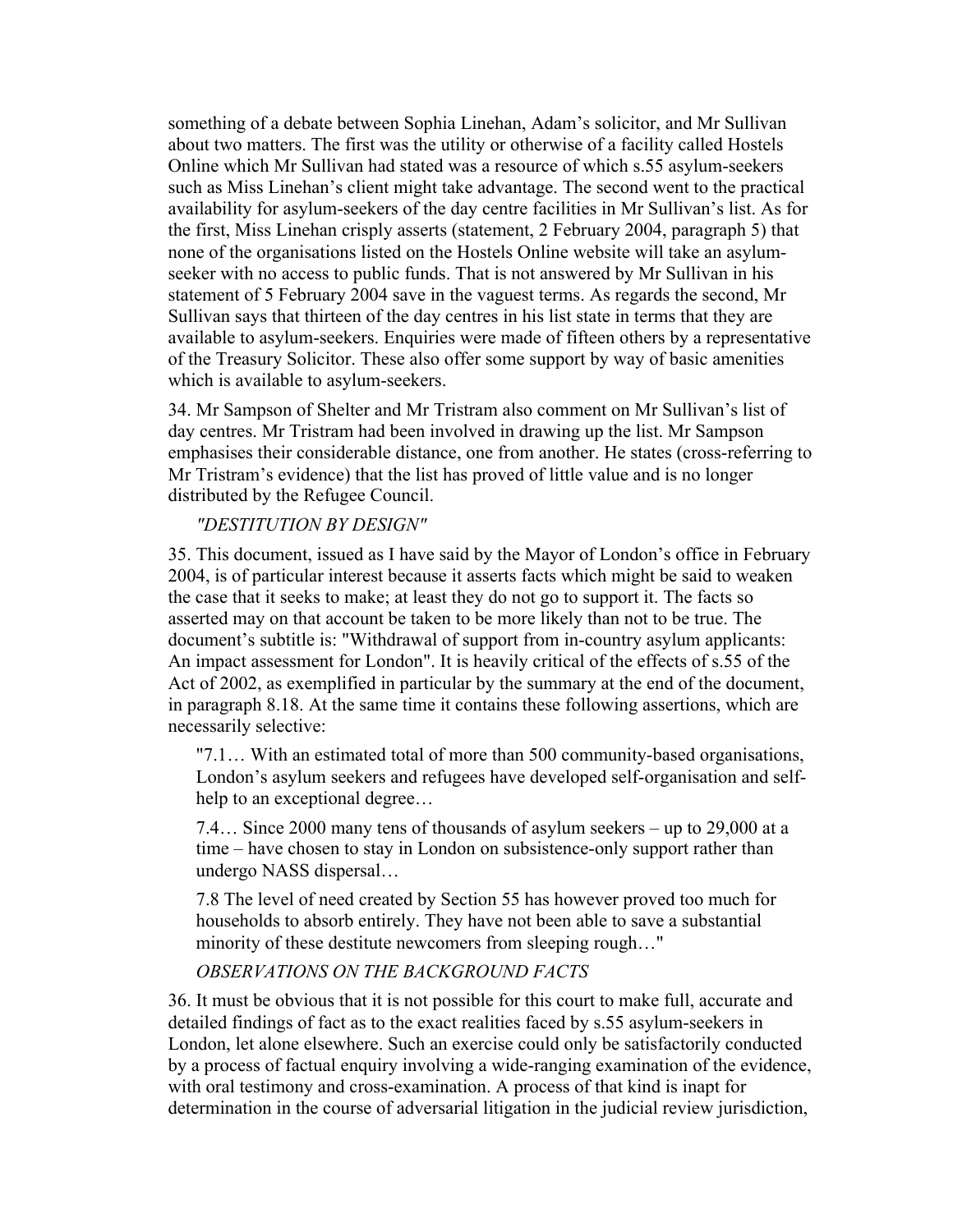and particularly inapt in this court. I draw attention to this circumstance in order to point up the wisdom of my Lord Carnwath LJ's observations in the course of argument to the effect that it cannot be the court's task to judge the daily circumstances of the plight of individual s.55 asylum-seekers so as to ascertain whether there is an actual or potential violation of Article 3 ECHR. To that I will return; but despite its force we must surely reach and describe some impression of the general or background evidence. We are at least required to articulate a kind of touchstone for the application of Article 3 in these cases.

37. Looking at the factual material as a whole, my impression is that a significant proportion – I cannot give a tighter description – of s.55 asylum-seekers will not get access to overnight accommodation and will therefore be on the streets. Many, however, will obtain accommodation and are doing so. So much is plain from the Mayor of London's document. Both those who do and those who do not find accommodation will mostly, though sometimes with real difficulty, get access at least to rudimentary facilities including food during the daytime. This very broad, and (as I acknowledge) necessarily superficial view is I think consistent with the picture that emerges from the facts relating to the three individual cases. It must go without saying – I do not by that phrase mean to undervalue the point's importance – that the plight of living on the streets will bear more or less hardly according to the impact of a whole range of factors: not least, the state of the person's health, mental and physical, and the state of the weather.

# *THE LEARNING: Q AND T*

38. In paragraph 6 I proposed what I described as "one formulation" of the critical issue in these appeals in these terms: how grave must the facts of any individual case be to require the Secretary of State to apply s.55(5)? The formulation is useful and important in reflecting on the facts of the individual cases and the general background facts which I have described. But the issues of law with which we are in the end confronted in these appeals cannot in my judgment be reduced to so simple a question. They engage the nature of the obligation undertaken in Article 3 by the States signatory to the ECHR, and also the proper construction of s.55 of the Act of 2002. In finding the way into these matters it is convenient to start with the two earlier decisions of this court in *Q* and *T*.

*39. Q* (Lord Phillips MR, Clarke and Sedley LJJ) concerned six test cases in which adverse decisions had been made under s.55(1) of the Act of 2002. The case's first focus was upon the approach to be taken to the decision-making process carried out under that subsection. At first instance Collins J held that the process adopted had been unfair. This court agreed. I would refer in particular to paragraphs 37 (which contains the court's definition of the test propounded in s.55(1) by the phrase "as soon as reasonably practicable"),  $43$ ,  $81 - 92$  and  $97 - 100$  of the judgment of the court. With respect I need not set them out.

40. The court also, however, gave close attention to the effect of s.55(5). They considered (paragraph 46) two issues: "(1) can failure to provide support ever constitute *subjecting* an asylum seeker to inhuman or degrading *treatment*? If yes, (2) in what circumstances will the failure constitute such treatment?" In relation to (1), as the court recorded (paragraph 52), the Attorney General submitted that failure to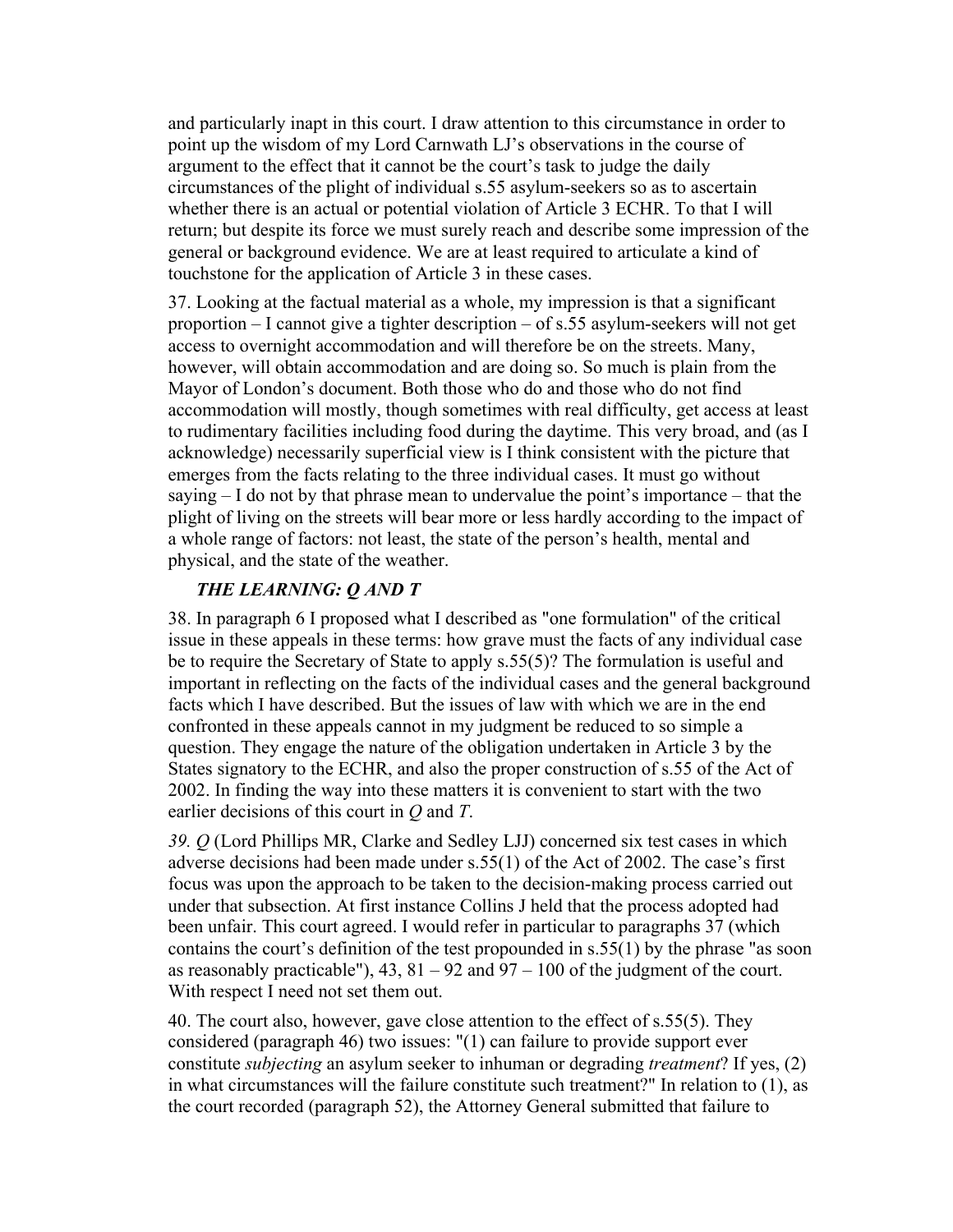provide support could never of itself constitute treatment and so amount to a breach of a negative obligation imposed by ECHR Article 3. He conceded, however, that in extreme circumstances Article 3 might impose a positive obligation on the State to provide support for an asylum seeker: the plight of a heavily pregnant woman was given by way of example. There follows in the court's judgment some discussion of the distance between positive and negative obligations in the context of Article 3. I shall have more to say about the distinction between these forms of obligation when I come later to confront the scope of Article 3 and it will be more convenient to cite the relevant passages from *Q* at that stage.

41. The court's conclusion on question (1) in *Q* is given at paragraphs 56 and 57:

"56 In our judgment the regime that is imposed on asylum seekers who are denied support by reason of section 55(1) constitutes 'treatment' within the meaning of article 3. Our reasoning is as follows**.** Treatment, as the Attorney General has pointed out, implies something more than passivity on the part of the state; but here, it seems to us, there is more than passivity. Asylum seekers who are here without a right or leave to enter cannot lawfully be removed until their claims have been determined because, in accordance with the UK's obligations under article 33 of the Refugee Convention, Parliament has expressly forbidden their removal by what is now section 15 of the 1999 Act. But while they remain here, as they must do if they are to press their claims, asylum seekers cannot work (section 8 of the Asylum and Immigration Act 1996) unless the Secretary of State gives them special permission to do so: see the Immigration (Restrictions on Employment) Order 1996 (SI 1996/3225).

57 The imposition by the legislature of a regime which prohibits asylum seekers from working and further prohibits the grant to them, when they are destitute, of support amounts to positive action directed against asylum seekers and not to mere inaction."

42. In confronting question (2), after observing (paragraph 60) that "it is quite impossible by a simple definition to embrace all human conditions that will engage article 3", the Master of the Rolls proceeded to cite the decision of the Strasbourg court in *Pretty v UK* 35 EHRR 1, paragraph 52. *Pretty* is with respect an important case and I shall have to return to it. It is convenient however at this stage to set out paragraph 52, given its part in this court's reasoning in *Q*:

"As regards the types of 'treatment' which fall within the scope of article 3 of the Convention, the court's case law refers to 'ill-treatment' that attains a minimum level of severity and involves actual bodily injury or intense physical or mental suffering. Where treatment humiliates or debases an individual showing a lack of respect for, or diminishing, his or her human dignity or arouses feelings of fear, anguish or inferiority capable of breaking an individual's moral and physical resistance, it may be characterised as degrading and also fall within the prohibition of article 3. The suffering which flows from naturally occurring illness, physical or mental, may be covered by article 3, where it is, or risks being, exacerbated by treatment, whether flowing from conditions of detention, expulsion or other measures, for which the authorities can be held responsible."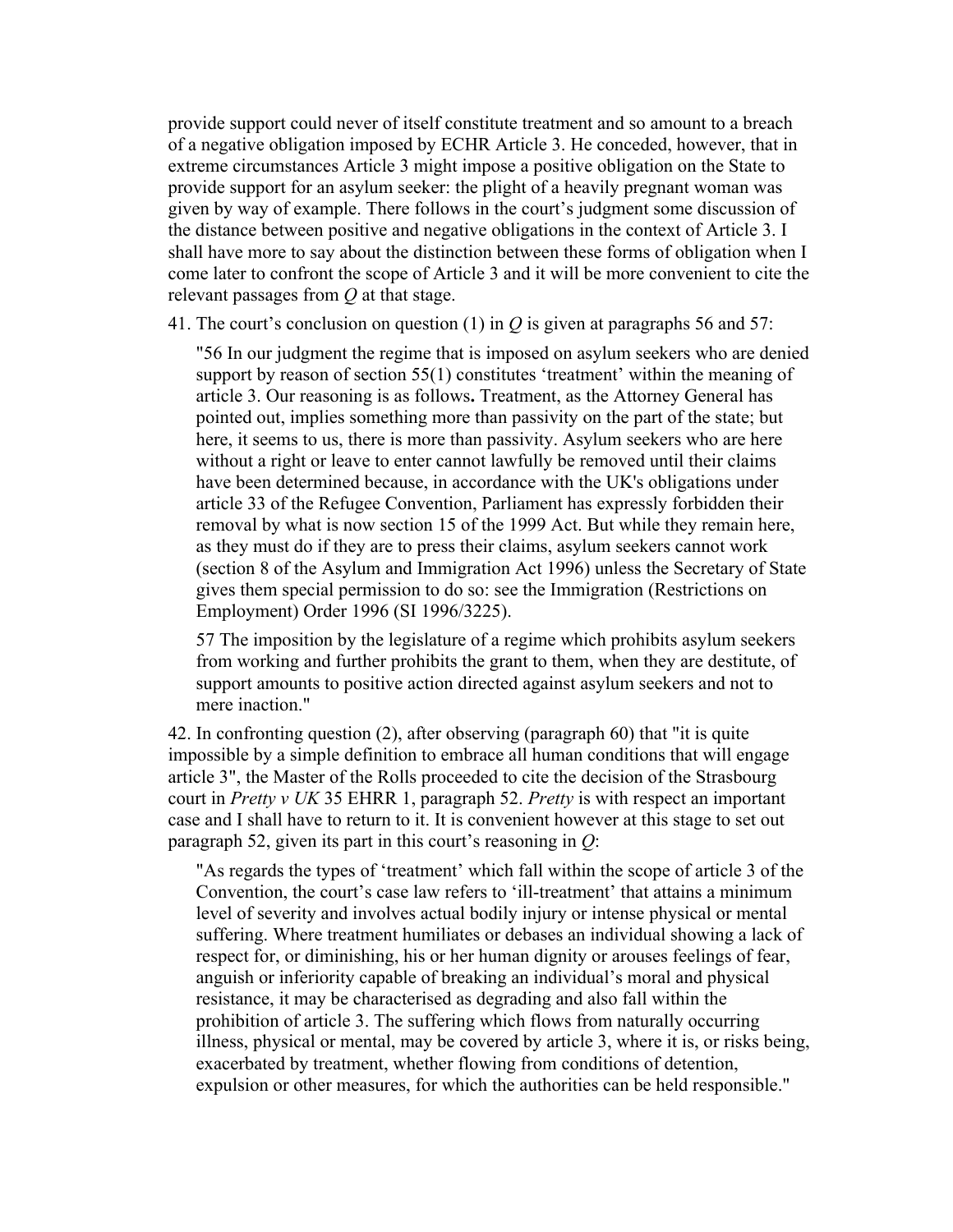#### 43. In *Q* this court continued:

"61 The passages from the judgment of Collins J to which we have referred above suggest that he considered that there will be a breach of article 3 if the Secretary of State refuses permission to an asylum seeker where there is a *real risk* that, because he will receive no support from any alternative source, he will decline into the kind of state described in *Pretty v United Kingdom*. The 'real risk' test is one that the Strasbourg court has applied in the case of removal to a country in circumstances where the removing state will no longer be in a position to influence events. We do not believe that it is an appropriate test in the present context.

62 Some who claim asylum may already be in a condition which verges on the degree of severity capable of engaging article 3 described in *Pretty v United Kingdom*. For those section 55(5) of the 2002 Act will permit and section 6 of the Human Rights Act 1998 will oblige the Secretary of State to provide or arrange for the provision of support. What of the others? Their fate will be uncertain. Those who have been in-country long enough to demonstrate that they have found other means of subsistence may be able to fend for themselves. But it is manifest that some recent arrivals who have no recourse to work, to funds or to help may also be caught by section 55(1). The Attorney General submitted that one cannot discount the possibility that charitable bodies or individuals will come to their assistance. This must be a possibility. But equally there must be a possibility that some will be brought so low that they will be driven to resort to crime or to prostitution in order to survive.

63 Unlike Collins J we do not consider that the fact that there is a real risk that an individual asylum seeker will be reduced to this state of degradation of itself engages article 3. It is not unlawful for the Secretary of State to decline to provide support unless and until it is clear that charitable support has not been provided and the individual is incapable of fending for himself. That is what section 55(1) requires him to do. He must, however, be prepared to entertain further applications from those to whom he has refused support who have not been able to find any charitable support or other lawful means of fending for themselves. The Attorney General indicated that is always open to asylum seekers who have been refused support to reapply for this."

I should finally set out this sub-paragraph from the court's conclusions in *Q* at paragraph 119 (though in truth it replicates what had been said in paragraph 62), in particular because of the echo it finds in the later case of *T*:

"(vii) Where the condition of a claimant verges on that described in *Pretty…*, section 55(5)*…* permits and section 6 of the Human Rights Act 1998 obliges the Secretary of State to arrange for the provision of support."

*44. T* (Kennedy, Peter Gibson and Sedley LJJ) was decided on 23 September 2003, six months after *Q*. The appeal was brought by the Secretary of State from a judgment given by Maurice Kay J, as he then was, in the Administrative Court ([2003] EWHC Admin 1941). There had been three claimants before Maurice Kay J: S, D and T. However this court was only concerned with the judge's findings as to the effect of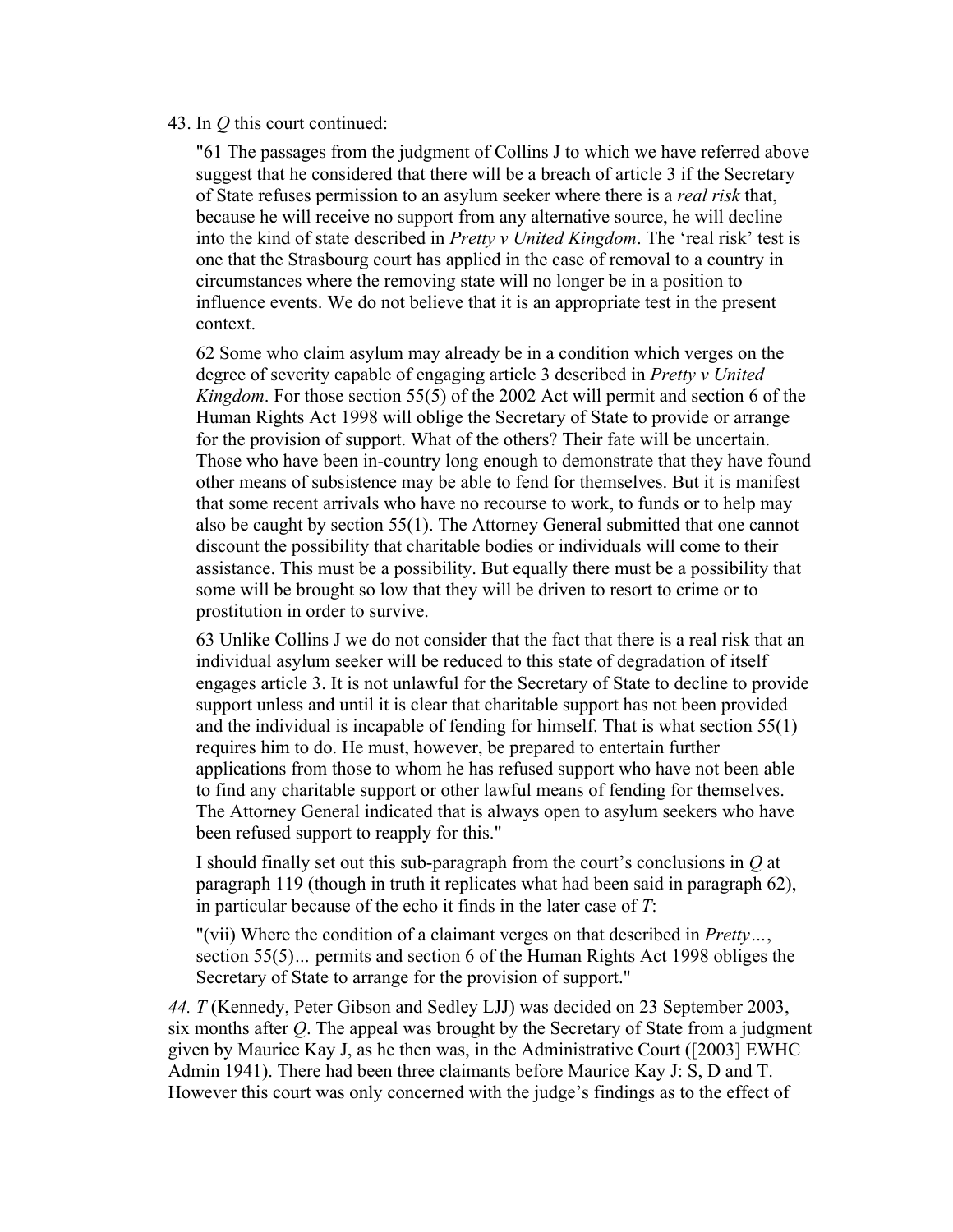s.55(5) in T's case. Kennedy LJ gave the judgment of the court.

45. Kennedy LJ referred (paragraph 9) to the finding in *Q* that the s.55(1) regime constitutes 'treatment' within the meaning of Article 3. As regards the issue of severity of treatment the court proceeded (paragraph 13) on the footing, effectively agreed between counsel, that it was for the claimant to establish that his right to relief pursuant to Article 3 was "clear". But that, of course, did not speak as to the level of suffering or potential suffering required to be established. Counsel for the appellant Secretary of State urged among other things that a claimant had to show "that he had taken all available steps to help himself" (paragraph 14). It seems to have been accepted (again, paragraph 14) that the moment at which the circumstances of the case had to be judged was immediately before the claimant obtained emergency interim relief, as T had done on 24 April 2003.

46. Counsel for the respondent  $T - in$  fact Mr Knafler – submitted (paragraph 15) "that any asylum-seeker who is homeless and without means is verging on the condition described in *Pretty*". The court said (paragraph 10):

"It seemed to us at times that what we were being asked to do by both sides in this case was precisely that which was said in *Q* to be impossible, namely to provide a simple way of deciding when Article 3 will be engaged. As to that we agree with the court in *Q*. There is no simple solution, beyond what was said in *Pretty*. But, as was made clear in *Q*, even where there is a real risk that Article 3 will become engaged the Secretary of State is not obliged to act. At paragraph 63 the court said –

'It is not unlawful for the Secretary of State to decline to provide support unless and until it is clear that charitable support has not been provided and the individual is incapable of fending for himself.'

At the end of the judgment in *Q*,… the court said in paragraph 119 that the burden of satisfying the Secretary of State that support is necessary to avoid a breach of Article 3 lies upon the claimant. He has to show that the support is necessary to avoid his being subjected to inhuman or degrading treatment, and the threshold is a high one. Where the condition of an applicant verges on the degree of severity described in *Pretty* then the Secretary of State must act."

Then at paragraph 16:

"As we have already said, we are not prepared to attempt to lay down any simple test which can be applied in every case."

At paragraph 19 the court said:

"The question whether the effect of the State's treatment of an asylum-seeker is inhuman or degrading is a mixed question of fact and law. The element of law is complex because it depends on the meaning and effect of Article 3. Once the facts are known, the question of whether they bring the applicant actually or imminently within the protection of Article 3 is one which [counsel for the Secretary of State] accepts can be answered by the court – assuming that viable grounds of challenge have been shown – without deference to the initial decisionmaker. Equally, he submits and we would accept, this court is as well placed as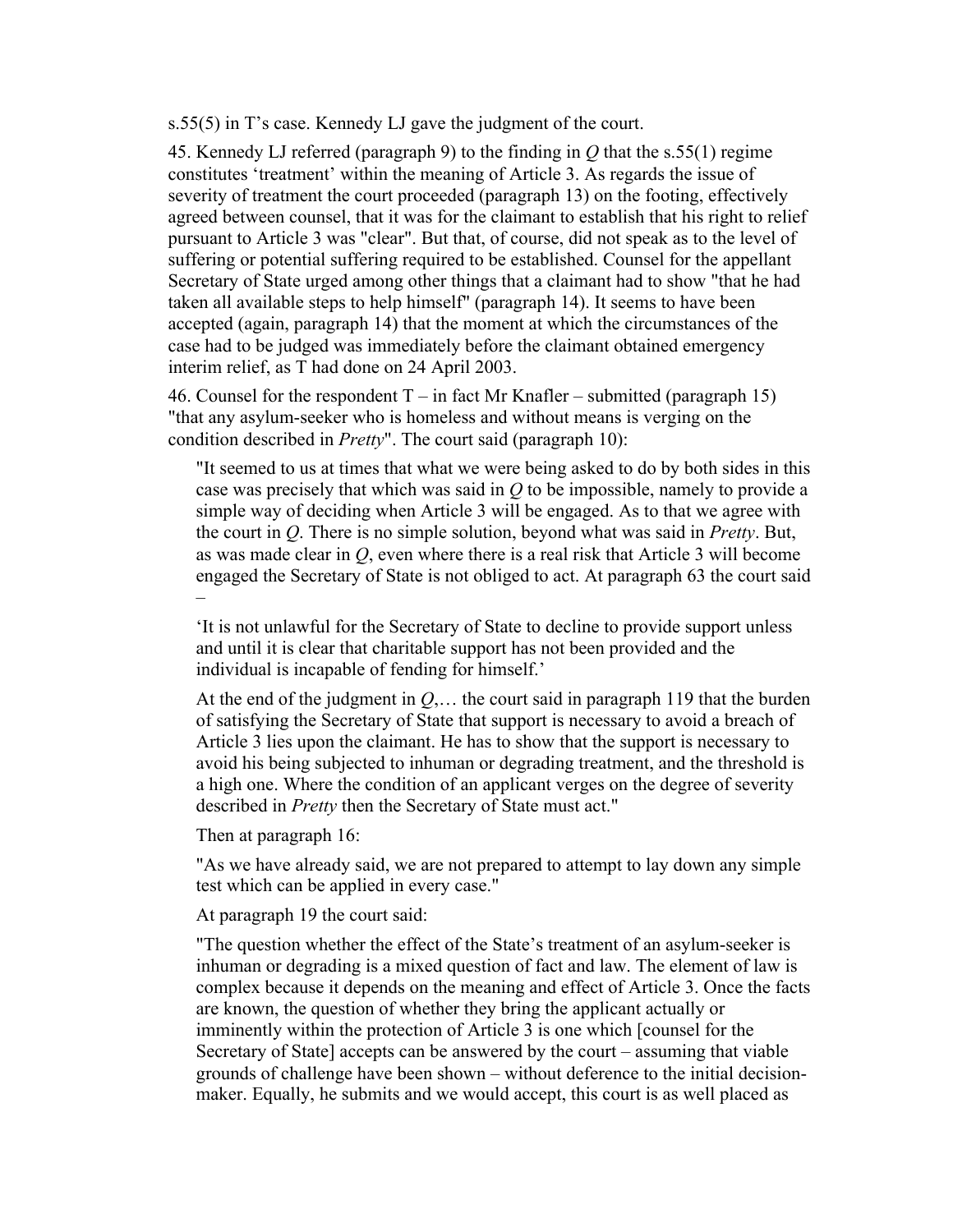the judge at first instance to answer the question."

47. In the event the court allowed the Secretary of State's appeal, holding (paragraph 19) that it was

"impossible to find that T's condition on  $24<sup>th</sup>$  April had reached or was verging on the inhuman or the degrading. He had shelter, sanitary facilities and some money for food. He was not entirely well physically, but not so unwell as to need immediate treatment."

The concept of "verging on" Article 3 mistreatment is clearly important for the reasoning in both *Q* and *T*.

# *AFTER Q AND T: THE LATER DECISIONS AT FIRST INSTANCE*

48. Following two substantial judgments (if I may use the term) in this court dealing with s.55(5) of the Act of 2002, one might have expected to find a consistency of approach among later decisions of the Administrative Court in the same area. But that is not what has happened. I make it clear I do not criticise the judges below on that account. I think the relevant principles in this area are more than usually elusive. I will deal with the cases before attempting any analysis. It is convenient to do so in chronological order.

# *ZARDASHT – NEWMAN J*

49. As I have indicated the judgment in this case is not the subject of appeal to this court. It was decided by Newman J on 23 January 2004 (four months after this court's judgment in *T*). The claimant was a 20-year old Iraqi. Initially he received support but that was withdrawn following, as I understand it, an adverse decision under s.55(1) of the Act of 2002. He had no specific health problems. He was not given support under s.55(5) and spent fourteen days sleeping rough. Newman J dismissed his application for judicial review, holding (paragraph 39) that it was not clear that "the high threshold laid down by *Pretty*… ha[d] been achieved in this case".

50. Newman J was of course referred to *Q* and *T*. In paragraph 5 of his judgment he listed the main practical detriments facing asylum-seekers arriving here. They must be especially applicable to persons denied support: having no home or income, being a stranger to the language and the people, loneliness, anxiety, vulnerability. Newman J recognised (paragraph 6) that special circumstances such as ill health might exacerbate the burdens imposed by these conditions. Then he said this:

"7 But such special circumstances aside, it is, in my judgment, essential for practitioners to realise that simply to state what could be regarded as the obvious, namely that the applicant is homeless, sleeping rough, has no money, and is lonely and vulnerable, will not be likely to be regarded, in the normal run of things, as sufficient..."

And this:

"9 In my judgment, the principled working out of this legislation leads to the conclusion that Parliament must be taken to have intended that, even if all the circumstances which I have listed above in paragraph 5 are present, a case will not necessarily have been made out for support…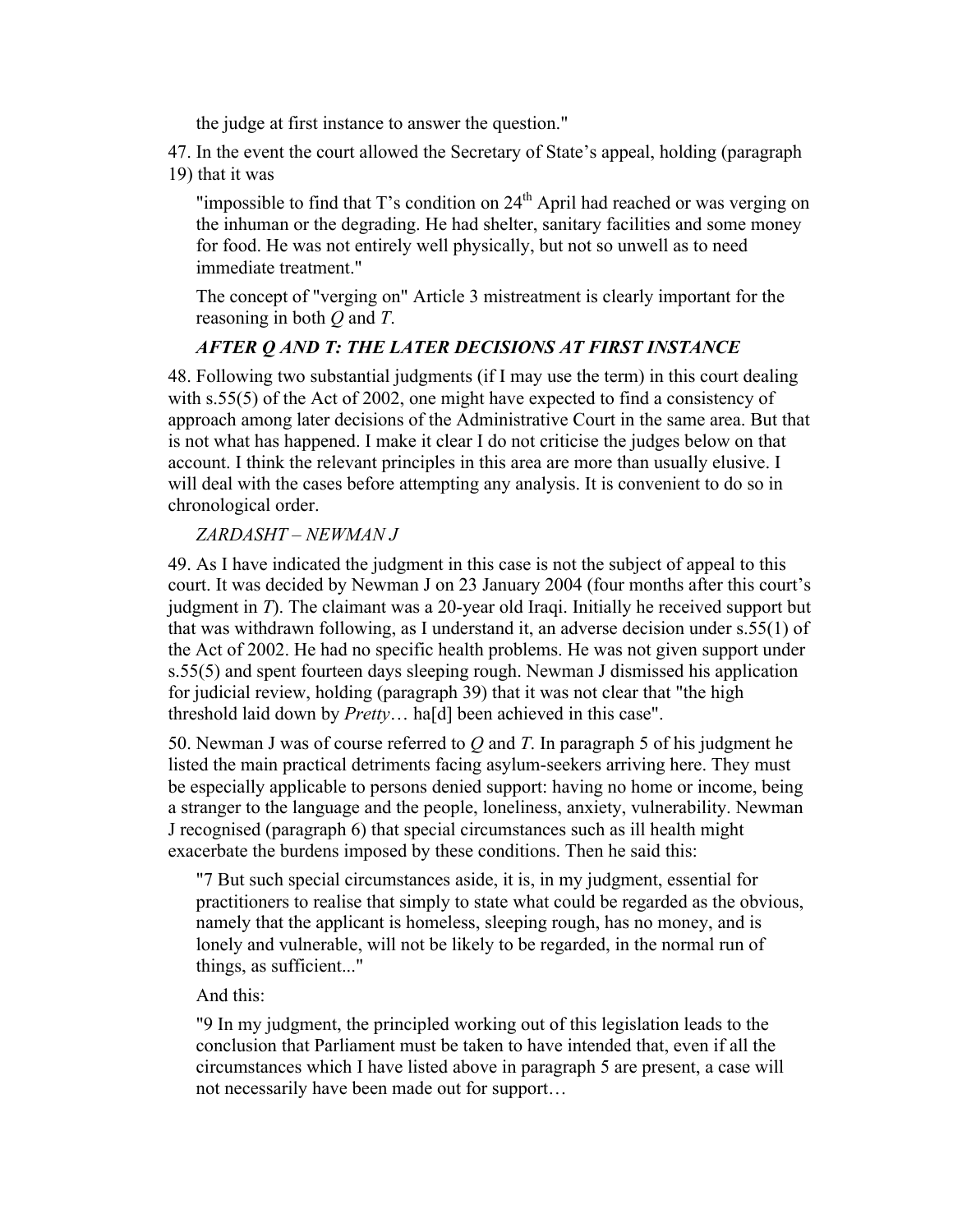12… [B]eing destitute for weeks will not necessarily verge on a breach of Article 3. This is because of the obligation on an applicant to establish, so that it is clear, that charitable support has not been provided and that the individual is incapable of fending for himself. By way of example, the claimant in this case is apparently a fit and healthy man of 20. If, despite being homeless… he can obtain food from charities during the day, or other sources, and has some access to washing and sanitary facilities in the course of the day, it is possible that he could live for an extended period under such conditions without severe adverse consequences reducing his condition to the *Pretty* level…

13 Within the concept of fending for himself falls the assistance or support which he might be able to obtain from friends, whether new or old, and family, as well as simply 'fending for himself'. For the legislation contemplates that from such efforts a palliative measure may ensue which will prevent the seriousness of his condition sinking to the *Pretty* level. It follows that these factors must be eliminated by evidence, or covered in as much detail as makes the position clear."

51. Newman J went on to place further emphasis (paragraphs  $16 - 17$ ) upon the need as he saw it for claimants to provide evidence of particular circumstances which might qualify them for s.55(5) support.

#### *LIMBUELA – COLLINS J*

52. At paragraph 31 Collins J cited the judgment of Maurice Kay J at first instance in *T*, including this passage:

"… [W]hen a person without such access [sc. to private or charitable funds or support] is refused asylum support and must wait for a protracted but indefinite period of time for the determination of his asylum application it will often happen that, denied access to employment and other benefits, he will soon be reduced to a state of destitution (not in the section 95 sense). Without accommodation, food or the means to obtain them, he will have little alternative but to beg or resort to crime. Many… will have little choice but to beg and sleep rough. In those circumstances and with uncertainty as to the duration of their predicament, the humiliation and diminution of their human dignity with the consequences referred to in *Pretty* will often follow within a short period of time."

Then in paragraph 32 Collins J struck a theme which has echoed loud in the to and fro of argument on these appeals. He said:

"I find it distasteful to require that a wait and see policy is adopted, that is to say, it is not possible to be sure that he will suffer as he says he will, so remove his support, let us see whether he does descend into the state which is indicated in that paragraph from Maurice Kay's judgment, let us see whether his health does deteriorate, and then if it does, he can make an application."

53. Collins J proceeded to refer to the judgment of Newman J in *Zardasht*. He accepted (paragraph 37) that a claimant should put before the court evidence about "what steps he has taken to try and get support, how he has fared and what effect it has had on him if he has had to sleep rough or beg or whatever". But he by no means accepted the general position adopted by Newman J. He said (paragraph 42) that he had "not approached the matter in quite the same way as Newman J". But that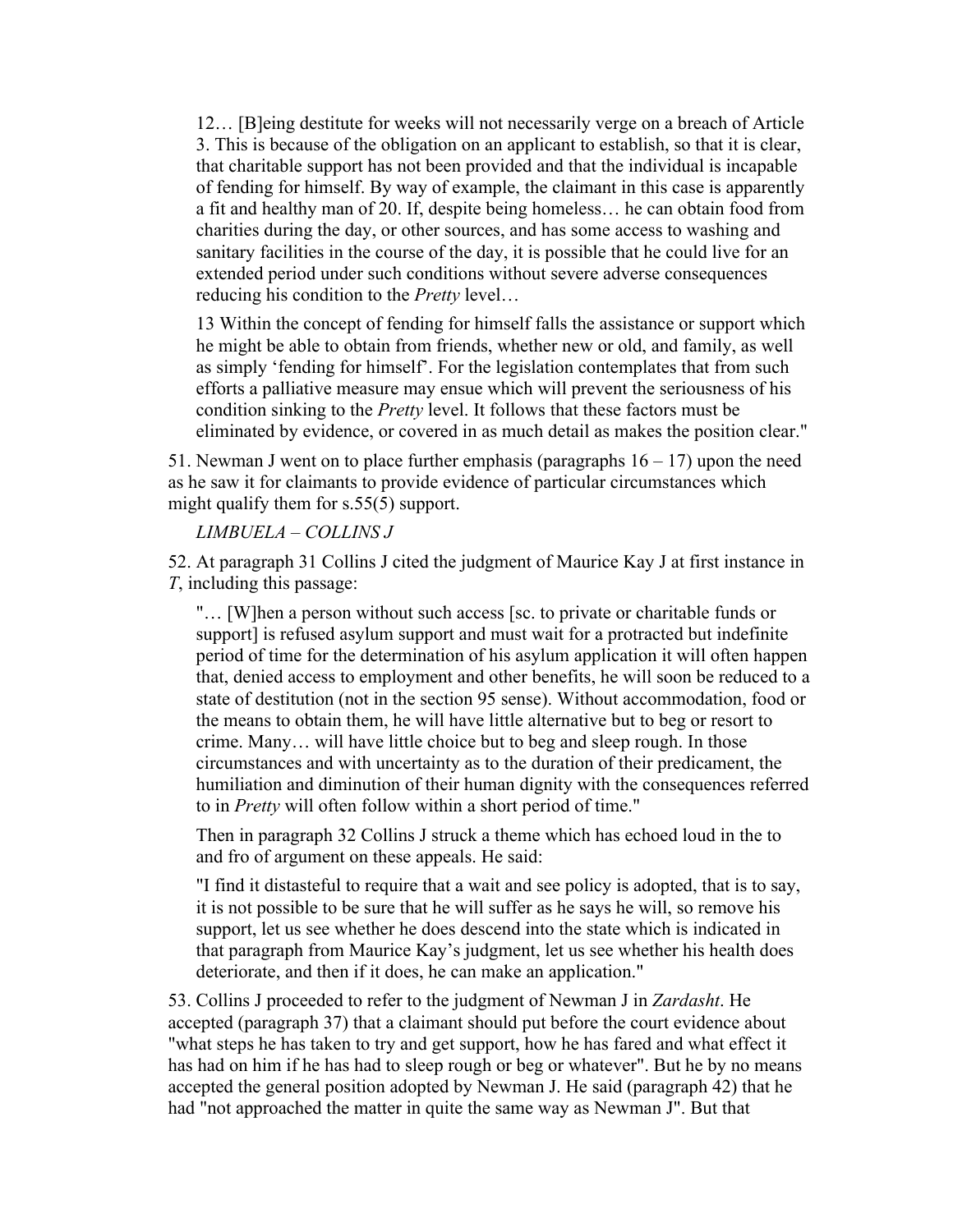considerably understates the difference between them. Collins J took the view that in the case of any asylum-seeker who "shows that he has taken reasonable steps and that no assistance is available except by begging and hoping, then the fact that he will have to sleep rough, he has no money, he has no proper access to food or other facilities, will be likely to suffice to establish his case" (paragraph 37). And I should set out paragraphs 38 and 41:

"38 Treatment, as I say, which causes someone to sleep rough, in particular in winter, to have to beg or hope for the possibility that he might find someone prepared to provide him with food, to be required to live in the same clothes for days on end, which clothes may or may not be adequate to protect him from the English climate, will, as it seems to me, in most cases be sufficient to cross the relevant threshold. In winter, the imminence of serious injury to health, which is likely to result from sleeping rough, is all too obvious and, in my judgment, it needs no medical or other specific evidence to establish what, after all, is a matter of common sense.

41… [I]t seems to me that, on the facts of this case, this claimant has established that, were he to be deprived of support, he would have no access to overnight accommodation and his chances of obtaining food and other necessary facilities during the day would be remote. He would be, as it seems to me, reduced to begging or to traipsing around London in the hope of finding somewhere which might provide him, perhaps irregularly, with some degree of assistance. That, in my judgment, as I repeat, particularly in winter time, is quite sufficient to reach the *Pretty* threshold…"

54. I think it a fair reading of the essential reasoning in this judgment that once an asylum-seeker who is denied NASS support under s.55(1) has shown that he has tried but failed to find accommodation and other support, so that he will have to sleep on the streets, he will have established an imminent breach of ECHR Article 3 and a corresponding entitlement to be supported under s.55(5).

### *TESEMA – GIBBS J; ADAM – CHARLES J*

55. I can with respect deal with these two judgments rather more shortly. The position is that broadly speaking Gibbs J adopted the approach taken by Collins J, and Charles J that taken by Newman J. (I assume that Charles J did not see Gibbs J's judgment, which was given the day before his own.) I need only cite these passages from Gibbs J in *Tesema*:

"59 On the question of whether Article 3 can be infringed where the treatment in question is imminent, I adopt the approach of Collins J. It seems to me that to hold otherwise would be contrary to any reasonable concept of justice. In a situation where the evidence before [the] decision-maker is that without intervention the person concerned will imminently experience inhuman and degrading treatment, it would not be reasonable or sensible to say, 'I require you to put it to the test just in case things do not turn out as I expect, but when they do, you can reapply'.

…

68 The question whether or not Article 3 is infringed has to be determined on the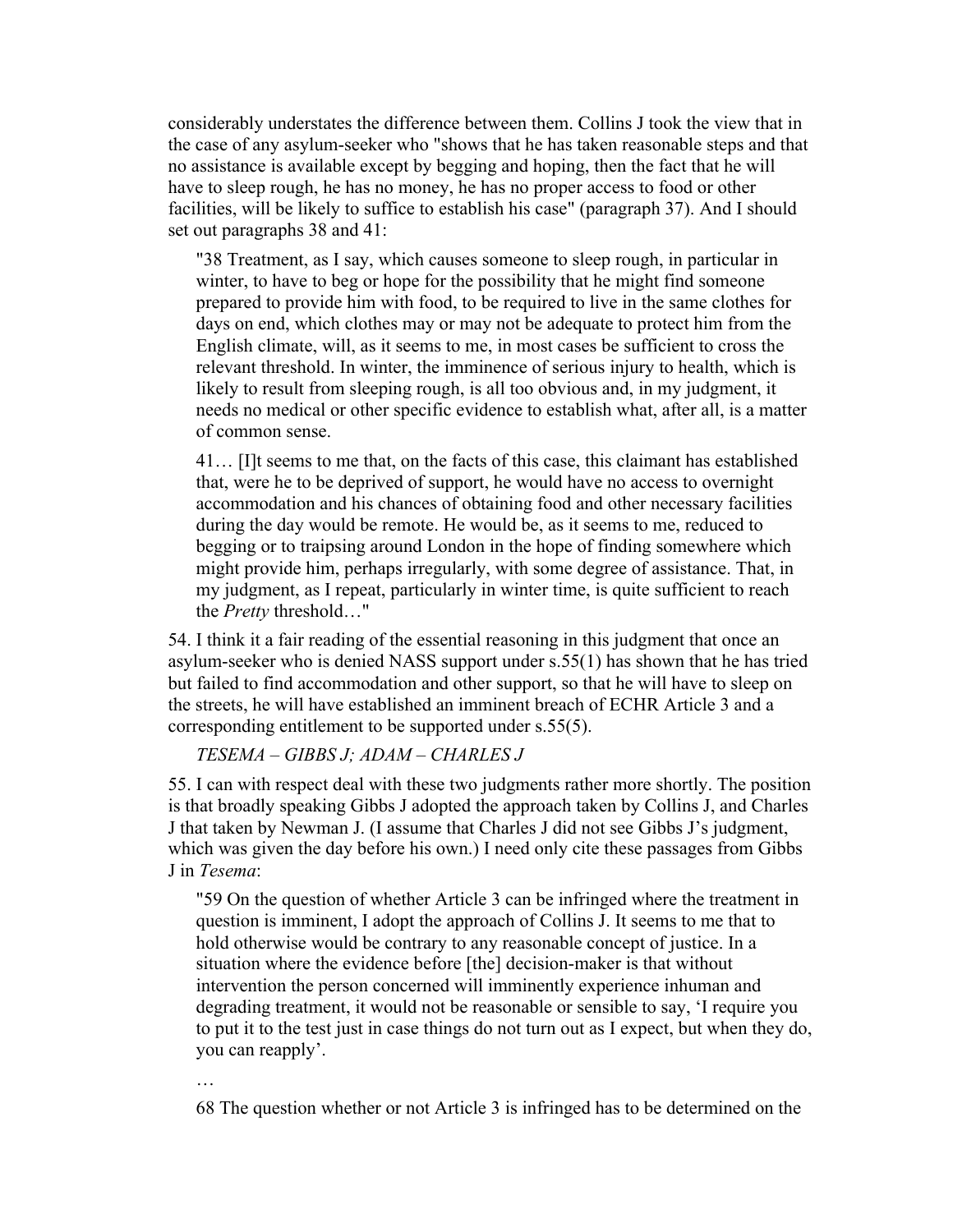basis of what a reasonable person, objectively applying the standards of a civilised society, would find to be acceptable or otherwise upon application of the test described in *Pretty* to the facts of the particular case. Applying that standard, I agree with the reasoning of Collins J in *Limbuela*. I consider that a decision which compels a person to sleep on the streets, or elsewhere in the open, without basic shelter and without any funds, is normally inhuman and degrading…"

56. In *Adam* Charles J stated at paragraph 55 (see also paragraph 68) that subject to certain points about the availability of charitable support (as to which the evidence had moved on) he agreed with the judgment of Newman J in *Zardasht*. He considered (paragraph 58) that Collins J's reasoning in *Limbuela* bore no more than "fine distinctions" from the "real risk approach" which this court had expressly rejected in *Q*, and that (paragraph 59) Collins J's description of the *Pretty* threshold did not accord with earlier authority.

## *WHERE ARE WE NOW?*

57. I fear that the state of the law in this area has got into serious difficulty. So much is spoken to by the fact that judges of the Administrative Court have felt driven to take starkly contrasting positions as to the right test for the engagement of s.55(5) of the Act of 2002 notwithstanding the attention given to the subsection in two previous decisions of this court. I think the difficulty has principally arisen from two circumstances. First, it has not been found possible to articulate the ingredients of a violation of ECHR Article 3 in the case of a person put on the streets without support any more precisely than by reference to what was said by the Strasbourg court at paragraph 52 in *Pretty*: see by way of example paragraph 10 in *T*. Secondly, the prospect that the bare fact of being on the streets will not of itself engage Article 3 seemingly faces the executive, and (upon a challenge being advanced) the courts, with the "wait and see" approach excoriated by Collins J and Gibbs J.

58. The first of these circumstances breeds an inevitable uncertainty as to who is and who is not a proper candidate for s.55(5), and leaves that question to the factual arbitrament of the courts case by case; although this is in contrast to their proper role in judicial review, which is to hold public decision-makers to account for errors of law. The second circumstance has fuelled the division between first instance judges, and persuaded some to adopt an approach, namely to accord the benefit of s.55(5) once it is demonstrated that the claimant will otherwise go on the streets, which in my judgment (I deal with this below) eviscerates the subsection and misunderstands Article 3. We are left with a state of affairs in which our public law courts are driven to make decisions whose dependence on legal principle is at best fragile, leaving uncomfortable scope for the social and moral preconceptions of the individual judge (I mean no offence to the distinguished judges who have heard these cases); and law and fact are undistinguished. We need to see whether there is room for a sharper, more closely defined approach.

# *ARTICLE 3*

# *THE DISTINCTION BETWEEN CATEGORY (A) AND CATEGORY (B): STATE VIOLENCE AND OTHER CASES*

59. The starting-point for such an exercise must, I think, be to re-visit the nature and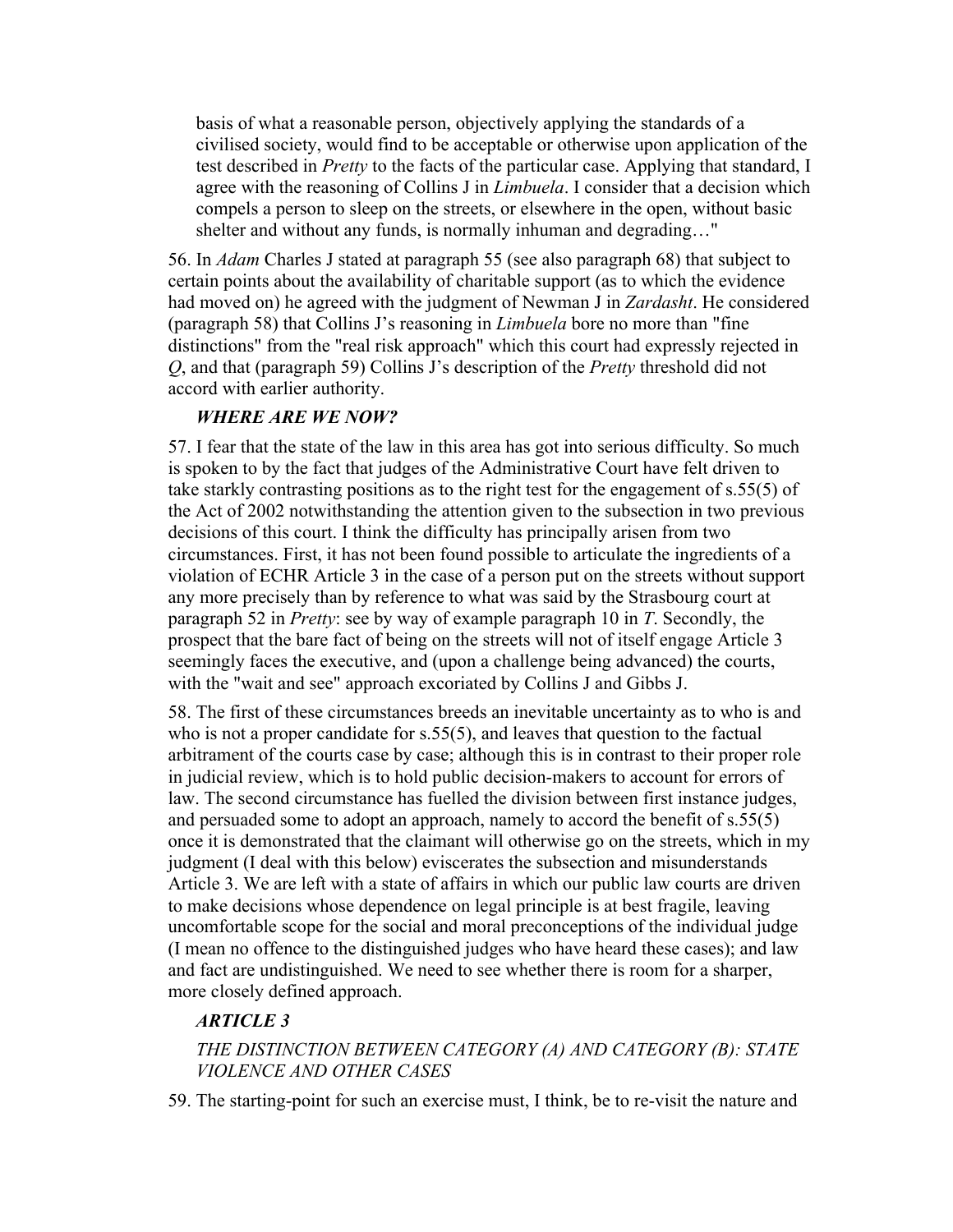extent of our obligations under Article 3. Here, the first thing to emphasise is a distinction which is well recognised in the jurisprudence, but whose importance has perhaps not always been fully unravelled. It is between (a) breaches of Article 3 which consist in violence by State servants, and (b) breaches which consist in acts or omissions by the State which expose the claimant to suffering inflicted by third parties or by circumstance. Given the historic crucible of the European Convention's beginnings it must be plain that category (a) is the paradigm case. It expresses a fundamental value, the abhorrence of State violence. It is qualified only by strictly confined exceptions allowed under the general law, namely the use of reasonable force for the purpose of arrest, lawful restraint, self-defence and the prevention of crime. The common law requires that reliance on any of these by a State servant – indeed by anyone – as authorising the use of force in any particular case must always be strictly justified, and no other justifications whatever are available.

60. But it is plain that as the jurisprudence has developed, the scope of Article 3 is not limited to category (a). Various sets of facts which can only fall within category (b) have been accepted, in Strasbourg and here, as giving rise to violations. So much is recognised in general terms in paragraph 50 of the judgment in *Pretty*:

"An examination of the court's case law indicates that article 3 has been most commonly applied in contexts in which the risk to the individual of being subjected to any of the proscribed forms of treatment emanated from intentionally inflicted acts of state agents or public authorities. It may be described in general terms as imposing a primarily negative obligation on states to refrain from inflicting serious harm on persons within their jurisdiction. However, in light of the fundamental importance of article 3, the court has reserved to itself sufficient flexibility to address the application of that article in other situations that might arise."

#### *THE DISTINCTION BETWEEN NEGATIVE AND POSITIVE OBLIGATIONS*

61. I must in due course explain what seems to me to be the true importance of the distinction between (a) and (b) and its part in the resolution of these appeals. I should say first that it has links with another distinction familiar in the Article 3 jurisprudence, that between a negative obligation not to inflict inhuman or degrading treatment and a positive obligation to take steps to protect persons from forms of suffering sufficiently grave to engage Article 3. A like difference is especially clear in the jurisprudence relating to Article 2 (the right to life): see for example *Osman*  (1998) 29 EHRR 245. The distinction between categories (a) and (b) and that between positive and negative obligations are not the same. The latter distinction is discussed by Lord Bingham in *Pretty* in the House of Lords ([2002] 1 AC 800). The Strasbourg court incorporated into its judgment the whole of Lord Bingham's opinion, to which in reply Mr Giffin commended our attention. At paragraph 15 Lord Bingham had referred to *Rees v UK* (1986) 9 EHRR 56, in which the Strasbourg court had said (paragraph 37):

"In determining whether or not a positive obligation exists, regard must be had to the fair balance that has to be struck between the general interest of the community and the interests of the individual, the search for which balance is inherent in the whole of the Convention. In striking this balance the aims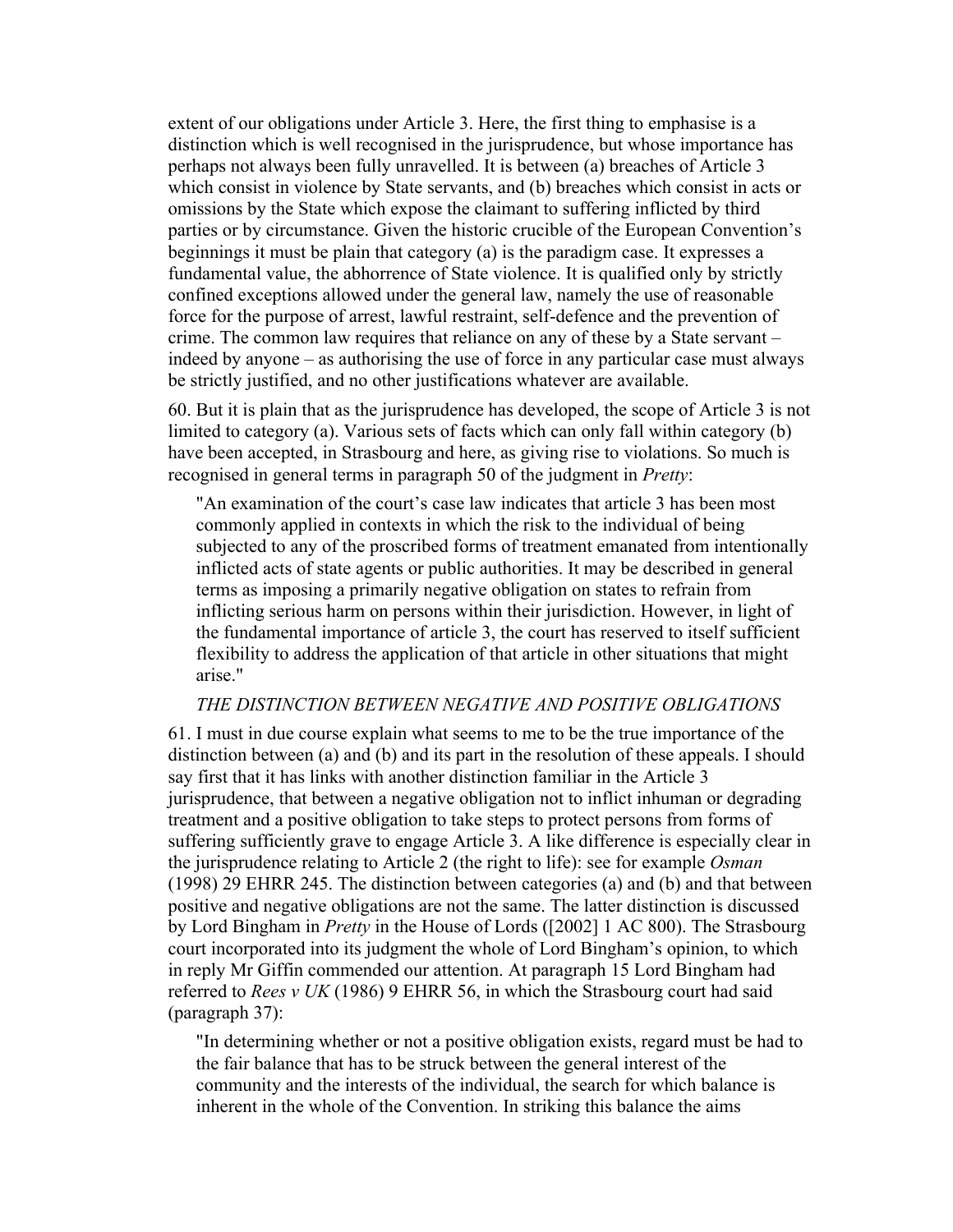mentioned in the second paragraph of article 8 may be of a certain relevance, although this provision refers in terms only to 'interferences' with the right protected by the first paragraph—in other words it is concerned with the negative obligations flowing therefrom."

#### Lord Bingham in *Pretty* continued:

"That was an article 8 case, dealing with a very different subject matter from the present, but the court's observations were of more general import. It stands to reason that while states may be absolutely forbidden to inflict the proscribed treatment on individuals within their jurisdictions, the steps appropriate or necessary to discharge a positive obligation will be more judgmental, more prone to variation from state to state, more dependent on the opinions and beliefs of the people and less susceptible to any universal injunction."

62. The extent to which, in securing the rights of individuals under Article 3, the court may allow an area of discretion or judgment to the Secretary of State is a matter of great importance, and I must return to it. But first there is more to say about the distinction between positive and negative obligations. I have already referred (paragraph 40) to the Attorney General's submission in *Q* (paragraph 52 of the court's judgment) that failure to provide support could never of itself amount to a breach of the negative obligation imposed by ECHR Article 3, and his contrasting concession that in extreme circumstances Article 3 might impose a positive obligation on the State to provide support for an asylum seeker. The court in *Q* proceeded to cite paragraphs 49 – 51 of the judgment in *Pretty*. I have already set out paragraph 50. I need only cite this extract from paragraph 51:

"… A positive obligation on the state to provide protection against inhuman or degrading treatment has been found to arise in a number of cases: see, for example,… *A v United Kingdom* (1998) 27 EHRR 611, 629, para 22 where the child applicant had been caned by his stepfather, and *Z v United Kingdom* (2001) 34 EHRR 97, where four child applicants were severely abused and neglected by their parents. It also imposes requirements on state authorities to protect the health of persons deprived of liberty."

The judgment in *Q* continues:

"54 As the Attorney General pointed out, decisions of the Strasbourg court, typically *O'Rourke v United Kingdom* (Application No 39022/97)…, make it clear that the state's failure to provide shelter does not by itself amount to inhuman or degrading treatment. But, as he himself accepted, it does not follow that in a case of sufficiently acute individual need… no positive obligation can arise; and such cases as *D v United Kingdom* (1997) 24 EHRR 423 clearly establish that a breach of the constant negative obligation can occur where an affirmative act of the state is such as to result, indirectly, in inhuman or degrading consequences for the individual.

55 The distance between positive and negative obligation is thus not necessarily great. But the distinction is still real, not least because of its potential consequences for state policy."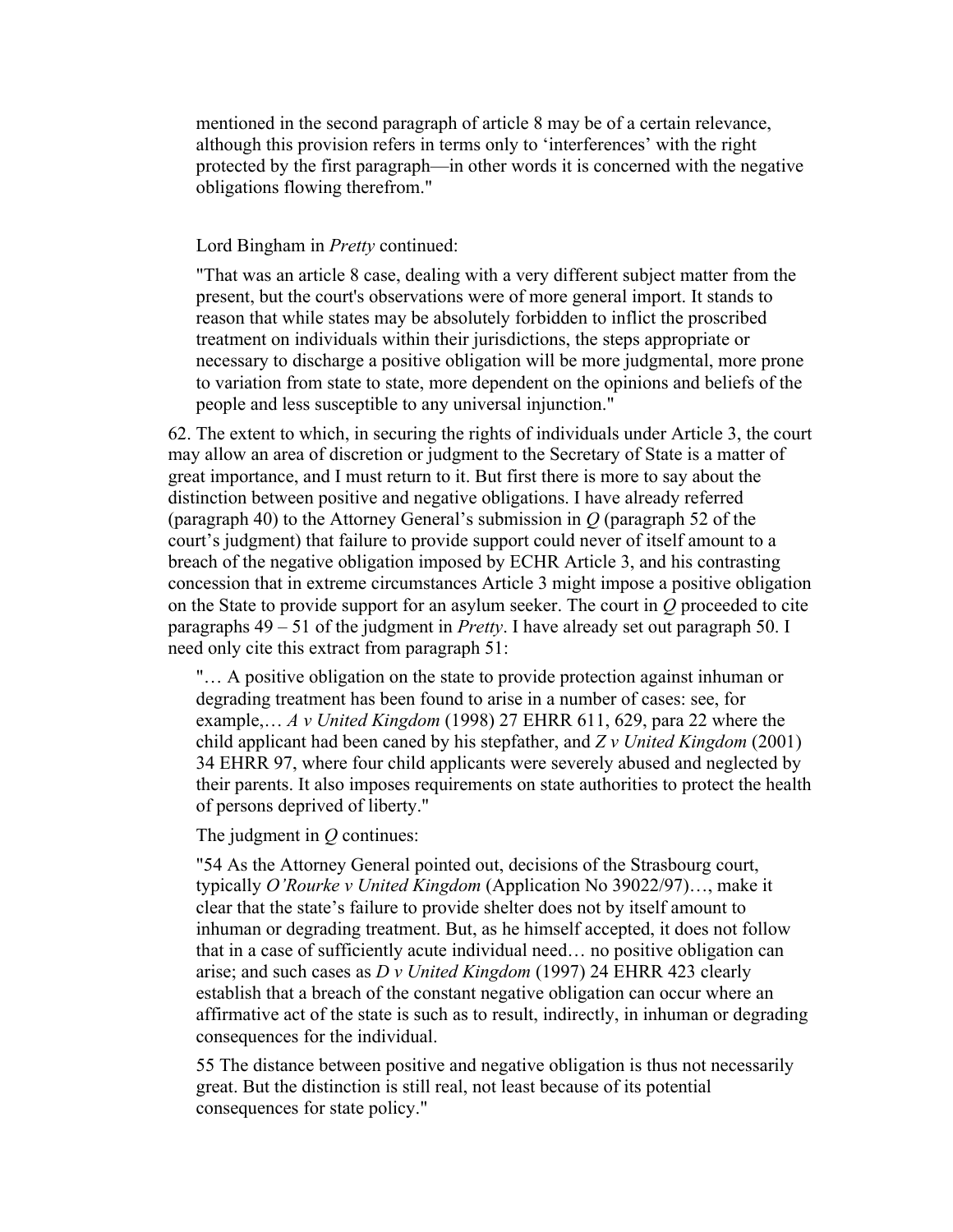#### *THE DISTINCTIONS COMPARED*

63. I shall come later to *O'Rourke*, which was much prayed in aid by Mr Giffin. *D*, as the court in  $\hat{O}$  stated, was a negative obligation case. But it fell within category (b), not category (a). As I have said the two distinctions are not the same: negative obligations are not to be equated with (a), nor positive obligations with (b). It is useful to describe *D* at this stage. D was a drugs dealer from St Kitts with a bad criminal record and an immigration history to match. He suffered from AIDS. The British authorities proposed to remove him to St Kitts. At length he complained to the Strasbourg court for breach of Article 3. By the time the court considered the case D was close to death, and there was nothing to show that in St Kitts (where the population was beset with health and sanitation problems) he would receive any moral or social support nor even that he would be guaranteed a bed in either of the hospitals on the island which the UK government had stated cared for AIDS patients. The court regarded these facts as amounting to very exceptional circumstances (paragraphs 53, 54) and held that the implementation of the decision to remove the applicant would be a violation of Article 3.

64. Some instances of category (b) are much closer to category (a) than others. These are the cases where the State owes a duty – a positive obligation – to protect individuals from violence by persons other than its own officials. Thus prisoners, who are in the care of the State, are entitled not only to be kept safe from assault by State servants such as the prison officers, but also to be protected from being attacked by fellow prisoners. (The decision in *Keenan* (2001) 33 EHRR repays attention: the complaint there was of a violation of Article 2 by failure to protect a prison inmate from suicide or self-harm.) There will of course be other examples of category (b) cases which arise out of the need for an armoury against unlawful violence. Patients in hospitals (especially hospitals or hospital wards for the care of the mentally ill) and children (and nowadays, I fear, teachers also) in difficult or failing schools come readily to mind as vulnerable instances. And while it is a negative obligation case, not strictly an example of protection against assault, the decision in *Soering v United Kingdom* (1989) 11 EHRR 439 may perhaps be assimilated with these examples – the sub-class of category (b) that is concerned with the prevention of violence. As is well known the Strasbourg court held in *Soering* that Article 3 would be violated were the United Kingdom to comply with a request to extradite the applicant, a German national, to the United States to face charges of murder in Virginia because he would be held on "death row" facing the death penalty. There would be a "a real risk" that the applicant would be exposed to inhuman or degrading treatment or punishment in the receiving State. Further, it is now uncontroversial that the United Kingdom may be in breach of its Article 3 obligations if it returns a would-be immigrant to a State where he would suffer violence sufficiently grave to engage the Article. The immigrant enjoys statutory appeal rights which enable him to raise both ECHR and asylum grounds of appeal against a decision to remove him.

65. I have said that State violence – category  $(a)$  – is the paradigm case of violation of Article 3. But the category is not unitary. It contains three different kinds of case. The first is where the violence in question is actually *authorised* by the State. That is by far the biggest beast which Article 3 is there to slay. The second is where a State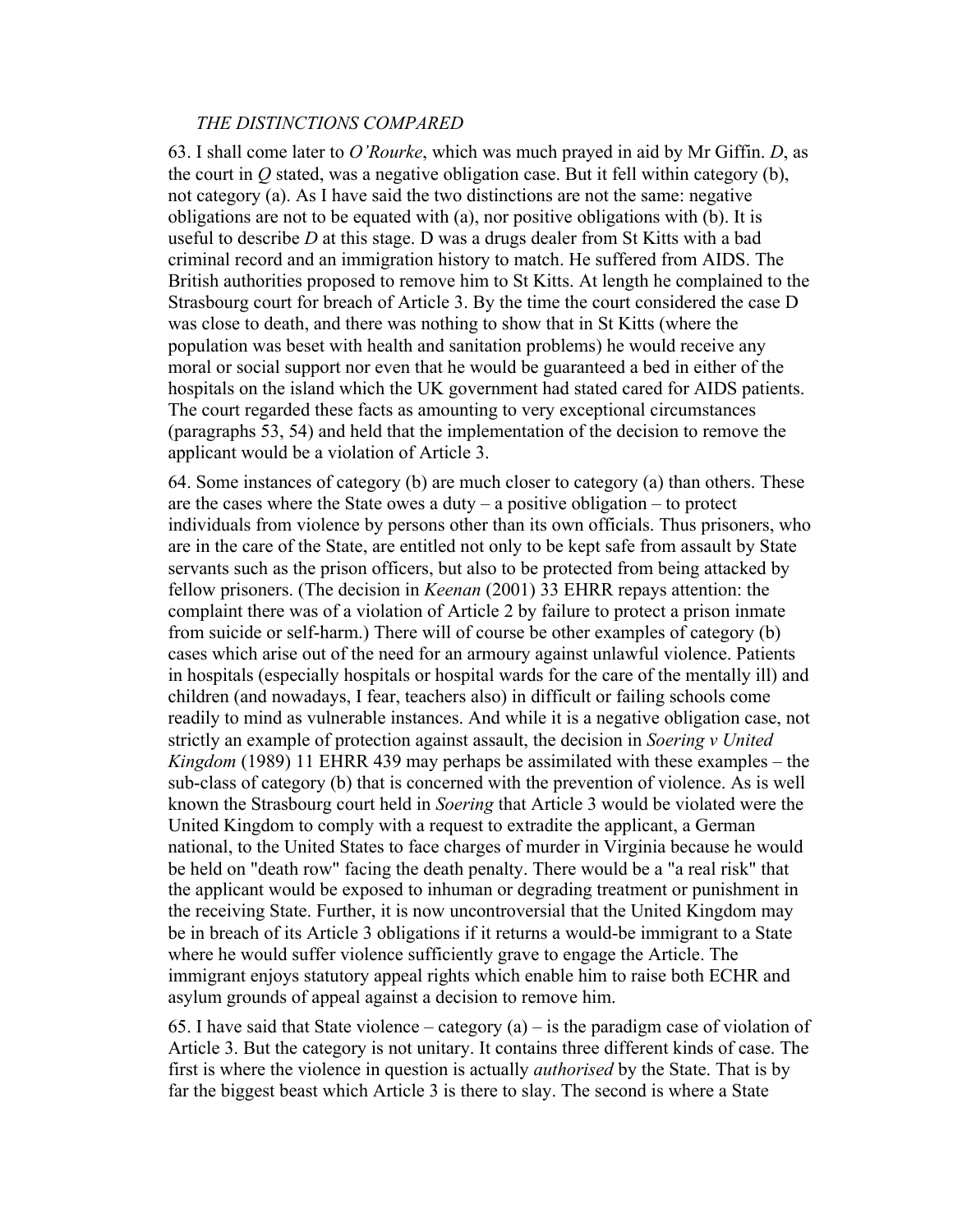servant, acting on the face of it in the course of his official duty, assaults another but has no colour of sanction or permission from his superiors to do so. The third is where the State servant has authority to use force (e.g. to arrest a criminal) but exceeds what is reasonable. Both negative and positive obligations are in play in these cases. The State and its servants must absolutely refrain from violence which is not justified on the narrow basis to which I have referred. So there is an overall negative obligation. The State also is responsible, in the second and third of these three instances, to take positive steps to prevent its servants from so acting and to punish them as appropriate if they do. These considerations, coupled with the fact that the category (b) cases concerned with protection against violence by non-State agents are as I have said much closer to category (a) than others, tend to demonstrate that the distinction between negative and positive obligations is in principle of lesser importance than that between categories (a) and (b), and, it might be thought, less important than the further distinction between cases concerned with protection against violence (whether (a) or (b)) and other cases in category (b). I shall have more to say about this last distinction below.

#### *THE SCOPE OF EXECUTIVE JUDGMENT*

66. It is plain that the State has no lawful discretion or power whatsoever to authorise violence – the first category (a) instance – beyond cases of the use of reasonable force for the purpose of arrest, lawful restraint, self-defence and the prevention of crime. And those cases, indeed, involve no State discretion properly so called, but are given by the law which is the sole arbiter of such justifications. Here Article 3 is in truth absolute. But the other two category (a) instances, before one ever gets to category (b), begin to allow some space for judgment and discretion on the part of government. In both, such issues as the nature and intensity of any training which State servants ought to receive, and the rigour or severity with which defaulters should be pursued and punished, will admit of a range of lawful options. The range allowed by the court is likely to be very narrow, given the gravity of failure, and it will certainly be unlawful for the State to do nothing. The position is broadly the same in relation to those category (b) cases which I have described as lying closer to category (a) than others: those concerned with the duty of protection from violence by non-State actors. The State cannot fail to take steps to protect prisoners from their fellow inmates; but there must be an area of judgment, however narrow, as to the steps which are to be taken. The judgment belongs to executive government. Where the government's responsibility is less immediate, such as, for example, its responsibility to the public at large, its lawful range of choice is likely to be wider: compare *Keenan*, paragraph 91.

67. Article 3 is said to be absolute; we are accustomed to hearing it so described. But the term is misleading. If it means only that the Article is not qualified by an express entitlement of proportionate interference with the right in the public interest, of the kind conferred by paragraph 2 in the case of each of the political rights guaranteed by Articles 8 – 11, well and good. So also if it means that Article 15 confers no right to derogate from Article 3, as it does not. But if it is taken to mean that the executive government *in no case* has any legitimate power of judgment whatever as regards the protection of individuals from suffering which is inhuman or degrading to the extent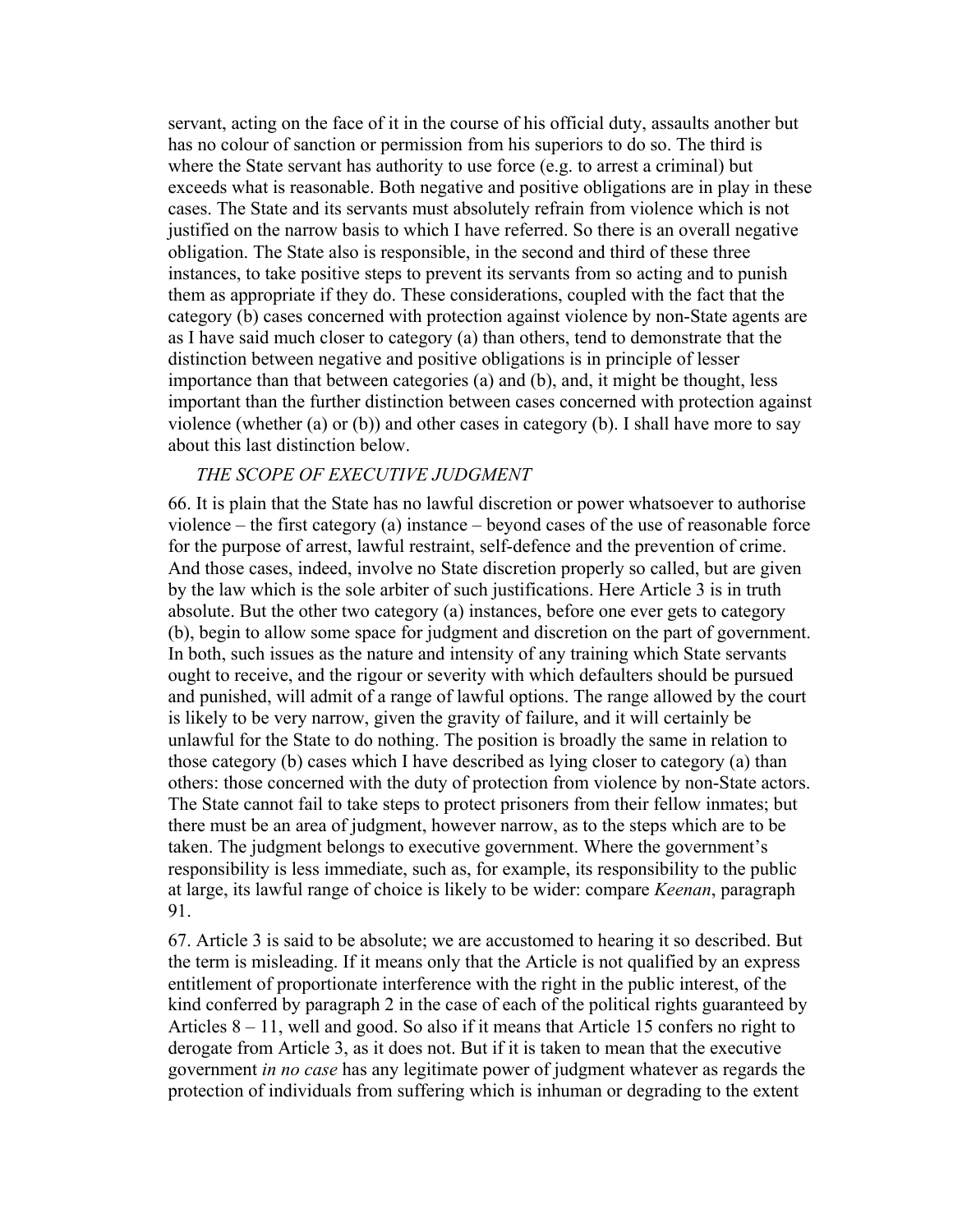which Article 3 contemplates, then it is false. Article 3 indeed imposes a truly absolute requirement in this strict sense in the worst instance of category (a): State sponsored violence. In other cases within category (a) the negative obligation, prohibiting the State servant from unlawful violence, is absolute. The State's positive obligation of training, investigation and sanction is not.

68. It is not enough to claim category (a), especially its worst instance, as a special case simply because any tolerance of State violence is barbarous, though that is plainly so. The true importance of the distinction between (a) and (b) has to be more closely articulated. I would express it thus. Whereas State violence (other than in the limited and specific cases allowed by the law, which I have described) is always unjustified, acts or omissions of the State which expose persons to suffering other than violence (at anyone's hands), even suffering which may in some instances be as grave from the victim's point of view as acts of violence which would breach Article 3, are not categorically unjustifiable. They may be capable of justification if they arise in the administration or execution of lawful government policy; and if they do not so arise, they are liable to be struck down by the courts on conventional judicial review grounds irrespective of the impact of ECHR. But even if the act or omission happens in the pursuance of lawful policy, Article 3 still offers protection against suffering, albeit not occasioned by violence, where the suffering is sufficiently extreme.

69. It will be seen that this approach tends to assimilate those category (b) cases where the duty is to protect the individual against non-State violence (as opposed to other forms of suffering) with category (a), and to proceed on the basis that tolerance or contemplation of violence from any quarter is always unlawful and can never be justified on policy grounds. In that case the distinction of real importance would not be between (a) and (b) (far less between negative and positive obligations) but between cases concerning protection against violence, State or non-State, and the rest. This is the distinction to which I referred at the end of paragraph 65. The State's response to the risk of violence to those who come within its jurisdiction, citizen or not, will always be a significant mark of its claim to civilised government. But in practice the degree of risk will vary very widely, and arise in an infinity of circumstances. Such risks include those which happen on deportation or removal to another country. I would not adopt an approach which might suggest the existence of a rule that Article 3 imposes on the State a general over-arching duty of protection against violence in any and all circumstances.

70. In my judgment the legal reality may be seen as a spectrum. At one end there lies violence authorised by the State but unauthorised by law. This is the worst case of category (a) and is absolutely forbidden. In the British State, I am sure, it is not reality, only a nightmare. At the other end of the spectrum lies a decision made in the exercise of lawful policy, which however may expose the individual to a marked degree of suffering, not caused by violence but by the circumstances in which he finds himself in consequence of the decision. In that case the decision is lawful unless the degree of suffering which it inflicts (albeit indirectly) reaches so high a degree of severity that the court is bound to limit the State's right to implement the policy on Article 3 grounds.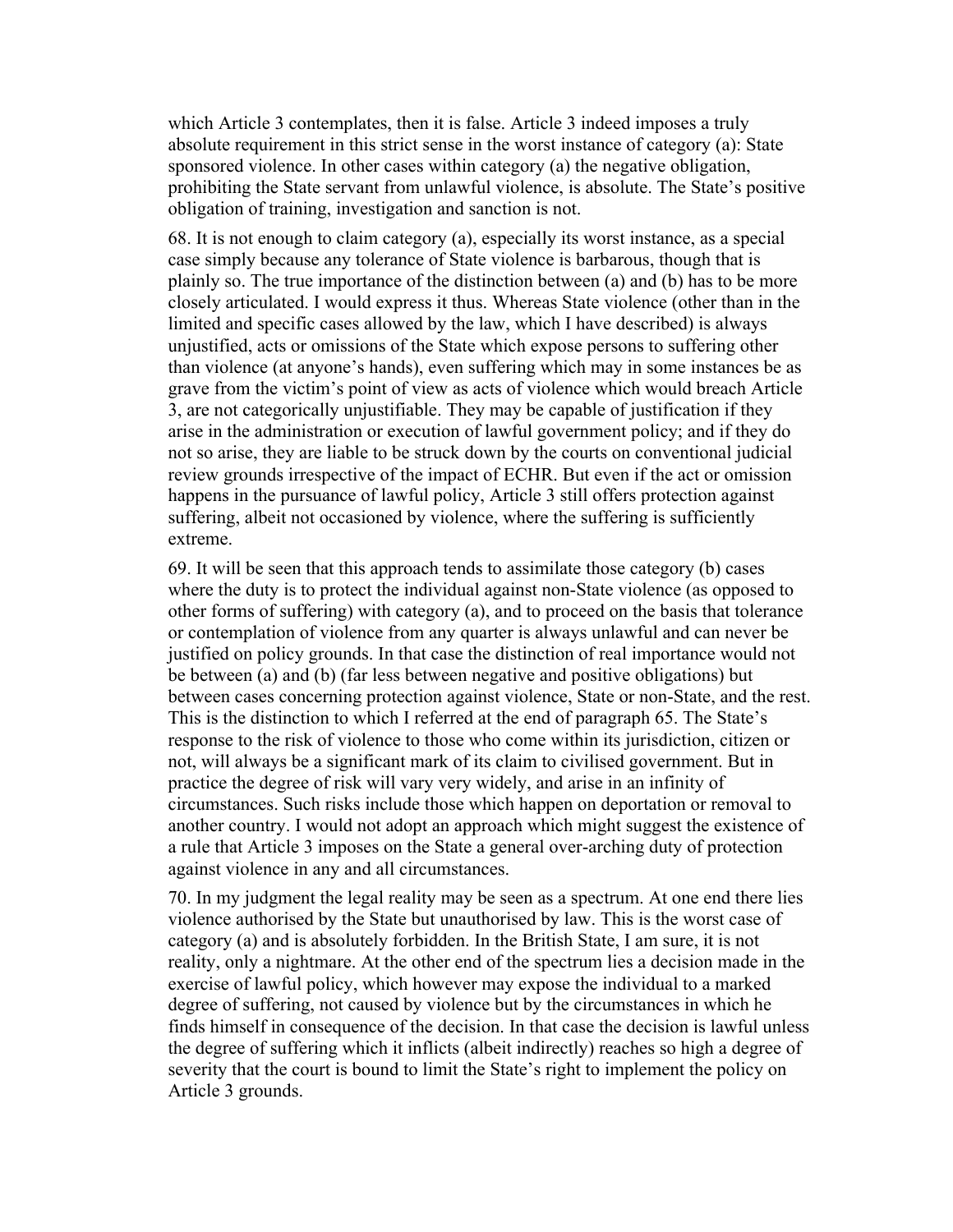71. This figure of a spectrum seems to imply the existence of a point upon the spectrum which marks the dividing line, in terms of State acts or omissions, between what violates Article 3 and what does not. There *is* such a point, but it does not, I fear, provide a brightline rule by which the court may readily determine whether any particular set of facts falls on this or that side of the line. The point is at the place between cases where government action is justified notwithstanding the individual's suffering, and cases where it is not. Various factors will determine where this place is to be found. They will include the severity of the threatened suffering, its origin in violence or otherwise, and the nature of the government's reasons or purpose in acting as it does. This last consideration illustrates an important point, material to what is or is not to be regarded as "inhuman or degrading" treatment. Anyone suffering unlawful *violence* is degraded by it, and if it is meted out at the hands of the State, it is all the more degrading: the State, which should look after the citizen, treats him instead with contempt. It is what vile tyrannies do. But a person is not degraded in that particular, telling sense, if his misfortune is no more – and of course, no less – than to be exposed to suffering (not violence) by the application of legitimate government policy. I do not mean to sideline such a person's hardships, which may be very great. I say only that there is a qualitative difference, important for the reach of Article 3, between such a case and one where the State, by the application of unlawful violence, treats an individual as a thing and not a person.

## *THE SCOPE OF EXECUTIVE JUDGMENT LIMITED BY ARTICLE 3*

72. I have said (paragraph 68) that even where act or omission by the State is done in pursuance of lawful policy, Article 3 still offers protection against suffering, albeit not occasioned by violence, where the suffering is sufficiently extreme, and so it certainly does. What is "sufficiently extreme"? *Pretty* (paragraph 52) is clearly very much in point. So is the consideration I have just addressed, that in such a case the sufferer is not degraded in the particular, disgusting sense in which a person brutalised by violence (especially State violence) is degraded. But there are two other points, closely connected. First, we ought to recognise a further reason to acknowledge a distance between the case where a person is exposed to hardship through circumstance, because the State declines (in pursuit of a proper policy) to give him food and shelter, and the case of State violence, and kindred cases of violence: it is surely this second category which, primarily at least, the drafters of the Convention must by Article 3 have intended to outlaw. Secondly, we should also recognise and respect the claim of the democratic arm of government to exercise and fulfil its powers and duties in matters which lie within its particular responsibility. Plainly these include the management of immigration control and so of asylum claims.

73. On these two points I would refer, if I may, to a judgment given by myself in *N v Secretary of State* [2004] UKHRR 49, [2003] EWCA Civ 1369. The case concerned a Ugandan woman who after her arrival in the United Kingdom was diagnosed HIVpositive. The Secretary of State, having rejected her asylum claim (to which decision there was no challenge), proposed to remove her to Uganda. She claimed that her removal would constitute a violation of Article 3 because the facilities for her care and treatment in Uganda fell far short of those available to her here. I said: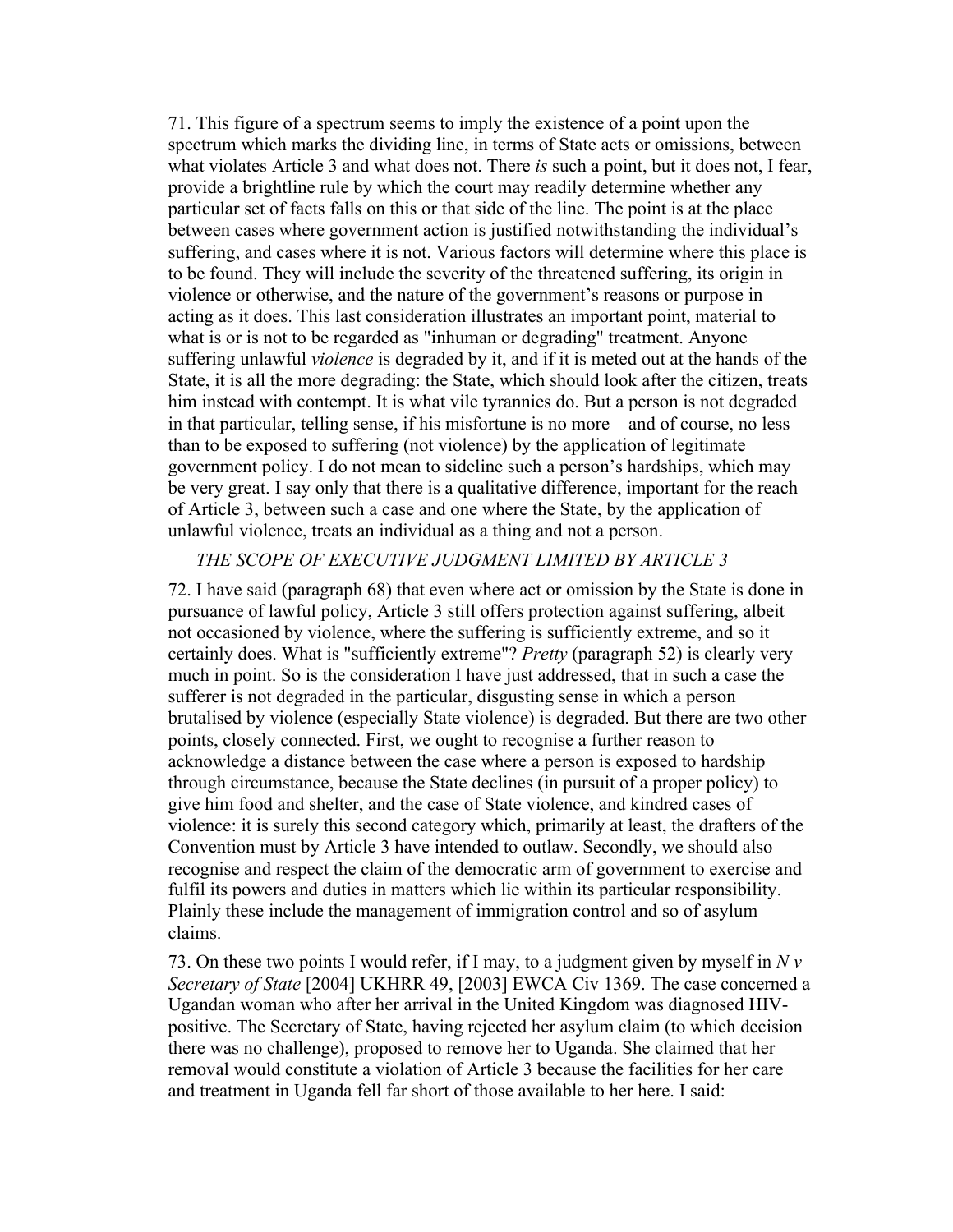"38 I am bound to declare, with great respect, that as a matter of principle I have much difficulty with the case of  $D$  [to which I have already referred: (1997) 24 EHRR 423] … The elaboration of immigration policy, with all that implies for the constituency of persons for whom within its territory a civilised State will undertake many social obligations, is a paradigm of the responsibility of elected government. One readily understands that such a responsibility may be qualified by a supervening legal obligation arising under ECHR where the person in question claims to be protected from torture or other mistreatment in his home country in violation of the Article 3 standards, especially if it would be meted out to him at the hands of the State. But a claim to be protected from the harsh effects of a want of resources, albeit made harsher by its contrast with facilities available in the host country, is to my mind something else altogether. The idea of the "living instrument", which is a well accepted characterisation of ECHR (and some other international texts dealing with rights), no doubt gives the Convention a necessary elastic quality, so that its application is never too distant from the spirit of the time. I have difficulty in seeing that it should stretch so far as to impose on the signatory States forms of obligation wholly different in kind from anything contemplated in the scope of their agreement.

# …

40 But I am no less clear that *D* should be very strictly confined. I do not say that its confinement is to deathbed cases; that would be a coarse rule and an unwise one: there may be other instances which press with equal force. That said, in light of the considerations I have described I would hold that the application of Article 3 where the complaint in essence is of want of resources in the applicant's home country (in contrast to what has been available to him in the country from which he is to be removed) is only justified where the humanitarian appeal of the case is so powerful that it could not in reason be resisted by the authorities of a civilised State. This does not, I acknowledge, amount to a sharp legal test; there are no sharp legal tests in this area. I intend only to emphasise that an Article 3 case of this kind must be based on facts which are not only exceptional, but extreme; extreme, that is, judged in the context of cases all or many of which (like this one) demand one's sympathy on pressing grounds. On its facts, *D* was such a case. I consider that any broader view distorts the balance between the demands of the general interest of the community, whose service is conspicuously the duty of elected government, and the requirements of the protection of the individual's fundamental rights. It is a balance inherent in the whole of the Convention: see, for example, *Soering* paragraph 89."

In that case Dyson LJ concurred with myself in dismissing the appeal, and Carnwath LJ dissented. I mean no disrespect if I do not set out their reasoning.

74. In looking at the question what degree of suffering is in the present context "sufficiently extreme" to engage Article 3 I should at this stage recall this court's finding in *Q* (paragraph 56) to the effect that the regime imposed on an asylum seeker denied support by reason of s.55(1) of the Act of 2002 constitutes "treatment" within the meaning of Article 3. With great respect I agree with this reasoning by which we are in any case bound. But there remains the question, in what kind of case should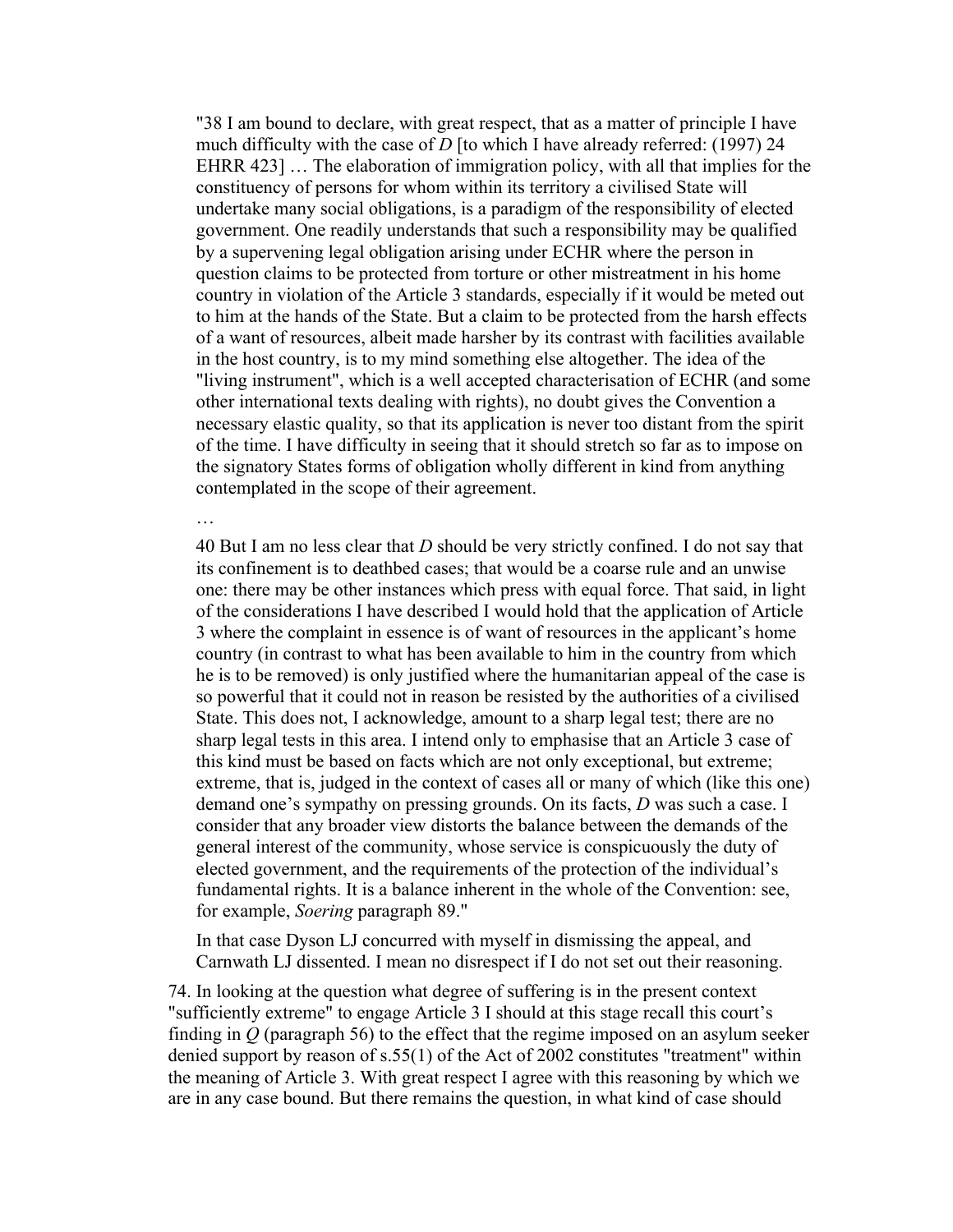such "treatment" be held to be inhuman or degrading. In seeking to offer an answer, I would not use quite the same language as I thought appropriate in *N*. Because of the operation of s.55(1) the State is in part the author of the asylum seeker's misfortunes; their other author is the very fact of his status as an asylum seeker who cannot be removed before his case is decided. At the same time there is nothing in the Convention jurisprudence to show or even suggest that the State is a compulsory guarantor of any minimum level of living standards.

75. It is to my mind clear from this court's approach in *Q* and *T* that the Secretary of State will not violate Article 3 by declining to act under s.55(5) so that a claimant in whose case there are no special considerations, such as age, infirmity, or any other special vulnerability in the applicant's circumstances, is put on the streets. And this is consistent with the Strasbourg court's decision in *O'Rourke*, to which I have already referred in passing. In that case the applicant was evicted from temporary accommodation which the local authority had provided for him while they considered his claim for housing as a homeless person. Thereafter he spent fourteen months on the streets. At length he sought to complain in Strasbourg of violations of Articles 3 and 8. The court declared the application inadmissible. It stated (paragraph 2):

"The Court recalls that, in order to fall within the scope of Article 3, mistreatment must attain a minimum level of severity… The Court does not consider that the applicant's suffering following his eviction attained the requisite level of severity to engage Article 3. Even if it had done, the Court notes that the applicant failed to attend a night shelter… contrary to the advice he was given… He also indicated an unwillingness to accept temporary accommodation… The applicant was therefore largely responsible for his own deterioration following his eviction."

I would accept Mr Giffin's submission that this passage shows that the Strasbourg court would not regard an act or omission by the State whose consequence is that an individual is then and there put on the streets without support as necessarily constituting a violation of Article 3. However unlike asylum seekers affected by s.55(1) Mr O'Rourke was not (as I understand it) barred access to ordinary State welfare payments.

76. I would however also accept (as this court accepted in *Q*: see paragraph 63) that a person initially deprived of support without breach of Article 3 may in course of time become entitled to it on Article 3 grounds, and thus to the benefit of s.55(5). He would have to show that some particular vulnerability had come upon him: that he was, in effect, an exceptional case. That might plainly be demonstrated by illness or accident materially affecting his ability to fend for himself. It may include the impact of conditions or circumstances external to the person himself, if these were distinctly shown to have grave effects. It would certainly also include a demonstrated inability, over time, to find food and other basic amenities. There will be other cases; this is the tightest test I can find. Its application should be capable of reasonable and objective ascertainment. In any concrete instance it will be for the Secretary of State to find the present facts and evaluate the future course of events: see *Turgut* [2001] 1 AER 719. In case of challenge the court cannot escape the final responsibility of decision, as to the application of Article 3 to the facts found and events predicted in light of the test I have sought to describe.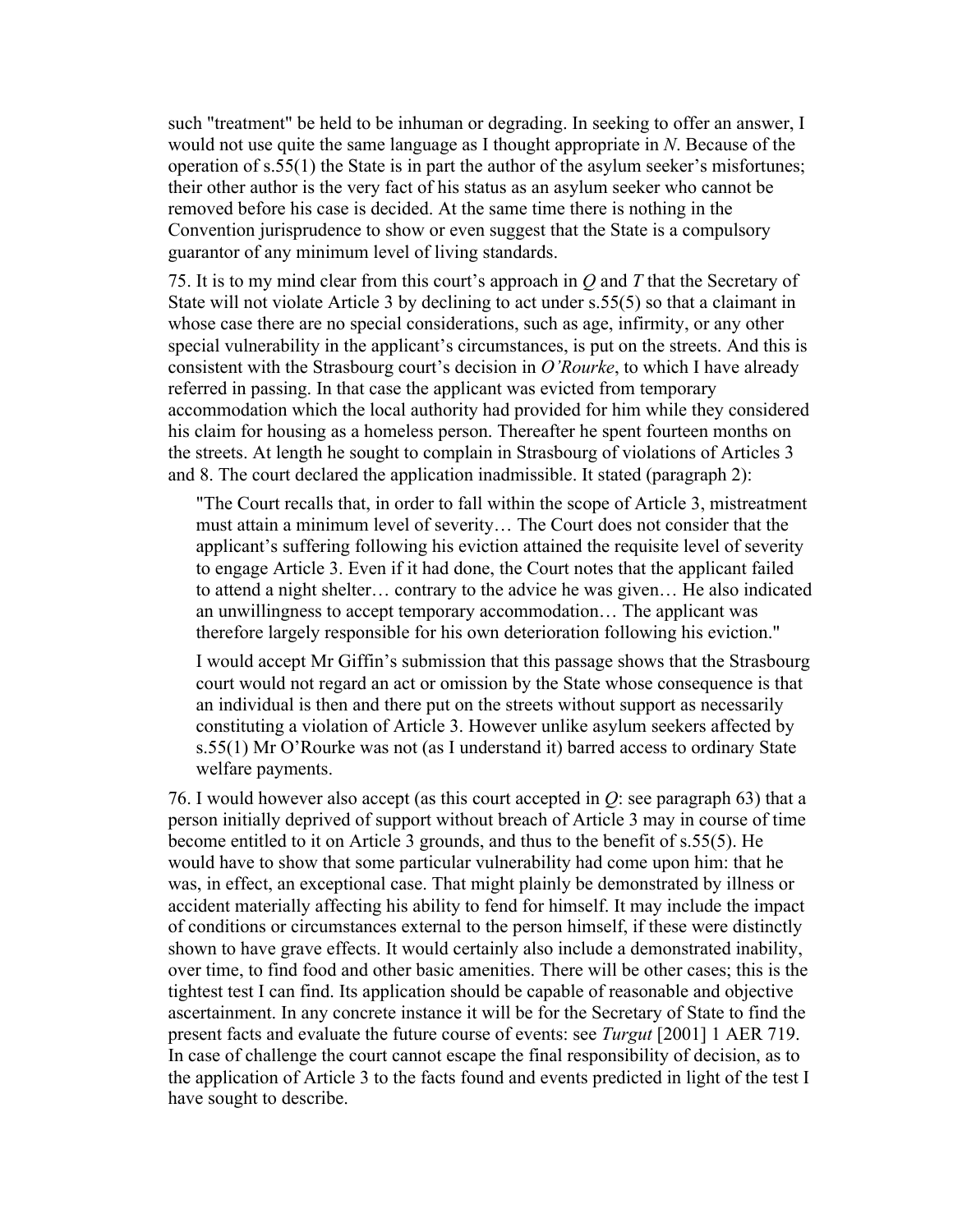#### *CONCLUSIONS OF PRINCIPLE ON ARTICLE 3*

77. (1) Unlawful violence which is authorised by the State is absolutely forbidden. In this instance the legal rule, given by Article 3 and the common law, governs the whole field. There are no exceptions to the prohibition, no qualifications or legal space for manoeuvre. The prohibition is the law's first and only word. (2) Unlawful violence by State servants which is unauthorised is also forbidden; so, of course, is all unlawful violence. Here, the State's duty in fulfilment of ECHR Article 3 (where it runs) lies, so far as it can be done, in prevention before and where prevention fails, investigation, sanction and punishment after. In these cases the prohibition of assault is not the law's only word. At the hands of the law the State enjoys a measure of judgment in the elaboration of measures to serve the aims of prevention and sanction. The closer the State's responsibility to the affected individual, the narrower will be the measure of judgment which the law allows. (3) Where Article 3 is deployed to challenge the consequences of lawful government policy whose application consigns an individual to circumstances of serious hardship, the Article is no more nor less than the law's last word: that is, it operates as a safety net, confining the State's freedom of action only in exceptional or extreme cases. This spectrum, as I have called it, is required by two dictates: first, the need of some respect for the nature of the obligations which the States parties to the Convention advisedly undertook, and secondly the need for a measured balance in a democracy between the judicial domain of the protection of individual rights and the political domain of State policy evolved in the general interest.

# *CONSEQUENCES FOR THESE CASES*

# *THE TRUE CONSTRUCTION OF s.55(5) OF THE ACT OF 2002*

78. If it is accepted that (1) the bare fact of putting a late asylum-seeker on the streets, absent any special features of the case, will not then and there – on day 1, as it were – constitute a violation of Article 3, but (2) his condition may in time deteriorate so as to cross the Article 3 threshold, the executive and the courts are faced with the "wait and see" approach so vilified by Collins and Gibbs JJ: *unless* s.55(5) of the Act of 2002 can be construed so as to require the Secretary of State to provide NASS support not only where the individual's condition will imminently cross the threshold, but also where it may do so in the reasonably foreseeable future. Such a construction may be thought supportable by the subsection's words: "the exercise of a power by the Secretary of State *for the purpose of avoiding* a breach of a person's Convention rights" (my emphasis). However this construction cannot be correct. It would mean that s.55(5) obliges the Secretary of State to ensure that no asylum-seeker is deprived of basic support. This would plainly emasculate the effect of s.55(1). In any event we are surely bound by the reasoning of this court in *Q* (paragraph 63), rejecting the approach adopted by Collins J at first instance in that case "that the fact that there is a real risk that an individual asylum seeker will be reduced to this state of degradation of itself engages article 3", and the court's further view (*Q* paragraph 119, *T*  paragraph 10) that it is when "the condition of an applicant *verges on* the degree of severity described in *Pretty* [that] the Secretary of State must act" (again, my emphasis). We are fixed with the "wait and see" approach. It is a function of the legislation. The courts cannot widen the scope of Article 3 to avoid it.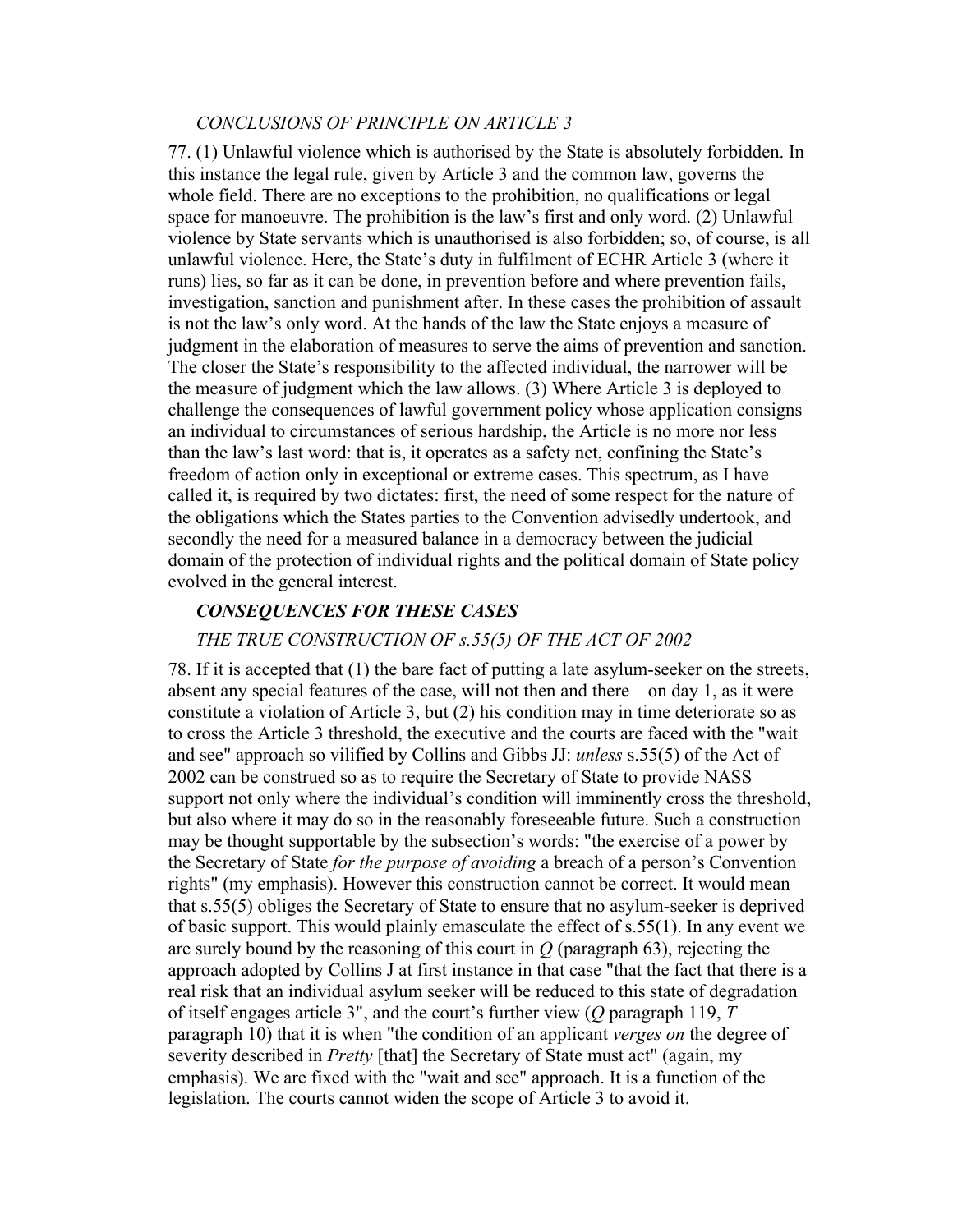#### THE INDIVIDUAL APPEALS

79. Since writing this first draft of this judgment, I have had the advantage of reading draft judgments prepared by my Lords Carnwath and Jacob LJJ, in which in different ways they express very considerable anxiety as to the practical consequences if these appeals are allowed. Both point to the prospect of 600 and more asylum-seekers being suddenly without support; to the "practical certainty" (per Carnwath LJ) that the charitable agencies will be unable to cope; and the "near certainty" (per Jacob LJ) that a substantial proportion will fall below the Article 3 threshold.

80. In referring to these passages I by no means intend to indicate any great distance, as to the facts, between my Lords and myself. Though for my part I would be a little more sceptical, the concerns they express are with respect obviously real enough. I desire only to say that such matters, however, pressing, cannot in my judgment be allowed to divert us into adopting a role which is not our own. We cannot don the mantle of the statute's practical administrators. We certainly cannot do so (and I do not suggest that my Lords have any such thing in mind) in order to save s.55 from excoriation in the moral and political arena. In particular we cannot strain and extend the obligations of the United Kingdom under the ECHR Article 3 beyond what, judicially, we conceive to be their proper limits.

81. In light of all I have said the approach taken by Collins and Gibbs JJ, in *Limbuela*  and *Tesema* respectively, was mistaken. As for *Adam*, I would accept Mr Giffin's criticism of the judgment of Charles J to the effect that the learned judge was not entitled to find on the medical evidence that Adam's condition took him over the Article 3 threshold as I have tried to describe it. On the proved or admitted facts none of these cases exhibits exceptional features so as to require the Secretary of State to act under  $s.55(5)$ .

82. I would allow the appeals.

## **Lord Justice Carnwath:**

## **Introduction**

83. This appeal concerns the extent of the Secretary of State's obligations to three asylum-seekers whose applications for asylum were not made as soon as reasonably practicable, and who therefore fell through the safety net provided for the destitute asylum-seekers by the Immigration Act 1999 and the Nationality, Immigration and Asylum Act 2002. It raises issues first considered by this Court in *R ("Q") v Home Secretary* [2003] 3 WLR 365, upholding a decision of Collins J. It is worth noting that, although that case caused some political controversy at the time of Collins J's decision, the decision of this Court was not subject to appeal, and, according to press reports, was welcomed both by the Home Secretary and by refugee groups (see A. Bradley "Judicial independence under attack" [2003] PL 397, 404-5).

84. The question raised by the present appeals, in its starkest form, is to what level of abject destitution such individuals must sink before their suffering or humiliation reaches the "minimum level of severity" to amount to "inhuman or degrading treatment" under Article 3 of the European Convention of Human Rights. In this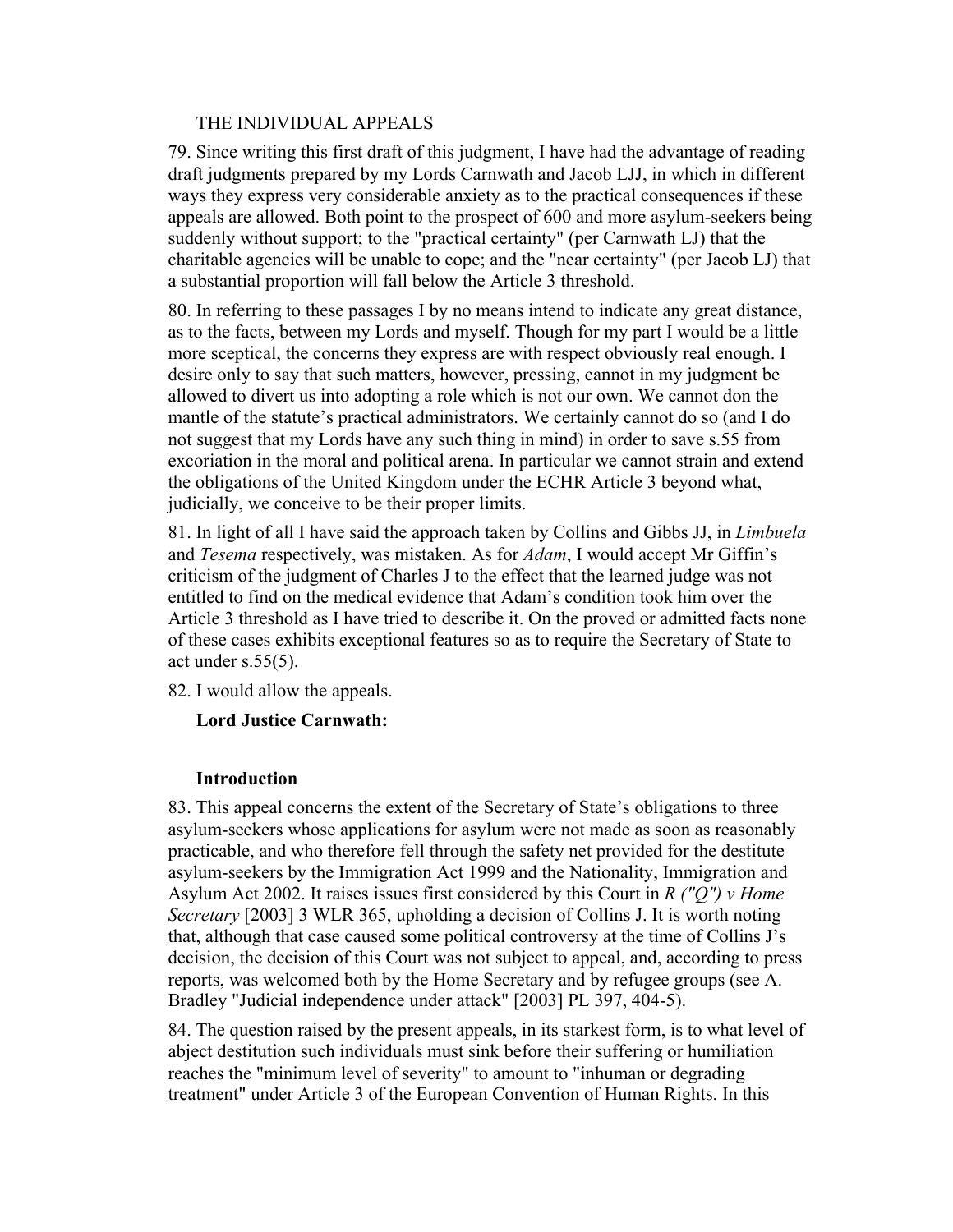judgment I shall use the term "Article 3 threshold" to describe the level of suffering required to engage Article 3.

85. Although we are dealing with three appeals, we were told that at the time of the hearing there were before the Administrative Court over 650 "live" cases of the same kind, awaiting our decision, and that on average there were about two new cases per day. In all these, as I understand it, interim support has been ordered by the Court.

## **The Article 3 threshold**

86. In *Q* this Court held that destitution resulting from denial of assistance to asylumseekers could involve a breach of Convention rights, if the Article 3 threshold were crossed. The threshold was described by reference to the ECHR decision in *Pretty v UK* (2002) 35 EHRR 1. The Court spoke variously of "the kind of state described in *Pretty v UK*" (para 61), or "a condition which verges on the degree of severity... described in *Pretty v UK*" (para 62; see also para 121(vii)-(viii)). It gave no further specific guidance, since -

"It is quite impossible by a simple definition to embrace all human conditions that will engage Article 3." (para 60)

Although the Judges in the present cases purported faithfully to follow this guidance, all found some difficulty in using it to arrive at a principled decision on the facts of the individual cases.

87. That is not surprising. The description in *Pretty* was not designed as a precise legal formula. The case concerned the wholly different (if no less intractable) problem of the right of a terminally ill patient to die, the "treatment" alleged being the failure of the prosecuting authorities to give an assurance that they would not prosecute a person who assisted her suicide. From that judgment (para 52) we learn that, under the case-law of the Court, the ill-treatment in question must reach a "minimum level of severity" and involve "actual bodily injury or intense physical or mental suffering"; but that in addition treatment may be characterised as "degrading" if it -

"… humiliates or debases an individual showing a lack of respect for, or diminishing, his or her human dignity or arouses feelings of fear, anguish or inferiority capable of breaking an individual's moral and physical resistance…"

88. Under this analysis, there are two broad categories: in short, intense *suffering* (physical or mental), or *humiliation* of a degree sufficient to "break moral or physical resistance". However, the passage (understandably in the context) was clearly intended as a general statement to cover a range of possible circumstances, rather than a precise formula for determining where or how the threshold is to be set in any particular case or category of case. On the facts of the *Pretty* case, the Court did not need to decide that issue, because the claimant's undoubted suffering was held not to be the result of any relevant "treatment" by the state (paras 54-5).

## **Variable circumstances**

89. Even if there were a precise criterion for defining the Article 3 threshold, the factual circumstances are so varied and so variable, as to make it practically meaningless to attempt to assess them by reference to a single test at a single point in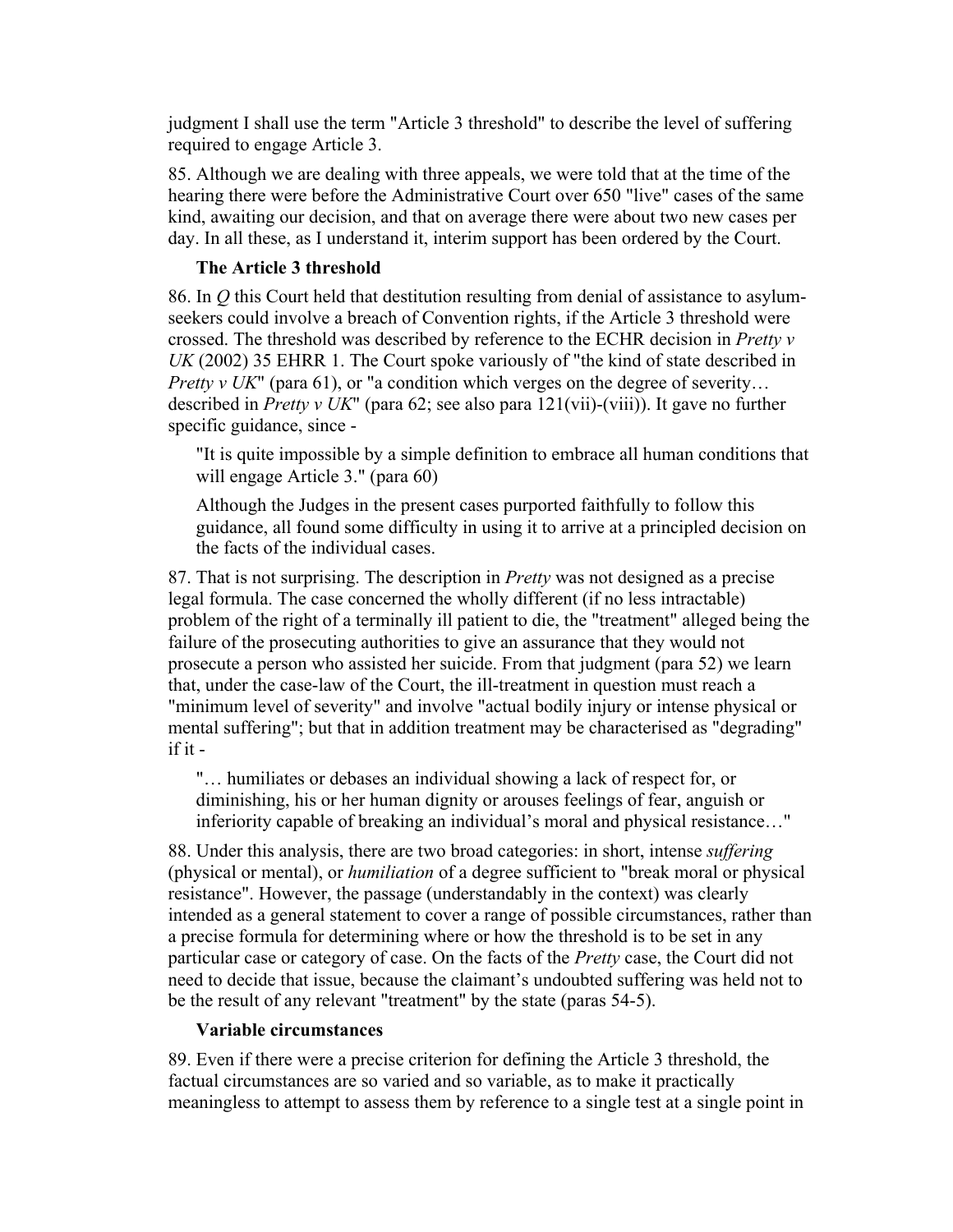time. They include the physical and mental resistance of the particular individual; the season of the year and the state of the weather; the incidence of any epidemics or illnesses affecting the area; the availability of medical help and drugs; the extent if any of the help available from other sources, such as charities, community support groups or passers-by; and (if one is considering humiliation) the degree of toleration or lack of it shown by other parties or the public at large.

90. A further unknown is the period for which the destitution is likely to last. The assumption seems to be that responsibility under Article 3 does not extend beyond the final determination of the asylum application. However that is a very uncertain criterion. We were told that 80% of asylum applications are decided by the Secretary of State within two months. However, appeals have to be taken into account. Mr Limbuela's case illustrates the potential circularity of the problem. His application for asylum was dealt with relatively speedily. It was made on  $6<sup>th</sup>$  May 2003 and rejected by the Home Office on  $10<sup>th</sup>$  June, and his appeal to the adjudicator was dismissed in his absence on  $1<sup>st</sup>$  September 2003. However, he subsequently appealed out of time on the grounds that he had not been aware of the hearing. On  $24<sup>th</sup>$  February 2004 the Immigration Appeal Tribunal remitted the matter for a new hearing. It found that there were special circumstances –

"… arising from the situation in which the claimant found himself (including being evicted, having to sleep rough and being confused over who was acting for him)…"

which made it unjust to allow the decision to stand. Thus almost a year after the application it remains undetermined, much of the delay being directly attributable to the fact that the applicant was without any support.

91. The most important variables, however, are the will and ability of charities working in this field, and the resources available to them. The Court in *Q* thought that the Secretary of State could lawfully wait "until it is clear that charitable support has not been provided and the individual is incapable of fending for himself." However, this begs at least two important questions:

i. What part of their resources it is reasonable to expect charities to devote in supporting those whom they (or their funders) may fairly regard as a state responsibility.

ii. Even assuming the willingness of charities to help, much will depend on the extent of resources available to them, and how they order their priorities, but above all on the competition for those resources from others in a similar position. A small number of destitute asylum-seekers may be able to obtain adequate support from the charities dedicated to that purpose, but there is no evidence of any existing organisations able to cope with a sudden influx of several hundred new clients with no resources of their own and no state support of any kind.

92. The practical realities are well-illustrated by the evidence from the Refugee Council (in a statement by Hugh Tristram, a team leader responsible for advising asylum-seekers). The Council have a day centre open on weekdays from 9.30 am to 5.30 pm (2 – 5.30 on Wednesdays), and they are able to offer asylum-seekers some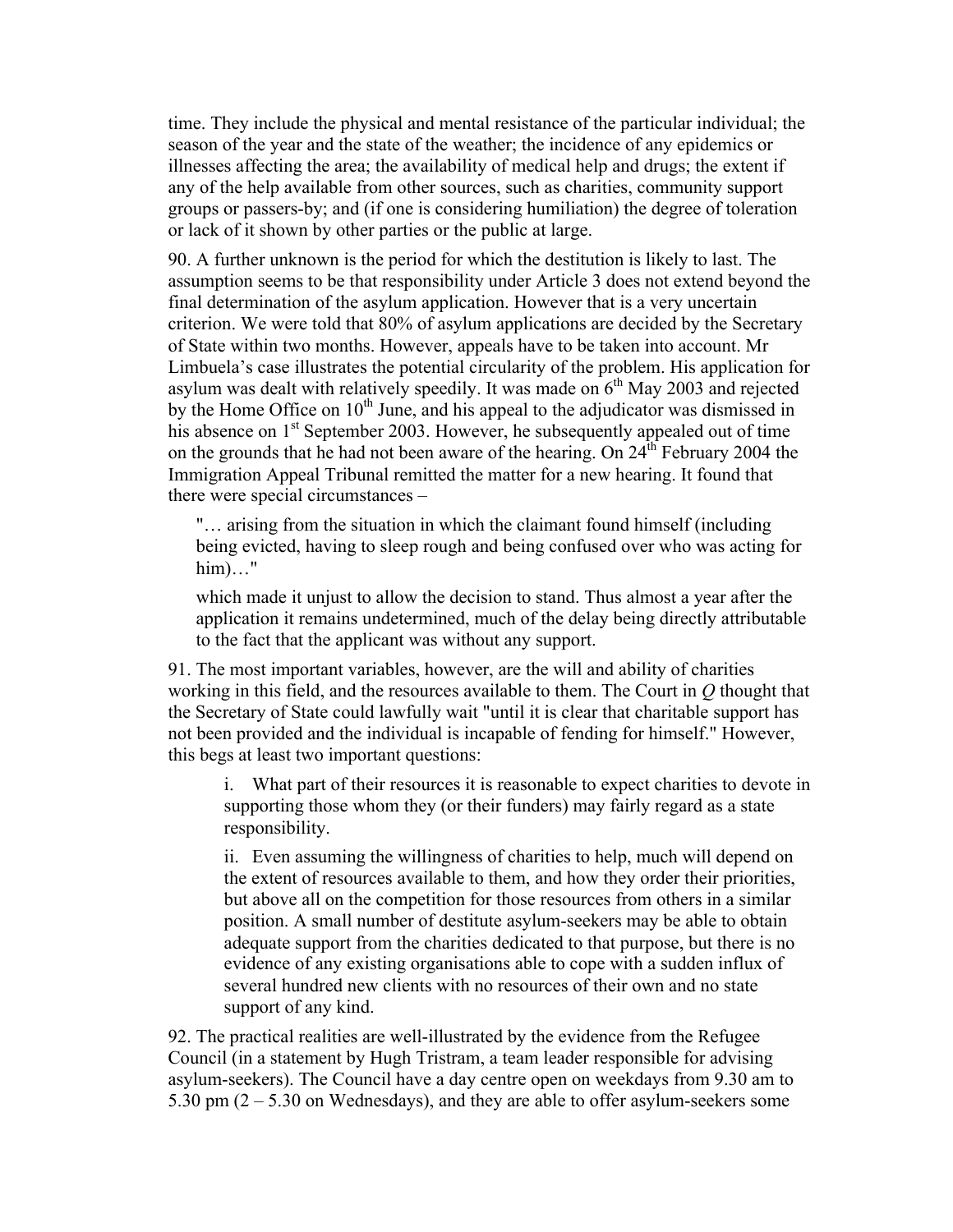meals during those times. They have no sleeping accommodation. They are closed in the evenings and at weekends. They have four showers in total (two for women, two for men), but no separate hand-basins. Mr Tristram comments:

"Many (asylum-seekers) sleep outside our offices, in doorways, in the gardens of a local church and sometimes in telephone boxes (the only place where they are able to keep dry). They do not have enough blankets and clothing to keep them warm. They are often lonely, frightened and feel humiliated and distressed.... Staff have seen the condition of asylum-seekers visibly deteriorating after periods of rough sleeping…. On one occasion I had to tell a group of three homeless asylum-seekers to leave the building on a Friday evening during a torrential downpour with nothing more than a blanket each, a food parcel… and (a) a list of day centres. When I saw them the following Monday their condition had deteriorated considerably, their clothes were filthy, they had started to smell, and they had been unable to find any of the centres listed. Other clients have become depressed and have threatened suicide; one was sectioned after she was found lying across a railway track. Their story is not exceptional – we see people in this situation on a daily basis."

#### **Wait and see?**

93. Having accepted the *Pretty* formula as the test of the level of suffering, physical or mental, required to engage Article 3, the Court in *Q* was faced with a separate question whether the state's function is simply "to wait and see" until that threshold is crossed, or whether it must take preventative action. The Court identified one of the questions with which it would have to grapple:

"… is it compatible with Article 3 of the Convention to provide no assistance to those who are destitute on the basis that Article 3 will not be engaged unless and until that destitution results in ill-health or some other similarly severe adverse consequence?" (para 7)

Taken to extremes such an approach would, as Gibbs J said lead to a legal adviser having to say to a destitute refugee, sleeping on the streets: "You are not ill enough; go away and come back when you are really suffering." (*Tesema* para 59- 61). He understandably described such an approach as "abhorrent".

94. The Court's answer was that it must be a condition which "verges on" the degree of severity described in *Pretty*. That term "verging on" seems to have been designed to mitigate the worst effects of a pure "wait and see" approach. It was contrasted with the view of Collins J, which the Court rejected, that Article 3 would be engaged –

"… where there is a *real risk* that, because he will receive no support from any alternative source, he will decline into the kind of state described in *Pretty*." (para 61-3)

The Court commented:

"… It is not unlawful for the Secretary of State to decline to provide support *unless and until it is clear that charitable support has not been provided and the individual is incapable of fending for himself*. That is what section 55(1) requires him to do. He must, however, be prepared to entertain further applications from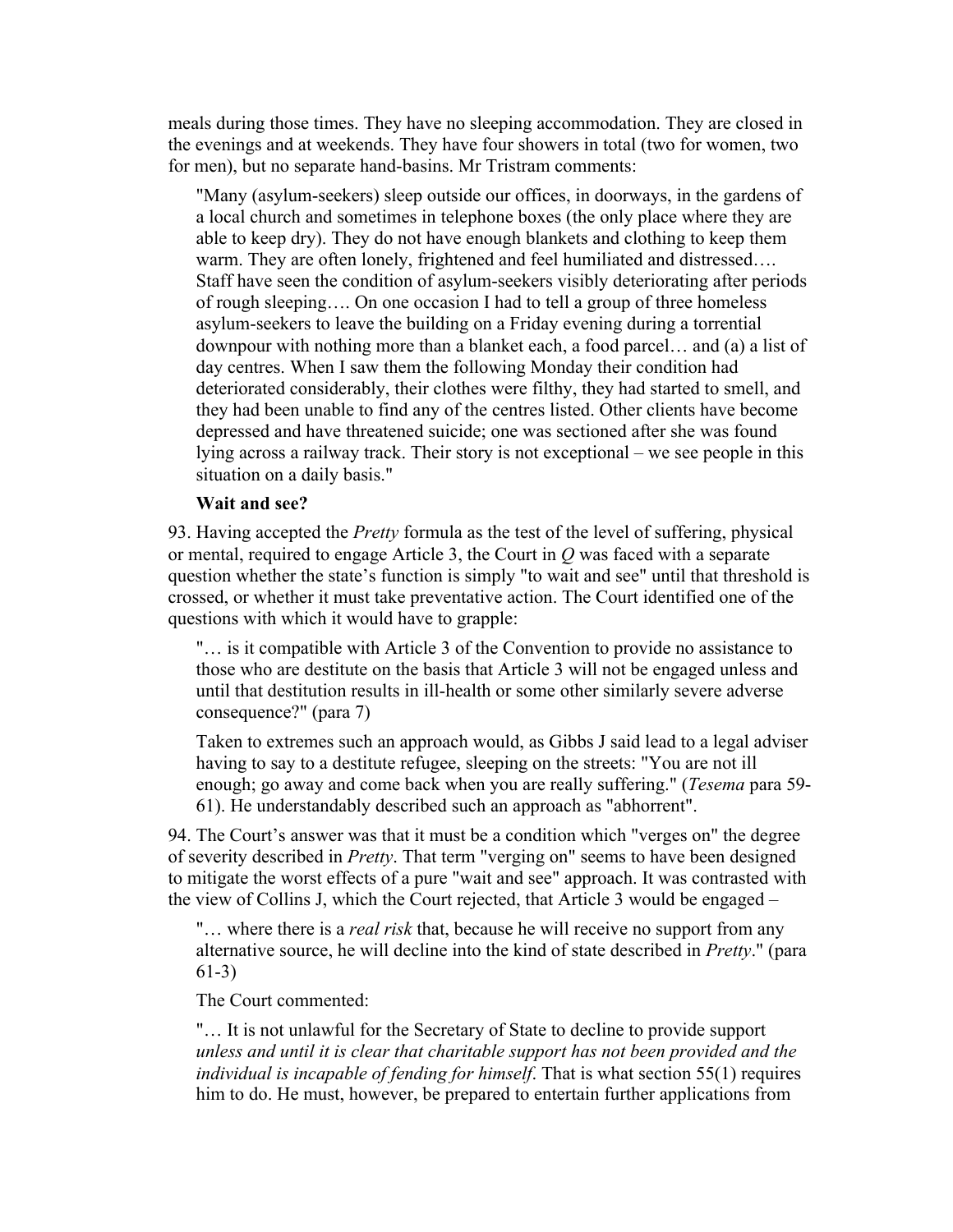those to whom he has refused support who have not been able to find any charitable support or other lawful means of fending for themselves. The Attorney-General indicated that is always open to asylum-seekers who have been refused support to re-apply for this." (para 63, emphasis added)

95. As I understand that passage, it is not necessary for the claimant to show the actual onset of severe illness or suffering. If the evidence establishes clearly that charitable support in practice is not available, and that he has no other means of "fending for himself", then the presumption will be that severe suffering will imminently follow. He has done enough to show that he is "verging on" the necessary degree of severity, and that Article 3 is accordingly engaged.

96. To explain why there should be such a presumption, I cannot do better than repeat the words of Maurice Kay J in July 2003, as presiding Judge of the Administrative Court, explaining the problem facing the Secretary of State and the Courts, in *S, D and T v Secretary of State* ([2003] EWHC 1941Admin). Having dealt with the individual cases, he added some more general comments:-

"It is not inevitable that anyone refused asylum support will be able to rely on Article 3. For one thing, they may have access to private or charitable funds or support such that Article 3 will simply not arise. Some are more resilient or resourceful than others. However, when a person without such access is refused asylum support and must wait for a protracted but indefinite period of time for the determination of his asylum application it will often happen that, denied access to employment and other benefits, he will soon be reduced to a state of destitution (not in the section 95 sense). Without accommodation, food or the means to obtain them, he will have little alternative but to beg or resort to crime. Many, like the claimants in the present case, will have little choice but to beg and sleep rough. In those circumstances and with uncertainty as to the duration of their predicament, the humiliation and diminution of their human dignity with the consequences referred to in *Pretty* will often follow within a short period of time." (para 33)

In my view, that is not undermined by anything in the decision of the Court of Appeal in that case (confined to *T*'s case – see below).

97. That interpretation of *Q*, as I understand it, accords with those of Collins and Gibbs JJ in the present cases. A stricter view was taken by Newman J in *Zardasht* ([2004] EWHC 91Admin). He said:

"The extent to which these circumstances are shown to affect an individual claimant, will be central to the question *whether the threshold of severity has been reached*. It may have been reached in respect of that individual, but whether it has or not will be a matter of evidence in connection with that individual's particular position. Of course, in individual cases, special circumstances outside those I have listed may exist, such as: bad physical health, disability, age, or mental disease or disorder. Their existence undoubtedly can significantly affect the position of an individual claimant. Where they do, they must be clearly stated in evidence and where possible supported by independent evidence." (para 6, emphasis added) If by "threshold of severity", Newman J intended to indicate that there must be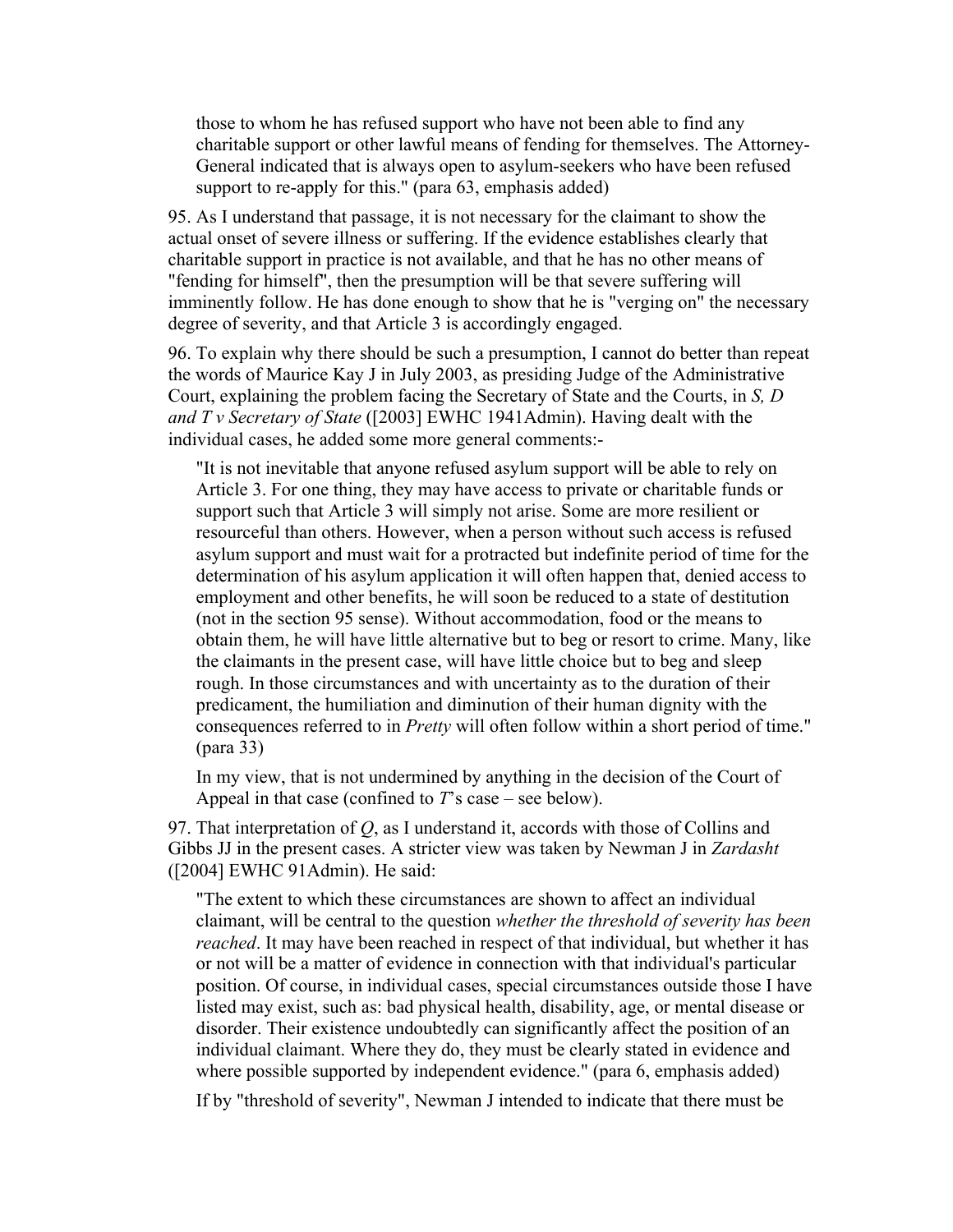evidence of the actual onset of severe illness or suffering, I would respectfully disagree. I agree of course that section 55 is "not intended to be a piece of benevolent legislation" (para 10). If we are to give effect to the intention of Parliament we may have to accept (harsh as it may seem) that, in Newman J's words:

"… simply to state… that the applicant is homeless, sleeping rough, has no money, and is lonely and vulnerable, will not be likely to be regarded in the normal run of things as sufficient." (para 6)

However, we must also give effect to Parliament's intention to abide by the Convention, as explained in *Q*. Where there is clear evidence that charitable or other support are simply not available, one does not need much imagination or evidence to conclude that the effect of such conditions, prolonged over a significant period will produce severe illness or suffering, under one or other of the *Pretty* tests.

## *T'***s case**

98. Further guidance as to the application of the *Pretty* test was provided by this court in *T*, decided in September 2003. The background to the case, and the main conclusions of the Court have been described by Laws LJ. The case is of particular interest because of the comparison made between by the Court between *T*'s case, and that of *S*, which was not subject to appeal. While allowing the appeal in *T*, the Court of Appeal specifically endorsed the Judge's decision in *S*, observing that –

"… a comparison of the facts of *S* and *T* may be of assistance to those who have to decide where the line is to be drawn if the obligations imposed by the Convention are to be met." (para 16)

It is instructive therefore to contrast the two sets of facts.

99. In *S* the facts (summarised by Kennedy LJ at paras 17) were as follows:

"He arrived in the United Kingdom by air on  $7<sup>th</sup>$  January 2003...Until the National Asylum Support Service (NASS) gave him interim support through the charity Migrant Help Line, he slept rough on the streets. The charity arranged for him to see a doctor, who reported symptoms of psychological disturbance and considerable malnutrition… Migrant Help Line eventually gave S his bus fare from Dover, where he was being accommodated, to London, where he slept rough again. He had to beg for money in order to eat, but received very little. He begged for shelter, but without success. His physical condition deteriorated, and a further medical report from the hospital where he had gone because of abdominal pains confirmed his loss of weight. He became unable to eat more than a few mouthfuls of food when it was available."

100. The Judge had concluded:

"… it was clear beyond all doubt that S had no access to charitable support and could not fend for himself from mid June. Indeed, he had been forced to beg for food for a considerable time before that and the medical report of  $20<sup>th</sup>$  May provided evidence of psychological disturbance and significant weight loss at that time. His condition was verging on the degree of severity described in *Pretty* at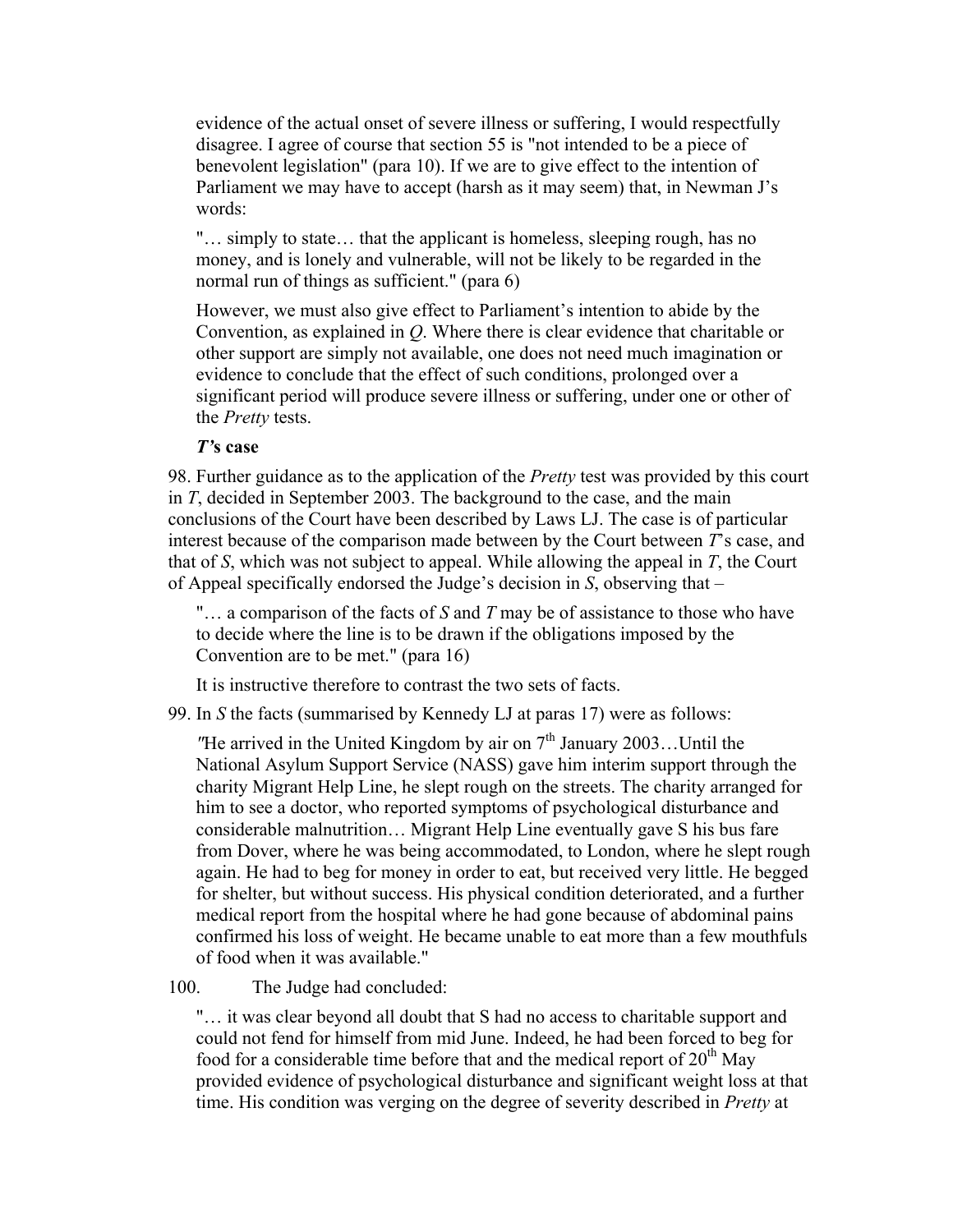the time when he commenced these proceedings. His is a state of destitution which, to use the words of *Q*, 'results in ill health or some other similarly severe adverse consequence'." (para 29)

The Court of Appeal agreed, describing that conclusion as "inexorable".

In *T* the relevant facts as found by the Judge (quoted by Kennedy LJ at para 19) were as follows:

"He was... accommodated by NASS until  $15<sup>th</sup>$  April. Apart from some unsuccessful attempts to plead for shelter in churches, T then 'lived' at Heathrow until the Secretary of State provided him with accommodation on a without prejudice basis on 24<sup>th</sup> April…. T's Article 3 claim is based on his circumstances when 'living' at Heathrow. He found it difficult to rest or sleep because of the noise and the light and because he would be moved on by the police. Any ablutions were confined to public lavatories and he was unable to wash his hair or his clothes or to bathe or shower. He developed a problem with his left eye and also a cough. He carried his belongings around with him in holdalls and became increasingly worried. … (T's solicitors) referred to difficulties there and to T's health being affected. They referred to his becoming increasingly demoralised and humiliated. They also referred to his fear of sleeping on the streets lest he might be attacked and have his papers stolen…."

Maurice Kay J (para 5) recorded that the accommodation made available on  $24<sup>th</sup>$ April was offered for 7 days and then continued "on a pragmatic basis ' to avert the costs incurred by the application to court for an injunction'". Interim relief was ordered by the Court on  $15<sup>th</sup>$  May and continued until the hearing on  $31<sup>st</sup>$ July.

101. The Judge accepted *T's* account of the facts. He concluded:

"In his case, too, I find that he has no access to charitable support and is incapable of fending for himself. I am satisfied that his condition verges on the degree of severity described in *Pretty*. The refusal or withdrawal of support is debasing him and showing a lack of respect for his human dignity with the consequences referred to in *Pretty*." (para 32)

102. The Court of Appeal disagreed (in a judgment given by Kennedy LJ on 23<sup>rd</sup> September 2003). It seems to have been common ground that the case should be considered as at 24<sup>th</sup> April 2003, when he was given emergency relief (para 14). Accepting the submission that "this court is as well placed as the Judge at first instance to answer the question", Kennedy LJ concluded:

"…the Judge's conclusion in T's case does not follow from the facts he sets out. It is impossible to find that T's condition on  $24<sup>th</sup>$  April had reached or was verging on the inhuman or the degrading. He had shelter, sanitary facilities and some money for food. He was not entirely well physically, but not so unwell as to need immediate treatment…." (para 19)

Although the appeal was allowed, Kennedy LJ noted that *T* appeared to be mentally ill (although denying it himself), and suggested that his case should be looked at again to see if he would qualify for help on that basis (whether under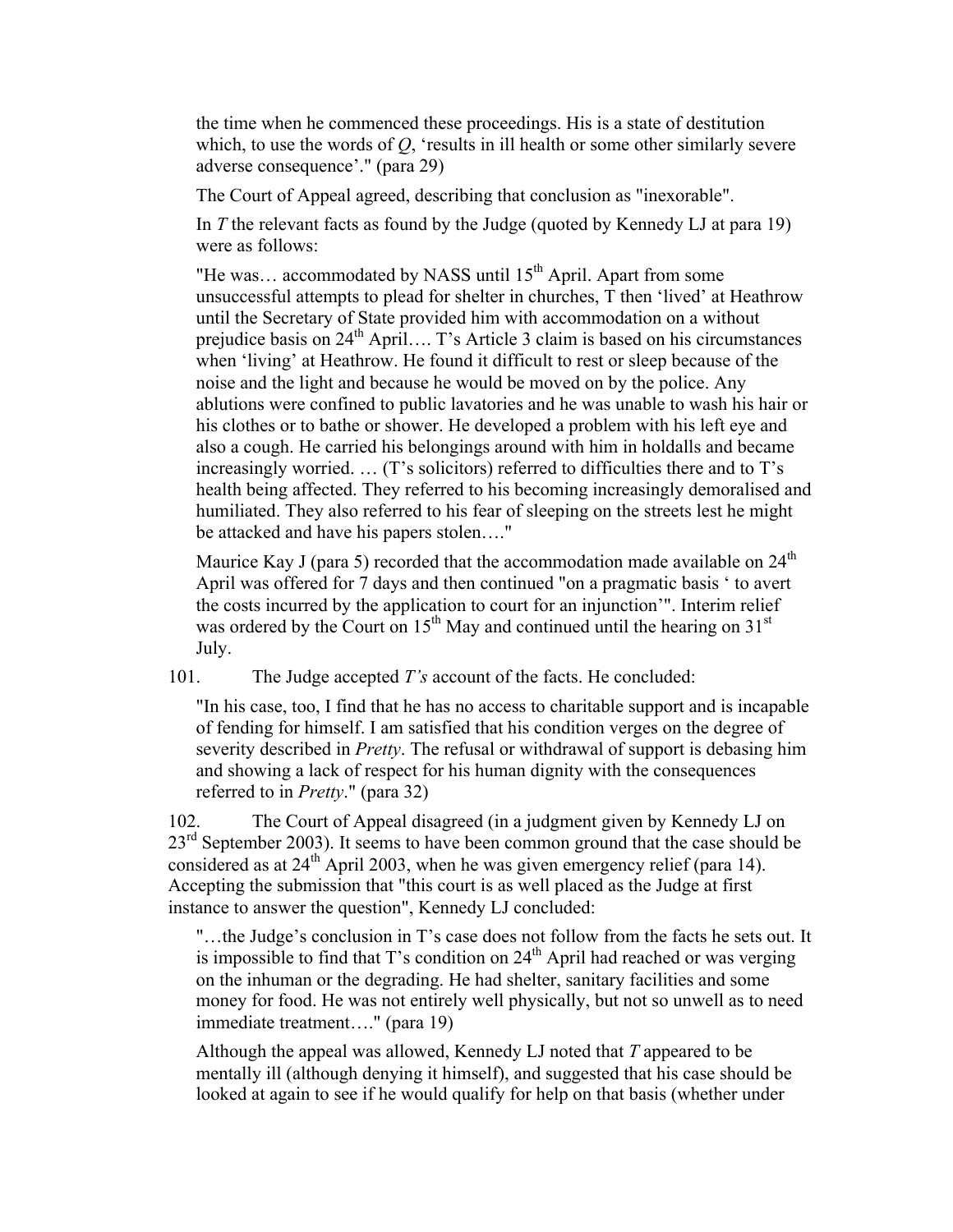section 55(5) of the 2002 Act, or section 21 of the National Assistance Act 1948) (para 20). On the facts, therefore, it was an unusual case.

103. While acknowledging with respect the Court's attempt, by use of two contrasting cases, to provide more precise guidance than in *Q*, I find the decision of limited help in the present context.

104. In the first place, the main difference from *S* appears to have been that on 24<sup>th</sup> April, which was agreed to be the relevant time for the Court to consider the matter, *T* had been living rough for only nine days; he had some shelter and sanitary facilities and some money; and, though unwell, he was not in need of immediate treatment. However, the shelter was of the most precarious kind and, as Collins J pointed out in *Limbuela* (para 18), probably involved a criminal offence under the Heathrow byelaws; and his remaining money (according to his evidence which we were shown) was only "£100 or so". Thus the decision provides no indication of what his state would have been if he had not been provided with support for the five months from April until September, when the case came to the Court or Appeal. Having regard to the way in which the case was argued, the Court's conclusion represents no more than a snapshot at a particular historic moment.

105. Secondly, it seems to have been common ground, both in the High Court and in the Court of Appeal, that the Court was able to decide the issue for itself, rather than being confined to anything akin to *Wednesbury* review. This was explained by Kennedy LJ as follows (para 19):

"The question whether the effect of the State's treatment of an asylum-seeker is inhuman or degrading is a mixed question of fact and law. The element of law is complex because it depends on the meaning and effect of Article 3. Once the facts are known, the question of whether they bring the applicant actually or imminently within the protection of Article 3 is one which Mr Eadie [for the Secretary of State] accepts can be answered by the Court - assuming that viable grounds of challenge have been shown - without deference to the initial decisionmaker. Equally, he submits and we would accept, this court is as well placed as the Judge at first instance to answer the question."

106. Mr Knafler informed us that his submissions on this aspect, which were not challenged by Mr Eadie, were based on a passage in the judgment of Simon Brown LJ in *R v Home Secretary ex p Turgut* [2001] 1 All ER 719, 729 on the Court's approach to allegations of breach of Article 3. For reasons which I shall explain, I am doubtful whether, had the point been in issue, the Court would have regarded that passage as necessarily supporting the width of the interpretation which counsel put upon it. I shall return to this point.

107. Before leaving *T*, I would observe that the Court of Appeal did not attach any separate weight to the second part of the *Pretty* test, relating to "degrading" treatment. The Judge's conclusion had been based, at least partly on the view that refusal of support was "debasing him and showing a lack of respect for his human dignity". Although the Court did not comment separately on this aspect, it must be assumed that, after only nine days, the non-physical aspects of *T'*s condition were not regarded by this Court as sufficient in themselves to bring the second part of the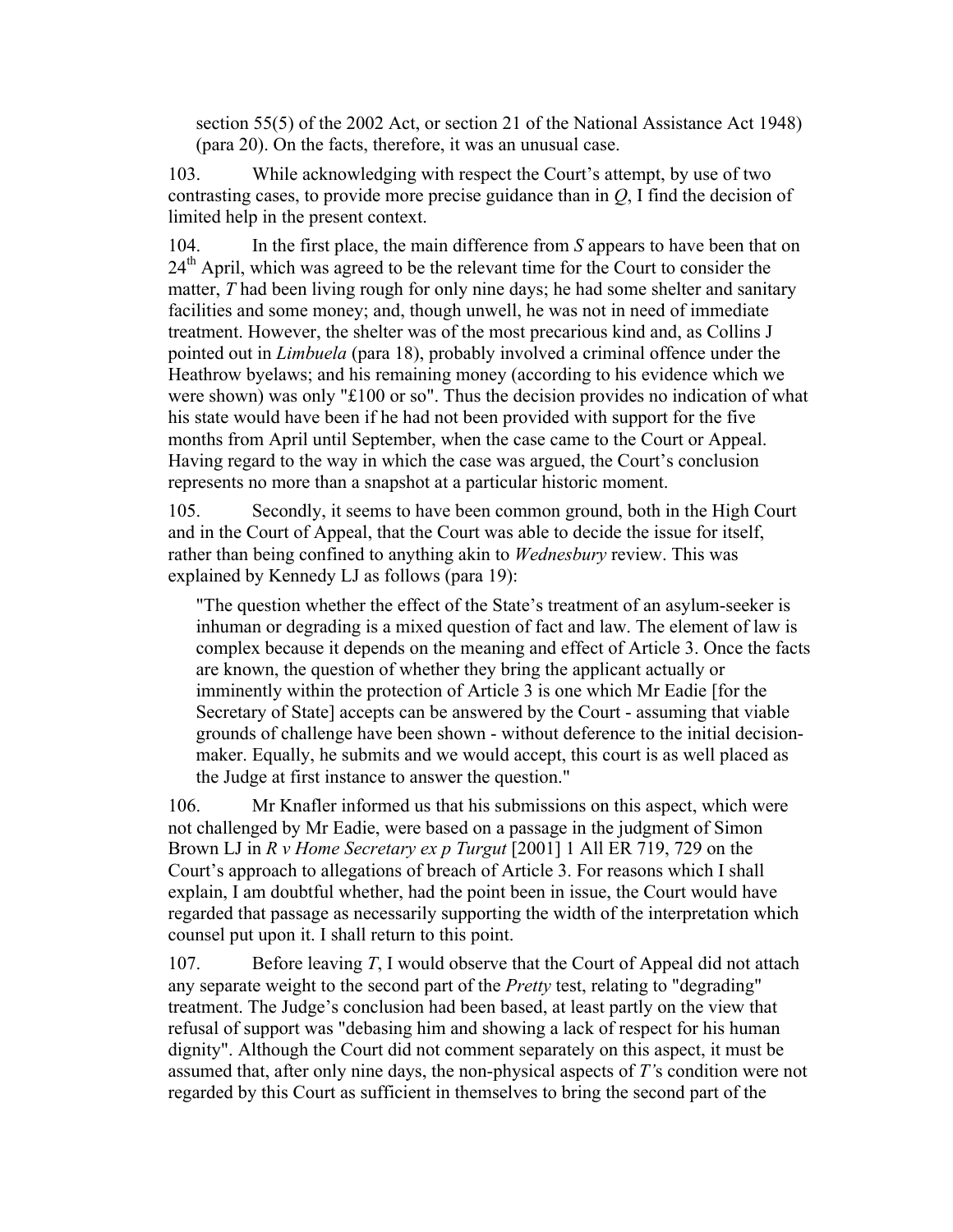*Pretty* test into play. Given the unusual facts of the case, I do not see that conclusion as precluding reliance on the second part of the test in other cases.

## **A continuing problem**

108. In October 2003 (following the Court of Appeal's decision in *T*) Maurice Kay J drew attention to the mounting scale of the problem, involving some 800 outstanding cases (*R (Q) v Home Secretary* [2003] EWHC 2507 Admin). He had issued a draft statement representing his views supported by the other nominated Judges. That was intended as an attempt to encourage a practical approach to disposal of these cases which were "clogging up the processes of the Administrative Court." The Secretary of State's policies for dealing with such cases were not working effectively, because of the lack of "an adequate and efficient decision-making procedure". He said: -

"In an area in which such a large number of claimants are being granted interim relief because they have at least an arguable case, it is incumbent on the Secretary of State to establish an adequate and efficient decision-making procedure which applies the law as set out by the Court of Appeal, which does so within a timescale appropriate to self-evidently urgent issues and which does not give rise to the need for so many applications to this Court." (para 17).

109. In the papers before us for the appeal, we had no evidence as to the Secretary of State's response to these strategic problems. However in response to a request made by me immediately before the hearing, Mr Giffin helpfully obtained some information, which has since been confirmed by witness statement. This indicated that, under arrangements established in November 2003 following the judgment of Maurice Kay J, requests for re-consideration are dealt with by a body called the "post-refusal casework team" within NASS, and that the decision time has been reduced to 24 hours in over 80% of the cases.

110. Unfortunately however as the present cases show, the problem has not gone away, although with the end of the winter period the practical effects are likely to be less. What Mr Giffin's statement does not do is to indicate what the Secretary of State expects to be the fate of the 600 or so refugees in the cases currently pending before the Court, if and when they are put back on the street. Whether or not any legal flaw is found in the particular decisions made in each of these cases some time ago, that provides little assistance on how they or the other cases should be dealt with in current circumstances, once the claimants are deprived of the interim support which they are presently enjoying. There is no doubt that the policy of the Courts of giving interim relief in most of these cases has mitigated the problem for a time, but it is clearly impossible to treat that as offering any comfort for the future.

111. The scale of the potential problem can be illustrated by the figures given in the Lord Mayor's report, to which Laws LJ has referred. He takes comfort from the fact that many thousands of asylum-seekers have apparently been able to find support in London outside the NASS scheme. However, the report also states that a "substantial minority of these destitute newcomers" are forced to sleep rough. Elsewhere (para 8.14) Government figures are given for the numbers thought to be sleeping rough in London; as a result of Government initiatives, they are said to have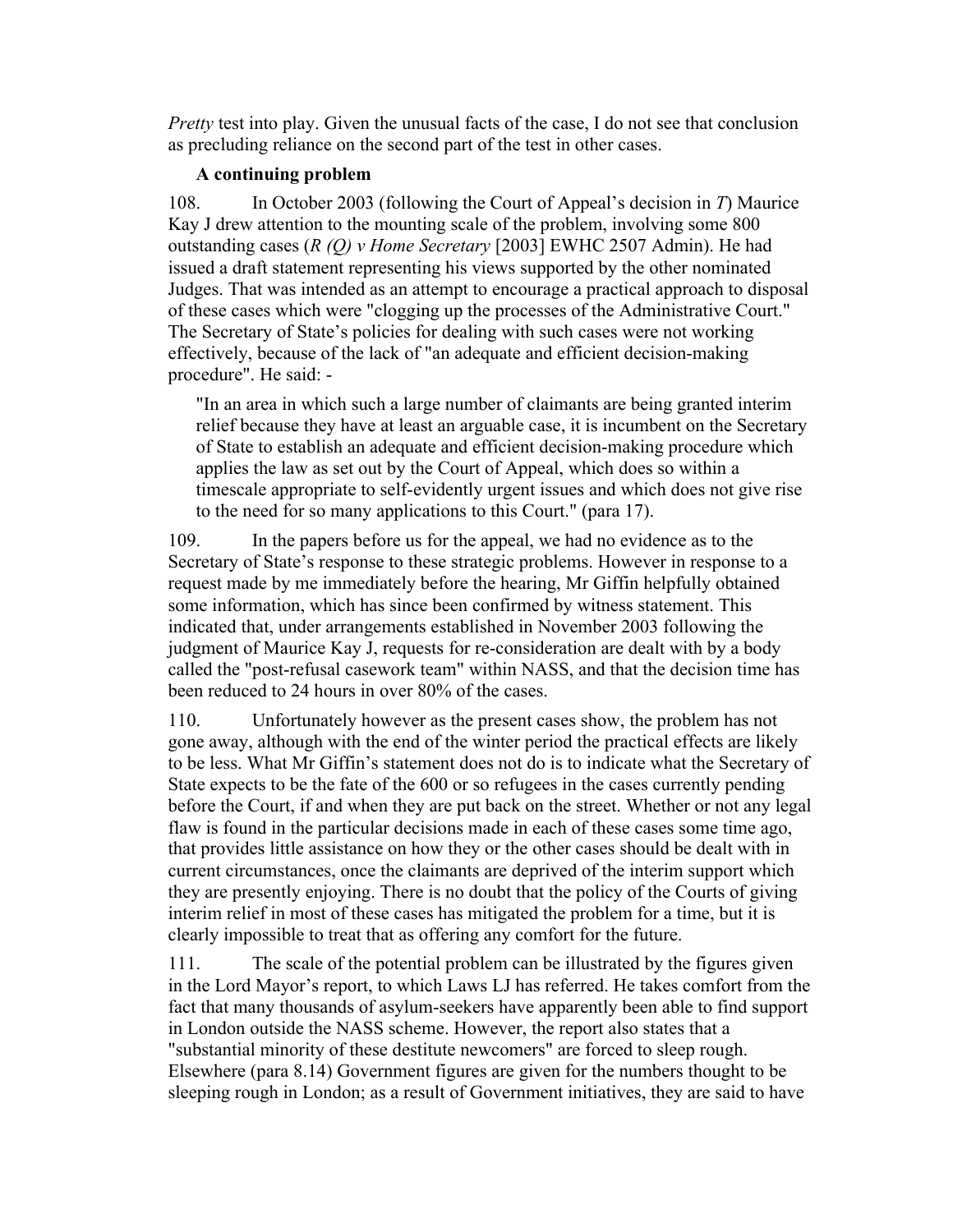reduced from 650 in 1998 to 267 in June 2003. Thus the numbers currently before the Court, and at risk of being forced onto the streets following our decision, would be equivalent to more than twice the total number currently sleeping rough in London.

112. Accordingly, in my view, we cannot look at the present cases in isolation. Nor are we invited to do so. In his skeleton argument on behalf of the Secretary of State, Mr Giffin acknowledges that in spite of some success in reducing disputes -

"… it remains the position that a very large number of cases are outstanding, and that there continues to be a steady stream of new judicial review applications."

In these circumstances, he says, "further guidance from the Court of Appeal is urgently required".

113. I agree. We cannot ignore the fact that the likely result of allowing these appeals is that the safety net of interim relief will be removed not only from the three appellants before us, but also from a large proportion of the other 600 applicants. Further, Mr Giffin accepts that it would not be realistic for us to confine attention to the circumstances of the three appellants at the time, some months ago in each case, when interim relief was first made available. He accepts that judicial review procedure is sufficiently flexible in an appropriate case to enable the Court to consider the up-to-date position (see *E* and *R v Secretary of State* [2004] EWCA Civ 49 (para 43, 76-7)). If we are to provide any practical assistance in these and the other cases, we need to take account of the current facts.

114. Before returning to that issue, it seems to me necessary, first, to revisit the nature of the potential breach of Article 3, and then to seek to define the respective responsibilities of the executive and the Courts.

# **The offending "treatment"**

115. In *Q*, the Court concluded that the regime imposed on asylum-seekers denied support under section 55(1) constituted "treatment" within the meaning of Article 3. The reasoning was that asylum-seekers could not be removed lawfully until their claims had been determined, but while here they were prohibited from working except with special permission. The Court summarised the position:-

"The imposition by the legislature of a regime which prohibits asylum-seekers from working and further prohibits a grant to them, when they are destitute, of support amounts to positive action directed against asylum-seekers and not to mere inaction." (para 57).

Thus the "treatment" in question was the refusal of support combined with the denial of the right to work.

116. There was no appeal against this decision, and the reasoning was not challenged in argument before us. I would comment, however, that it appears to represent a significant extension of existing jurisprudence. We were not referred to any decision, whether of the ECHR or of any court in the other member states, which goes so far as to impose a positive obligation on the state to provide support in such circumstances.

117. The only cases referred to in *Q* in relation to the meaning of "treatment"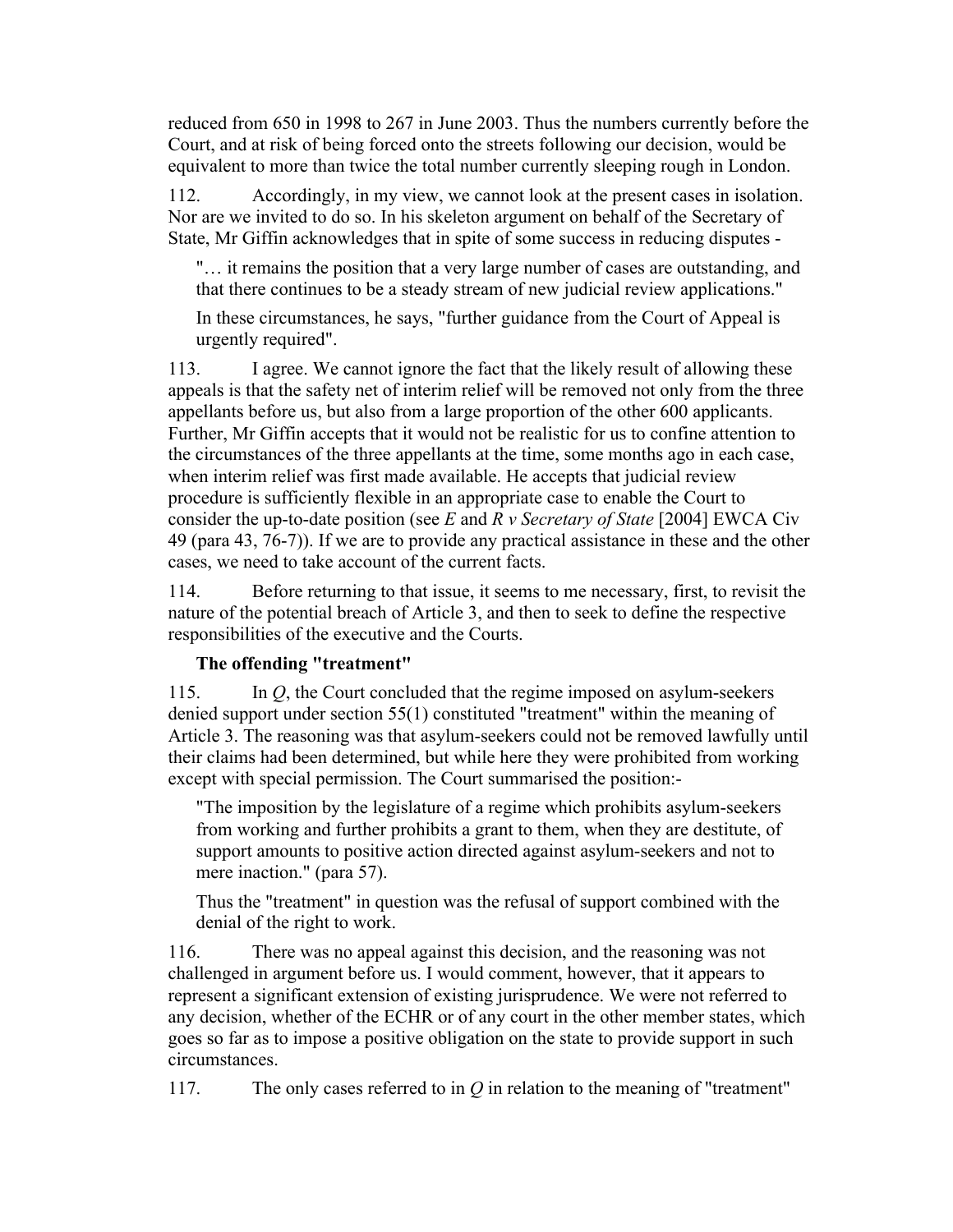were two cases relating to protection of children (*A v UK* [1998] 27 EHRR 611 and *Z v UK* [2001] 34 EHRR 97); and *D v UK* [1997] 24 EHRR 423, which concerned the removal under immigration legislation of a person dying from AIDS. None is directly in point. The State's function for the protection of children has always been regarded as in a special category. *D v UK* is a difficult case, and, as Laws LJ has explained, it was narrowly applied by this court in *N v Secretary of State.* Lord Bingham said, in the passage of his judgment in the *Pretty* case to which Laws LJ has referred:

" In (*D*) the state was proposing to take direct action against the applicant, the inevitable effect of which would be a severe increase in his suffering and a shortening of his life. The proposed deportation could fairly be regarded as 'treatment'." ([2002] 1AC 800 para 14)"

The same could not be said in *Q*. Indeed the basis of the Court's decision was that Article 3 suffering was not the "inevitable result" of the state's "treatment", but would only arise if and when charities or other agencies were shown to be unable to provide support.

118. Accepting, however, that we are bound by *Q* on this issue, I acknowledge with gratitude the illumination provided by Laws LJ's powerful discussion of the scope of Article 3, and its application in the present context. As he says, the legal reality is a spectrum. At one end is state-authorised violence. At the other are to be found executive decisions in exercise of a lawful policy objectives, which have consequences for individuals so severe that "the Court is bound to limit the State's right to implement the policy on Article 3 grounds". I agree also with much of his analysis of the consequences of that distinction, and of the correct approach to the task of drawing a line in an individual case.

119. Laws LJ accepts that Article 3 may be engaged by a particular "vulnerability" in the individual, or external circumstances which make it impossible for him to find food and other basic amenities. Where, with respect, I part company from him is in his view that, on the evidence available to us, the judges were not entitled to find that such circumstances existed in the present cases. I would add that I find it difficult not to regard shelter of some form from the elements at night (even if as limited as it was in *T*'s case) as a "basic amenity", at least in winter and bad weather. I would not regard *O'Rourke* (where the facts were very different, and the applicant's plight was largely self-inflicted) as establishing the contrary.

## **The responsibility of the State**

120. Once it is accepted that Article 3 is potentially in play, it must follow in my view that the State has some responsibility in the matter. As the Strasbourg court said in *Pretty* (para 51):-

"….The Court has held that the obligation on the high contracting parties under Article 1 of the Convention to secure to everyone within the jurisdiction the rights and freedoms defined in the Convention, taken together with Article 3, require states *to take measures* designed to ensure that individuals within their jurisdiction are not subjected to torture or inhuman and degrading treatment…" (emphasis added).

121. The obligation "to take measures" seems to me to imply more than simply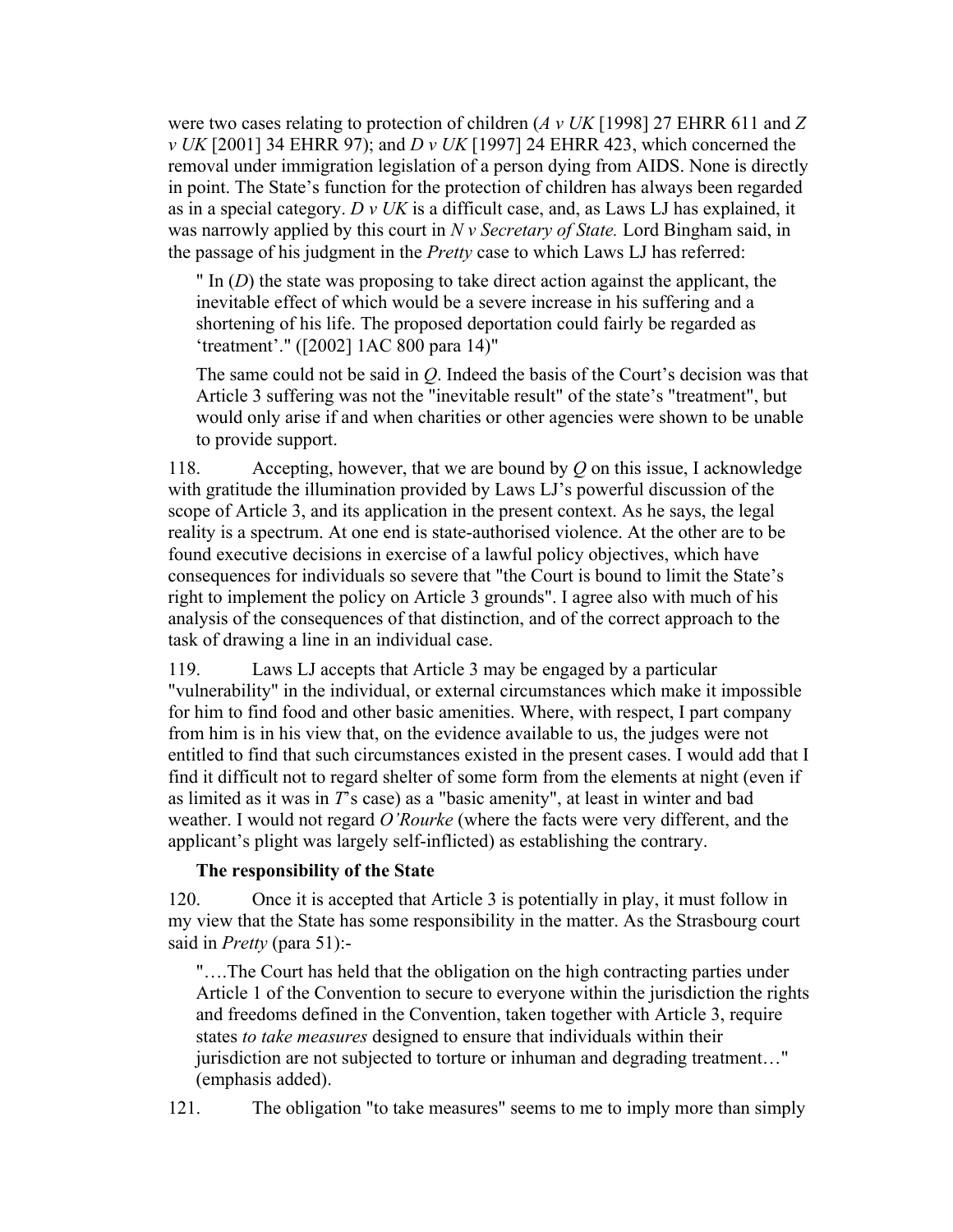acting as a longstop in individual cases as they arise. That may be sufficient if the alternative system of charitable support is able to cope with the generality of cases, so that Article 3 suffering is truly the exception. However, if on the available information, the scale of the problem is such that the system is unable to cope, then it is the responsibility of the State to take reasonable measures to ensure that it can cope. How that is done, for example whether by direct support or by financial assistance to charities working in the field, is a policy matter for the State. As Lord Bingham said in *Pretty*, there will be considerable room for executive judgment as to the steps necessary to achieve it, balanced against the policy objectives of the legislation (as explained in *Q* at para 26, already quoted by Laws LJ).

122. This is not inconsistent with the wording of section 55  $(5)(a)$ . That empowers the Secretary of State, as an exception to the general prohibition on providing support, to exercise his powers "to the extent necessary for the purpose of avoiding a breach of a person's Convention rights". On its face, this appears to be directed to avoiding a breach in an individual case. However, if the scale of the problem is such that individual breaches can only be avoided by more general action, such action can and must be taken "for the purpose" of avoiding the individual breaches.

123. Furthermore, fairness and consistency can only be achieved in practice if the Secretary of State has in place policies defining criteria to be applied by the decision-maker. As Lord Clyde said in *R (Alconbury Developments Ltd) v Secretary of State* [2001] 2WLR 1389 para 143:-

"The formulation of policies is a perfectly proper course for the provision of guidance in the exercise of an administrative discretion. Indeed policies are an essential element in securing the coherent and consistent performances of administrative functions."

124. We have been referred to the most recent guidance note issued to decisionmakers by the Secretary of State (Policy Bulletin 75). It is of interest that, in dealing with the question of whether an application for asylum has been made as soon "as reasonably practicable", detailed guidance is given including some ten examples based on hypothetical cases. By contrast the question of breach of Article 3 is dealt with very briefly. The note states:-

"It is lawful for the Secretary of State to refuse to provide support unless and until it is clear that charitable support has not been provided and the individual is incapable of fending for himself such that his condition verges on the degree of severity described in *Pretty*."

It says that the cases show that there is no simple way of deciding when Article 3 will be engaged, but adds:-

"In this regard it will be relevant to consider, for instance, whether the applicant is 'street homeless' or has access to shelter on a temporary or intermittent basis, access to food and sanitary facilities, and his/her state of health. The onus is on the applicant to provide sufficient evidence to show that s/he is verging on the high threshold described in *Pretty*; mere assertions are not sufficient for this purpose. Cases where the asylum seeker or a dependant is pregnant should be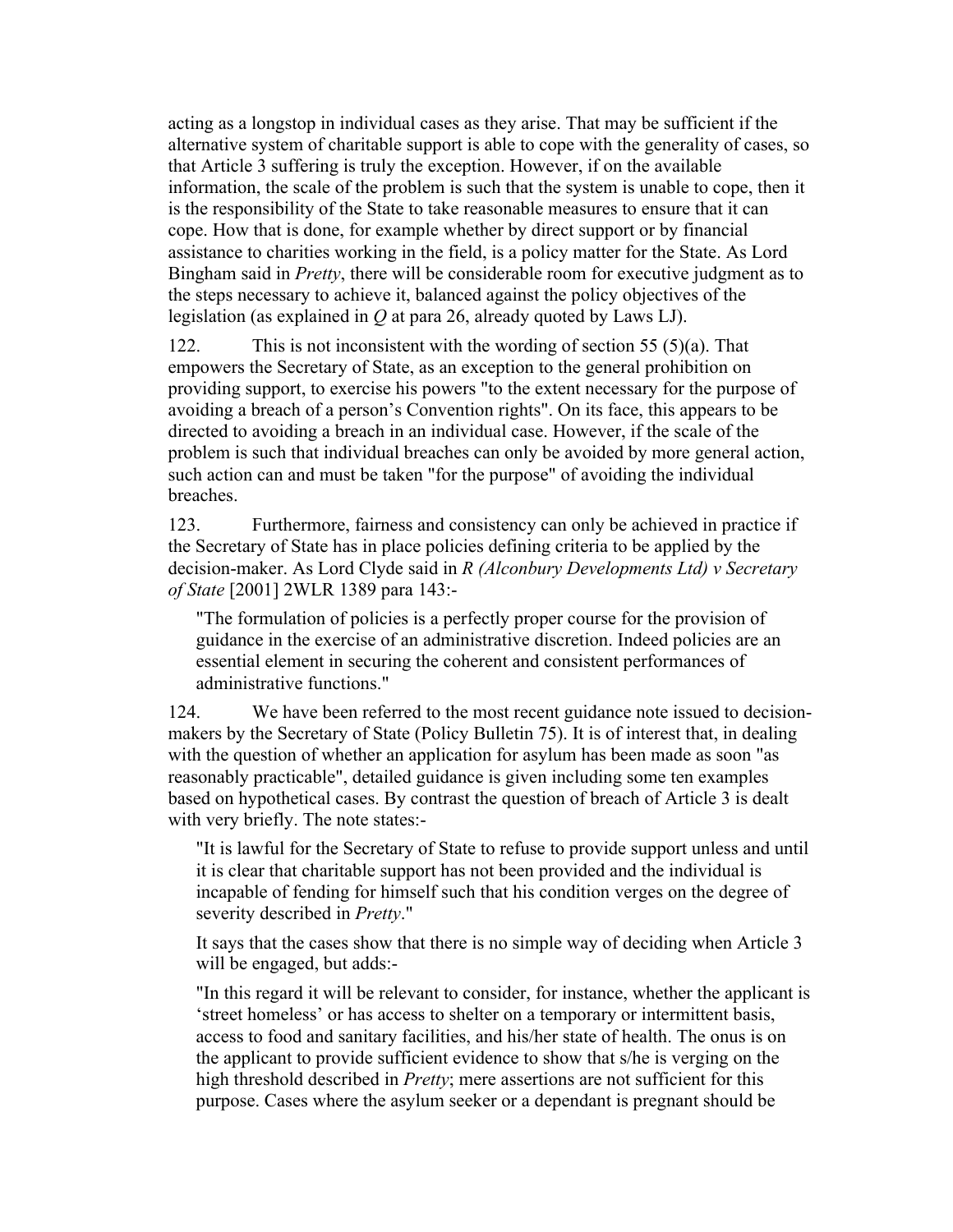handled with sensitivity and care." (para 6.10-12).

125. While this is a faithful reflection of the judgment in *Q*, it provides little practical guidance as to how the decision-maker is to deal with individual cases in the light of the practical realities disclosed by the evidence before us. Case-by case decision making of this kind cannot reasonably regarded as a sufficient discharge of the Secretary of State's responsibilities, if, on the information available to him, the numbers likely to need help are far greater than the ability of the alternative agencies to cope.

## **The role of the Courts**

126. There is no statutory right of appeal against the refusal of support under section 55. As the Court of Appeal said in *Q*, section 55(10) "is unequivocal in blocking access to the appeal mechanism for asylum support." (para 110). It was argued in that case that Parliament had thereby acted incompatibly with Article 6 of the Convention. That argument was rejected. This court, applying the decision of the House of Lords in *Runa Begum v Tower Hamlets LBC* [2003] 2WLR 388, held that a fair administrative decision-making process, combined with the possibility of judicial review would satisfy the requirements of Article 6 (para 114-7). In so holding it noted that in human rights case a more "intensive" scrutiny is appropriate, following *R v Ministry of Defence ex p Smith* [1996] QB 517, 554:

"… the more substantial the interference with human rights, the more the Court will require by way of justification before it is satisfied that the decision is reasonable".

127. In *T* the Court proceeded on the agreed basis that, the facts having been established, it was open to the Court to form its own view as to whether the Article 3 threshold was crossed. I have already expressed my doubt as to the correctness of that approach. In practical terms, it is difficult to see how it differs from the right of appeal, which Parliament was careful to exclude.

128. As I have noted, the basis of the agreed position appears to have been the judgment of Simon Brown LJ in *Turgut.* That case concerned the refusal by the Secretary of State of exceptional leave to remain to a Turkish Kurd draft evader, who claimed that if returned to Turkey he would be subject to a real risk of suffering torture or other treatment contrary to Article 3. It is important to note that case as argued did not depend on the individual circumstances of the applicant, but was as a test case for young Turkish draft evaders generally (p 722b-c). Although the decision preceded the coming into force of the Human Rights Act 1998, the Court considered whether judicial review, in accordance with the approach in *ex p Smith*, satisfied the requirement for an effective remedy under Article 13 of the Convention. The passage in Simon Brown LJ's judgment reads as follows:-

"I therefore conclude that the domestic court's obligation on an irrationality challenge in an Article 3 case is to subject the Secretary of State's decision to rigorous examination, and this it does by considering the underlying factual material for itself to see whether or not it compels a different conclusion to that arrived at by the Secretary of State. Only if it does will the challenge succeed.

All that said, however, this is not an area in which the Court will pay any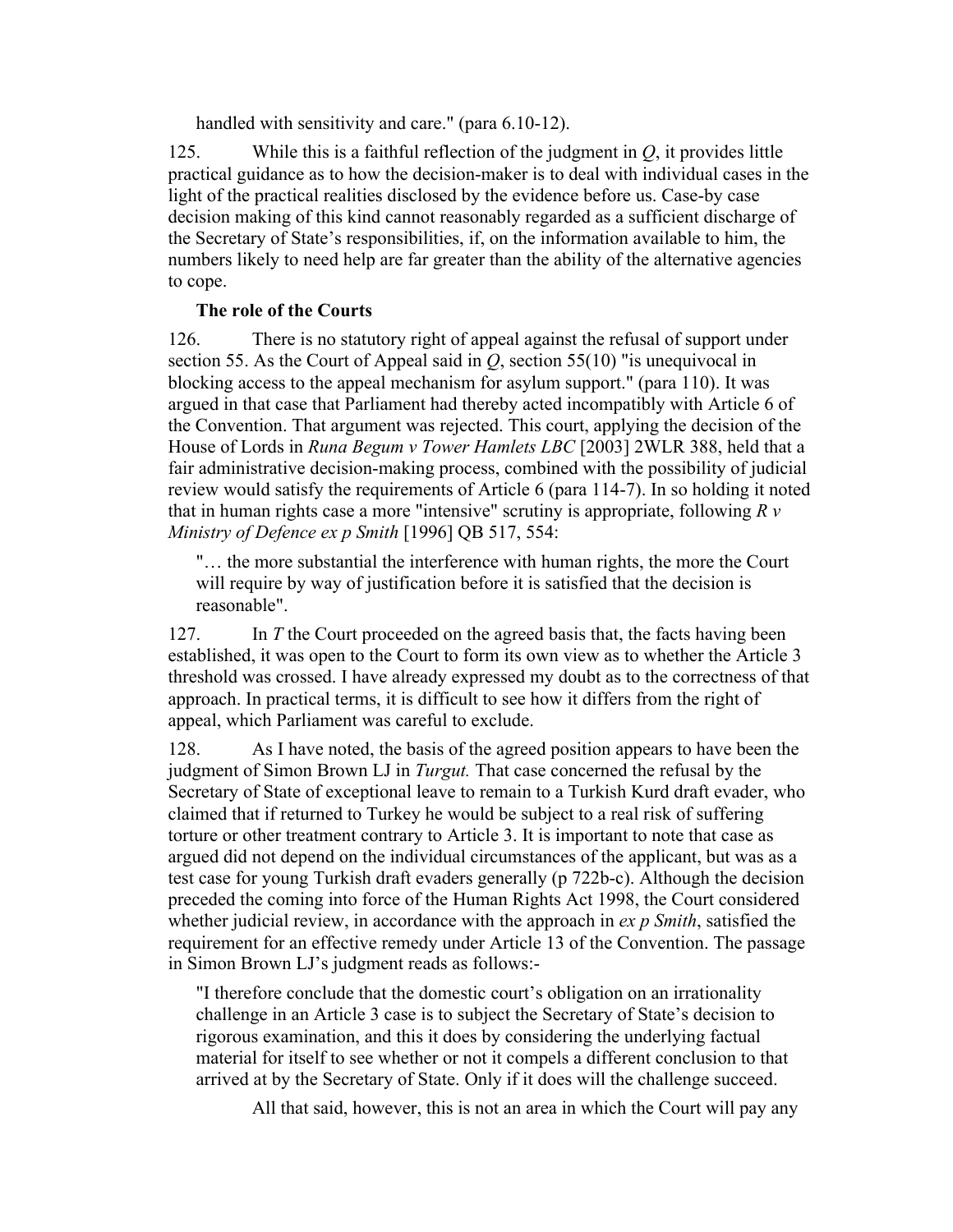especial deference to the Secretary of State's conclusion on the facts. In the first place, the human right involved here - the right not to be exposed to a real risk of Article 3 ill-treatment - is both absolute and fundamental: it is not a qualified right requiring a balance to be struck with some competing social need. Secondly, the Court here is hardly less well placed than the Secretary of State himself to evaluate the risk once the relevant material is placed before it. Thirdly, whilst I would reject the applicant's contention that the Secretary of State has knowingly misrepresented the evidence or shut his eyes to the true position, we must, I think, recognise at least the possibility that he has (even if unconsciously) tended to depreciate the evidence of risk and, throughout the protracted decision-making process, may have tended also to rationalise the further material adduced so as to maintain his pre-existing stance rather than reassess the position with an open mind. In circumstances such as these, what has been called the "discretionary area of judgment" - the area of judgment within which the Court should defer to the Secretary of State as the person primarily entrusted with the decision on the applicant's removal (see Lord Hope of Craighead's speech in *R v DPP ex parte Kebilene* [1999] 3 WLR 972 at 993 - 994) - is a decidedly narrow one." (p 729)

129. I find no difficulty with that approach as applied to the question at issue in that case, which turned on the inferences properly to be drawn from objective information as to the treatment of draft evaders in Turkey. However, I do not think the same approach can be applied without qualification to the present cases. I accept that the Court, as a public authority, has its own separate responsibility under the Human Rights Act not to act incompatibly with the Convention. To that extent it may need to form its own view as to where the boundary is to be drawn in particular cases, or categories of case. I agree also that in a case involving a potential breach of Article 3, the Court's review must be relatively "intense". Even then, where the Administrative Court has made a reasoned assessment of the facts, applying the correct tests, I would not regard it as appropriate for this Court to interfere unless the Judge's decision is plainly wrong.

130. However, the procedure remains one of review; it must not become an appeal, which Parliament has specifically excluded. Furthermore, account must be taken of the practicalities. The Court cannot sensibly undertake a day-by-day review of individual cases in relation to Article 3. Even if it could, it would be an absurd misuse of resources for it to attempt to do so. The public money spent on legal representation would be far better spent on providing practical support. (Each of the cases before us has generated some 300-500 pages of evidence and supporting material.) The Court's primary task is to clarify the legal standard, and to ensure that there are in place adequate measures to ensure that the standard is generally met. If the Secretary of State has in place realistic arrangements for meeting his responsibilities under the Convention, and deciding individual cases, then the Court's role will normally be limited to ensuring those arrangements have been applied fairly and consistently.

#### **The present cases**

131. In *Limbuela* Collins J after a careful examination of the evidence, including that of the charities concluded: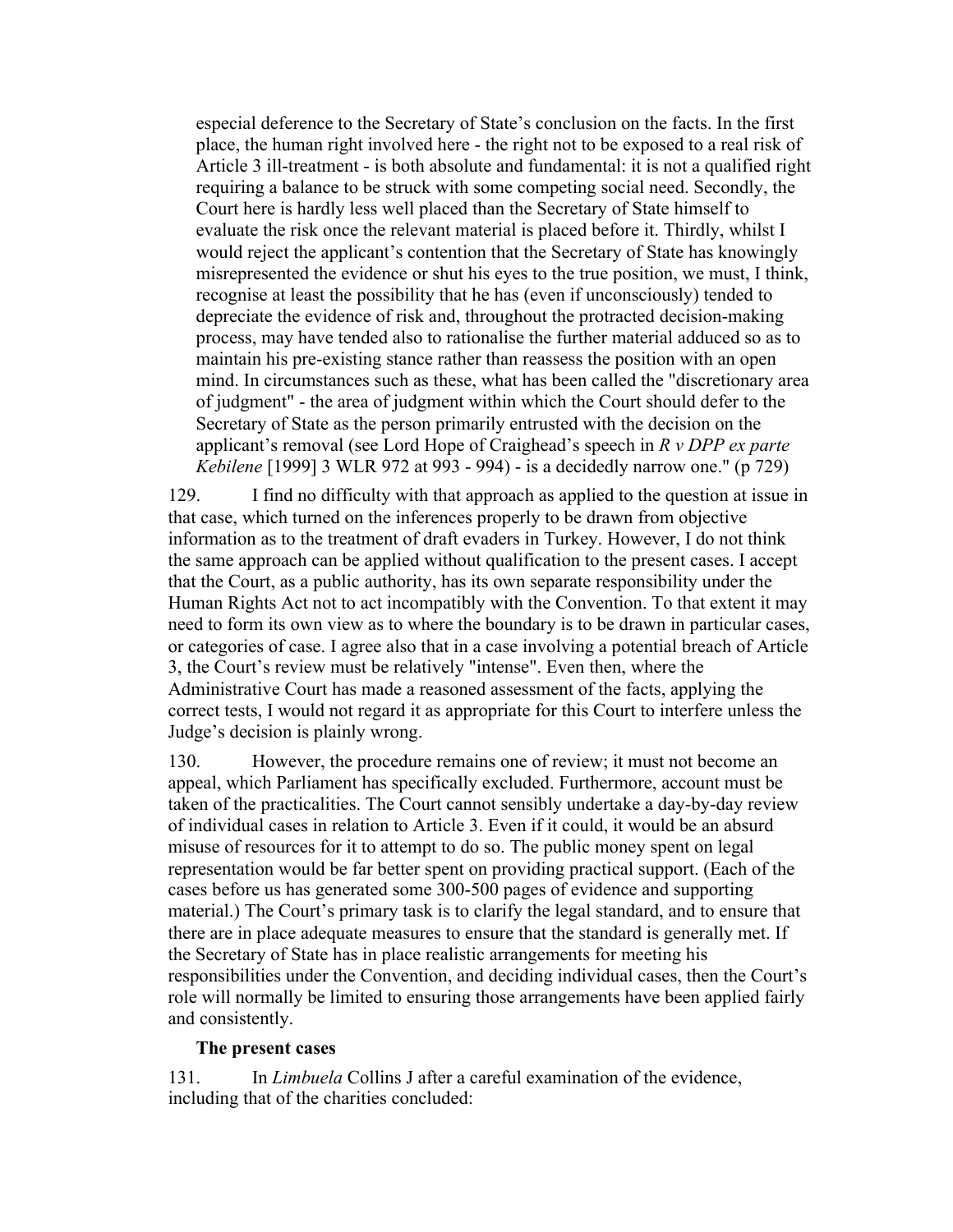"In the circumstances, and applying the law as I believe it to be, it seems to me that, on the facts of this case, this claimant has established that, were he to be deprived of support, he would have no access to overnight accommodation and his chances of obtaining food and other necessary facilities during the day would be remote. He would be, as it seems to me, reduced to begging or to traipsing around London in the hope of finding somewhere which might provide him, perhaps irregularly, with some degree of assistance. That, in my judgment, as I repeat, particularly in winter time, is quite sufficient to reach the *Pretty* threshold and, therefore, on the facts of this case, I take the view that this application must succeed." (para 41).

132. In *Tesema* Gibbs J held on the evidence before him:

"(a) The claimant and his legal advisers have made all reasonable efforts to find accommodation for him both before the making of the interim order and recently.

(b) The claimant's medical condition, whether physical, psychological or psychiatric are not such, taken singly or as a whole, as would significantly impede reasonable function and activity, provided the claimant has basic shelter and support.

(c) As far as they go, the medical complaints, as reported by the claimant, are genuine and would exacerbate the effects of any privations which destitution might cause to the claimant.

(d) If the judicial review of the claimant's case fails and the claimant's interim support is terminated, it is clear that he will have to sleep rough. By "it is clear", I mean that the facts establish this as a strong probability. It is essentially impossible to prove a future event beyond reasonable doubt, even an imminent event. It remains possible, despite the failure hitherto to find accommodation, that something might turn up within a few days to allow the claimant to be accommodated.

(e) The claimant will have no roof over his head.

(f) He will have no money and no legitimate means to obtain money.

(g) He will have to endure these conditions as an alien with a limited command of English.

(h) He is in genuine fear of what may come of him and what others may do to him or think about him if he sleeps rough. These fears are justified since some hold rough sleepers in contempt and they are vulnerable to exploitation and assault.

(i) His physical condition will be affected by exposure to the elements during the winter nights, against which his protection will be the clothing he owns and any coverings he may beg or borrow.

(j) He may he able to acquire some kind of support. On a Tuesday he could go to the West Croydon Baptist Church for a free lunch; if he can find Night Watch in Queen's Gardens, and Night Watch is in operation, he may get some food there at night; he could beg; he could walk to other parts of London to try and find more promising sources of help as listed in Mr Sullivan's chart. On the other hand, he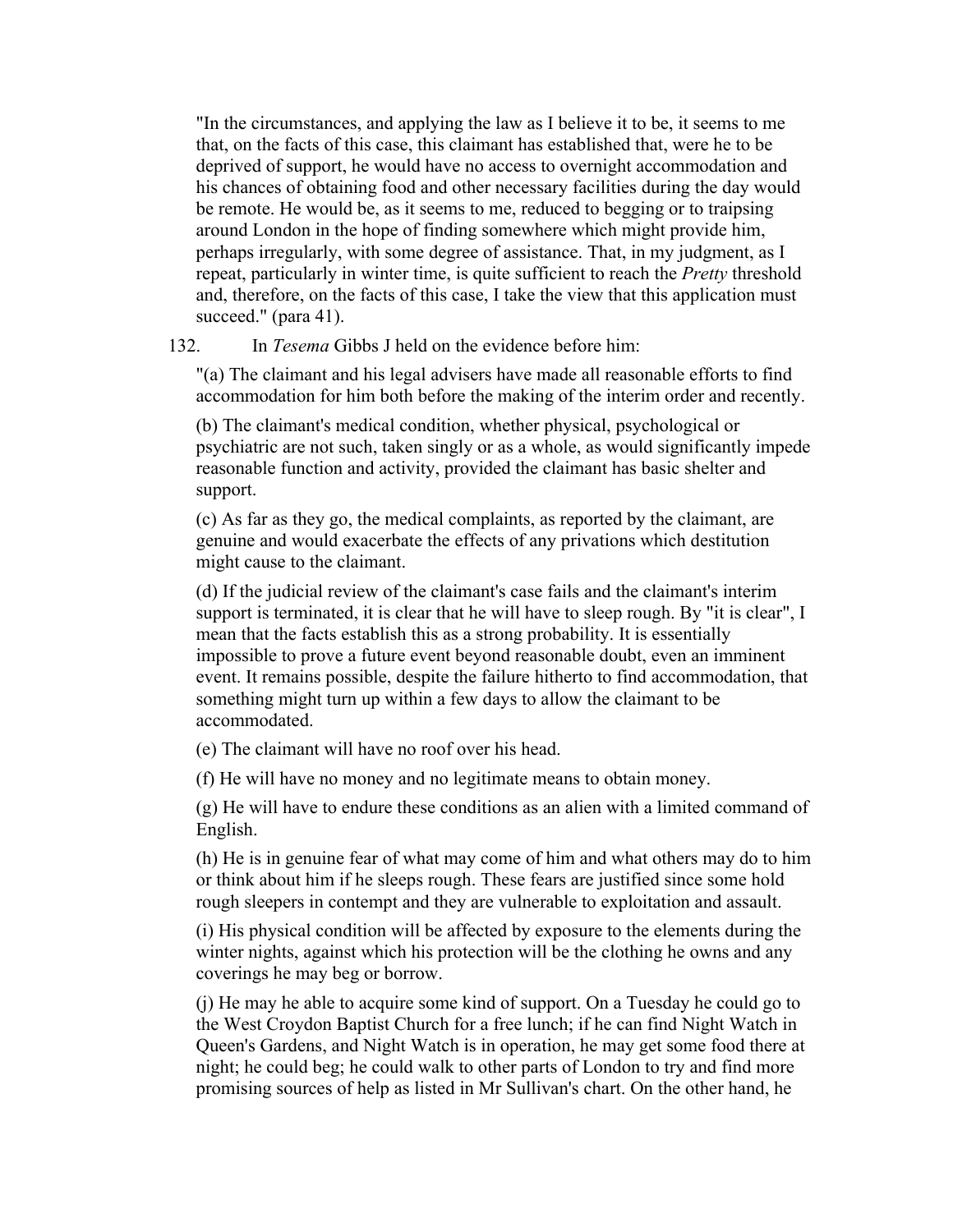will have no money or resources either to travel or to purchase legitimately any provisions.

(k) He will be legally entitled, as the defendant's evidence confirms, to medical care if he can overcome the undoubted practical difficulties of gaining access to it.

(l) Having regard to the limited facilities available, he is, by inference, likely within a short time to become unkempt. Despite all efforts, his hygiene will suffer and he will thus tend to become physically repellent to those who approach. His health is likely to deteriorate."

On these facts he concluded:

"These features, however common or otherwise they are to destitute asylum seekers, in my judgment do cumulatively represent a situation so severe as to amount to a breach of Article 3." (para 69)

133. For the reasons I have already given I see no error of law in either decision, and I see no other reason for this Court to interfere.

134. In *Adam* Charles J applied a stricter test, following Newman J in *Zardasht*. I have already explained why I think that test does not follow from *Q*. As Laws LJ has explained, Mr Adams was on the streets between  $16<sup>th</sup>$  October and  $10<sup>th</sup>$  November 2003. During that time he slept outside the Refugee Council premises in Brixton, and survived by using their washing facilities and obtaining occasional meals from them. After that he had the benefit of interim relief ordered by the Court. Charles J found, even applying the strict test advocated by the Secretary of State (following *Zardasht*), that three weeks in such conditions, supported by "the inferences drawn from unsatisfactory medical evidence" was sufficient to cross the threshold. It is clear that, applying the correct test, he would have come to the same conclusion. Again I see no reason to interfere.

## **Conclusions**

135. Before the decision of this Court in *Q*, there were three possible approaches in Article 3 to cases such as the present:

i. That it has no application because the conditions of the claimants were not the result of State "treatment";

ii. That its application is confined to the specially vulnerable (for example, pregnant woman or the old);

iii. That it is of general application provided the circumstances of an individual applicant are sufficiently serious.

By that decision (i) and (ii) were excluded. There was no appeal. As a consequence the State must be taken to have accepted responsibility for taking "measures" necessary to ensure that individuals who qualify for help under the test established by *Q* can obtain it.

136. For the reasons given I see no reason to interfere with the conclusions of the Judges in the individual cases, viewed as such. However, I think that is too narrow an approach, particularly given the way in which the appeals have properly been presented by Mr Giffin. We are asked to give current guidance. To do that, we must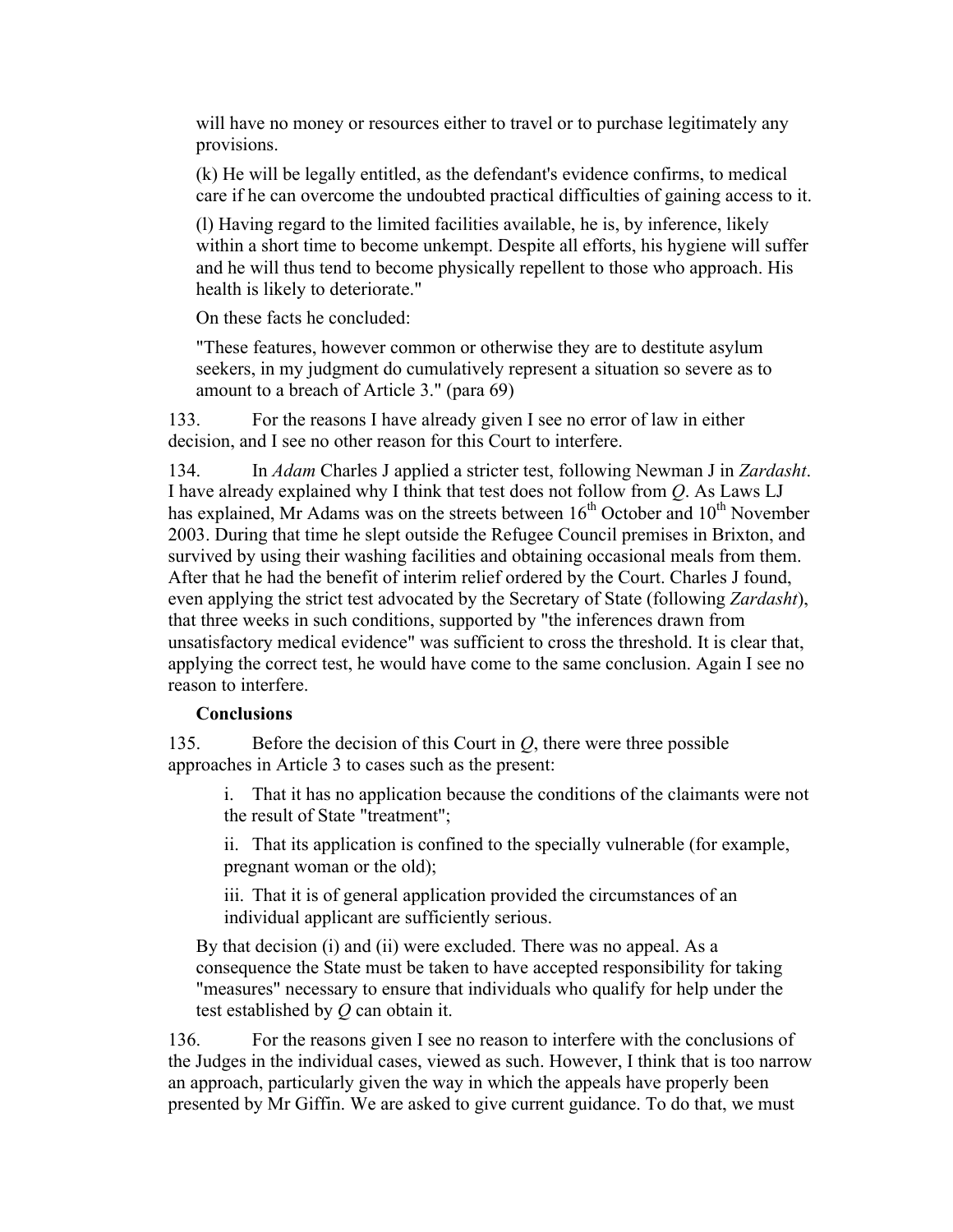look at the overall position in current circumstances, and we must take account of the realities.

137. We had no direct evidence as to the current condition of the individual appellants at the time of the hearing. I would assume that, having had the benefit of interim relief for some months, and pending our decision, none of them currently is "verging on" Article 3 suffering. However, if we allow the appeal, we must anticipate that they and up to 600 others will become dependent on charitable support. We have no evidence from the Secretary of State as to how in practice he expects that sudden influx to be handled, or that he has policies in place adequate for the purpose. On the evidence presented by Shelter and others (already summarised by Laws LJ), there is not simply a "real risk", but a practical certainty that the current charitable agencies will be unable to cope with such an influx; that many of the claimants will (in the words of *Q*) "not (be) able to find any charitable support or other lawful means of fending for themselves".

138. I am conscious that the wider picture has been brought in to the discussion at a relatively late stage, partly in response to questions from me before the hearing, and partly due to the late intervention of Shelter, and its supporting evidence. Although Mr Giffin fairly did not object to this widening of the debate, the Secretary of State may not have been able to respond fully to it. I had hoped that, in response to my questions, he would have been in a position to give the Court a clearer picture as to how in practice the Secretary of State expected the overall problem to be dealt with following a successful appeal. I accept that there was little time to do this, and that my questions may not have been as specific as I intended. Having said that, however, we have to proceed on the basis of the evidence before us.

139. On that basis I would dismiss these appeals.

## **Lord Justice Jacob:**

140. If it were appropriate to deal with the three cases simply on the materials concerning the three individuals, I would agree with the conclusion of Carnwath LJ in paragraphs 135-138 of his judgment. I also agree with his much wider analysis of the problems posed in this case. I also agree with Laws LJ's "spectrum analysis". To my mind however, that analysis does not help one resolve where, on the spectrum, these cases fall. Having said all that, I am however, clear that these appeals should be dismissed. My reasons are brief – any further elaboration would serve no useful purpose.

141. Overshadowing the facts of these individual three cases is the fact that there are 666 others where the position is similar. In all these cases the individual concerned is seeking asylum in this country and his or her case has not been decided. No-one knows whether their claims to asylum are good or bad. All that can be said at this stage is that it has been decided that they did not claim asylum within 2 days of arrival in this country.

142. What is to be done about destitute people in this position? A case by case analysis of the situation of each individual is costly – it involves solicitors (at the State's expense) ringing round all possible charities, the charities devoting scarce resources to answering inquiries, evidence of weather forecasts, examination by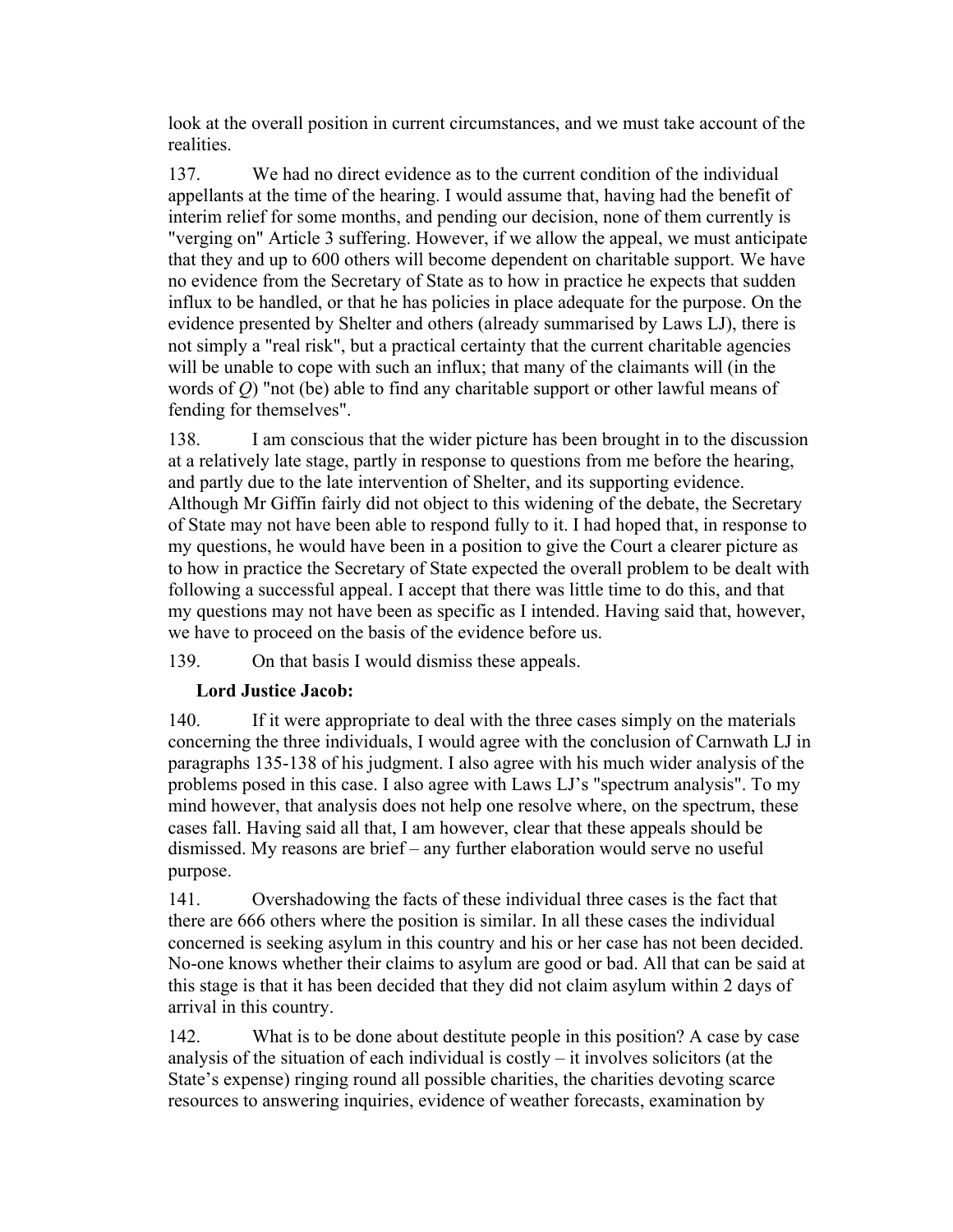doctors (at the State's expense) to see how unwell the individual is, and a myriad of other inquiries, all designed to show that the applicant has "passed" the Art.3 threshold. These are followed up by applications to the court. Implicit in this approach are repeated applications for those that have failed – has the weather changed, has the capacity of charities to cope changed, and above all has the health of the individual sunk to a sufficiently low level? And in those cases where the individual has sunk below the threshold and so is provided with minimal food and shelter, the time may come when he or she is "better" and can be put out on the streets again – there is a real prospect of an endless cycle. The "verging on" test is abhorrent, illogical and very expensive. I am not surprised that some judges cannot accept that it can be correct, even though it may follow from this court's decision in *Q* in that the "real risk" test was rejected. "Verging on" seems to be the only next logical stopping place.

143. Certain figures in the evidence bring out the scale. As I have said there are 666 cases similar to the three we have. In some cases the applicant may have "passed" the Art.3 test at the time of the relevant Judge's order. Many will not – and of those who "passed" probably some are now better (having received food and shelter for some time) and might fail the test now. Any reasonable estimate of the number likely to put on the streets (and the Secretary of State has not himself made any estimate) is that it must be of the order of 500 or more. Most of these will be in London.

144. Set against that is the general position as regards homelessness, the availability of shelter and the level of demand. From 1998 to 2002, according to the Government's Rough Sleepers Unit, the Government target of reducing the number of rough sleepers by 2/3 had been met. By June 2002 there were estimated to be only 532 people sleeping rough throughout England, an impressive achievement.

145. Of course even these homeless people (assuming they are not asylum seekers subject to s.55) would not be entirely penniless too – not only are they free to earn money by working but there will be financial state support. That was the position in *O'Rourke* – a case, in my view, miles away from our present problem.

146. As regards the availability of charitable shelter, the evidence indicates virtually no spare capacity. So much appears from Mr Tristram's (of the Refugee Council) statement – there are a couple of hostels in London which take asylum seekers but they are essentially full up.

147. As regards the availability of charitable food, the position is not much better. It is evident that the established charities could not feed the 500. Nor are there adequate facilities for personal hygiene for this number.

148. These stark figures to my mind show that if this sort of number of people are put on the streets, without money and with no entitlement to earn any, there is a near certainty that a substantial proportion will fall below the Art. 3 threshold. Of course some might, to survive, resort to theft, prostitution, or illegal working (very likely for so-called "gangmasters"). But all these forms of survival would not pass the Art. 3 threshold and cannot be prayed in aid by the State – which, to be fair, it does not seek to do.

149. It follows that although one may not be able to say of any particular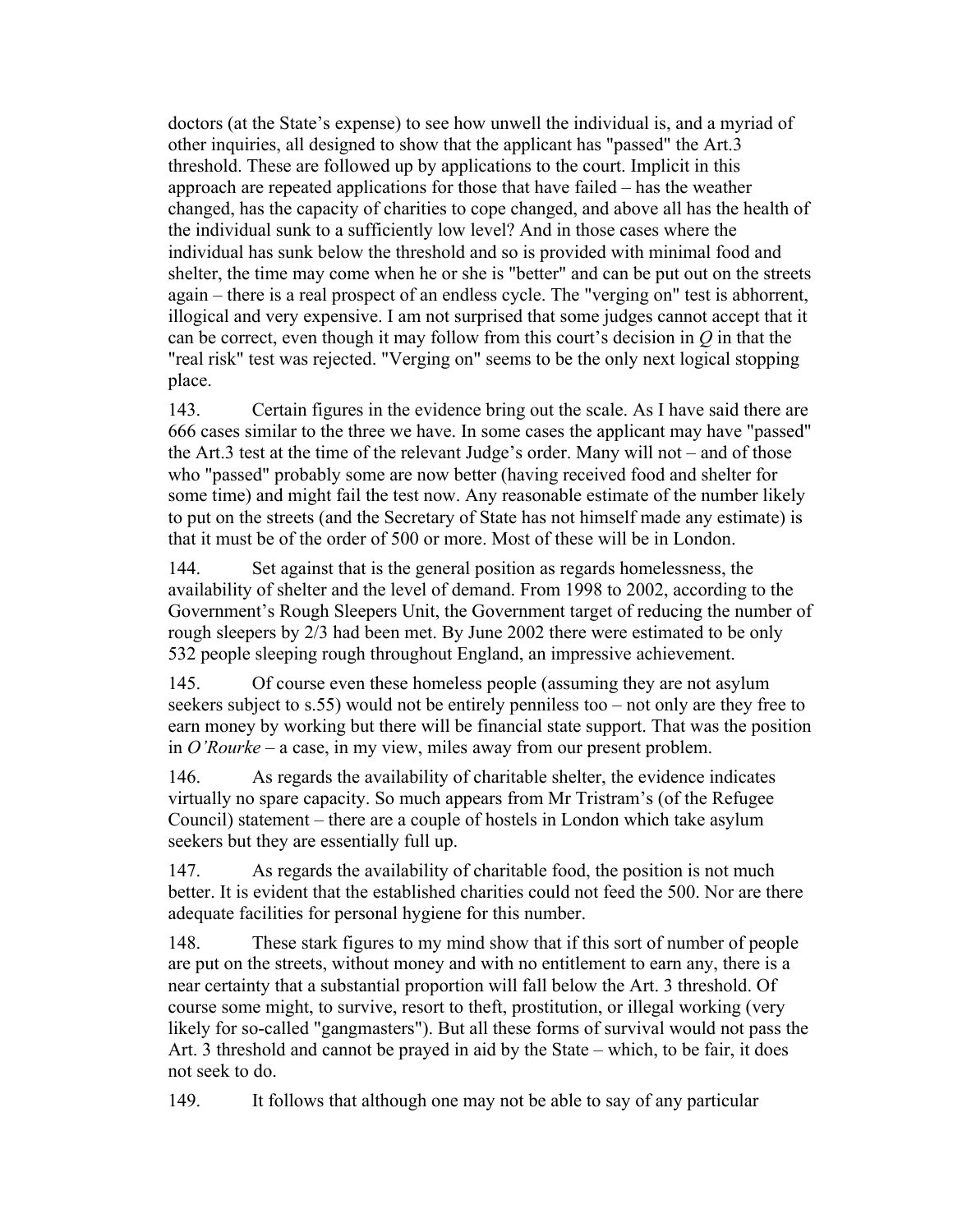individual that there is more than a very real risk that denial of food and shelter will take that individual across the threshold, one can say that collectively the current policy of the Secretary of State will have that effect in the case of a substantial number of people. It seems to me that it must follow that the current policy (which includes having no policy save in the case of heavily pregnant women) is unlawful as violating Art. 3. And it follows that the treatment of the particular individuals the subject of these appeals in pursuit of that policy is also unlawful.

150. For that reason I would dismiss all the appeals. Unless and until the time comes when it can no longer be said that a substantial number of people will fall below the threshold, Art. 3 will prevent the State from standing by and letting them do so.

151. I must add a few words about *Q* and *T*. In *Q* this Court decided two things. First that Art. 3 could be engaged in these s.55 cases. This is because the State was saying to the individual "Though you are destitute you may not work for money for your food and shelter." I do not question that reasoning, indeed if it were open in this Court (which it is not) I would agree with it. Second, however, that in the case of a particular individual, a "real risk" test is not enough. Again it is not open to this Court to disagree. *T* merely decided that on the facts the individual had not fallen below the threshold at the time – he had a little money and was managing (probably illegally) to survive at London Airport. The Court did not address what would happen when his money ran out or if he were removed from the airport.

152. Both of these cases addressed the problem from the point of view of considering just the individual. Neither of them addressed what I see is the real problem thrown up by these three test cases and the hundreds pending – that unless the interim orders are continued, a substantial number of people will have their Art. 3 rights violated. I therefore do not think that either decision precludes these appeals from being dismissed on that ground.

Neutral Citation No [2004] EWCA Civ 540

Case No: C/2004/0383, C2/2004/0384 & C/2004/0277

## **IN THE SUPREME COURT OF JUDICATURE COURT OF APPEAL (CIVIL DIVISION) ON APPEAL FROM THE HIGH COURT OF JUSTICE ADMINISTRATIVE COURT**

**The Honourable Mr Justice Collins**

**The Honourable Mr Justice Gibbs**

**The Honourable Mr Justice Charles**

Royal Courts of Justice Strand, London, WC2A 2LL Date: 21 May 2004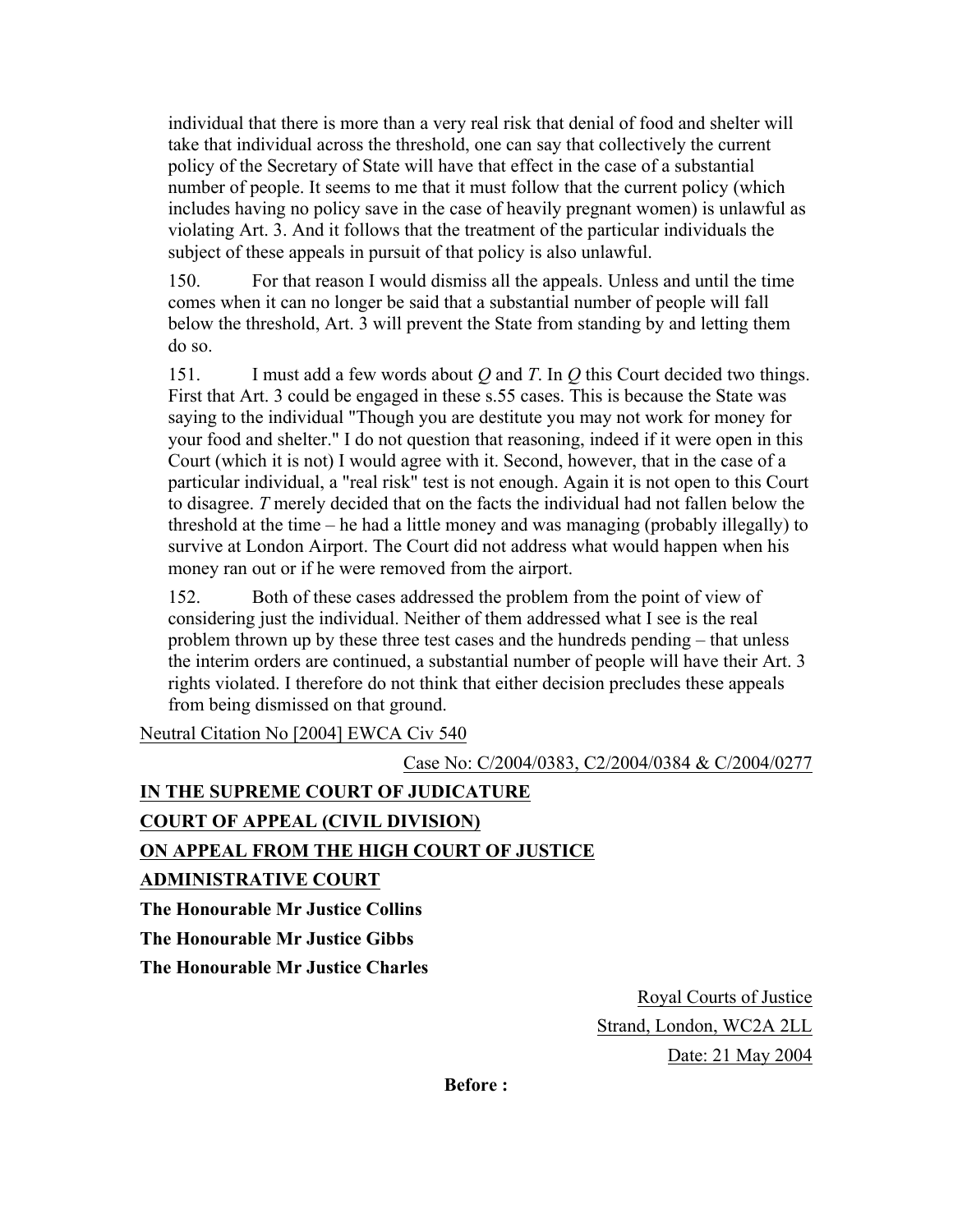## **LORD JUSTICE LAWS LORD JUSTICE CARNWATH**

#### and

#### **LORD JUSTICE JACOB**

# **Between :**

- - - - - - - - - - - - - - - - - - - - -

## The Secretary of State for the Home Department  $\mathbf{A}$ **p p e l l a n t - and - (1) Wayoka Limbuela (2) Binyam Tefera Tesema (3) Yusif Adam R e s p o n d e n t s**



**Mr Nigel Giffin QC** (instructed by Treasury Solicitors ) for the Secretary of State **Mr John Paul Waite** (instructed by Treasury Solicitors ) for the Secretary of State **Ms Kate Grange** (instructed by Treasury Solicitors ) for the Secretary of State

## **Mr Christopher Jacobs** (instructed by

White Ryland) for the  $1<sup>st</sup>$  and  $2<sup>nd</sup>$  Respondents Limbuela and Tesema **Ms Susan Monaghan** (instructed by Hanne & Co) for the 3rd Respondent Adam **Mr Stephen Knafler** (acting pro bono) for Shelter as Intervener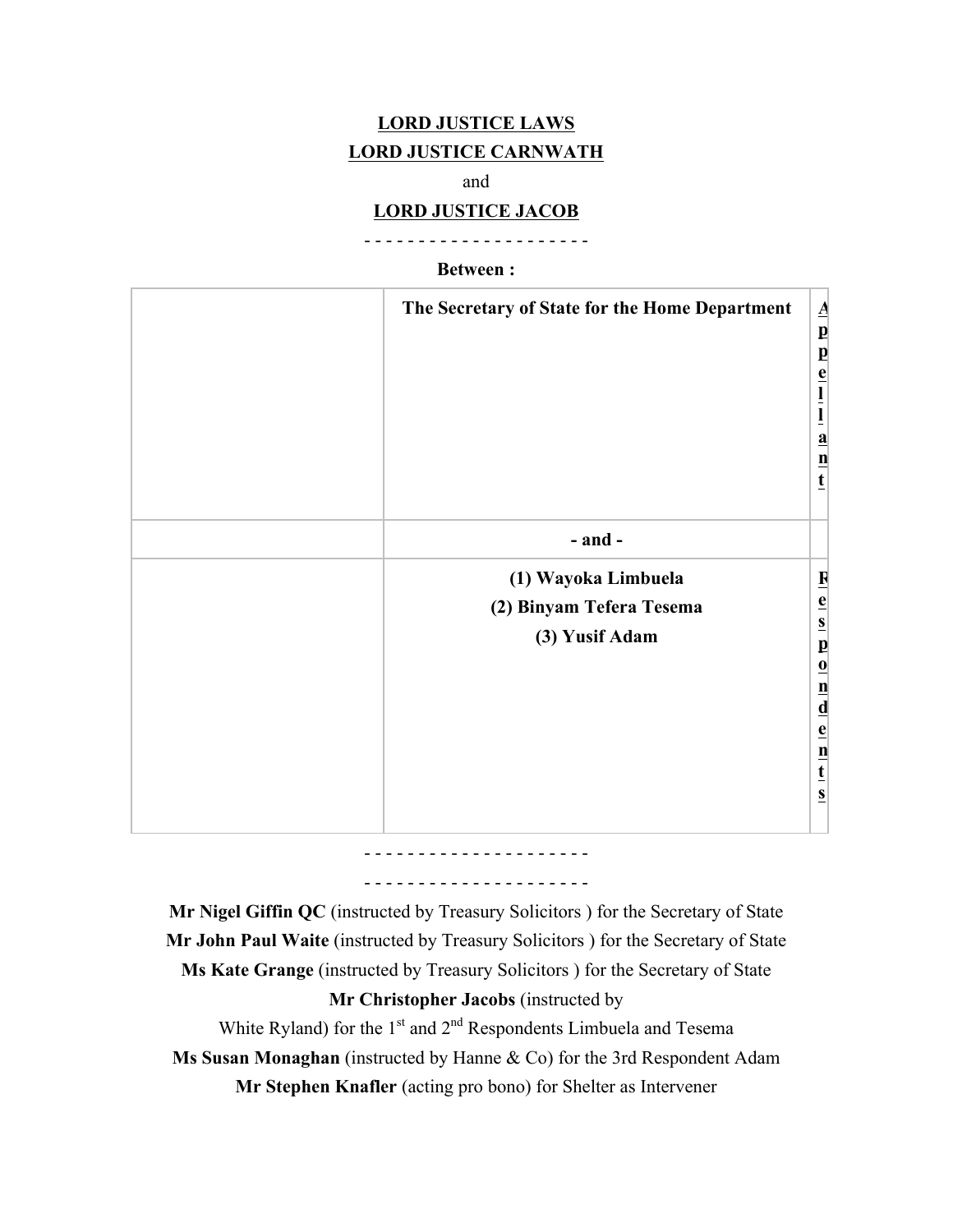- - - - - - - - - - - - - - - - - - - - -

## **JUDGMENT Lord Justice Laws:** *INTRODUCTORY*

1. These conjoined appeals raise important issues about the application of s.55(5) of the Nationality, Immigration and Asylum Act 2002 ("the Act of 2002") and Article 3 of the European Convention on Human Rights and Fundamental Freedoms ("ECHR"). Permission to appeal was in all three cases granted to the Secretary of State by the judge below. Pursuant to those grants of permission the appeals are brought against the judgment of Collins J in *Limbuela* given on 4 February 2004, that of Gibbs J in *Tesema* given on 16 February 2004, and Charles J in *Adam* given on 17 February 2004.

2. In each case the judge in the Administrative Court granted relief by way of judicial review of the Secretary of State's decision not to provide support for the claimant asylum-seeker. The three claimants are of course the respondents before us. We have been asked to give general guidance as to the operation of s.55(5) and Article 3: there has been some divergence of view among the judges of the Administrative Court as to the correct approach to be applied, notwithstanding earlier learning in this court in *R(Q) & ors v Secretary of State* [2003] 3 WLR 365 (*"Q"*) and *R(T) v Secretary of State* [2004] 7 CCLR 53. In addition to these authorities, and the three judgments under appeal, it will be necessary to pay attention to the decision of Newman J in *Zardasht* [2004] EWHC Admin 91, given on 23 January 2004. At the time of the hearing of these appeals in this court on 23 and 24 March 2004, we were told that no fewer than 666 further cases awaited disposal which are likely to be affected by our judgment.

## *THE STATUTORY MATERIALS*

3. It is convenient to set out the material statutory provisions before coming to the facts of the three cases. S.95 of the Immigration and Asylum Act 1999 ("the 1999 Act") provides in part:

"(1) The Secretary of State may provide, or arrange for the provision of, support  $for -$ 

a) asylum-seekers, or

b) dependants of asylum-seekers,

who appear to the Secretary of State to be destitute or to be likely to become destitute within such period as may be prescribed.

…

(3) For the purposes of this section, a person is destitute if –

a) he does not have adequate accommodation or any means of obtaining it (whether or not his other essential living needs are met); or

b) he has adequate accommodation or the means of obtaining it, but cannot meet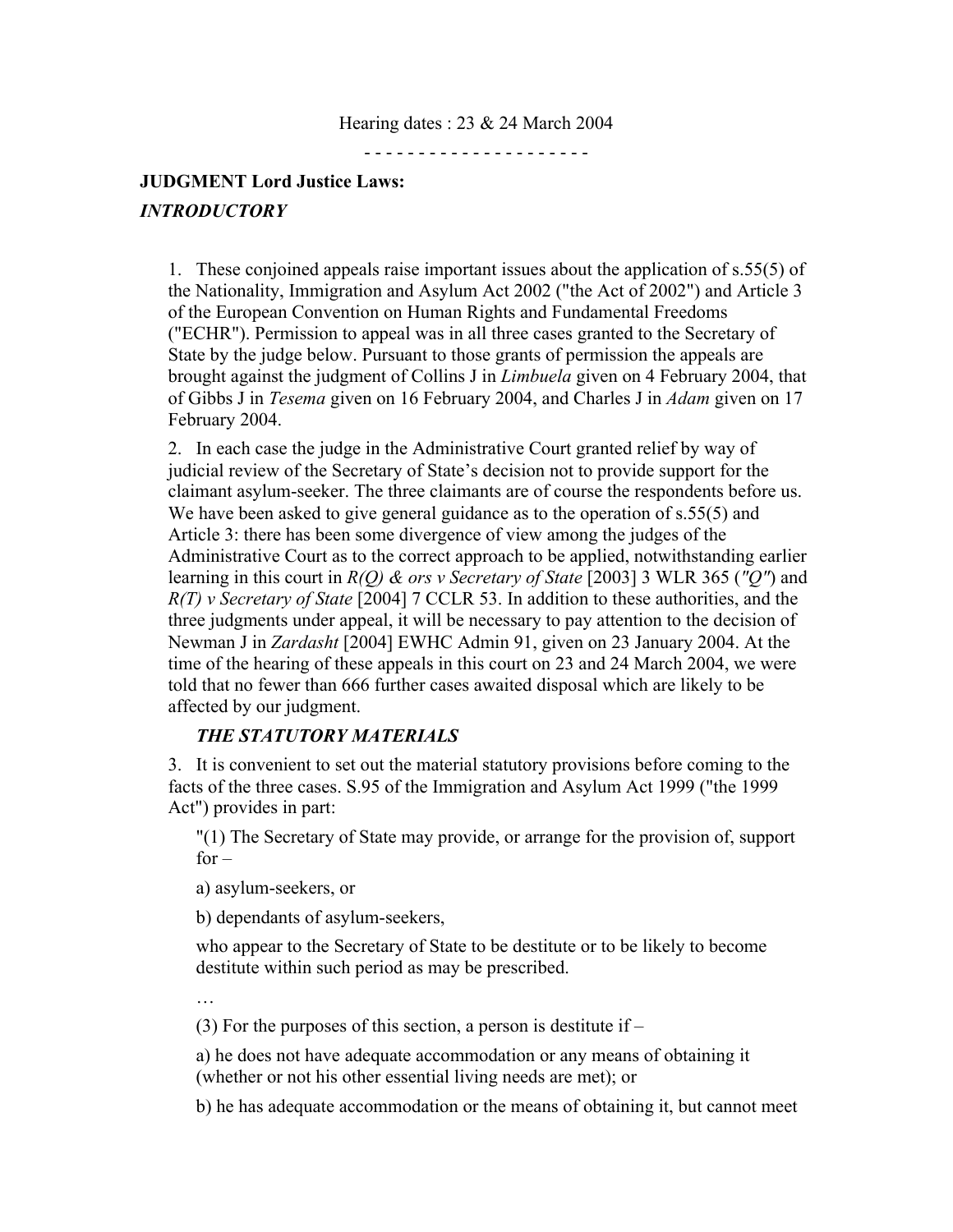his other essential living needs."

There is a statutory definition of "asylum-seeker", but I need not set it out. There is no contest but that the three respondents to these appeals are asylum-seekers within the meaning of the statute. The same will almost certainly be true of all or the overwhelming majority of the other claimants whose cases are in the pipeline. I should add that by force of other legislation, subject to certain qualifications and exceptions an asylum-seeker has no access to State support or provision other than through s.95 of the 1999 Act. The provision of accommodation pursuant to s.95 is administered by the National Asylum Support Service ("NASS"), which is effectively an agency of the Secretary of State.

## 4. S.55 of the Act of 2002 provides in part:

"(1) The Secretary of State may not provide or arrange for the provision of support to a person under a provision mentioned in subsection  $(2)$  if –

> a. the person makes a claim for asylum which is recorded by the Secretary of State, and

b. the Secretary of State is not satisfied that the claim was made as soon as reasonably practicable after the person's arrival in the United Kingdom.

(2) The provisions are  $-$ 

a) [section]… 95… of [the 1999 Act]

…

(5) This section shall not prevent –

a) the exercise of a power by the Secretary of State for the purpose of avoiding a breach of a person's Convention rights (within the meaning of the Human Rights Act 1998)

…"

5. It will at once be evident that an asylum-seeker who is barred from support by the application in his case of s.55(1), for whom the bar is not lifted by the application of s.55(5), will be on the streets with nothing unless he has resources of his own or can get access to some form of support from other individuals or non-State groups or agencies. Article 3 ECHR, as is well known, provides:

"No one shall be subjected to torture or to inhuman or degrading treatment or punishment."

It is unnecessary to set out any of the measures in the Human Rights Act 1998, save to recall that s.6 renders it unlawful for any public authority (which includes the Secretary of State and the courts) to act incompatibly with a Convention right. Consistently with that provision, s.55(5) of the Act of 2002 lifts the prohibition imposed by s.55(1) if in any given case it is necessary to exercise the power given by s.95(1) of the 1999 Act to avoid a breach of the asylum-seeker's right guaranteed by Article 3. There are other statutory powers mentioned in s.55(2) (and so implicitly the subject of the reference to "a power" in  $s.55(5)$ ), and there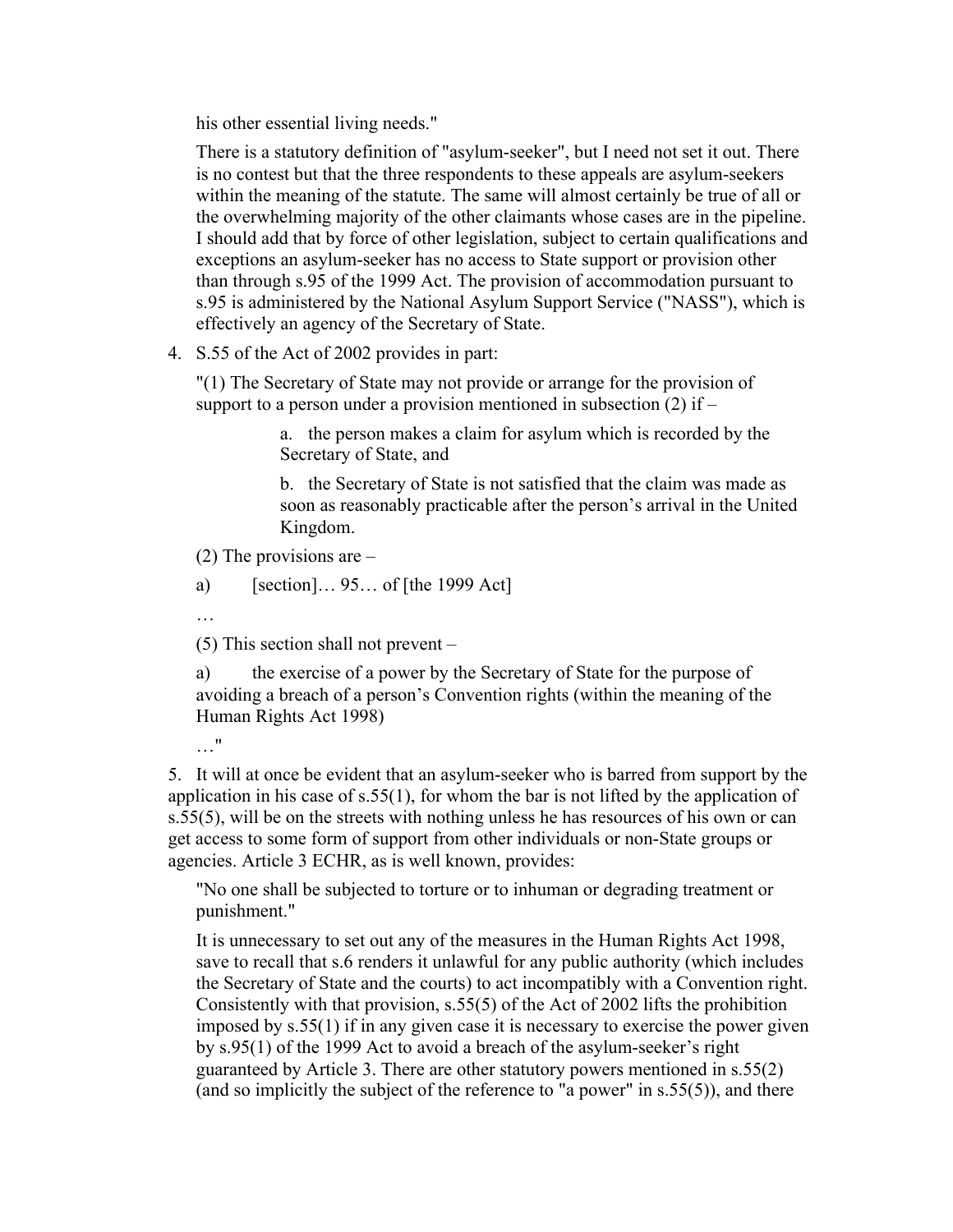are other Convention rights which might be engaged by s.55(5). S.95(1) and Article 3 are the material provisions for the purpose of these appeals.

6. In light of these statutory measures one formulation of the critical issue in these appeals might be expressed thus: how grave must the facts of any individual case be to require the Secretary of State to apply s.55(5)?

7. I think it useful in the context of this recital of the relevant statutory materials to set out this description of the purpose of s.55 given at paragraph 26 of the judgment of this court, delivered by the Master of the Rolls, in *Q* (to which I shall have to return):

"… [W]e consider that the primary object of section 55 can properly be treated as preventing (1) those who are not genuine asylum seekers and (2) those who are not in fact in need of state support from obtaining assistance. The section assumes that genuine asylum seekers can be expected to seek asylum on arriving in this country, not to go off and do something else before seeking support. Furthermore, those who do not claim asylum and support on arrival, but do so later, will ordinarily have demonstrated an ability to subsist without support in the interim. Section 55 is designed to ensure that the circumstances in which support is sought will be circumstances in which support is likely to be needed."

## *THE FACTS*

8. I will first describe the facts in the individual appeals. For this purpose I have largely taken the narratives which follow from the summaries given in the skeleton arguments provided in each case on behalf of the Secretary of State. The summaries' accuracy is not I think disputed, but it is said for the respondents that they are too sparse, and if a fair view is to be taken of the facts they need to be filled out with rather more detail. I go a little way, but not very far, with that. The narrative I have given draws here and there on material in the respondents' skeleton arguments, on the account of the facts given in the court below, and on the primary documents. My aim has been to describe the facts to the extent necessary to determine the issues in the appeals and no further. I should notice that in each of the three cases the Secretary of State did not believe the respondent's account of how and when he arrived in the United Kingdom.

9. However there are other more general factual issues of which I must give some account. The charity Shelter put in a skeleton argument with permission earlier granted by myself. They also submitted substantial written evidence. For that they had no permission; and it is very important that interveners, who take part in proceedings at the court's discretion and not by right, should strictly abide by the terms on which they are allowed to participate. That said, I acknowledge at once that much of the factual material submitted by Shelter has proved useful to the court, and I accept without hesitation the explanation and apology offered by Mr Knafler, counsel for Shelter, in his careful and courteous letter of 25 March 2004. At the hearing Mr Knafler addressed the court on behalf of Shelter to the extent that he was allowed to do so. I have to say that his skeleton is highly rhetorical, and that is by no means conducive to this court's better performance of its task. But I must certainly consider the essence of the factual material which Shelter has provided.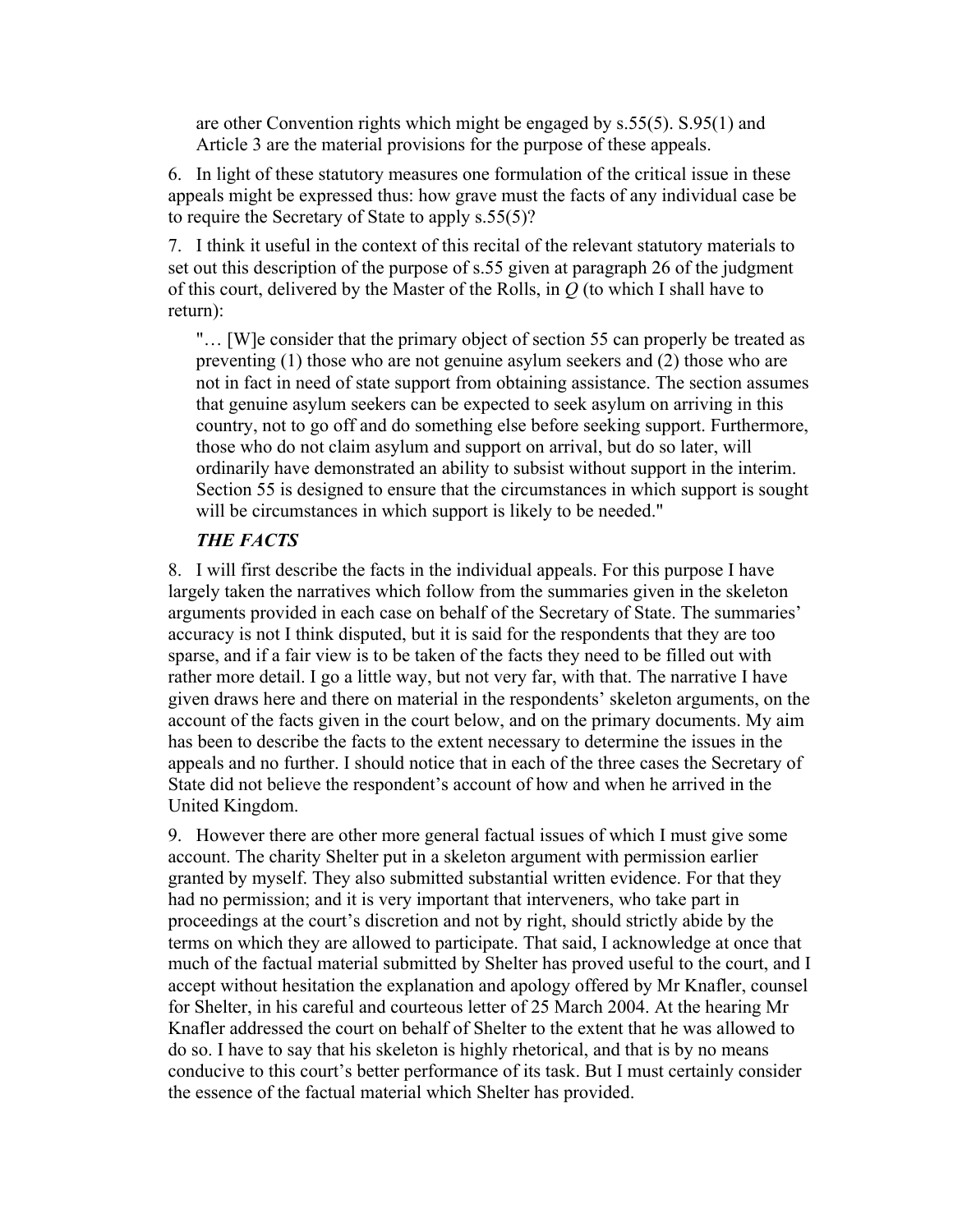10. The evidence also includes statements put in on behalf of the Secretary of State by Michael Sullivan, a caseworker with NASS. He produces a list of day centres for homeless people in London, and in his second statement confronts criticisms which had been levelled by Sophia Linehan, Adam's solicitor, at what he had first asserted. I need also to consider this material. Lastly there is a document titled "Destitution by Design" issued in February 2004 by the office of the Mayor of London, which contains passages relied on by the Secretary of State as showing the extent to which asylum-seekers without State support have been able to look to resources to be found in community-based organisations.

11. I turn first to the facts of the individual cases.

#### *LIMBUELA*

12. Wayoka Limbuela is a national of Angola born on 20 April 1980. He maintains that he arrived in the United Kingdom on 6 May 2003. He claimed asylum on 7 May 2003, and was provided with NASS accommodation in Margate. On 16 May 2003 the Secretary of State decided that Limbuela had not made his claim for asylum as soon as reasonably practicable so that by force of s.55(1) of the Act of 2002 he was barred from support or further support under s.95 of the 1999 Act, subject to s.55(5). That decision, and decisions made to the same effect in the cases of *Tesema* and *Adam*, is not or is no longer the subject of any challenge.

13. However the Secretary of State concluded also that in the circumstances of the case s.55(5) did not avail Limbuela. At length, on 22 July 2003, he was evicted from the NASS accommodation where he had been placed. After that he spent two nights sleeping rough outside Croydon Police Station. In that time he claims (and there is nothing, I think, to contradict it) to have had no money and no access to food or washing facilities. He asked the police for a blanket, but that was not provided; he begged passers-by for food, but was not given anything. Then from 24 July 2003 he was able to stay for four nights at the Lord Clyde night shelter, where he was also provided with food. On 28 July he was asked to leave the night shelter and advised to contact a solicitor. So he did, and on the same day solicitors instructed by him wrote to NASS stating that he faced violations of Articles 3 and 8 because support was not being provided to him. There was no prompt reply to this letter, but the Secretary of State's effective continuing refusal to accept that this is a s.55(5) case and accordingly provide support is the subject of the judicial review challenge.

14. Also on 28 July 2003 application was made on Limbuela's behalf to Eady J who granted an interim injunction against the Secretary of State pursuant to which Limbuela has since been housed and fed. No material was put before the Secretary of State or the judge on 28 July to indicate any medical problems. At length on 29 October 2003 (after judicial review permission had been granted by Jackson J) the Treasury Solicitor sought specific information from Limbuela's advisers in relation to what may be called his s.55(5) claim. Eventually, on 5 January 2004, Limbuela made a witness statement in which among other things he said he had suffered from stomach pains. Later a general practitioner's letter was produced (two days before the hearing of the judicial review). The doctor said that Limbuela had been to his surgery three times since August 2003. His complaints had been, variously, constipation, a cough, pain in the lower abdomen and testicles, dizziness and heartburn. He had been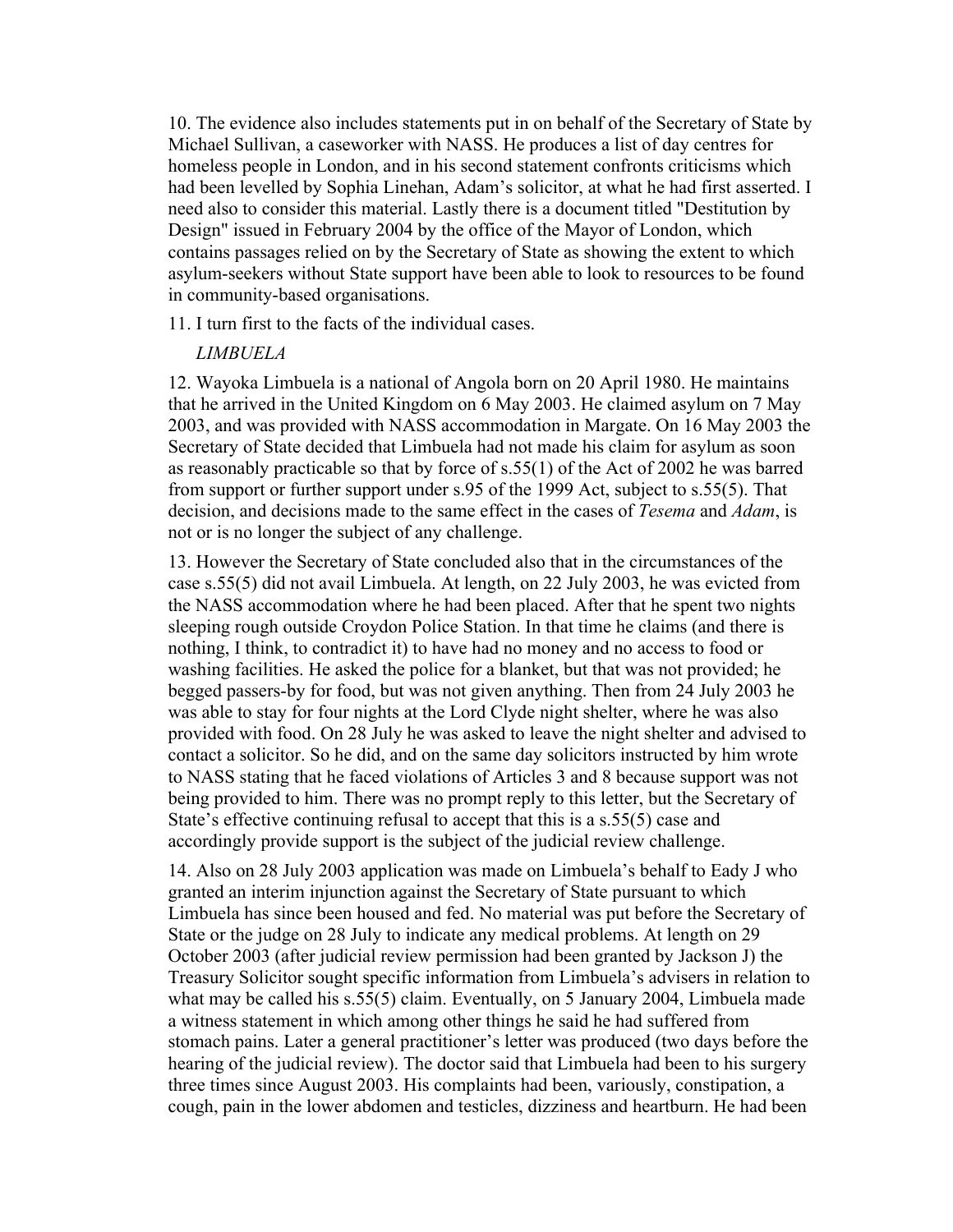prescribed appropriate medication.

15. The Secretary of State rejected Limbuela's asylum claim on 10 June 2003. The Adjudicator dismissed his appeal on 1 September 2003. We were told at the hearing that on 24 February 2004 (thus after Collins J's judgment) the Immigration Appeal ("the IAT") gave leave to appeal and remitted the case for a re-hearing before a different Adjudicator. The re-hearing is still awaited.

## *TESEMA*

16. Binyam Tefera Tesema was born on 22 July 1977 and is a national of Ethiopia. He claims to have arrived in the United Kingdom on 13 August 2003 and to have stayed that night in a hotel arranged by the agent with whom he had apparently travelled. By the next morning, however, the agent had disappeared. On the same day, that is to say 14 August 2003, he made a claim for asylum and was thereafter housed in NASS emergency accommodation.

17. He was interviewed on 14 August 2003. That was what is called the "Level 1" interview. The *pro forma* for Level 1 is essentially restricted to questions concerning the claimant's identity, status and travel route, though it provides for some questions relating to health. In response to those Tesema complained of earache, backache, and pain in the left knee, but said he had not seen a doctor for three years. He was interviewed again on 17 August 2003. This was the "Level 2" interview, which deals with the claimant's identity, status and travel route. On that occasion he said he was in good general health. Difficulties he suffered with his ears, back and feet were, he said, due to his having been beaten.

18. On 20 August 2003 the Secretary of State concluded that Tesema had not claimed asylum as soon as reasonably practicable within the meaning of s.55(1), and that there was nothing to justify his taking action under s.55(5). Tesema's solicitors wrote to the Secretary of State on 1 September 2003 to call into question both decisions. As I have indicated only the s.55(5) challenge is live. On 2 September Tesema was evicted from his NASS accommodation but on the same day upon application to Henriques J obtained an order for interim support. So he has not in fact had to sleep rough at any time.

19. Jackson J granted judicial review permission on 27 October 2003. Thereafter the Treasury Solicitor, seeing that Tesema had complained of various medical problems in his first witness statement, asked his solicitors to provide evidence from a doctor as to the nature of his medical condition and any treatment he was receiving. At length on 21 January 2004 the solicitors sent a report dated 1 January 2004 from a psychiatrist, Dr Steadman. The report summarised Tesema's allegations of what had been done to him in his home country. It contained also an account of certain physical ailments – some loss of hearing, intermittent pain in the back and above the left knee – which Tesema described to the doctor. Then as Gibbs J was to put it (paragraph 30):

"[Tesema] further reported to Dr Steadman ongoing, frequent, recurrent, intrusive and distressing thoughts of his experiences in his country… Dr Steadman … did not feel that [he] presented with the full syndrome of clinical depression. He did, however, present with some anxiety."

Dr Steadman concluded that Tesema "would benefit from being under the care of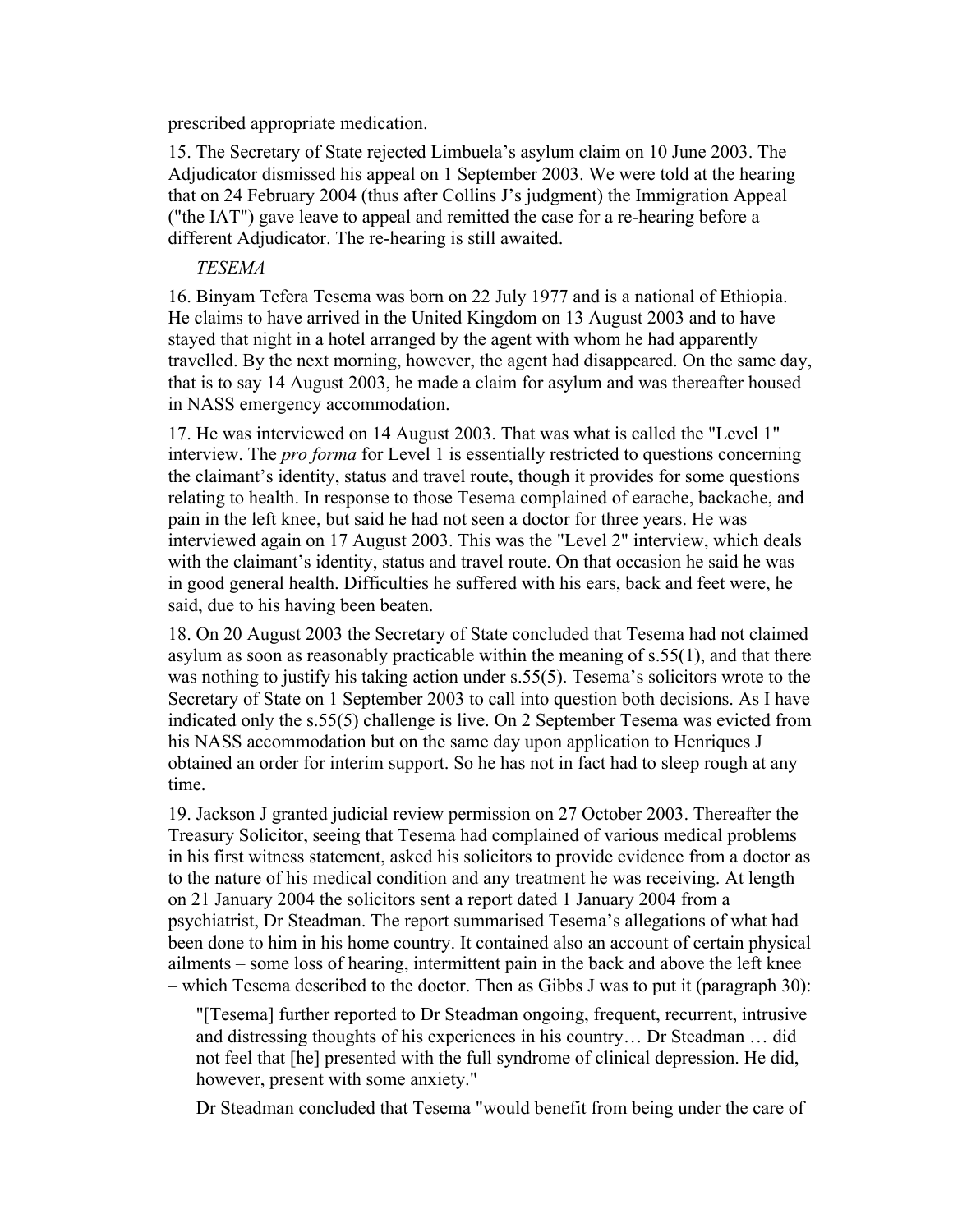a local Community Health Team" and should be registered with a general practitioner.

20. Some further medical material was submitted a little later in the shape of a letter dated 13 January 2004 from the Lambeth Primary Care Trust. However Gibbs J concluded (paragraph 34) that it added little to Dr Steadman's assessment.

21. In light of all the medical evidence he had received since the grant of judicial review permission the Secretary of State issued a further decision, dated 5 February 2004, by which he concluded that Tesema had not provided evidence of a medical condition such as would engage s.55(5). After that further evidence was put in to show that Tesema had made two approaches for support and accommodation, one to the Ethiopian Community Centre and the other to the Eritrean Community Centre in Haringey, but neither was able to provide for him.

22. The Secretary of State rejected Tesema's asylum claim on 20 August 2003, by the same letter that conveyed his decisions under s.55(1) and s.55(5). His appeal to the Adjudicator was allowed on 14 January 2004. On 11 March 2004 the IAT granted leave to the Secretary of State to appeal. The appeal has not yet been heard.

#### *ADAM*

23. Yusif Adam was born on 25 December 1975. He claims to be a national of Sudan. He was to say that he left Port Sudan on 22 September 2003 by cargo ship arriving in the United Kingdom on 15 October. He claimed asylum on 16 October 2003. On the same day the Secretary of State reached decisions adverse to him under ss.55(1) and 55(5) of the Act of 2002. His substantive asylum claim has still not yet been determined.

24. At his Level 1 interview on 16 October 2003 Adam stated that his health was "generally fine", he was not suffering from any medical condition, and he had last seen a doctor about two years previously. He is or claims to be illiterate. From 16 October until 10 November 2003, when Ouseley J granted judicial review permission and interim relief, he was on the streets. On his own account (in two witness statements of 28 October and 4 November 2003) he slept outside the Refugee Council in Brixton. During the day he had access to the Refugee Council premises where he could wash himself and his clothes, get tea and coffee in the morning, sometimes an evening meal, and a hot meal at 1 pm.

25. Adam's judicial review claim form was issued on 7 November 2003. Attached to it was a doctor's note dated 27 October 2003 stating that he was suffering from haemorrhoids, back pain and gastritis, and giving details of the medicines which had been prescribed. After he was provided with accommodation following Ouseley J's order for interim relief a report dated 10 December 2003 from Dr Michael Peel of the Medical Foundation was served on the Treasury Solicitor. Given a particular criticism levelled at Charles J's reasoning by Mr Giffin QC for the Secretary of State (to which I will come in due course) it is convenient to cite this passage from Dr Peel's report:

"Mr Adam feels physically well but psychologically depressed. He has poor concentration and he does not sleep well. He cannot get to sleep easily then wakes with nightmares. He has been prescribed anti-depressants by his GP but did not collect the prescription because he did not know he was exempt from charges and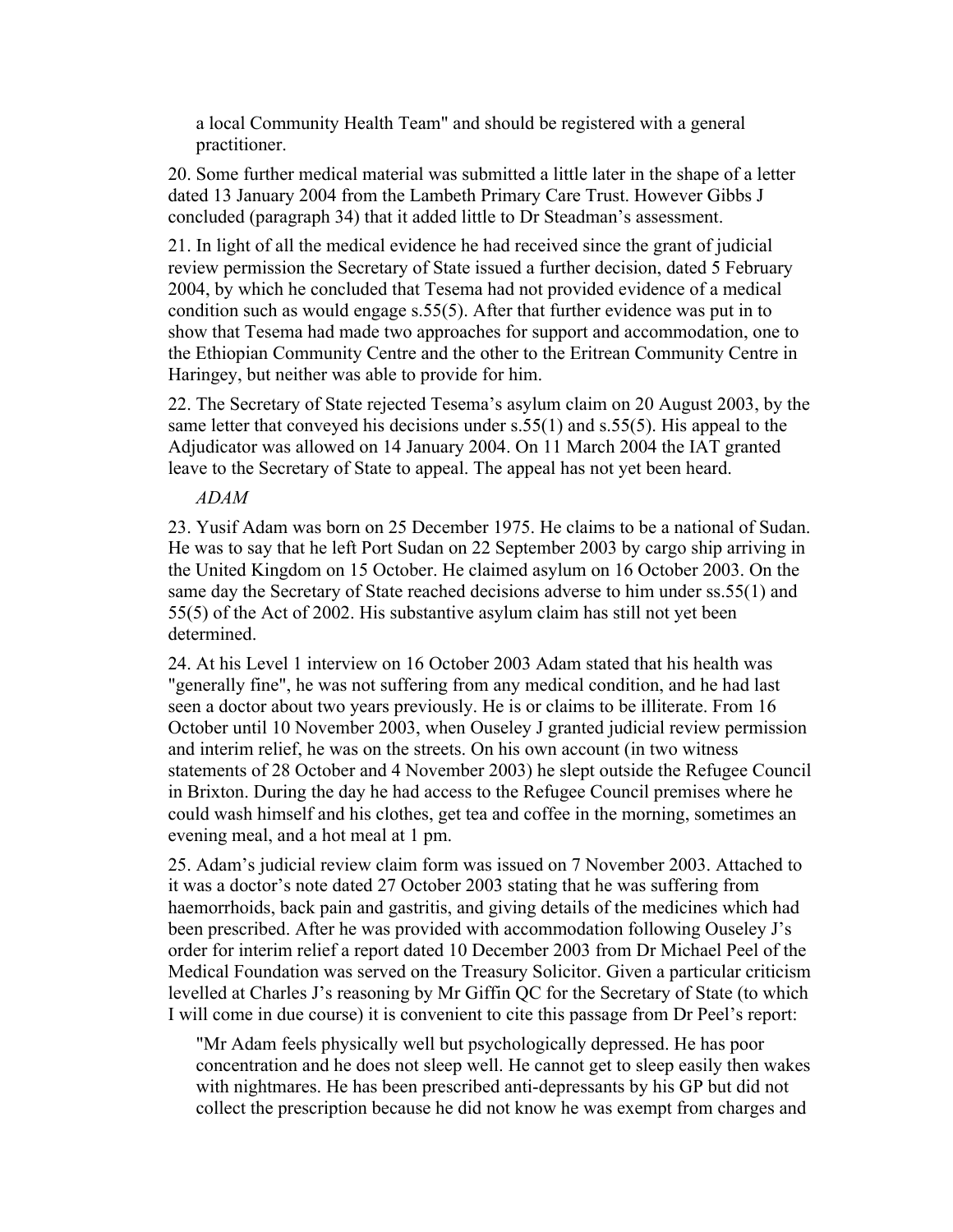could not afford the tablets."

*SHELTER'S EVIDENCE*

26. The background to what Shelter have to say rests in the undisputed fact that asylum-seekers whose claims are not yet determined are prohibited from obtaining employment and at the same time barred (by force of s.115 of the 1999 Act) from State benefits; though this latter circumstance is mitigated by s.95 of the 1999 Act in cases where that provision applies.

27. Shelter refer to what they describe as "generic" evidence which they have deployed in the courts before. It was served on the Secretary of State in *T* (material contained in certain statements has since been updated) and in another case, *Kumetah*. It has been available to many other claimants. In summary, Shelter roundly assert that there is no realistic prospect of a destitute asylum-seeker obtaining accommodation through a charity. Unless he has family or friends able to provide him with accommodation or substantial funds, he will have to sleep rough. So far as charitable provision might be available, it does not stretch to things like umbrellas, plastic sheets or mats (let alone sleeping bags, warm and waterproof cagouls, tents and the like). In London (and these appeals are all, so to speak, London cases) charity food, drink and washing facilities are in limited supply. The asylum-seeker's access to them depends on where he is sleeping rough, and whether he is (a) able to ascertain that such facilities exist, where they are and when they are open, (b) able to walk what will generally be substantial distances to find them, (c) able to find them when he gets to the relevant area, and (d) lucky enough to arrive when there is still some available provision. On all these points there is a good deal of detail before us, which I have of course considered. I will not set out all of it. I hope it goes without saying that I do not thereby intend to diminish its obvious force. I will highlight some specific points.

28. Mr Adam Sampson, the Director of Shelter, has made a very full statement, dated 17 March 2004. He says there are only two free hostels in London. One, in W9, is for women only and has a capacity of 15. It is said to be full every night. The other, for men who must be at least 30 years of age, is in SE1 and has a capacity of 36. No vacancies were recorded over a period of two months monitored by Shelter between November 2003 and January 2004. There are five winter night shelters operating free of charge, in Croydon (10 spaces), Hackney (15 spaces), Harrow (8 spaces), Islington (12 spaces) and West London (35 spaces). They offer a camp bed or a mattress in a church hall. Mr Sampson describes various formidable difficulties of access to these **facilities** 

29. There are also three "Rolling Shelters" which provide free accommodation, operated by St Mungo's. But Mr Sampson says that s.55 asylum-seekers (a shorthand for those against whom s.55(1) and 55(5) decisions have been made) are not regarded as "an appropriate client group" for these shelters.

30. Mr Hugo Tristram of the Refugee Council has also made a statement in support of Shelter's intervention. He describes, in particular, the Refugee Council's day centre. As its name implies it does not provide overnight accommodation. It is closed at weekends. Coffee, tea, breakfast and a hot lunch are available four days a week, and sandwiches on Wednesdays. There are limited laundry and shower facilities. Some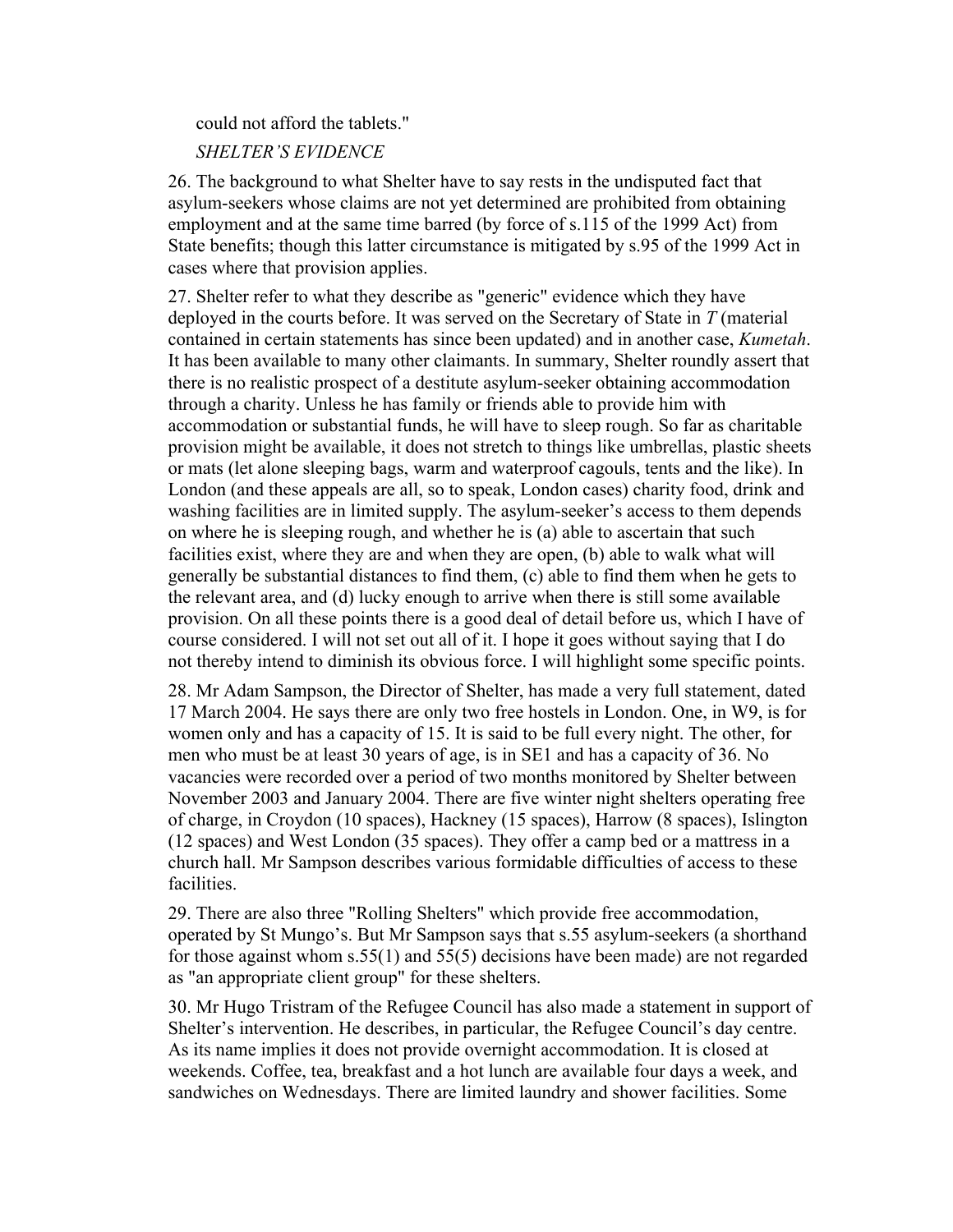clothing and blankets are given out.

31. Mr Tristram also recounts incidents of bottles and stones being thrown at asylumseekers sleeping rough, and of the degrading condition to which they may be reduced.

## *MR SULLIVAN'S EVIDENCE*

32. In his first statement Mr Sullivan produces, as I have said, a list of some 54 day centres for homeless people in different parts of London, and a schedule giving details of each of them. He says they all offer help with such things as meals, showers, clothing and medical services, and advice on alcohol and drugs, benefits, and accommodation.

33. There followed, as the written evidence took its course, what amounted to something of a debate between Sophia Linehan, Adam's solicitor, and Mr Sullivan about two matters. The first was the utility or otherwise of a facility called Hostels Online which Mr Sullivan had stated was a resource of which s.55 asylum-seekers such as Miss Linehan's client might take advantage. The second went to the practical availability for asylum-seekers of the day centre facilities in Mr Sullivan's list. As for the first, Miss Linehan crisply asserts (statement, 2 February 2004, paragraph 5) that none of the organisations listed on the Hostels Online website will take an asylumseeker with no access to public funds. That is not answered by Mr Sullivan in his statement of 5 February 2004 save in the vaguest terms. As regards the second, Mr Sullivan says that thirteen of the day centres in his list state in terms that they are available to asylum-seekers. Enquiries were made of fifteen others by a representative of the Treasury Solicitor. These also offer some support by way of basic amenities which is available to asylum-seekers.

34. Mr Sampson of Shelter and Mr Tristram also comment on Mr Sullivan's list of day centres. Mr Tristram had been involved in drawing up the list. Mr Sampson emphasises their considerable distance, one from another. He states (cross-referring to Mr Tristram's evidence) that the list has proved of little value and is no longer distributed by the Refugee Council.

## *"DESTITUTION BY DESIGN"*

35. This document, issued as I have said by the Mayor of London's office in February 2004, is of particular interest because it asserts facts which might be said to weaken the case that it seeks to make; at least they do not go to support it. The facts so asserted may on that account be taken to be more likely than not to be true. The document's subtitle is: "Withdrawal of support from in-country asylum applicants: An impact assessment for London". It is heavily critical of the effects of s.55 of the Act of 2002, as exemplified in particular by the summary at the end of the document, in paragraph 8.18. At the same time it contains these following assertions, which are necessarily selective:

"7.1… With an estimated total of more than 500 community-based organisations, London's asylum seekers and refugees have developed self-organisation and selfhelp to an exceptional degree…

7.4… Since 2000 many tens of thousands of asylum seekers – up to 29,000 at a time – have chosen to stay in London on subsistence-only support rather than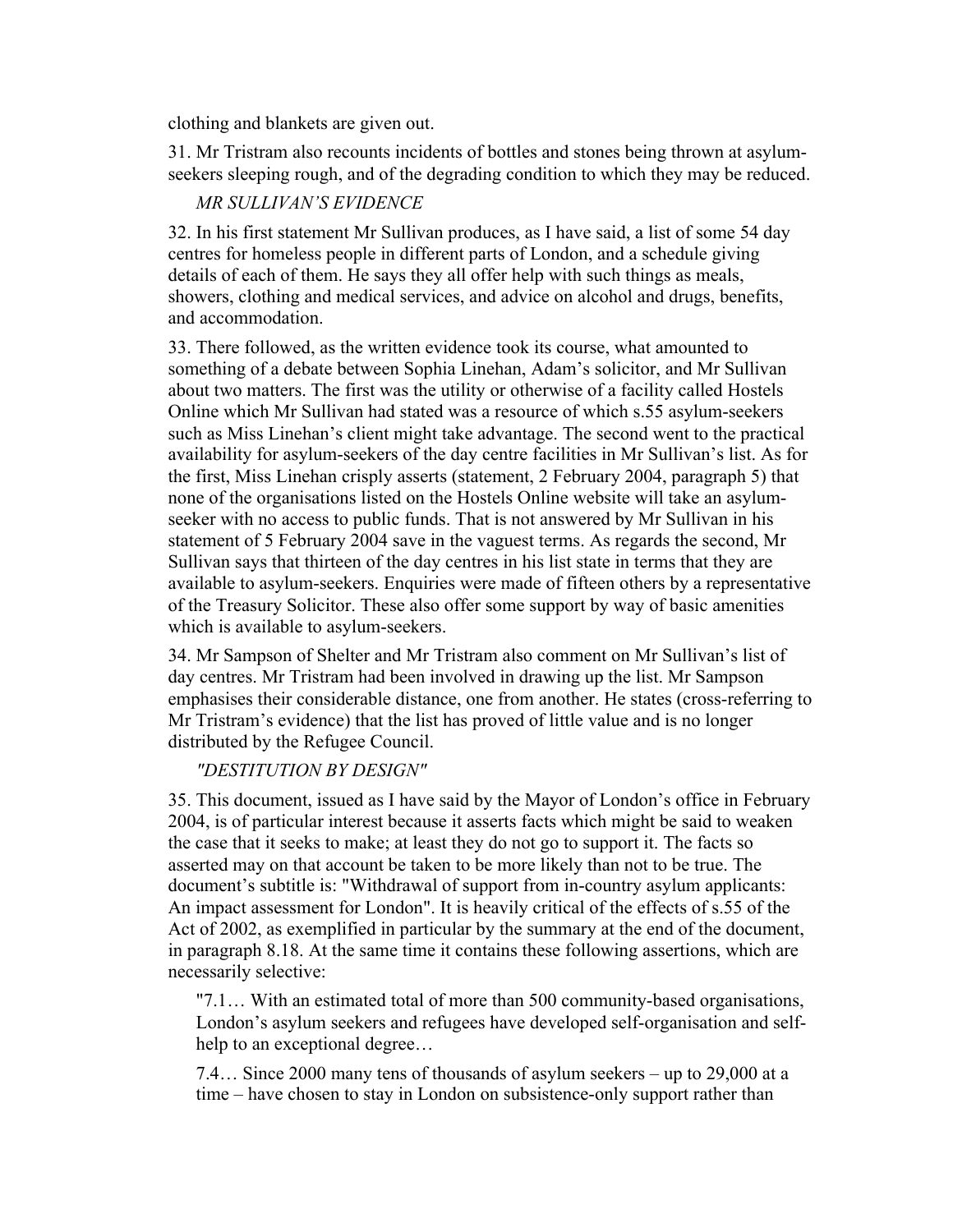undergo NASS dispersal…

7.8 The level of need created by Section 55 has however proved too much for households to absorb entirely. They have not been able to save a substantial minority of these destitute newcomers from sleeping rough…"

## *OBSERVATIONS ON THE BACKGROUND FACTS*

36. It must be obvious that it is not possible for this court to make full, accurate and detailed findings of fact as to the exact realities faced by s.55 asylum-seekers in London, let alone elsewhere. Such an exercise could only be satisfactorily conducted by a process of factual enquiry involving a wide-ranging examination of the evidence, with oral testimony and cross-examination. A process of that kind is inapt for determination in the course of adversarial litigation in the judicial review jurisdiction, and particularly inapt in this court. I draw attention to this circumstance in order to point up the wisdom of my Lord Carnwath LJ's observations in the course of argument to the effect that it cannot be the court's task to judge the daily circumstances of the plight of individual s.55 asylum-seekers so as to ascertain whether there is an actual or potential violation of Article 3 ECHR. To that I will return; but despite its force we must surely reach and describe some impression of the general or background evidence. We are at least required to articulate a kind of touchstone for the application of Article 3 in these cases.

37. Looking at the factual material as a whole, my impression is that a significant proportion – I cannot give a tighter description – of s.55 asylum-seekers will not get access to overnight accommodation and will therefore be on the streets. Many, however, will obtain accommodation and are doing so. So much is plain from the Mayor of London's document. Both those who do and those who do not find accommodation will mostly, though sometimes with real difficulty, get access at least to rudimentary facilities including food during the daytime. This very broad, and (as I acknowledge) necessarily superficial view is I think consistent with the picture that emerges from the facts relating to the three individual cases. It must go without saying – I do not by that phrase mean to undervalue the point's importance – that the plight of living on the streets will bear more or less hardly according to the impact of a whole range of factors: not least, the state of the person's health, mental and physical, and the state of the weather.

## *THE LEARNING: Q AND T*

38. In paragraph 6 I proposed what I described as "one formulation" of the critical issue in these appeals in these terms: how grave must the facts of any individual case be to require the Secretary of State to apply s.55(5)? The formulation is useful and important in reflecting on the facts of the individual cases and the general background facts which I have described. But the issues of law with which we are in the end confronted in these appeals cannot in my judgment be reduced to so simple a question. They engage the nature of the obligation undertaken in Article 3 by the States signatory to the ECHR, and also the proper construction of s.55 of the Act of 2002. In finding the way into these matters it is convenient to start with the two earlier decisions of this court in *Q* and *T*.

*39. Q* (Lord Phillips MR, Clarke and Sedley LJJ) concerned six test cases in which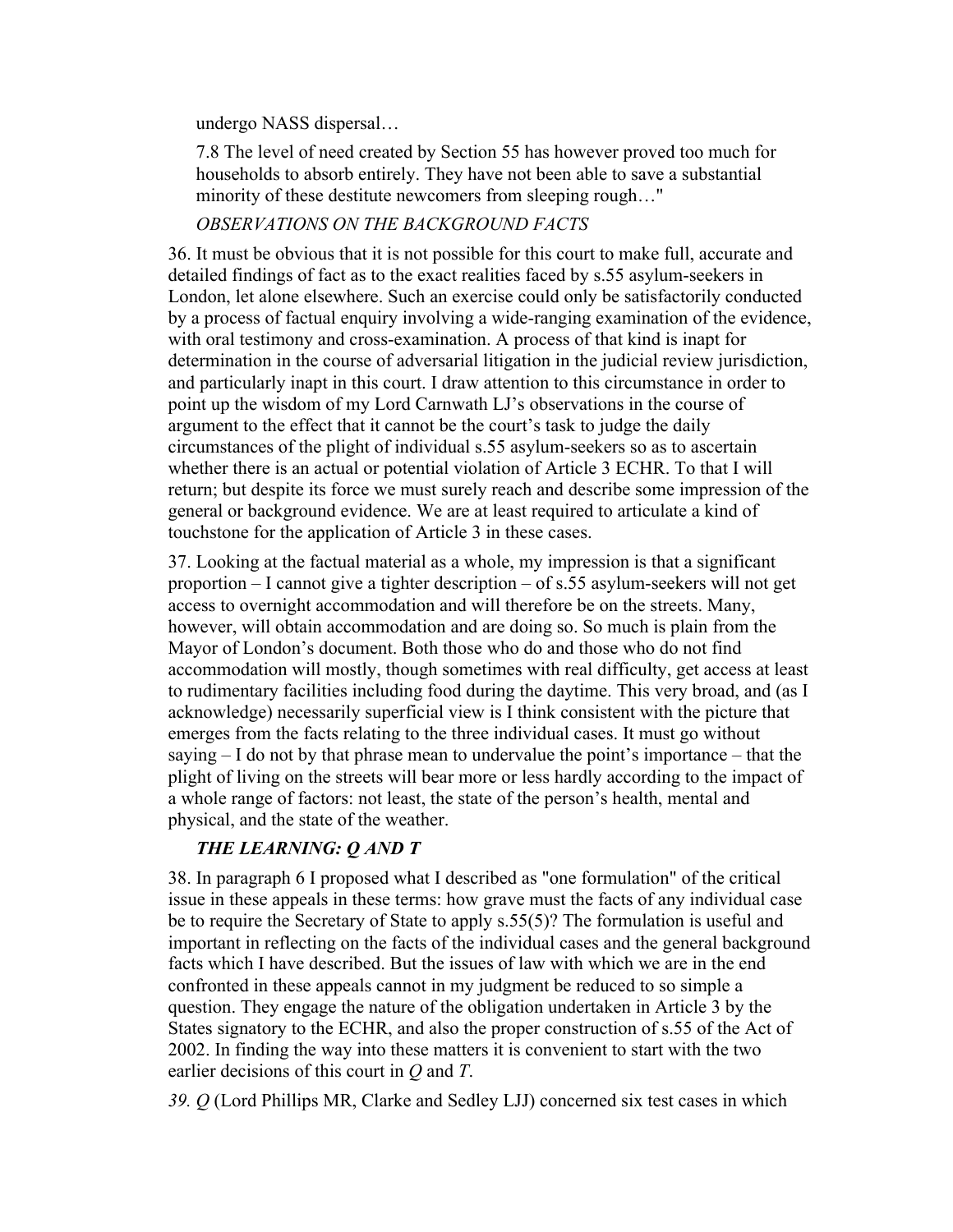adverse decisions had been made under s.55(1) of the Act of 2002. The case's first focus was upon the approach to be taken to the decision-making process carried out under that subsection. At first instance Collins J held that the process adopted had been unfair. This court agreed. I would refer in particular to paragraphs 37 (which contains the court's definition of the test propounded in s.55(1) by the phrase "as soon as reasonably practicable"),  $43$ ,  $81 - 92$  and  $97 - 100$  of the judgment of the court. With respect I need not set them out.

40. The court also, however, gave close attention to the effect of s.55(5). They considered (paragraph 46) two issues: "(1) can failure to provide support ever constitute *subjecting* an asylum seeker to inhuman or degrading *treatment*? If yes, (2) in what circumstances will the failure constitute such treatment?" In relation to (1), as the court recorded (paragraph 52), the Attorney General submitted that failure to provide support could never of itself constitute treatment and so amount to a breach of a negative obligation imposed by ECHR Article 3. He conceded, however, that in extreme circumstances Article 3 might impose a positive obligation on the State to provide support for an asylum seeker: the plight of a heavily pregnant woman was given by way of example. There follows in the court's judgment some discussion of the distance between positive and negative obligations in the context of Article 3. I shall have more to say about the distinction between these forms of obligation when I come later to confront the scope of Article 3 and it will be more convenient to cite the relevant passages from *Q* at that stage.

41. The court's conclusion on question (1) in *Q* is given at paragraphs 56 and 57:

"56 In our judgment the regime that is imposed on asylum seekers who are denied support by reason of section 55(1) constitutes 'treatment' within the meaning of article 3. Our reasoning is as follows**.** Treatment, as the Attorney General has pointed out, implies something more than passivity on the part of the state; but here, it seems to us, there is more than passivity. Asylum seekers who are here without a right or leave to enter cannot lawfully be removed until their claims have been determined because, in accordance with the UK's obligations under article 33 of the Refugee Convention, Parliament has expressly forbidden their removal by what is now section 15 of the 1999 Act. But while they remain here, as they must do if they are to press their claims, asylum seekers cannot work (section 8 of the Asylum and Immigration Act 1996) unless the Secretary of State gives them special permission to do so: see the Immigration (Restrictions on Employment) Order 1996 (SI 1996/3225).

57 The imposition by the legislature of a regime which prohibits asylum seekers from working and further prohibits the grant to them, when they are destitute, of support amounts to positive action directed against asylum seekers and not to mere inaction."

42. In confronting question (2), after observing (paragraph 60) that "it is quite impossible by a simple definition to embrace all human conditions that will engage article 3", the Master of the Rolls proceeded to cite the decision of the Strasbourg court in *Pretty v UK* 35 EHRR 1, paragraph 52. *Pretty* is with respect an important case and I shall have to return to it. It is convenient however at this stage to set out paragraph 52, given its part in this court's reasoning in *Q*: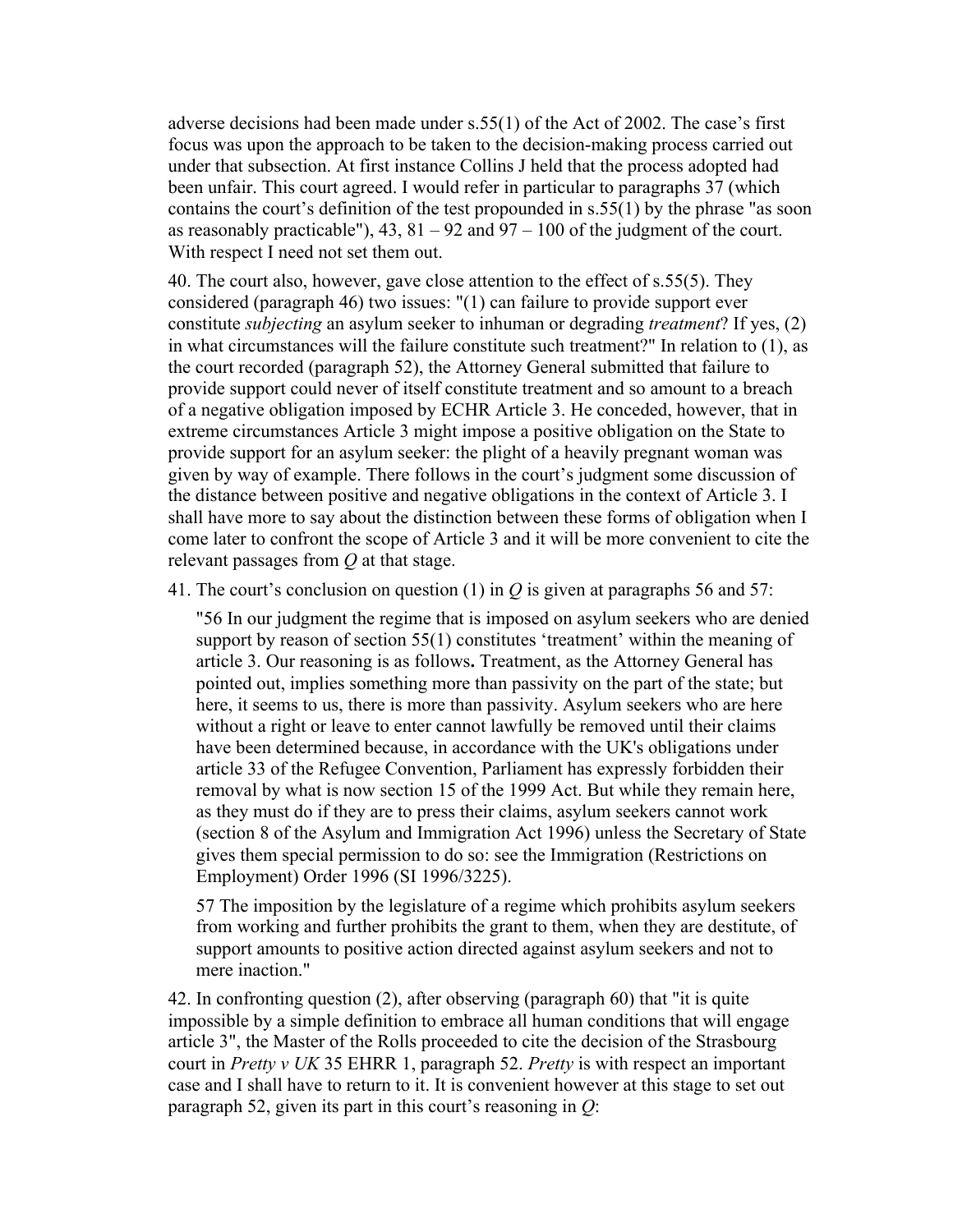"As regards the types of 'treatment' which fall within the scope of article 3 of the Convention, the court's case law refers to 'ill-treatment' that attains a minimum level of severity and involves actual bodily injury or intense physical or mental suffering. Where treatment humiliates or debases an individual showing a lack of respect for, or diminishing, his or her human dignity or arouses feelings of fear, anguish or inferiority capable of breaking an individual's moral and physical resistance, it may be characterised as degrading and also fall within the prohibition of article 3. The suffering which flows from naturally occurring illness, physical or mental, may be covered by article 3, where it is, or risks being, exacerbated by treatment, whether flowing from conditions of detention, expulsion or other measures, for which the authorities can be held responsible."

#### 43. In *Q* this court continued:

"61 The passages from the judgment of Collins J to which we have referred above suggest that he considered that there will be a breach of article 3 if the Secretary of State refuses permission to an asylum seeker where there is a *real risk* that, because he will receive no support from any alternative source, he will decline into the kind of state described in *Pretty v United Kingdom*. The 'real risk' test is one that the Strasbourg court has applied in the case of removal to a country in circumstances where the removing state will no longer be in a position to influence events. We do not believe that it is an appropriate test in the present context.

62 Some who claim asylum may already be in a condition which verges on the degree of severity capable of engaging article 3 described in *Pretty v United Kingdom*. For those section 55(5) of the 2002 Act will permit and section 6 of the Human Rights Act 1998 will oblige the Secretary of State to provide or arrange for the provision of support. What of the others? Their fate will be uncertain. Those who have been in-country long enough to demonstrate that they have found other means of subsistence may be able to fend for themselves. But it is manifest that some recent arrivals who have no recourse to work, to funds or to help may also be caught by section 55(1). The Attorney General submitted that one cannot discount the possibility that charitable bodies or individuals will come to their assistance. This must be a possibility. But equally there must be a possibility that some will be brought so low that they will be driven to resort to crime or to prostitution in order to survive.

63 Unlike Collins J we do not consider that the fact that there is a real risk that an individual asylum seeker will be reduced to this state of degradation of itself engages article 3. It is not unlawful for the Secretary of State to decline to provide support unless and until it is clear that charitable support has not been provided and the individual is incapable of fending for himself. That is what section 55(1) requires him to do. He must, however, be prepared to entertain further applications from those to whom he has refused support who have not been able to find any charitable support or other lawful means of fending for themselves. The Attorney General indicated that is always open to asylum seekers who have been refused support to reapply for this."

I should finally set out this sub-paragraph from the court's conclusions in *Q* at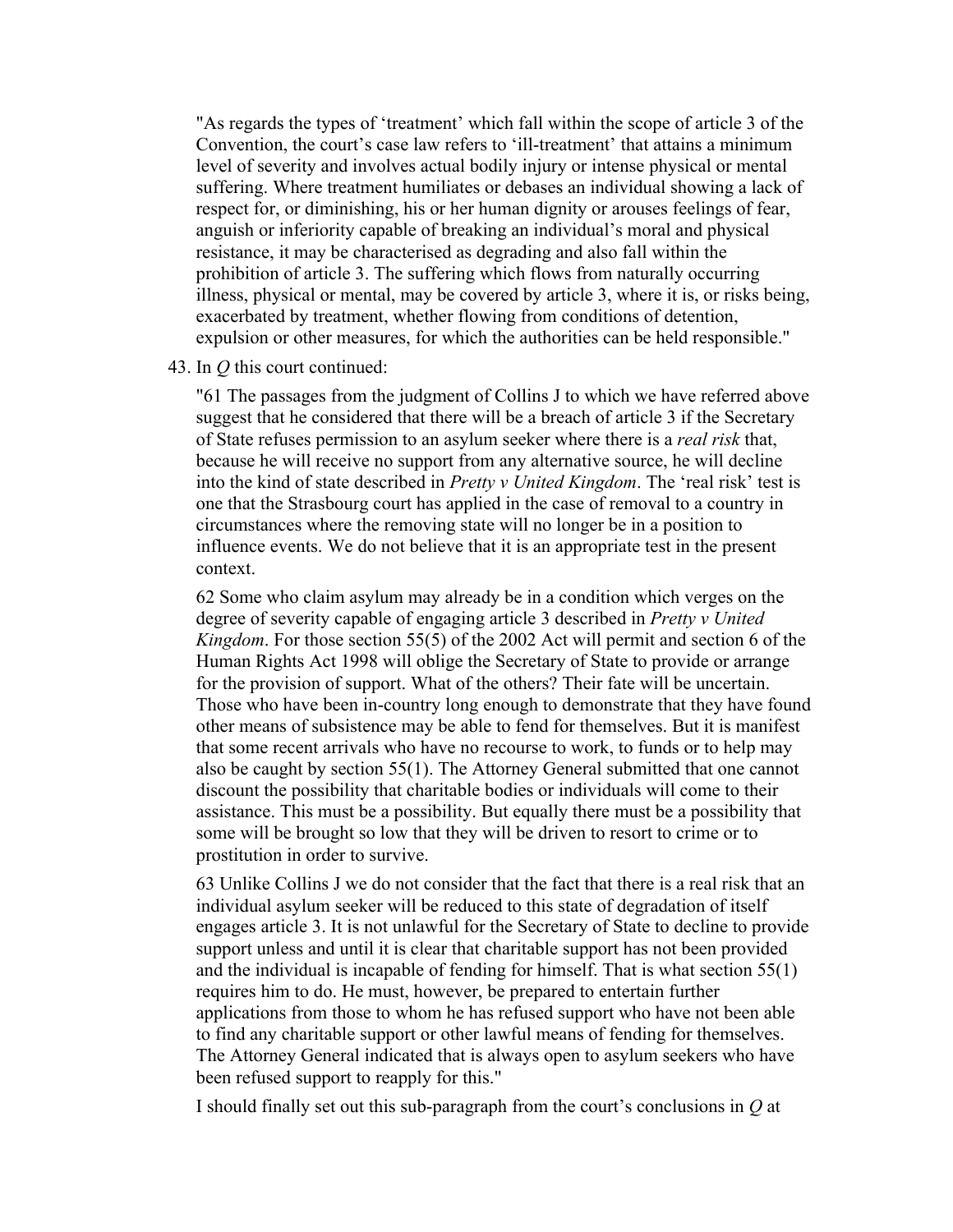paragraph 119 (though in truth it replicates what had been said in paragraph 62), in particular because of the echo it finds in the later case of *T*:

"(vii) Where the condition of a claimant verges on that described in *Pretty…*, section 55(5)*…* permits and section 6 of the Human Rights Act 1998 obliges the Secretary of State to arrange for the provision of support."

*44. T* (Kennedy, Peter Gibson and Sedley LJJ) was decided on 23 September 2003, six months after *Q*. The appeal was brought by the Secretary of State from a judgment given by Maurice Kay J, as he then was, in the Administrative Court ([2003] EWHC Admin 1941). There had been three claimants before Maurice Kay J: S, D and T. However this court was only concerned with the judge's findings as to the effect of s.55(5) in T's case. Kennedy LJ gave the judgment of the court.

45. Kennedy LJ referred (paragraph 9) to the finding in *Q* that the s.55(1) regime constitutes 'treatment' within the meaning of Article 3. As regards the issue of severity of treatment the court proceeded (paragraph 13) on the footing, effectively agreed between counsel, that it was for the claimant to establish that his right to relief pursuant to Article 3 was "clear". But that, of course, did not speak as to the level of suffering or potential suffering required to be established. Counsel for the appellant Secretary of State urged among other things that a claimant had to show "that he had taken all available steps to help himself" (paragraph 14). It seems to have been accepted (again, paragraph 14) that the moment at which the circumstances of the case had to be judged was immediately before the claimant obtained emergency interim relief, as T had done on 24 April 2003.

46. Counsel for the respondent  $T - in$  fact Mr Knafler – submitted (paragraph 15) "that any asylum-seeker who is homeless and without means is verging on the condition described in *Pretty*". The court said (paragraph 10):

"It seemed to us at times that what we were being asked to do by both sides in this case was precisely that which was said in *Q* to be impossible, namely to provide a simple way of deciding when Article 3 will be engaged. As to that we agree with the court in *Q*. There is no simple solution, beyond what was said in *Pretty*. But, as was made clear in *Q*, even where there is a real risk that Article 3 will become engaged the Secretary of State is not obliged to act. At paragraph 63 the court said –

'It is not unlawful for the Secretary of State to decline to provide support unless and until it is clear that charitable support has not been provided and the individual is incapable of fending for himself.'

At the end of the judgment in *Q*,… the court said in paragraph 119 that the burden of satisfying the Secretary of State that support is necessary to avoid a breach of Article 3 lies upon the claimant. He has to show that the support is necessary to avoid his being subjected to inhuman or degrading treatment, and the threshold is a high one. Where the condition of an applicant verges on the degree of severity described in *Pretty* then the Secretary of State must act."

Then at paragraph 16:

"As we have already said, we are not prepared to attempt to lay down any simple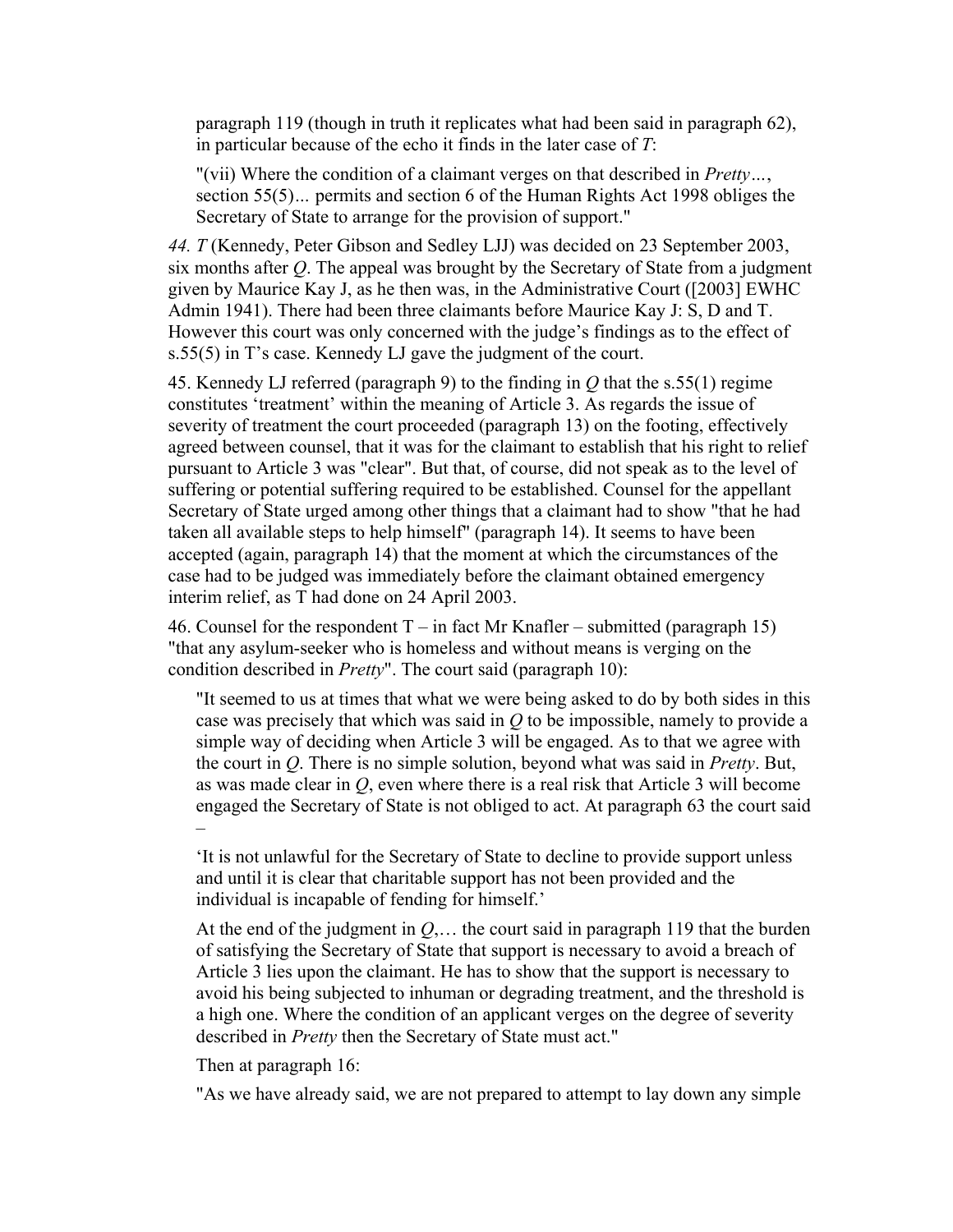test which can be applied in every case."

At paragraph 19 the court said:

"The question whether the effect of the State's treatment of an asylum-seeker is inhuman or degrading is a mixed question of fact and law. The element of law is complex because it depends on the meaning and effect of Article 3. Once the facts are known, the question of whether they bring the applicant actually or imminently within the protection of Article 3 is one which [counsel for the Secretary of State] accepts can be answered by the court – assuming that viable grounds of challenge have been shown – without deference to the initial decisionmaker. Equally, he submits and we would accept, this court is as well placed as the judge at first instance to answer the question."

47. In the event the court allowed the Secretary of State's appeal, holding (paragraph 19) that it was

"impossible to find that T's condition on  $24<sup>th</sup>$  April had reached or was verging on the inhuman or the degrading. He had shelter, sanitary facilities and some money for food. He was not entirely well physically, but not so unwell as to need immediate treatment."

The concept of "verging on" Article 3 mistreatment is clearly important for the reasoning in both *Q* and *T*.

## *AFTER Q AND T: THE LATER DECISIONS AT FIRST INSTANCE*

48. Following two substantial judgments (if I may use the term) in this court dealing with s.55(5) of the Act of 2002, one might have expected to find a consistency of approach among later decisions of the Administrative Court in the same area. But that is not what has happened. I make it clear I do not criticise the judges below on that account. I think the relevant principles in this area are more than usually elusive. I will deal with the cases before attempting any analysis. It is convenient to do so in chronological order.

## *ZARDASHT – NEWMAN J*

49. As I have indicated the judgment in this case is not the subject of appeal to this court. It was decided by Newman J on 23 January 2004 (four months after this court's judgment in *T*). The claimant was a 20-year old Iraqi. Initially he received support but that was withdrawn following, as I understand it, an adverse decision under s.55(1) of the Act of 2002. He had no specific health problems. He was not given support under s.55(5) and spent fourteen days sleeping rough. Newman J dismissed his application for judicial review, holding (paragraph 39) that it was not clear that "the high threshold laid down by *Pretty*… ha[d] been achieved in this case".

50. Newman J was of course referred to *Q* and *T*. In paragraph 5 of his judgment he listed the main practical detriments facing asylum-seekers arriving here. They must be especially applicable to persons denied support: having no home or income, being a stranger to the language and the people, loneliness, anxiety, vulnerability. Newman J recognised (paragraph 6) that special circumstances such as ill health might exacerbate the burdens imposed by these conditions. Then he said this: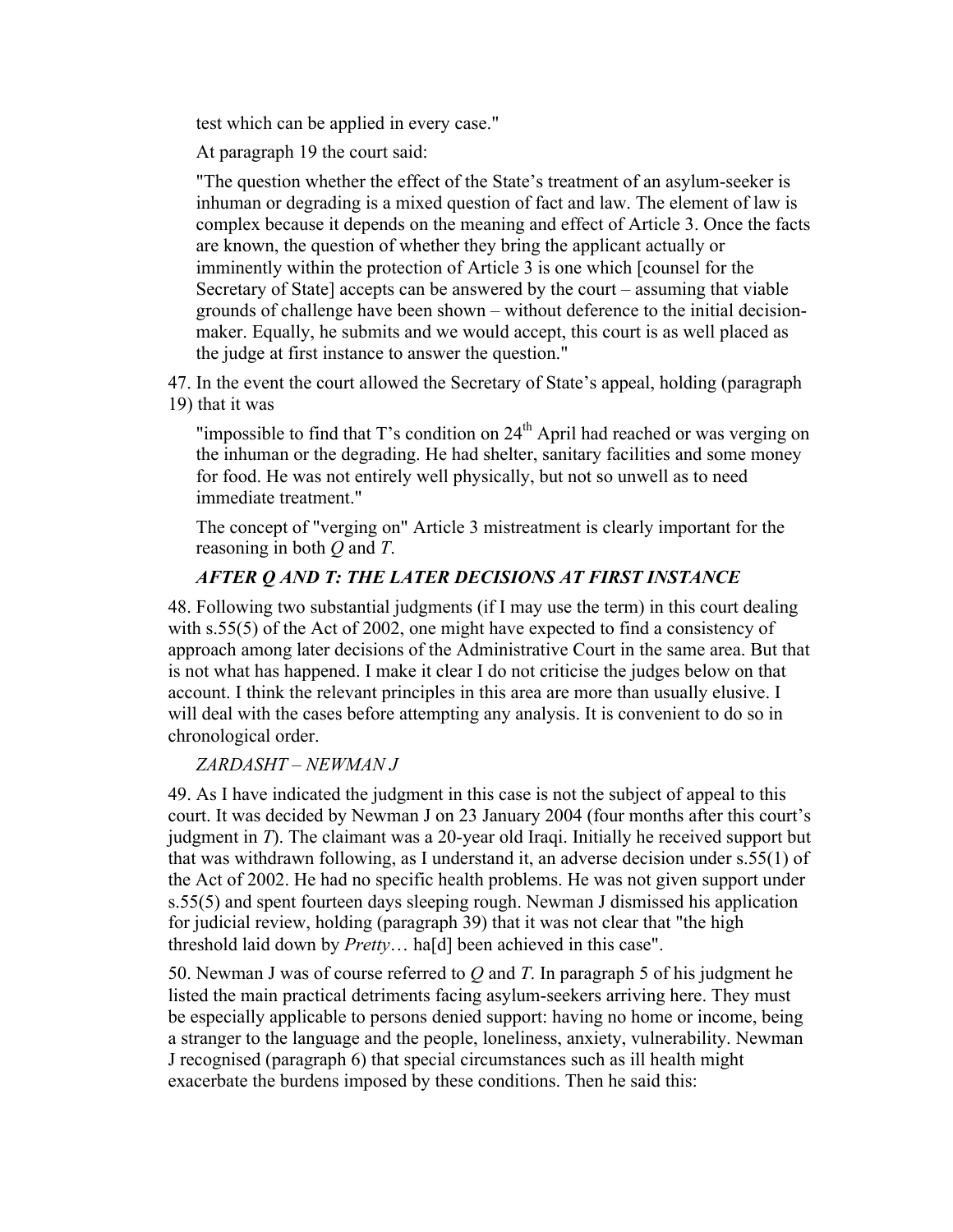"7 But such special circumstances aside, it is, in my judgment, essential for practitioners to realise that simply to state what could be regarded as the obvious, namely that the applicant is homeless, sleeping rough, has no money, and is lonely and vulnerable, will not be likely to be regarded, in the normal run of things, as sufficient..."

And this:

"9 In my judgment, the principled working out of this legislation leads to the conclusion that Parliament must be taken to have intended that, even if all the circumstances which I have listed above in paragraph 5 are present, a case will not necessarily have been made out for support…

12… [B]eing destitute for weeks will not necessarily verge on a breach of Article 3. This is because of the obligation on an applicant to establish, so that it is clear, that charitable support has not been provided and that the individual is incapable of fending for himself. By way of example, the claimant in this case is apparently a fit and healthy man of 20. If, despite being homeless… he can obtain food from charities during the day, or other sources, and has some access to washing and sanitary facilities in the course of the day, it is possible that he could live for an extended period under such conditions without severe adverse consequences reducing his condition to the *Pretty* level…

13 Within the concept of fending for himself falls the assistance or support which he might be able to obtain from friends, whether new or old, and family, as well as simply 'fending for himself'. For the legislation contemplates that from such efforts a palliative measure may ensue which will prevent the seriousness of his condition sinking to the *Pretty* level. It follows that these factors must be eliminated by evidence, or covered in as much detail as makes the position clear."

51. Newman J went on to place further emphasis (paragraphs  $16 - 17$ ) upon the need as he saw it for claimants to provide evidence of particular circumstances which might qualify them for s.55(5) support.

## *LIMBUELA – COLLINS J*

52. At paragraph 31 Collins J cited the judgment of Maurice Kay J at first instance in *T*, including this passage:

"… [W]hen a person without such access [sc. to private or charitable funds or support] is refused asylum support and must wait for a protracted but indefinite period of time for the determination of his asylum application it will often happen that, denied access to employment and other benefits, he will soon be reduced to a state of destitution (not in the section 95 sense). Without accommodation, food or the means to obtain them, he will have little alternative but to beg or resort to crime. Many… will have little choice but to beg and sleep rough. In those circumstances and with uncertainty as to the duration of their predicament, the humiliation and diminution of their human dignity with the consequences referred to in *Pretty* will often follow within a short period of time."

Then in paragraph 32 Collins J struck a theme which has echoed loud in the to and fro of argument on these appeals. He said: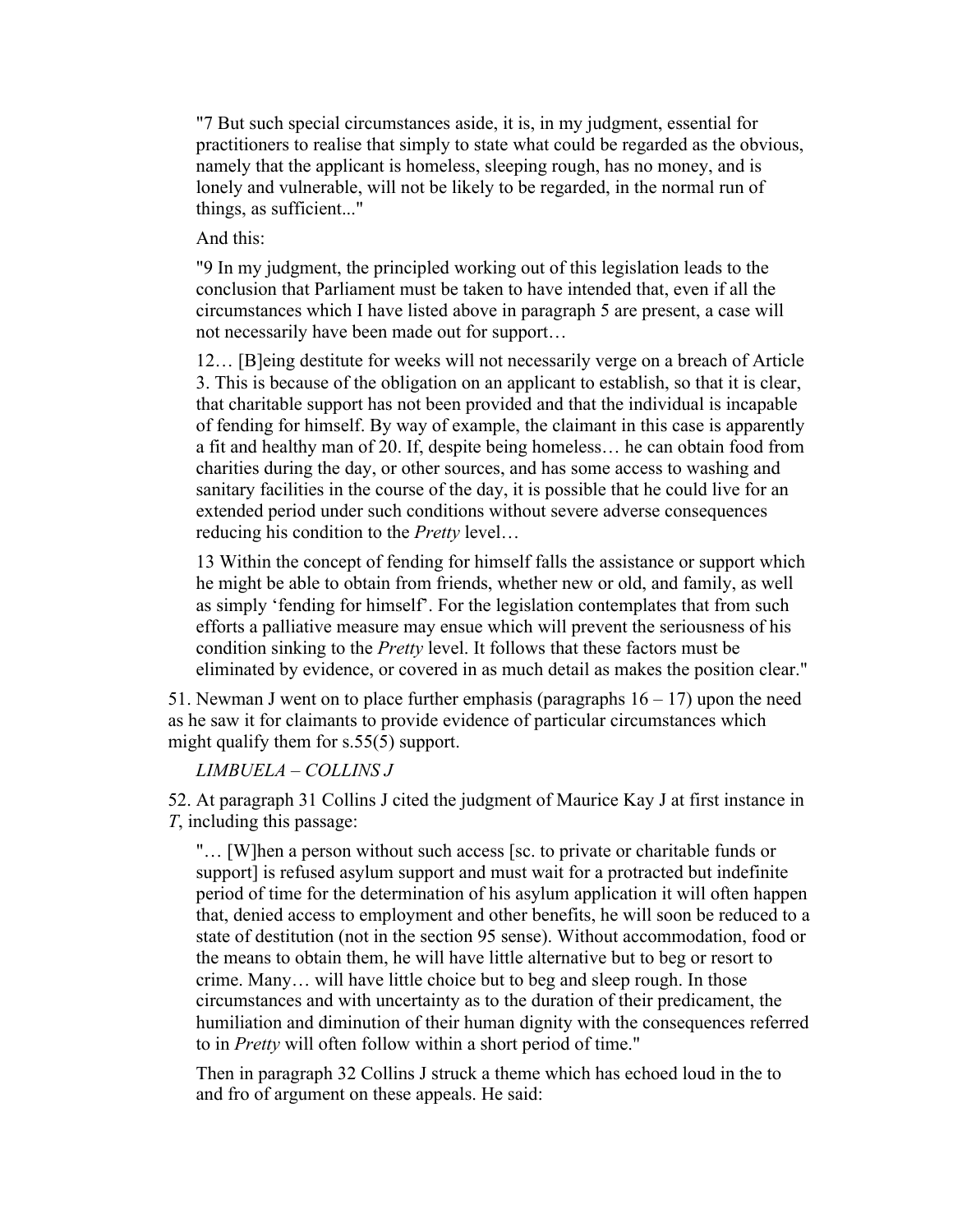"I find it distasteful to require that a wait and see policy is adopted, that is to say, it is not possible to be sure that he will suffer as he says he will, so remove his support, let us see whether he does descend into the state which is indicated in that paragraph from Maurice Kay's judgment, let us see whether his health does deteriorate, and then if it does, he can make an application."

53. Collins J proceeded to refer to the judgment of Newman J in *Zardasht*. He accepted (paragraph 37) that a claimant should put before the court evidence about "what steps he has taken to try and get support, how he has fared and what effect it has had on him if he has had to sleep rough or beg or whatever". But he by no means accepted the general position adopted by Newman J. He said (paragraph 42) that he had "not approached the matter in quite the same way as Newman J". But that considerably understates the difference between them. Collins J took the view that in the case of any asylum-seeker who "shows that he has taken reasonable steps and that no assistance is available except by begging and hoping, then the fact that he will have to sleep rough, he has no money, he has no proper access to food or other facilities, will be likely to suffice to establish his case" (paragraph 37). And I should set out paragraphs 38 and 41:

"38 Treatment, as I say, which causes someone to sleep rough, in particular in winter, to have to beg or hope for the possibility that he might find someone prepared to provide him with food, to be required to live in the same clothes for days on end, which clothes may or may not be adequate to protect him from the English climate, will, as it seems to me, in most cases be sufficient to cross the relevant threshold. In winter, the imminence of serious injury to health, which is likely to result from sleeping rough, is all too obvious and, in my judgment, it needs no medical or other specific evidence to establish what, after all, is a matter of common sense.

41… [I]t seems to me that, on the facts of this case, this claimant has established that, were he to be deprived of support, he would have no access to overnight accommodation and his chances of obtaining food and other necessary facilities during the day would be remote. He would be, as it seems to me, reduced to begging or to traipsing around London in the hope of finding somewhere which might provide him, perhaps irregularly, with some degree of assistance. That, in my judgment, as I repeat, particularly in winter time, is quite sufficient to reach the *Pretty* threshold…"

54. I think it a fair reading of the essential reasoning in this judgment that once an asylum-seeker who is denied NASS support under s.55(1) has shown that he has tried but failed to find accommodation and other support, so that he will have to sleep on the streets, he will have established an imminent breach of ECHR Article 3 and a corresponding entitlement to be supported under s.55(5).

#### *TESEMA – GIBBS J; ADAM – CHARLES J*

55. I can with respect deal with these two judgments rather more shortly. The position is that broadly speaking Gibbs J adopted the approach taken by Collins J, and Charles J that taken by Newman J. (I assume that Charles J did not see Gibbs J's judgment, which was given the day before his own.) I need only cite these passages from Gibbs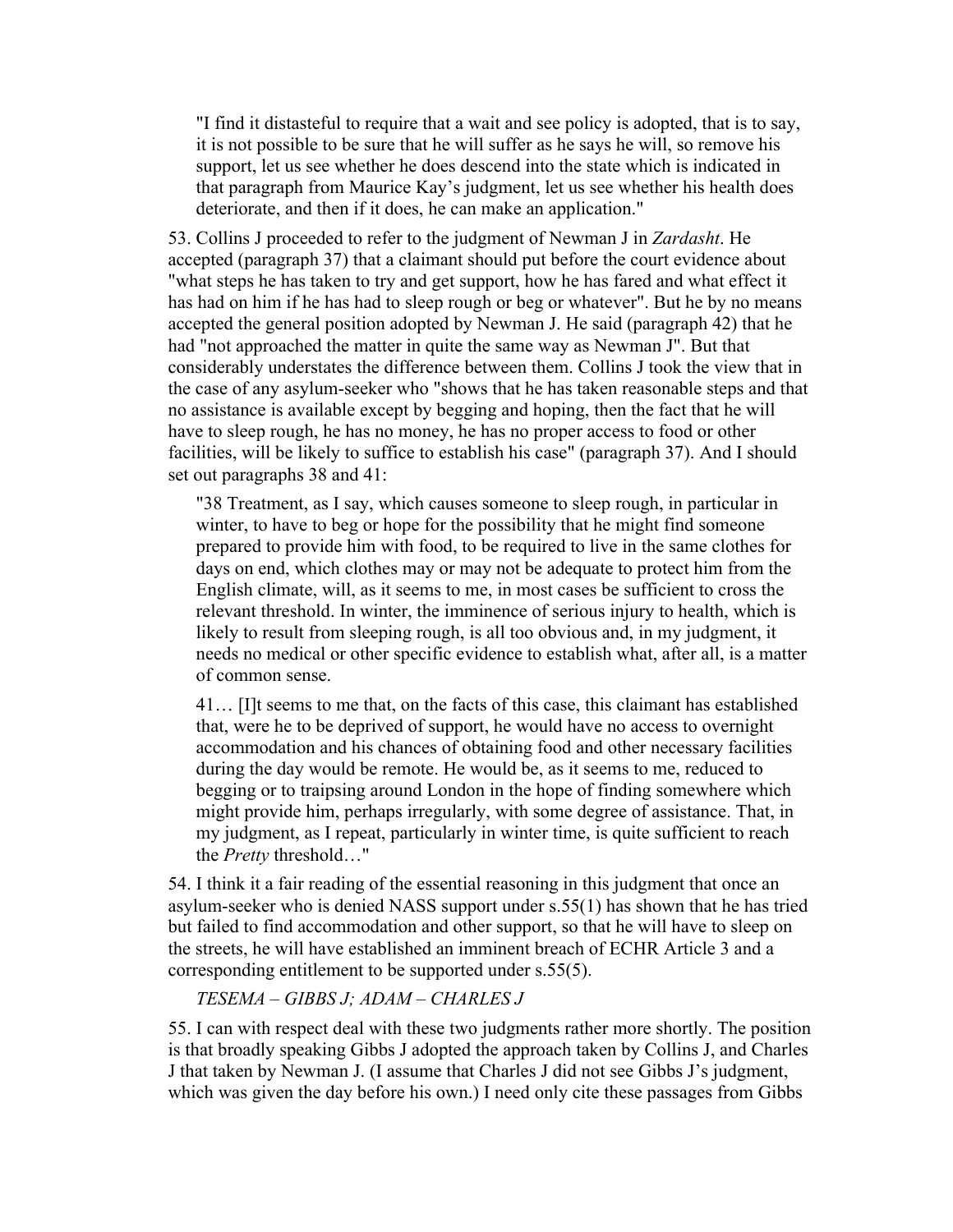#### J in *Tesema*:

"59 On the question of whether Article 3 can be infringed where the treatment in question is imminent, I adopt the approach of Collins J. It seems to me that to hold otherwise would be contrary to any reasonable concept of justice. In a situation where the evidence before [the] decision-maker is that without intervention the person concerned will imminently experience inhuman and degrading treatment, it would not be reasonable or sensible to say, 'I require you to put it to the test just in case things do not turn out as I expect, but when they do, you can reapply'.

68 The question whether or not Article 3 is infringed has to be determined on the basis of what a reasonable person, objectively applying the standards of a civilised society, would find to be acceptable or otherwise upon application of the test described in *Pretty* to the facts of the particular case. Applying that standard, I agree with the reasoning of Collins J in *Limbuela*. I consider that a decision which compels a person to sleep on the streets, or elsewhere in the open, without basic shelter and without any funds, is normally inhuman and degrading…"

56. In *Adam* Charles J stated at paragraph 55 (see also paragraph 68) that subject to certain points about the availability of charitable support (as to which the evidence had moved on) he agreed with the judgment of Newman J in *Zardasht*. He considered (paragraph 58) that Collins J's reasoning in *Limbuela* bore no more than "fine distinctions" from the "real risk approach" which this court had expressly rejected in *Q*, and that (paragraph 59) Collins J's description of the *Pretty* threshold did not accord with earlier authority.

## *WHERE ARE WE NOW?*

57. I fear that the state of the law in this area has got into serious difficulty. So much is spoken to by the fact that judges of the Administrative Court have felt driven to take starkly contrasting positions as to the right test for the engagement of s.55(5) of the Act of 2002 notwithstanding the attention given to the subsection in two previous decisions of this court. I think the difficulty has principally arisen from two circumstances. First, it has not been found possible to articulate the ingredients of a violation of ECHR Article 3 in the case of a person put on the streets without support any more precisely than by reference to what was said by the Strasbourg court at paragraph 52 in *Pretty*: see by way of example paragraph 10 in *T*. Secondly, the prospect that the bare fact of being on the streets will not of itself engage Article 3 seemingly faces the executive, and (upon a challenge being advanced) the courts, with the "wait and see" approach excoriated by Collins J and Gibbs J.

58. The first of these circumstances breeds an inevitable uncertainty as to who is and who is not a proper candidate for s.55(5), and leaves that question to the factual arbitrament of the courts case by case; although this is in contrast to their proper role in judicial review, which is to hold public decision-makers to account for errors of law. The second circumstance has fuelled the division between first instance judges, and persuaded some to adopt an approach, namely to accord the benefit of s.55(5) once it is demonstrated that the claimant will otherwise go on the streets, which in my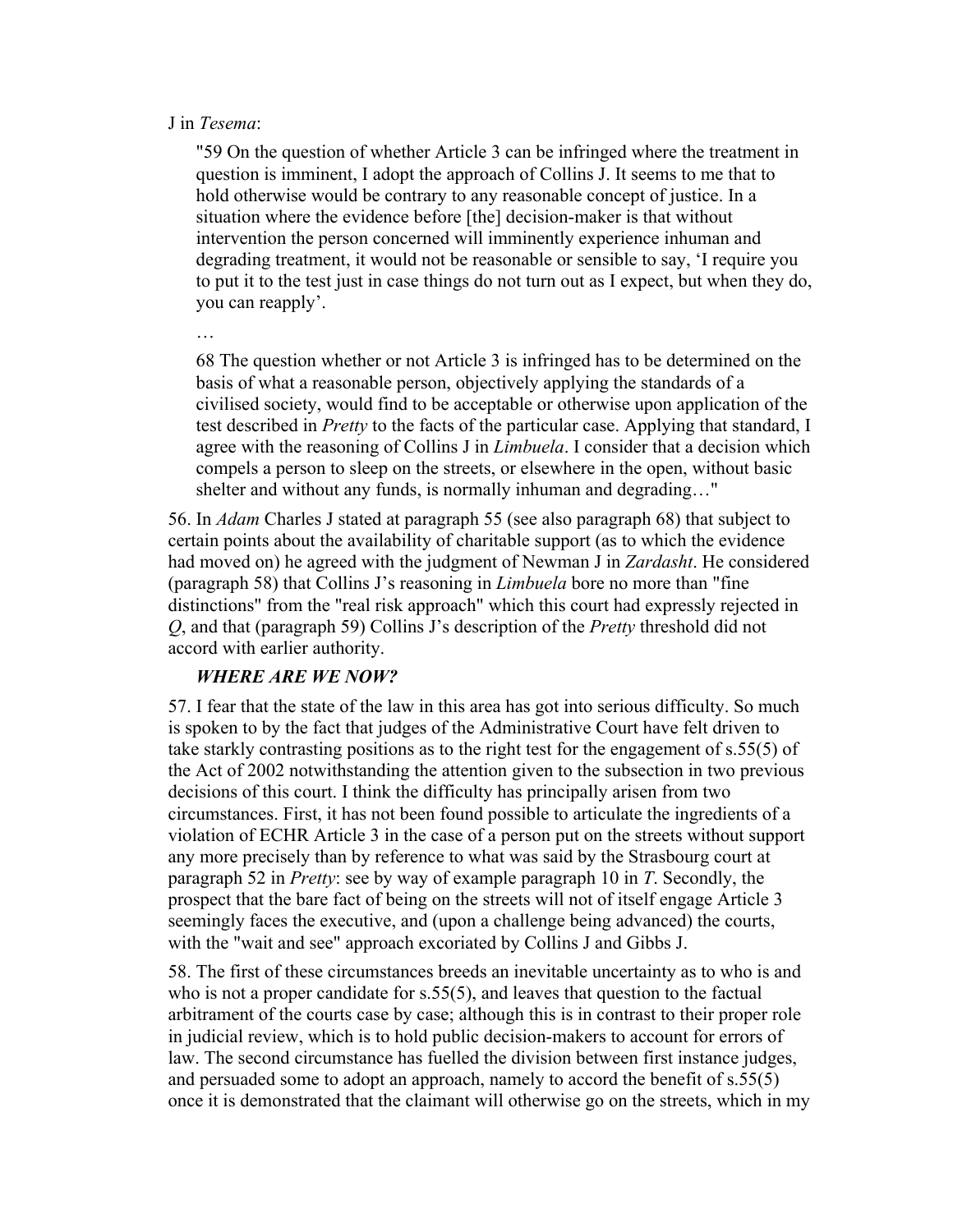judgment (I deal with this below) eviscerates the subsection and misunderstands Article 3. We are left with a state of affairs in which our public law courts are driven to make decisions whose dependence on legal principle is at best fragile, leaving uncomfortable scope for the social and moral preconceptions of the individual judge (I mean no offence to the distinguished judges who have heard these cases); and law and fact are undistinguished. We need to see whether there is room for a sharper, more closely defined approach.

## *ARTICLE 3*

## *THE DISTINCTION BETWEEN CATEGORY (A) AND CATEGORY (B): STATE VIOLENCE AND OTHER CASES*

59. The starting-point for such an exercise must, I think, be to re-visit the nature and extent of our obligations under Article 3. Here, the first thing to emphasise is a distinction which is well recognised in the jurisprudence, but whose importance has perhaps not always been fully unravelled. It is between (a) breaches of Article 3 which consist in violence by State servants, and (b) breaches which consist in acts or omissions by the State which expose the claimant to suffering inflicted by third parties or by circumstance. Given the historic crucible of the European Convention's beginnings it must be plain that category (a) is the paradigm case. It expresses a fundamental value, the abhorrence of State violence. It is qualified only by strictly confined exceptions allowed under the general law, namely the use of reasonable force for the purpose of arrest, lawful restraint, self-defence and the prevention of crime. The common law requires that reliance on any of these by a State servant – indeed by anyone – as authorising the use of force in any particular case must always be strictly justified, and no other justifications whatever are available.

60. But it is plain that as the jurisprudence has developed, the scope of Article 3 is not limited to category (a). Various sets of facts which can only fall within category (b) have been accepted, in Strasbourg and here, as giving rise to violations. So much is recognised in general terms in paragraph 50 of the judgment in *Pretty*:

"An examination of the court's case law indicates that article 3 has been most commonly applied in contexts in which the risk to the individual of being subjected to any of the proscribed forms of treatment emanated from intentionally inflicted acts of state agents or public authorities. It may be described in general terms as imposing a primarily negative obligation on states to refrain from inflicting serious harm on persons within their jurisdiction. However, in light of the fundamental importance of article 3, the court has reserved to itself sufficient flexibility to address the application of that article in other situations that might arise."

## *THE DISTINCTION BETWEEN NEGATIVE AND POSITIVE OBLIGATIONS*

61. I must in due course explain what seems to me to be the true importance of the distinction between (a) and (b) and its part in the resolution of these appeals. I should say first that it has links with another distinction familiar in the Article 3 jurisprudence, that between a negative obligation not to inflict inhuman or degrading treatment and a positive obligation to take steps to protect persons from forms of suffering sufficiently grave to engage Article 3. A like difference is especially clear in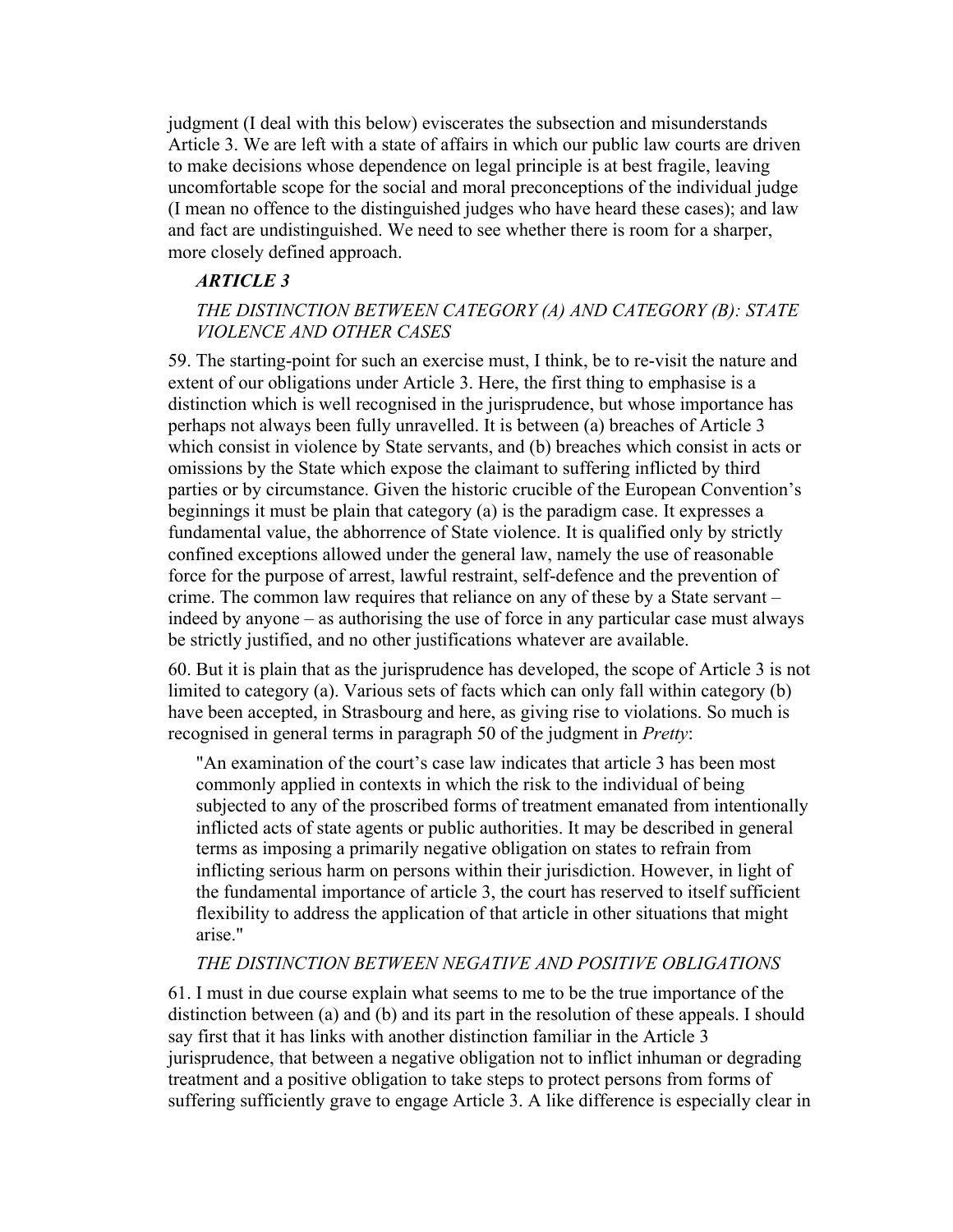the jurisprudence relating to Article 2 (the right to life): see for example *Osman*  (1998) 29 EHRR 245. The distinction between categories (a) and (b) and that between positive and negative obligations are not the same. The latter distinction is discussed by Lord Bingham in *Pretty* in the House of Lords ([2002] 1 AC 800). The Strasbourg court incorporated into its judgment the whole of Lord Bingham's opinion, to which in reply Mr Giffin commended our attention. At paragraph 15 Lord Bingham had referred to *Rees v UK* (1986) 9 EHRR 56, in which the Strasbourg court had said (paragraph 37):

"In determining whether or not a positive obligation exists, regard must be had to the fair balance that has to be struck between the general interest of the community and the interests of the individual, the search for which balance is inherent in the whole of the Convention. In striking this balance the aims mentioned in the second paragraph of article 8 may be of a certain relevance, although this provision refers in terms only to 'interferences' with the right protected by the first paragraph—in other words it is concerned with the negative obligations flowing therefrom."

#### Lord Bingham in *Pretty* continued:

"That was an article 8 case, dealing with a very different subject matter from the present, but the court's observations were of more general import. It stands to reason that while states may be absolutely forbidden to inflict the proscribed treatment on individuals within their jurisdictions, the steps appropriate or necessary to discharge a positive obligation will be more judgmental, more prone to variation from state to state, more dependent on the opinions and beliefs of the people and less susceptible to any universal injunction."

62. The extent to which, in securing the rights of individuals under Article 3, the court may allow an area of discretion or judgment to the Secretary of State is a matter of great importance, and I must return to it. But first there is more to say about the distinction between positive and negative obligations. I have already referred (paragraph 40) to the Attorney General's submission in *Q* (paragraph 52 of the court's judgment) that failure to provide support could never of itself amount to a breach of the negative obligation imposed by ECHR Article 3, and his contrasting concession that in extreme circumstances Article 3 might impose a positive obligation on the State to provide support for an asylum seeker. The court in *Q* proceeded to cite paragraphs 49 – 51 of the judgment in *Pretty*. I have already set out paragraph 50. I need only cite this extract from paragraph 51:

"… A positive obligation on the state to provide protection against inhuman or degrading treatment has been found to arise in a number of cases: see, for example,… *A v United Kingdom* (1998) 27 EHRR 611, 629, para 22 where the child applicant had been caned by his stepfather, and *Z v United Kingdom* (2001) 34 EHRR 97, where four child applicants were severely abused and neglected by their parents. It also imposes requirements on state authorities to protect the health of persons deprived of liberty."

The judgment in *Q* continues: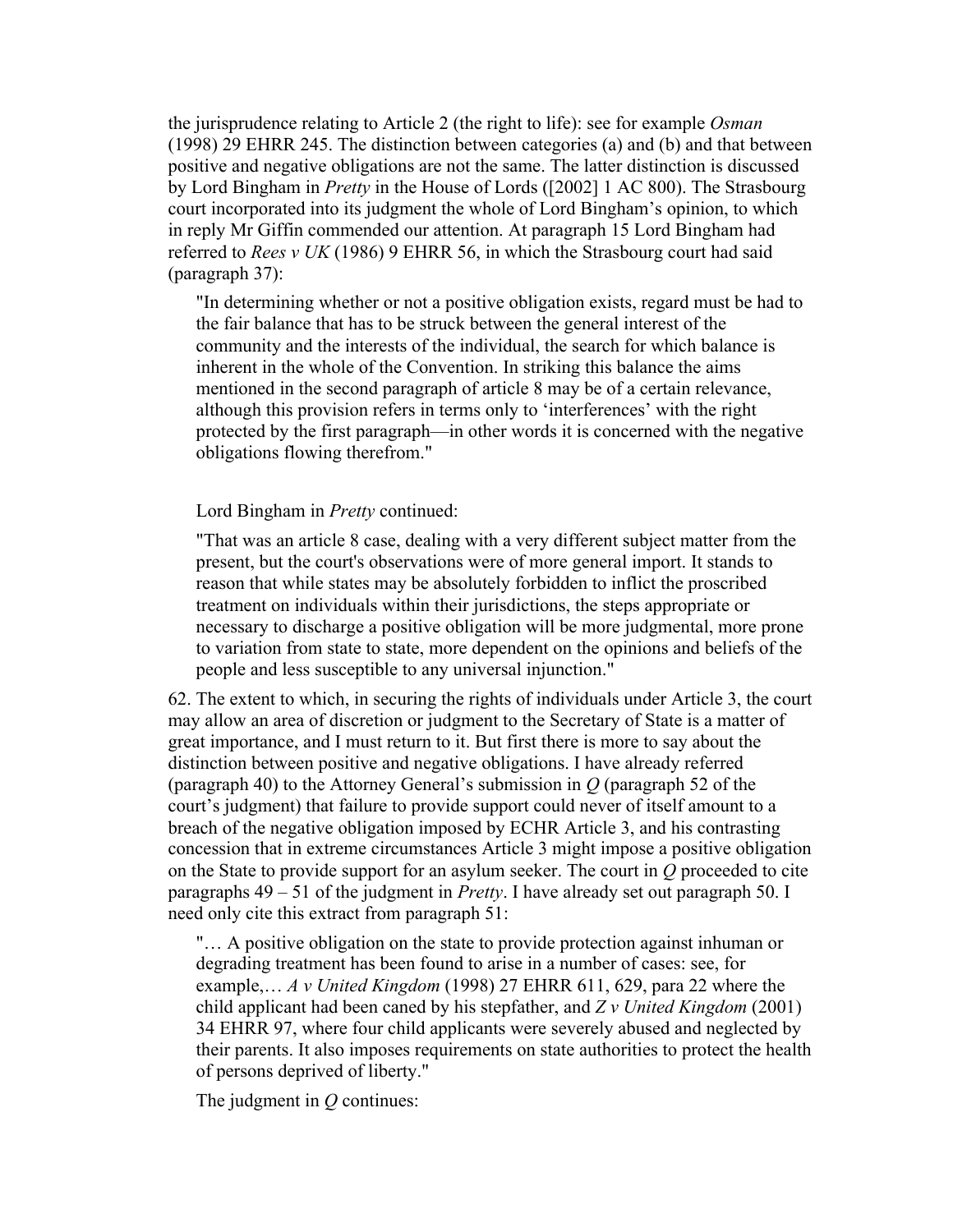"54 As the Attorney General pointed out, decisions of the Strasbourg court, typically *O'Rourke v United Kingdom* (Application No 39022/97)…, make it clear that the state's failure to provide shelter does not by itself amount to inhuman or degrading treatment. But, as he himself accepted, it does not follow that in a case of sufficiently acute individual need… no positive obligation can arise; and such cases as *D v United Kingdom* (1997) 24 EHRR 423 clearly establish that a breach of the constant negative obligation can occur where an affirmative act of the state is such as to result, indirectly, in inhuman or degrading consequences for the individual.

55 The distance between positive and negative obligation is thus not necessarily great. But the distinction is still real, not least because of its potential consequences for state policy."

## *THE DISTINCTIONS COMPARED*

63. I shall come later to *O'Rourke*, which was much prayed in aid by Mr Giffin. *D*, as the court in *Q* stated, was a negative obligation case. But it fell within category (b), not category (a). As I have said the two distinctions are not the same: negative obligations are not to be equated with (a), nor positive obligations with (b). It is useful to describe *D* at this stage. D was a drugs dealer from St Kitts with a bad criminal record and an immigration history to match. He suffered from AIDS. The British authorities proposed to remove him to St Kitts. At length he complained to the Strasbourg court for breach of Article 3. By the time the court considered the case D was close to death, and there was nothing to show that in St Kitts (where the population was beset with health and sanitation problems) he would receive any moral or social support nor even that he would be guaranteed a bed in either of the hospitals on the island which the UK government had stated cared for AIDS patients. The court regarded these facts as amounting to very exceptional circumstances (paragraphs 53, 54) and held that the implementation of the decision to remove the applicant would be a violation of Article 3.

64. Some instances of category (b) are much closer to category (a) than others. These are the cases where the State owes a duty – a positive obligation – to protect individuals from violence by persons other than its own officials. Thus prisoners, who are in the care of the State, are entitled not only to be kept safe from assault by State servants such as the prison officers, but also to be protected from being attacked by fellow prisoners. (The decision in *Keenan* (2001) 33 EHRR repays attention: the complaint there was of a violation of Article 2 by failure to protect a prison inmate from suicide or self-harm.) There will of course be other examples of category (b) cases which arise out of the need for an armoury against unlawful violence. Patients in hospitals (especially hospitals or hospital wards for the care of the mentally ill) and children (and nowadays, I fear, teachers also) in difficult or failing schools come readily to mind as vulnerable instances. And while it is a negative obligation case, not strictly an example of protection against assault, the decision in *Soering v United Kingdom* (1989) 11 EHRR 439 may perhaps be assimilated with these examples – the sub-class of category (b) that is concerned with the prevention of violence. As is well known the Strasbourg court held in *Soering* that Article 3 would be violated were the United Kingdom to comply with a request to extradite the applicant, a German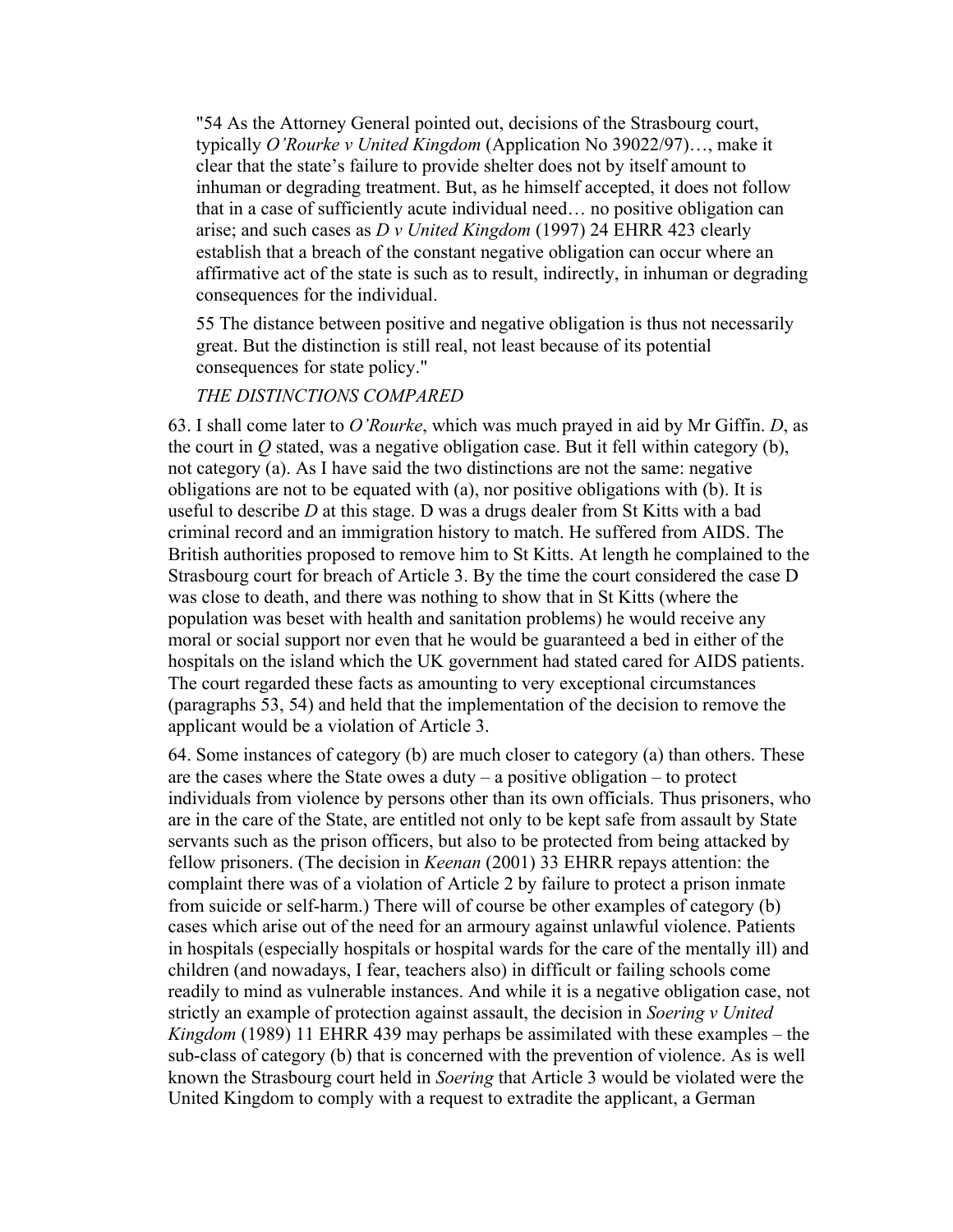national, to the United States to face charges of murder in Virginia because he would be held on "death row" facing the death penalty. There would be a "a real risk" that the applicant would be exposed to inhuman or degrading treatment or punishment in the receiving State. Further, it is now uncontroversial that the United Kingdom may be in breach of its Article 3 obligations if it returns a would-be immigrant to a State where he would suffer violence sufficiently grave to engage the Article. The immigrant enjoys statutory appeal rights which enable him to raise both ECHR and asylum grounds of appeal against a decision to remove him.

65. I have said that State violence – category  $(a)$  – is the paradigm case of violation of Article 3. But the category is not unitary. It contains three different kinds of case. The first is where the violence in question is actually *authorised* by the State. That is by far the biggest beast which Article 3 is there to slay. The second is where a State servant, acting on the face of it in the course of his official duty, assaults another but has no colour of sanction or permission from his superiors to do so. The third is where the State servant has authority to use force (e.g. to arrest a criminal) but exceeds what is reasonable. Both negative and positive obligations are in play in these cases. The State and its servants must absolutely refrain from violence which is not justified on the narrow basis to which I have referred. So there is an overall negative obligation. The State also is responsible, in the second and third of these three instances, to take positive steps to prevent its servants from so acting and to punish them as appropriate if they do. These considerations, coupled with the fact that the category (b) cases concerned with protection against violence by non-State agents are as I have said much closer to category (a) than others, tend to demonstrate that the distinction between negative and positive obligations is in principle of lesser importance than that between categories (a) and (b), and, it might be thought, less important than the further distinction between cases concerned with protection against violence (whether (a) or (b)) and other cases in category (b). I shall have more to say about this last distinction below.

## *THE SCOPE OF EXECUTIVE JUDGMENT*

66. It is plain that the State has no lawful discretion or power whatsoever to authorise violence – the first category (a) instance – beyond cases of the use of reasonable force for the purpose of arrest, lawful restraint, self-defence and the prevention of crime. And those cases, indeed, involve no State discretion properly so called, but are given by the law which is the sole arbiter of such justifications. Here Article 3 is in truth absolute. But the other two category (a) instances, before one ever gets to category (b), begin to allow some space for judgment and discretion on the part of government. In both, such issues as the nature and intensity of any training which State servants ought to receive, and the rigour or severity with which defaulters should be pursued and punished, will admit of a range of lawful options. The range allowed by the court is likely to be very narrow, given the gravity of failure, and it will certainly be unlawful for the State to do nothing. The position is broadly the same in relation to those category (b) cases which I have described as lying closer to category (a) than others: those concerned with the duty of protection from violence by non-State actors. The State cannot fail to take steps to protect prisoners from their fellow inmates; but there must be an area of judgment, however narrow, as to the steps which are to be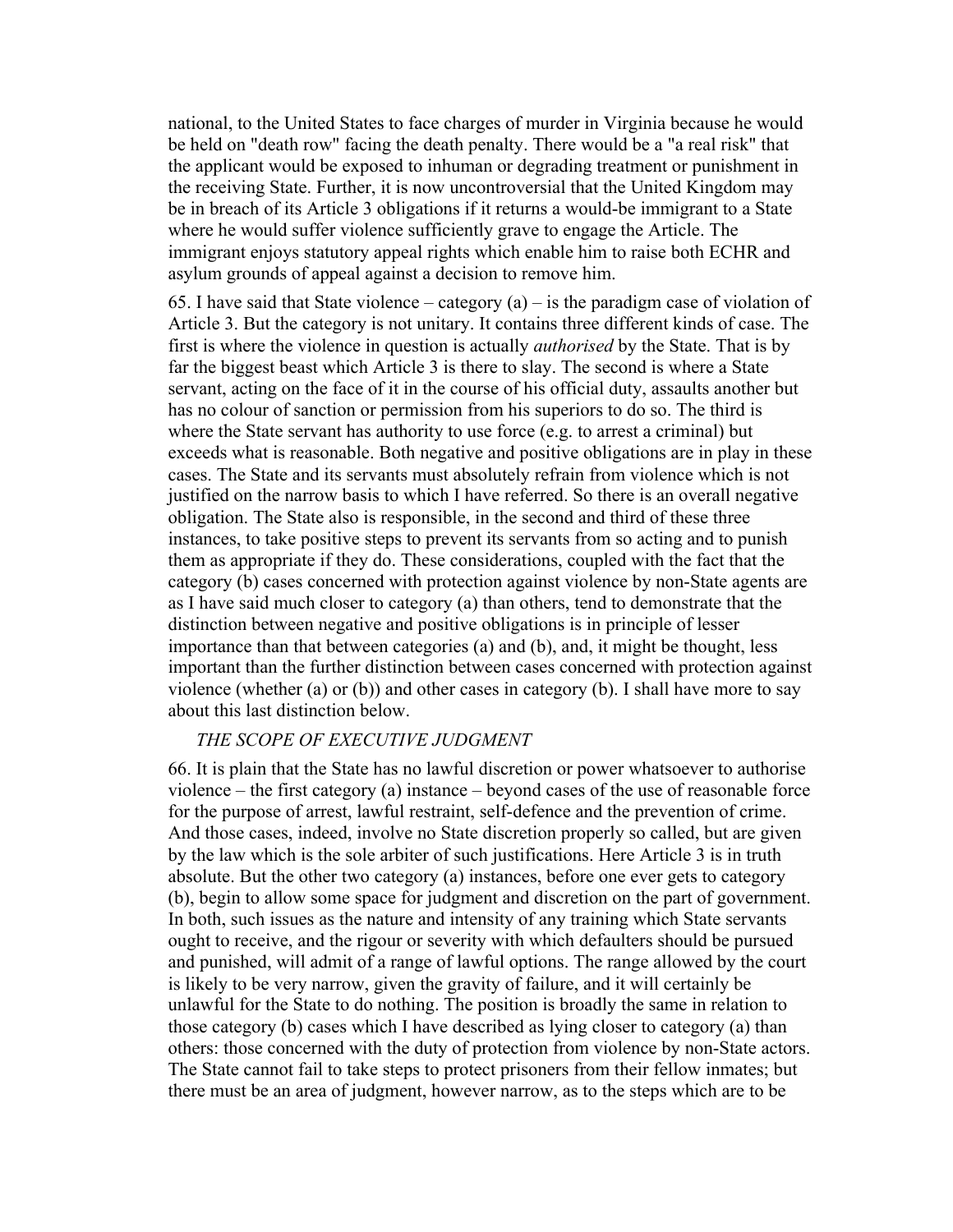taken. The judgment belongs to executive government. Where the government's responsibility is less immediate, such as, for example, its responsibility to the public at large, its lawful range of choice is likely to be wider: compare *Keenan*, paragraph 91.

67. Article 3 is said to be absolute; we are accustomed to hearing it so described. But the term is misleading. If it means only that the Article is not qualified by an express entitlement of proportionate interference with the right in the public interest, of the kind conferred by paragraph 2 in the case of each of the political rights guaranteed by Articles 8 – 11, well and good. So also if it means that Article 15 confers no right to derogate from Article 3, as it does not. But if it is taken to mean that the executive government *in no case* has any legitimate power of judgment whatever as regards the protection of individuals from suffering which is inhuman or degrading to the extent which Article 3 contemplates, then it is false. Article 3 indeed imposes a truly absolute requirement in this strict sense in the worst instance of category (a): State sponsored violence. In other cases within category (a) the negative obligation, prohibiting the State servant from unlawful violence, is absolute. The State's positive obligation of training, investigation and sanction is not.

68. It is not enough to claim category (a), especially its worst instance, as a special case simply because any tolerance of State violence is barbarous, though that is plainly so. The true importance of the distinction between (a) and (b) has to be more closely articulated. I would express it thus. Whereas State violence (other than in the limited and specific cases allowed by the law, which I have described) is always unjustified, acts or omissions of the State which expose persons to suffering other than violence (at anyone's hands), even suffering which may in some instances be as grave from the victim's point of view as acts of violence which would breach Article 3, are not categorically unjustifiable. They may be capable of justification if they arise in the administration or execution of lawful government policy; and if they do not so arise, they are liable to be struck down by the courts on conventional judicial review grounds irrespective of the impact of ECHR. But even if the act or omission happens in the pursuance of lawful policy, Article 3 still offers protection against suffering, albeit not occasioned by violence, where the suffering is sufficiently extreme.

69. It will be seen that this approach tends to assimilate those category (b) cases where the duty is to protect the individual against non-State violence (as opposed to other forms of suffering) with category (a), and to proceed on the basis that tolerance or contemplation of violence from any quarter is always unlawful and can never be justified on policy grounds. In that case the distinction of real importance would not be between (a) and (b) (far less between negative and positive obligations) but between cases concerning protection against violence, State or non-State, and the rest. This is the distinction to which I referred at the end of paragraph 65. The State's response to the risk of violence to those who come within its jurisdiction, citizen or not, will always be a significant mark of its claim to civilised government. But in practice the degree of risk will vary very widely, and arise in an infinity of circumstances. Such risks include those which happen on deportation or removal to another country. I would not adopt an approach which might suggest the existence of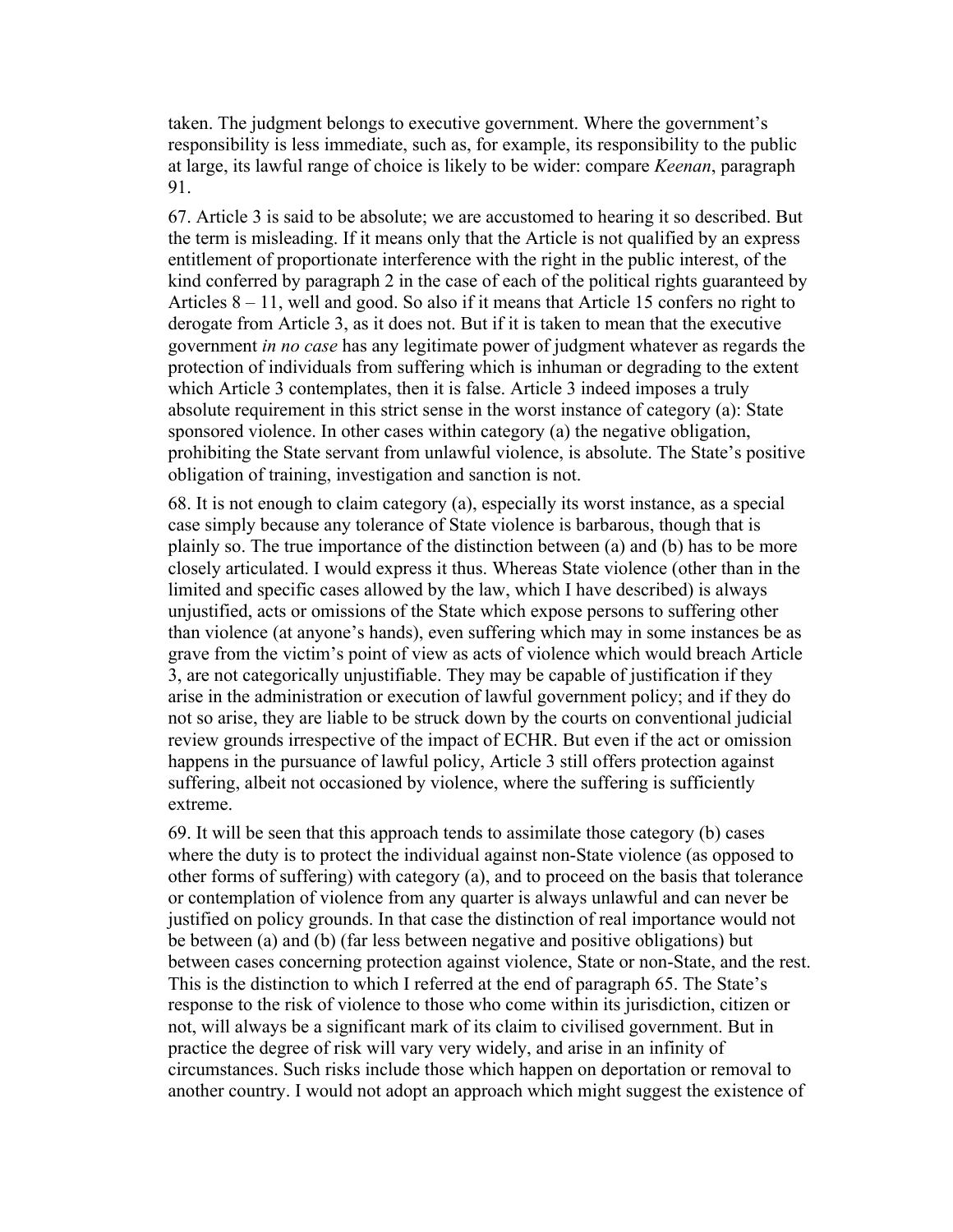a rule that Article 3 imposes on the State a general over-arching duty of protection against violence in any and all circumstances.

70. In my judgment the legal reality may be seen as a spectrum. At one end there lies violence authorised by the State but unauthorised by law. This is the worst case of category (a) and is absolutely forbidden. In the British State, I am sure, it is not reality, only a nightmare. At the other end of the spectrum lies a decision made in the exercise of lawful policy, which however may expose the individual to a marked degree of suffering, not caused by violence but by the circumstances in which he finds himself in consequence of the decision. In that case the decision is lawful unless the degree of suffering which it inflicts (albeit indirectly) reaches so high a degree of severity that the court is bound to limit the State's right to implement the policy on Article 3 grounds.

71. This figure of a spectrum seems to imply the existence of a point upon the spectrum which marks the dividing line, in terms of State acts or omissions, between what violates Article 3 and what does not. There *is* such a point, but it does not, I fear, provide a brightline rule by which the court may readily determine whether any particular set of facts falls on this or that side of the line. The point is at the place between cases where government action is justified notwithstanding the individual's suffering, and cases where it is not. Various factors will determine where this place is to be found. They will include the severity of the threatened suffering, its origin in violence or otherwise, and the nature of the government's reasons or purpose in acting as it does. This last consideration illustrates an important point, material to what is or is not to be regarded as "inhuman or degrading" treatment. Anyone suffering unlawful *violence* is degraded by it, and if it is meted out at the hands of the State, it is all the more degrading: the State, which should look after the citizen, treats him instead with contempt. It is what vile tyrannies do. But a person is not degraded in that particular, telling sense, if his misfortune is no more – and of course, no less – than to be exposed to suffering (not violence) by the application of legitimate government policy. I do not mean to sideline such a person's hardships, which may be very great. I say only that there is a qualitative difference, important for the reach of Article 3, between such a case and one where the State, by the application of unlawful violence, treats an individual as a thing and not a person.

## *THE SCOPE OF EXECUTIVE JUDGMENT LIMITED BY ARTICLE 3*

72. I have said (paragraph 68) that even where act or omission by the State is done in pursuance of lawful policy, Article 3 still offers protection against suffering, albeit not occasioned by violence, where the suffering is sufficiently extreme, and so it certainly does. What is "sufficiently extreme"? *Pretty* (paragraph 52) is clearly very much in point. So is the consideration I have just addressed, that in such a case the sufferer is not degraded in the particular, disgusting sense in which a person brutalised by violence (especially State violence) is degraded. But there are two other points, closely connected. First, we ought to recognise a further reason to acknowledge a distance between the case where a person is exposed to hardship through circumstance, because the State declines (in pursuit of a proper policy) to give him food and shelter, and the case of State violence, and kindred cases of violence: it is surely this second category which, primarily at least, the drafters of the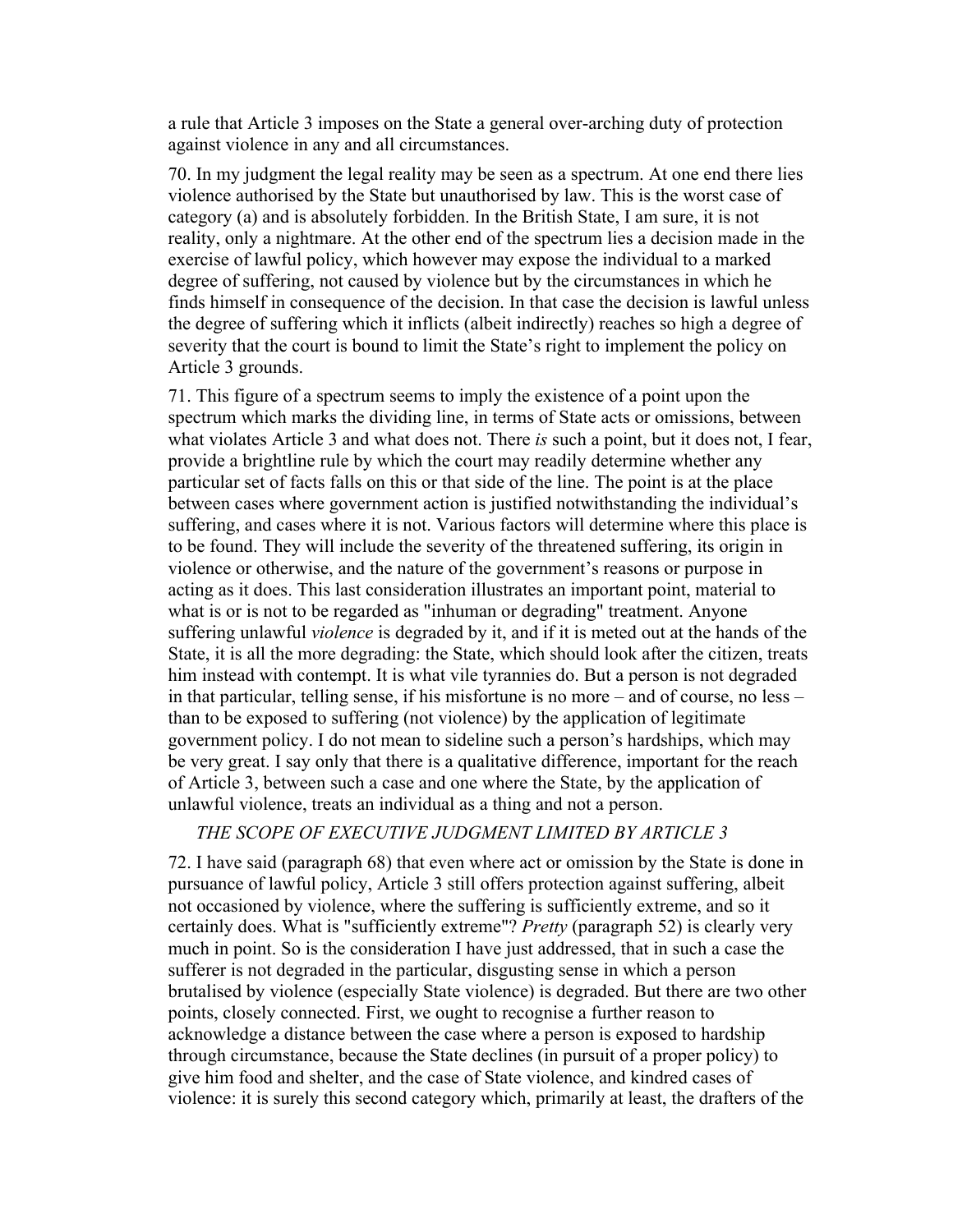Convention must by Article 3 have intended to outlaw. Secondly, we should also recognise and respect the claim of the democratic arm of government to exercise and fulfil its powers and duties in matters which lie within its particular responsibility. Plainly these include the management of immigration control and so of asylum claims.

73. On these two points I would refer, if I may, to a judgment given by myself in *N v Secretary of State* [2004] UKHRR 49, [2003] EWCA Civ 1369. The case concerned a Ugandan woman who after her arrival in the United Kingdom was diagnosed HIVpositive. The Secretary of State, having rejected her asylum claim (to which decision there was no challenge), proposed to remove her to Uganda. She claimed that her removal would constitute a violation of Article 3 because the facilities for her care and treatment in Uganda fell far short of those available to her here. I said:

"38 I am bound to declare, with great respect, that as a matter of principle I have much difficulty with the case of *D* [to which I have already referred: (1997) 24 EHRR 423] … The elaboration of immigration policy, with all that implies for the constituency of persons for whom within its territory a civilised State will undertake many social obligations, is a paradigm of the responsibility of elected government. One readily understands that such a responsibility may be qualified by a supervening legal obligation arising under ECHR where the person in question claims to be protected from torture or other mistreatment in his home country in violation of the Article 3 standards, especially if it would be meted out to him at the hands of the State. But a claim to be protected from the harsh effects of a want of resources, albeit made harsher by its contrast with facilities available in the host country, is to my mind something else altogether. The idea of the "living instrument", which is a well accepted characterisation of ECHR (and some other international texts dealing with rights), no doubt gives the Convention a necessary elastic quality, so that its application is never too distant from the spirit of the time. I have difficulty in seeing that it should stretch so far as to impose on the signatory States forms of obligation wholly different in kind from anything contemplated in the scope of their agreement.

40 But I am no less clear that *D* should be very strictly confined. I do not say that its confinement is to deathbed cases; that would be a coarse rule and an unwise one: there may be other instances which press with equal force. That said, in light of the considerations I have described I would hold that the application of Article 3 where the complaint in essence is of want of resources in the applicant's home country (in contrast to what has been available to him in the country from which he is to be removed) is only justified where the humanitarian appeal of the case is so powerful that it could not in reason be resisted by the authorities of a civilised State. This does not, I acknowledge, amount to a sharp legal test; there are no sharp legal tests in this area. I intend only to emphasise that an Article 3 case of this kind must be based on facts which are not only exceptional, but extreme; extreme, that is, judged in the context of cases all or many of which (like this one) demand one's sympathy on pressing grounds. On its facts, *D* was such a case. I consider that any broader view distorts the balance between the demands of the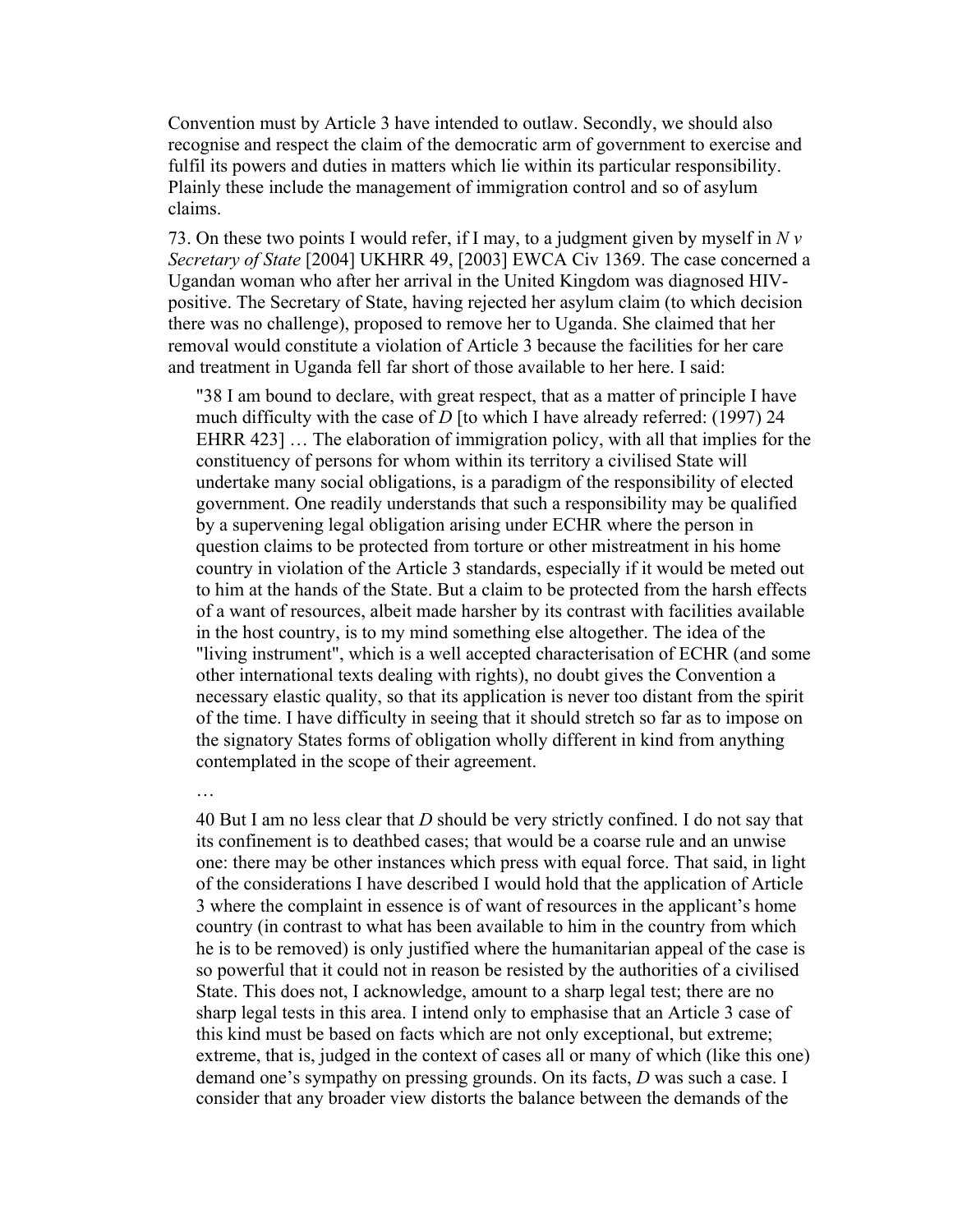general interest of the community, whose service is conspicuously the duty of elected government, and the requirements of the protection of the individual's fundamental rights. It is a balance inherent in the whole of the Convention: see, for example, *Soering* paragraph 89."

In that case Dyson LJ concurred with myself in dismissing the appeal, and Carnwath LJ dissented. I mean no disrespect if I do not set out their reasoning.

74. In looking at the question what degree of suffering is in the present context "sufficiently extreme" to engage Article 3 I should at this stage recall this court's finding in *Q* (paragraph 56) to the effect that the regime imposed on an asylum seeker denied support by reason of s.55(1) of the Act of 2002 constitutes "treatment" within the meaning of Article 3. With great respect I agree with this reasoning by which we are in any case bound. But there remains the question, in what kind of case should such "treatment" be held to be inhuman or degrading. In seeking to offer an answer, I would not use quite the same language as I thought appropriate in *N*. Because of the operation of s.55(1) the State is in part the author of the asylum seeker's misfortunes; their other author is the very fact of his status as an asylum seeker who cannot be removed before his case is decided. At the same time there is nothing in the Convention jurisprudence to show or even suggest that the State is a compulsory guarantor of any minimum level of living standards.

75. It is to my mind clear from this court's approach in *Q* and *T* that the Secretary of State will not violate Article 3 by declining to act under s.55(5) so that a claimant in whose case there are no special considerations, such as age, infirmity, or any other special vulnerability in the applicant's circumstances, is put on the streets. And this is consistent with the Strasbourg court's decision in *O'Rourke*, to which I have already referred in passing. In that case the applicant was evicted from temporary accommodation which the local authority had provided for him while they considered his claim for housing as a homeless person. Thereafter he spent fourteen months on the streets. At length he sought to complain in Strasbourg of violations of Articles 3 and 8. The court declared the application inadmissible. It stated (paragraph 2):

"The Court recalls that, in order to fall within the scope of Article 3, mistreatment must attain a minimum level of severity… The Court does not consider that the applicant's suffering following his eviction attained the requisite level of severity to engage Article 3. Even if it had done, the Court notes that the applicant failed to attend a night shelter… contrary to the advice he was given… He also indicated an unwillingness to accept temporary accommodation… The applicant was therefore largely responsible for his own deterioration following his eviction."

I would accept Mr Giffin's submission that this passage shows that the Strasbourg court would not regard an act or omission by the State whose consequence is that an individual is then and there put on the streets without support as necessarily constituting a violation of Article 3. However unlike asylum seekers affected by s.55(1) Mr O'Rourke was not (as I understand it) barred access to ordinary State welfare payments.

76. I would however also accept (as this court accepted in *Q*: see paragraph 63) that a person initially deprived of support without breach of Article 3 may in course of time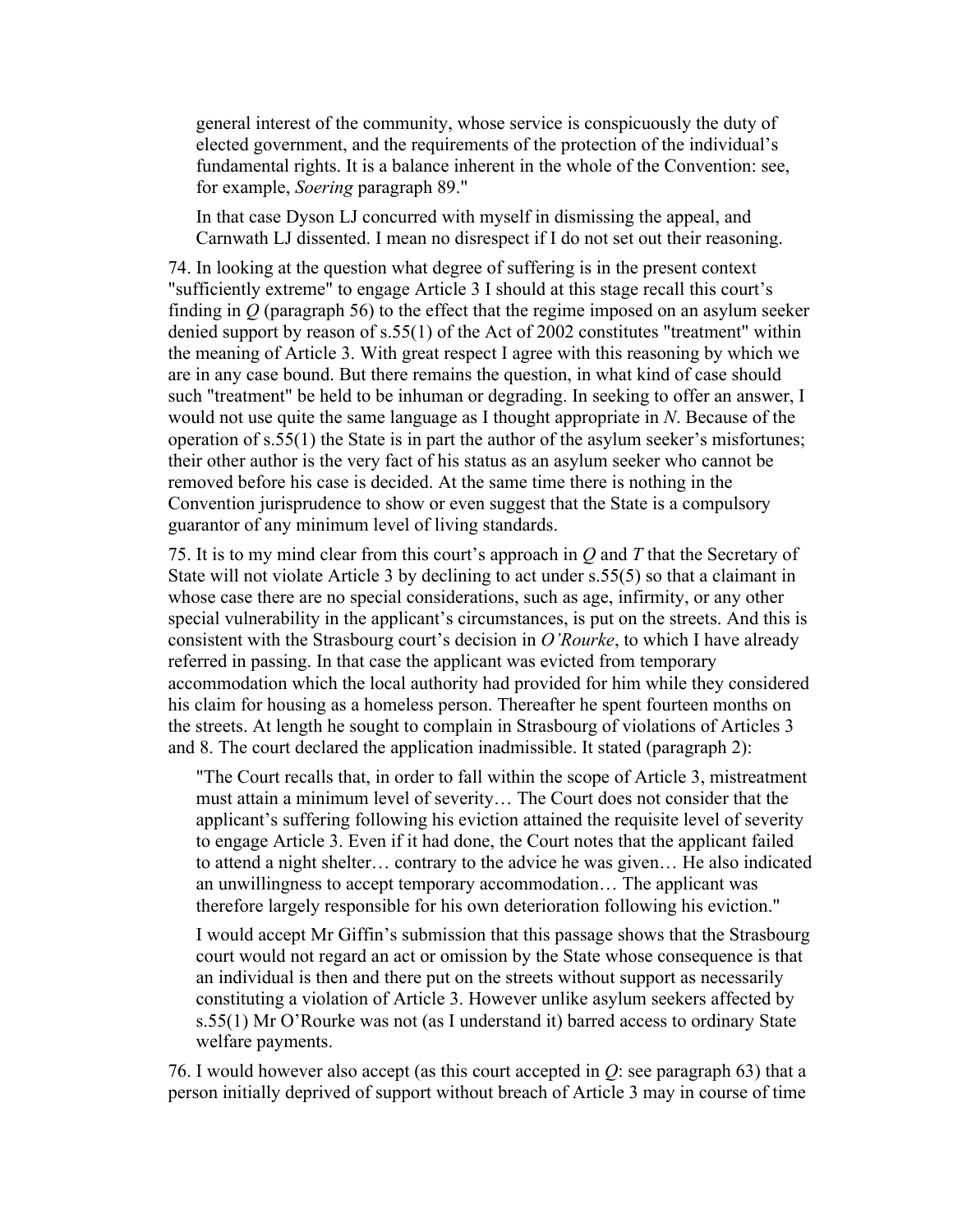become entitled to it on Article 3 grounds, and thus to the benefit of s.55(5). He would have to show that some particular vulnerability had come upon him: that he was, in effect, an exceptional case. That might plainly be demonstrated by illness or accident materially affecting his ability to fend for himself. It may include the impact of conditions or circumstances external to the person himself, if these were distinctly shown to have grave effects. It would certainly also include a demonstrated inability, over time, to find food and other basic amenities. There will be other cases; this is the tightest test I can find. Its application should be capable of reasonable and objective ascertainment. In any concrete instance it will be for the Secretary of State to find the present facts and evaluate the future course of events: see *Turgut* [2001] 1 AER 719. In case of challenge the court cannot escape the final responsibility of decision, as to the application of Article 3 to the facts found and events predicted in light of the test I have sought to describe.

#### *CONCLUSIONS OF PRINCIPLE ON ARTICLE 3*

77. (1) Unlawful violence which is authorised by the State is absolutely forbidden. In this instance the legal rule, given by Article 3 and the common law, governs the whole field. There are no exceptions to the prohibition, no qualifications or legal space for manoeuvre. The prohibition is the law's first and only word. (2) Unlawful violence by State servants which is unauthorised is also forbidden; so, of course, is all unlawful violence. Here, the State's duty in fulfilment of ECHR Article 3 (where it runs) lies, so far as it can be done, in prevention before and where prevention fails, investigation, sanction and punishment after. In these cases the prohibition of assault is not the law's only word. At the hands of the law the State enjoys a measure of judgment in the elaboration of measures to serve the aims of prevention and sanction. The closer the State's responsibility to the affected individual, the narrower will be the measure of judgment which the law allows. (3) Where Article 3 is deployed to challenge the consequences of lawful government policy whose application consigns an individual to circumstances of serious hardship, the Article is no more nor less than the law's last word: that is, it operates as a safety net, confining the State's freedom of action only in exceptional or extreme cases. This spectrum, as I have called it, is required by two dictates: first, the need of some respect for the nature of the obligations which the States parties to the Convention advisedly undertook, and secondly the need for a measured balance in a democracy between the judicial domain of the protection of individual rights and the political domain of State policy evolved in the general interest.

#### *CONSEQUENCES FOR THESE CASES*

## *THE TRUE CONSTRUCTION OF s.55(5) OF THE ACT OF 2002*

78. If it is accepted that (1) the bare fact of putting a late asylum-seeker on the streets, absent any special features of the case, will not then and there – on day 1, as it were – constitute a violation of Article 3, but (2) his condition may in time deteriorate so as to cross the Article 3 threshold, the executive and the courts are faced with the "wait and see" approach so vilified by Collins and Gibbs JJ: *unless* s.55(5) of the Act of 2002 can be construed so as to require the Secretary of State to provide NASS support not only where the individual's condition will imminently cross the threshold, but also where it may do so in the reasonably foreseeable future. Such a construction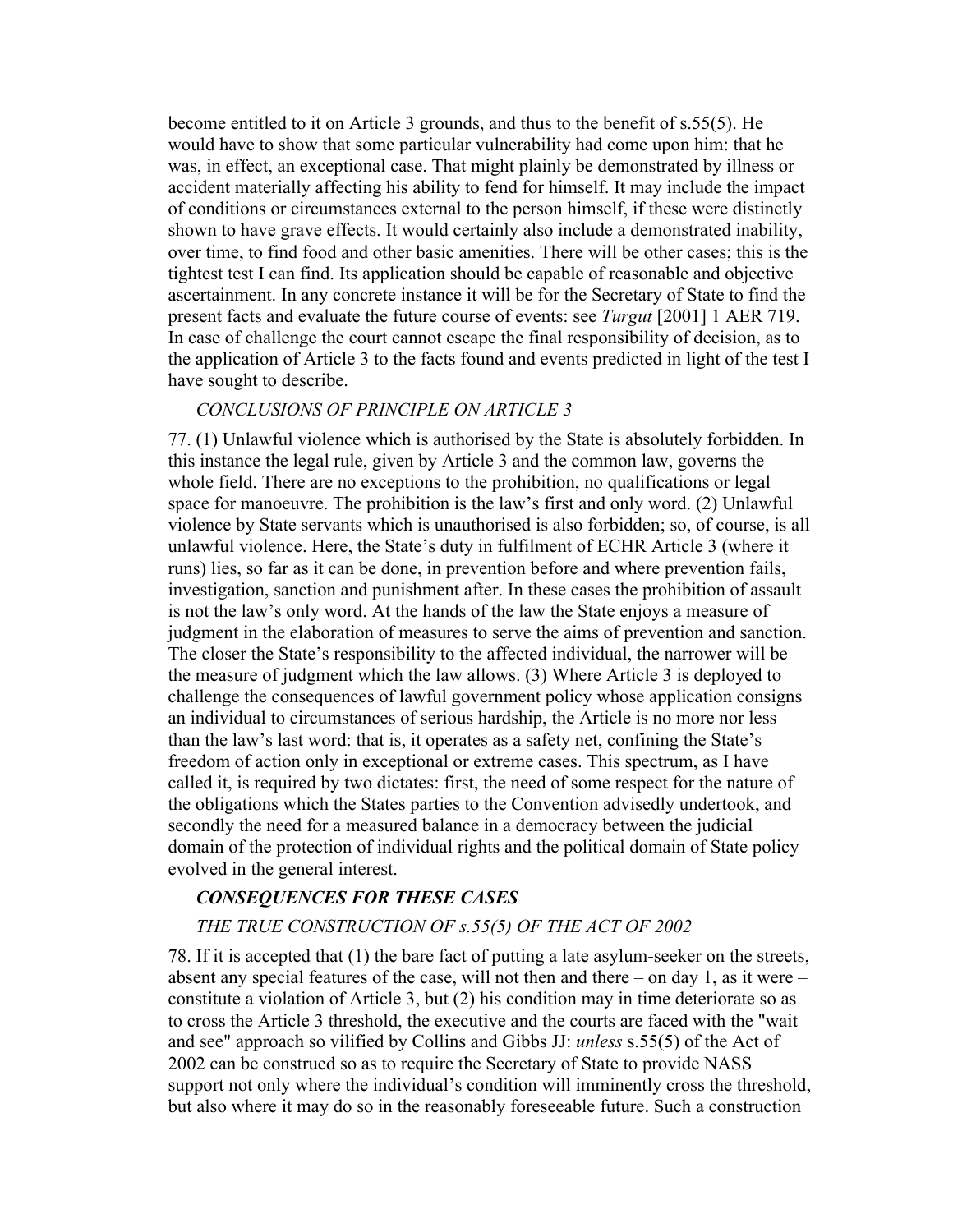may be thought supportable by the subsection's words: "the exercise of a power by the Secretary of State *for the purpose of avoiding* a breach of a person's Convention rights" (my emphasis). However this construction cannot be correct. It would mean that s.55(5) obliges the Secretary of State to ensure that no asylum-seeker is deprived of basic support. This would plainly emasculate the effect of s.55(1). In any event we are surely bound by the reasoning of this court in *Q* (paragraph 63), rejecting the approach adopted by Collins J at first instance in that case "that the fact that there is a real risk that an individual asylum seeker will be reduced to this state of degradation of itself engages article 3", and the court's further view (*Q* paragraph 119, *T*  paragraph 10) that it is when "the condition of an applicant *verges on* the degree of severity described in *Pretty* [that] the Secretary of State must act" (again, my emphasis). We are fixed with the "wait and see" approach. It is a function of the legislation. The courts cannot widen the scope of Article 3 to avoid it.

## THE INDIVIDUAL APPEALS

79. Since writing this first draft of this judgment, I have had the advantage of reading draft judgments prepared by my Lords Carnwath and Jacob LJJ, in which in different ways they express very considerable anxiety as to the practical consequences if these appeals are allowed. Both point to the prospect of 600 and more asylum-seekers being suddenly without support; to the "practical certainty" (per Carnwath LJ) that the charitable agencies will be unable to cope; and the "near certainty" (per Jacob LJ) that a substantial proportion will fall below the Article 3 threshold.

80. In referring to these passages I by no means intend to indicate any great distance, as to the facts, between my Lords and myself. Though for my part I would be a little more sceptical, the concerns they express are with respect obviously real enough. I desire only to say that such matters, however, pressing, cannot in my judgment be allowed to divert us into adopting a role which is not our own. We cannot don the mantle of the statute's practical administrators. We certainly cannot do so (and I do not suggest that my Lords have any such thing in mind) in order to save s.55 from excoriation in the moral and political arena. In particular we cannot strain and extend the obligations of the United Kingdom under the ECHR Article 3 beyond what, judicially, we conceive to be their proper limits.

81. In light of all I have said the approach taken by Collins and Gibbs JJ, in *Limbuela*  and *Tesema* respectively, was mistaken. As for *Adam*, I would accept Mr Giffin's criticism of the judgment of Charles J to the effect that the learned judge was not entitled to find on the medical evidence that Adam's condition took him over the Article 3 threshold as I have tried to describe it. On the proved or admitted facts none of these cases exhibits exceptional features so as to require the Secretary of State to act under  $s.55(5)$ .

82. I would allow the appeals.

## **Lord Justice Carnwath:**

## **Introduction**

83. This appeal concerns the extent of the Secretary of State's obligations to three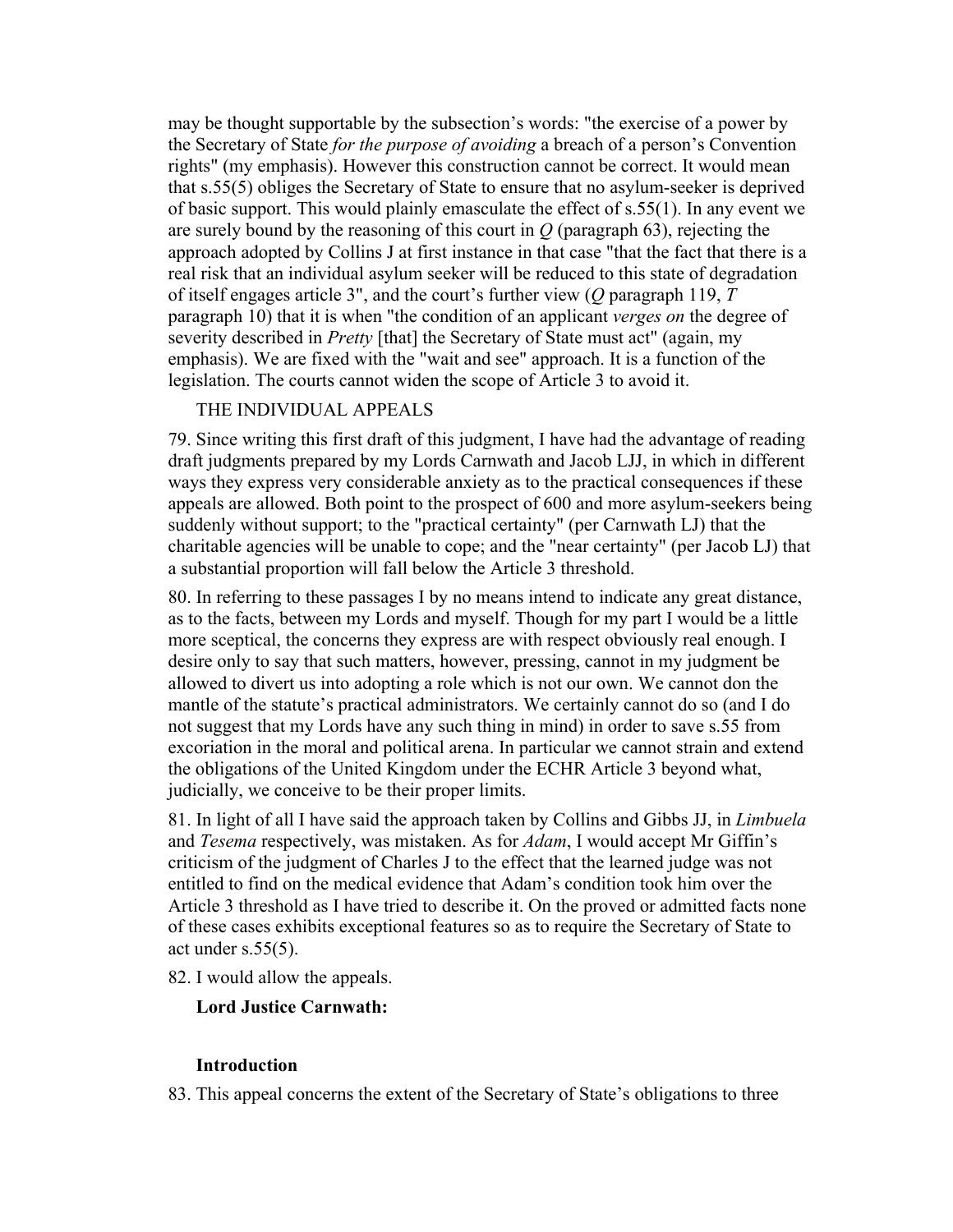asylum-seekers whose applications for asylum were not made as soon as reasonably practicable, and who therefore fell through the safety net provided for the destitute asylum-seekers by the Immigration Act 1999 and the Nationality, Immigration and Asylum Act 2002. It raises issues first considered by this Court in *R ("Q") v Home Secretary* [2003] 3 WLR 365, upholding a decision of Collins J. It is worth noting that, although that case caused some political controversy at the time of Collins J's decision, the decision of this Court was not subject to appeal, and, according to press reports, was welcomed both by the Home Secretary and by refugee groups (see A. Bradley "Judicial independence under attack" [2003] PL 397, 404-5).

84. The question raised by the present appeals, in its starkest form, is to what level of abject destitution such individuals must sink before their suffering or humiliation reaches the "minimum level of severity" to amount to "inhuman or degrading treatment" under Article 3 of the European Convention of Human Rights. In this judgment I shall use the term "Article 3 threshold" to describe the level of suffering required to engage Article 3.

85. Although we are dealing with three appeals, we were told that at the time of the hearing there were before the Administrative Court over 650 "live" cases of the same kind, awaiting our decision, and that on average there were about two new cases per day. In all these, as I understand it, interim support has been ordered by the Court.

## **The Article 3 threshold**

86. In *Q* this Court held that destitution resulting from denial of assistance to asylumseekers could involve a breach of Convention rights, if the Article 3 threshold were crossed. The threshold was described by reference to the ECHR decision in *Pretty v UK* (2002) 35 EHRR 1. The Court spoke variously of "the kind of state described in *Pretty v UK*" (para 61), or "a condition which verges on the degree of severity... described in *Pretty v UK*" (para 62; see also para 121(vii)-(viii)). It gave no further specific guidance, since -

"It is quite impossible by a simple definition to embrace all human conditions that will engage Article 3." (para 60)

Although the Judges in the present cases purported faithfully to follow this guidance, all found some difficulty in using it to arrive at a principled decision on the facts of the individual cases.

87. That is not surprising. The description in *Pretty* was not designed as a precise legal formula. The case concerned the wholly different (if no less intractable) problem of the right of a terminally ill patient to die, the "treatment" alleged being the failure of the prosecuting authorities to give an assurance that they would not prosecute a person who assisted her suicide. From that judgment (para 52) we learn that, under the case-law of the Court, the ill-treatment in question must reach a "minimum level of severity" and involve "actual bodily injury or intense physical or mental suffering"; but that in addition treatment may be characterised as "degrading" if it -

"… humiliates or debases an individual showing a lack of respect for, or diminishing, his or her human dignity or arouses feelings of fear, anguish or inferiority capable of breaking an individual's moral and physical resistance…"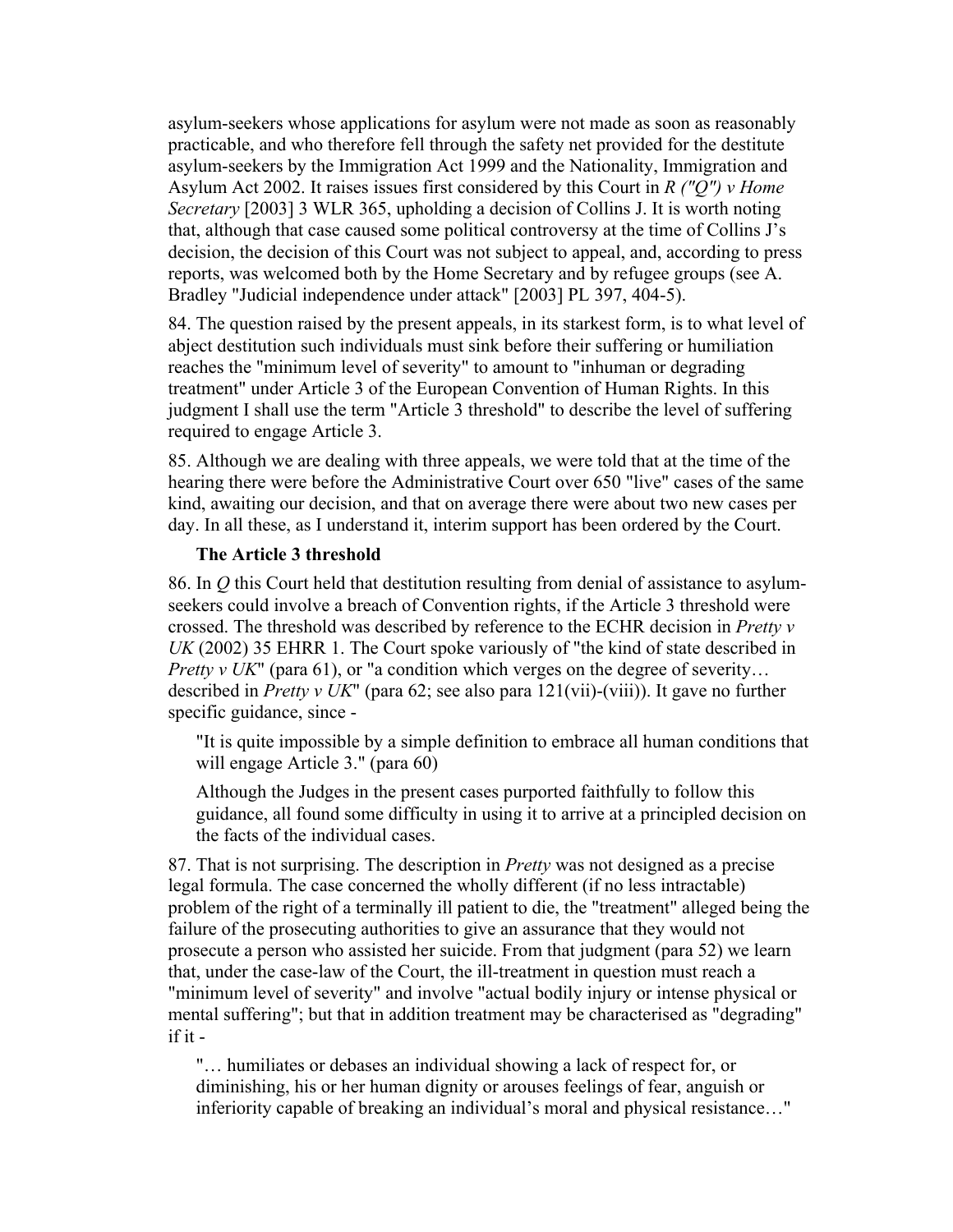88. Under this analysis, there are two broad categories: in short, intense *suffering* (physical or mental), or *humiliation* of a degree sufficient to "break moral or physical resistance". However, the passage (understandably in the context) was clearly intended as a general statement to cover a range of possible circumstances, rather than a precise formula for determining where or how the threshold is to be set in any particular case or category of case. On the facts of the *Pretty* case, the Court did not need to decide that issue, because the claimant's undoubted suffering was held not to be the result of any relevant "treatment" by the state (paras 54-5).

## **Variable circumstances**

89. Even if there were a precise criterion for defining the Article 3 threshold, the factual circumstances are so varied and so variable, as to make it practically meaningless to attempt to assess them by reference to a single test at a single point in time. They include the physical and mental resistance of the particular individual; the season of the year and the state of the weather; the incidence of any epidemics or illnesses affecting the area; the availability of medical help and drugs; the extent if any of the help available from other sources, such as charities, community support groups or passers-by; and (if one is considering humiliation) the degree of toleration or lack of it shown by other parties or the public at large.

90. A further unknown is the period for which the destitution is likely to last. The assumption seems to be that responsibility under Article 3 does not extend beyond the final determination of the asylum application. However that is a very uncertain criterion. We were told that 80% of asylum applications are decided by the Secretary of State within two months. However, appeals have to be taken into account. Mr Limbuela's case illustrates the potential circularity of the problem. His application for asylum was dealt with relatively speedily. It was made on  $6<sup>th</sup>$  May 2003 and rejected by the Home Office on 10<sup>th</sup> June, and his appeal to the adjudicator was dismissed in his absence on  $1<sup>st</sup>$  September 2003. However, he subsequently appealed out of time on the grounds that he had not been aware of the hearing. On  $24<sup>th</sup>$  February 2004 the Immigration Appeal Tribunal remitted the matter for a new hearing. It found that there were special circumstances –

"… arising from the situation in which the claimant found himself (including being evicted, having to sleep rough and being confused over who was acting for him)…"

which made it unjust to allow the decision to stand. Thus almost a year after the application it remains undetermined, much of the delay being directly attributable to the fact that the applicant was without any support.

91. The most important variables, however, are the will and ability of charities working in this field, and the resources available to them. The Court in *Q* thought that the Secretary of State could lawfully wait "until it is clear that charitable support has not been provided and the individual is incapable of fending for himself." However, this begs at least two important questions:

i. What part of their resources it is reasonable to expect charities to devote in supporting those whom they (or their funders) may fairly regard as a state responsibility.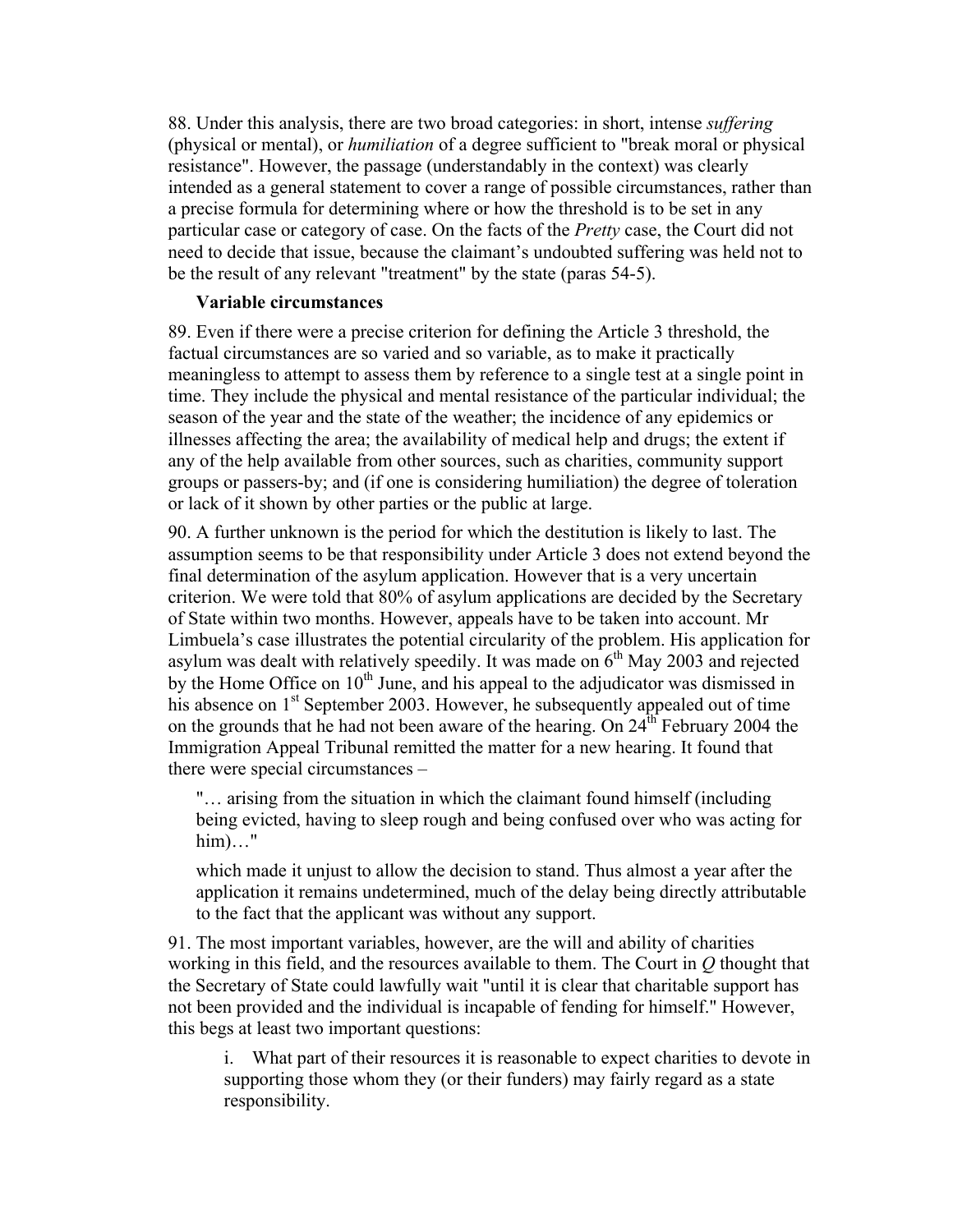ii. Even assuming the willingness of charities to help, much will depend on the extent of resources available to them, and how they order their priorities, but above all on the competition for those resources from others in a similar position. A small number of destitute asylum-seekers may be able to obtain adequate support from the charities dedicated to that purpose, but there is no evidence of any existing organisations able to cope with a sudden influx of several hundred new clients with no resources of their own and no state support of any kind.

92. The practical realities are well-illustrated by the evidence from the Refugee Council (in a statement by Hugh Tristram, a team leader responsible for advising asylum-seekers). The Council have a day centre open on weekdays from 9.30 am to 5.30 pm (2 – 5.30 on Wednesdays), and they are able to offer asylum-seekers some meals during those times. They have no sleeping accommodation. They are closed in the evenings and at weekends. They have four showers in total (two for women, two for men), but no separate hand-basins. Mr Tristram comments:

"Many (asylum-seekers) sleep outside our offices, in doorways, in the gardens of a local church and sometimes in telephone boxes (the only place where they are able to keep dry). They do not have enough blankets and clothing to keep them warm. They are often lonely, frightened and feel humiliated and distressed.... Staff have seen the condition of asylum-seekers visibly deteriorating after periods of rough sleeping…. On one occasion I had to tell a group of three homeless asylum-seekers to leave the building on a Friday evening during a torrential downpour with nothing more than a blanket each, a food parcel… and (a) a list of day centres. When I saw them the following Monday their condition had deteriorated considerably, their clothes were filthy, they had started to smell, and they had been unable to find any of the centres listed. Other clients have become depressed and have threatened suicide; one was sectioned after she was found lying across a railway track. Their story is not exceptional – we see people in this situation on a daily basis."

## **Wait and see?**

93. Having accepted the *Pretty* formula as the test of the level of suffering, physical or mental, required to engage Article 3, the Court in *Q* was faced with a separate question whether the state's function is simply "to wait and see" until that threshold is crossed, or whether it must take preventative action. The Court identified one of the questions with which it would have to grapple:

"… is it compatible with Article 3 of the Convention to provide no assistance to those who are destitute on the basis that Article 3 will not be engaged unless and until that destitution results in ill-health or some other similarly severe adverse consequence?" (para 7)

Taken to extremes such an approach would, as Gibbs J said lead to a legal adviser having to say to a destitute refugee, sleeping on the streets: "You are not ill enough; go away and come back when you are really suffering." (*Tesema* para 59- 61). He understandably described such an approach as "abhorrent".

94. The Court's answer was that it must be a condition which "verges on" the degree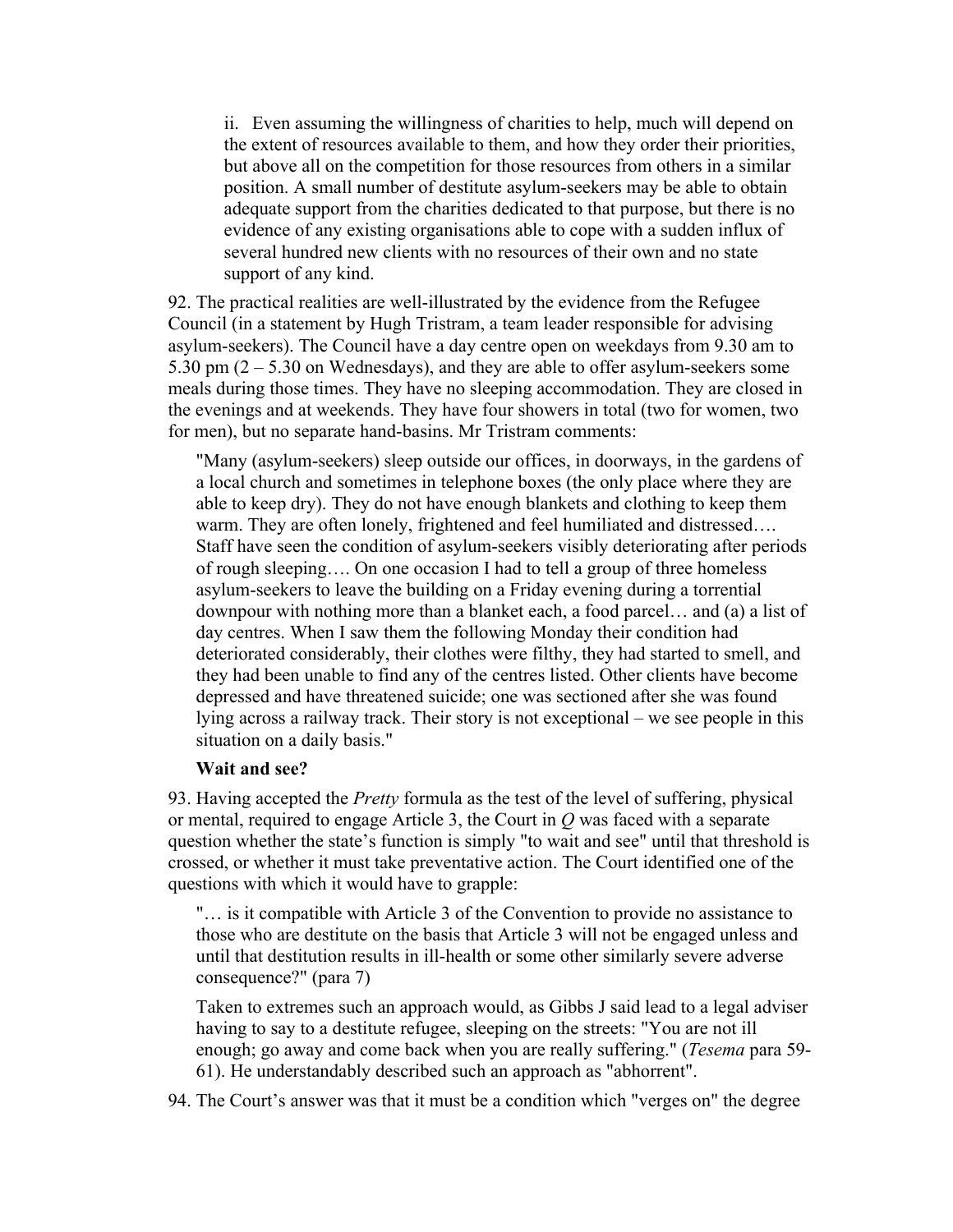of severity described in *Pretty*. That term "verging on" seems to have been designed to mitigate the worst effects of a pure "wait and see" approach. It was contrasted with the view of Collins J, which the Court rejected, that Article 3 would be engaged –

"… where there is a *real risk* that, because he will receive no support from any alternative source, he will decline into the kind of state described in *Pretty*." (para 61-3)

The Court commented:

"… It is not unlawful for the Secretary of State to decline to provide support *unless and until it is clear that charitable support has not been provided and the individual is incapable of fending for himself*. That is what section 55(1) requires him to do. He must, however, be prepared to entertain further applications from those to whom he has refused support who have not been able to find any charitable support or other lawful means of fending for themselves. The Attorney-General indicated that is always open to asylum-seekers who have been refused support to re-apply for this." (para 63, emphasis added)

95. As I understand that passage, it is not necessary for the claimant to show the actual onset of severe illness or suffering. If the evidence establishes clearly that charitable support in practice is not available, and that he has no other means of "fending for himself", then the presumption will be that severe suffering will imminently follow. He has done enough to show that he is "verging on" the necessary degree of severity, and that Article 3 is accordingly engaged.

96. To explain why there should be such a presumption, I cannot do better than repeat the words of Maurice Kay J in July 2003, as presiding Judge of the Administrative Court, explaining the problem facing the Secretary of State and the Courts, in *S, D and T v Secretary of State* ([2003] EWHC 1941Admin). Having dealt with the individual cases, he added some more general comments:-

"It is not inevitable that anyone refused asylum support will be able to rely on Article 3. For one thing, they may have access to private or charitable funds or support such that Article 3 will simply not arise. Some are more resilient or resourceful than others. However, when a person without such access is refused asylum support and must wait for a protracted but indefinite period of time for the determination of his asylum application it will often happen that, denied access to employment and other benefits, he will soon be reduced to a state of destitution (not in the section 95 sense). Without accommodation, food or the means to obtain them, he will have little alternative but to beg or resort to crime. Many, like the claimants in the present case, will have little choice but to beg and sleep rough. In those circumstances and with uncertainty as to the duration of their predicament, the humiliation and diminution of their human dignity with the consequences referred to in *Pretty* will often follow within a short period of time." (para 33)

In my view, that is not undermined by anything in the decision of the Court of Appeal in that case (confined to  $T$ 's case – see below).

97. That interpretation of *Q*, as I understand it, accords with those of Collins and Gibbs JJ in the present cases. A stricter view was taken by Newman J in *Zardasht*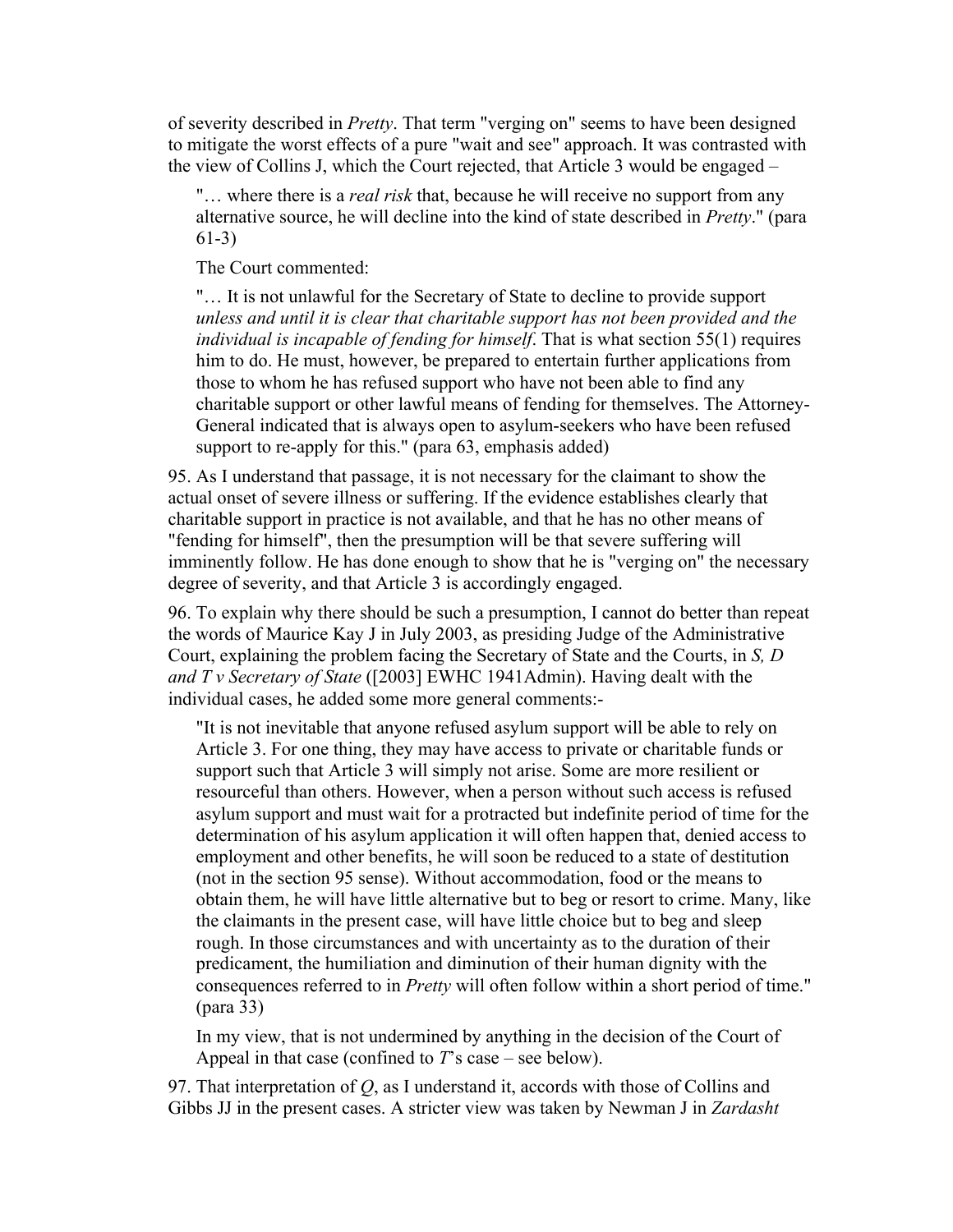## ([2004] EWHC 91Admin). He said:

"The extent to which these circumstances are shown to affect an individual claimant, will be central to the question *whether the threshold of severity has been reached*. It may have been reached in respect of that individual, but whether it has or not will be a matter of evidence in connection with that individual's particular position. Of course, in individual cases, special circumstances outside those I have listed may exist, such as: bad physical health, disability, age, or mental disease or disorder. Their existence undoubtedly can significantly affect the position of an individual claimant. Where they do, they must be clearly stated in evidence and where possible supported by independent evidence." (para 6, emphasis added)

If by "threshold of severity", Newman J intended to indicate that there must be evidence of the actual onset of severe illness or suffering, I would respectfully disagree. I agree of course that section 55 is "not intended to be a piece of benevolent legislation" (para 10). If we are to give effect to the intention of Parliament we may have to accept (harsh as it may seem) that, in Newman J's words:

"… simply to state… that the applicant is homeless, sleeping rough, has no money, and is lonely and vulnerable, will not be likely to be regarded in the normal run of things as sufficient." (para 6)

However, we must also give effect to Parliament's intention to abide by the Convention, as explained in *Q*. Where there is clear evidence that charitable or other support are simply not available, one does not need much imagination or evidence to conclude that the effect of such conditions, prolonged over a significant period will produce severe illness or suffering, under one or other of the *Pretty* tests.

## *T'***s case**

98. Further guidance as to the application of the *Pretty* test was provided by this court in *T*, decided in September 2003. The background to the case, and the main conclusions of the Court have been described by Laws LJ. The case is of particular interest because of the comparison made between by the Court between *T*'s case, and that of *S*, which was not subject to appeal. While allowing the appeal in *T*, the Court of Appeal specifically endorsed the Judge's decision in *S*, observing that –

"… a comparison of the facts of *S* and *T* may be of assistance to those who have to decide where the line is to be drawn if the obligations imposed by the Convention are to be met." (para 16)

It is instructive therefore to contrast the two sets of facts.

99. In *S* the facts (summarised by Kennedy LJ at paras 17) were as follows:

"He arrived in the United Kingdom by air on 7<sup>th</sup> January 2003...Until the National Asylum Support Service (NASS) gave him interim support through the charity Migrant Help Line, he slept rough on the streets. The charity arranged for him to see a doctor, who reported symptoms of psychological disturbance and considerable malnutrition… Migrant Help Line eventually gave S his bus fare from Dover, where he was being accommodated, to London, where he slept rough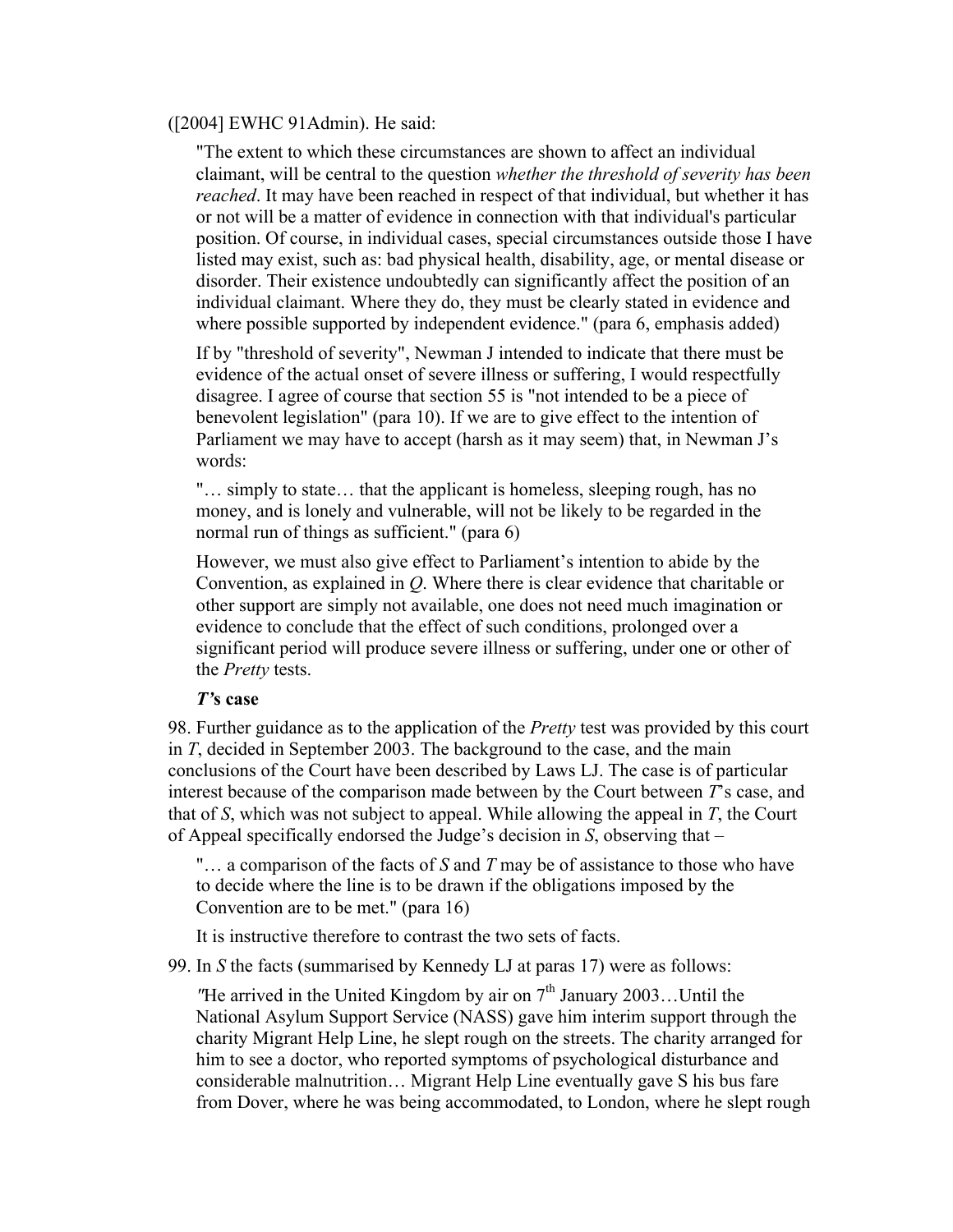again. He had to beg for money in order to eat, but received very little. He begged for shelter, but without success. His physical condition deteriorated, and a further medical report from the hospital where he had gone because of abdominal pains confirmed his loss of weight. He became unable to eat more than a few mouthfuls of food when it was available."

100. The Judge had concluded:

"… it was clear beyond all doubt that S had no access to charitable support and could not fend for himself from mid June. Indeed, he had been forced to beg for food for a considerable time before that and the medical report of  $20<sup>th</sup>$  May provided evidence of psychological disturbance and significant weight loss at that time. His condition was verging on the degree of severity described in *Pretty* at the time when he commenced these proceedings. His is a state of destitution which, to use the words of *Q*, 'results in ill health or some other similarly severe adverse consequence'." (para 29)

The Court of Appeal agreed, describing that conclusion as "inexorable".

In *T* the relevant facts as found by the Judge (quoted by Kennedy LJ at para 19) were as follows:

"He was... accommodated by NASS until  $15<sup>th</sup>$  April. Apart from some unsuccessful attempts to plead for shelter in churches, T then 'lived' at Heathrow until the Secretary of State provided him with accommodation on a without prejudice basis on  $24<sup>th</sup>$  April…. T's Article 3 claim is based on his circumstances when 'living' at Heathrow. He found it difficult to rest or sleep because of the noise and the light and because he would be moved on by the police. Any ablutions were confined to public lavatories and he was unable to wash his hair or his clothes or to bathe or shower. He developed a problem with his left eye and also a cough. He carried his belongings around with him in holdalls and became increasingly worried. … (T's solicitors) referred to difficulties there and to T's health being affected. They referred to his becoming increasingly demoralised and humiliated. They also referred to his fear of sleeping on the streets lest he might be attacked and have his papers stolen…."

Maurice Kay J (para 5) recorded that the accommodation made available on  $24<sup>th</sup>$ April was offered for 7 days and then continued "on a pragmatic basis ' to avert the costs incurred by the application to court for an injunction'". Interim relief was ordered by the Court on  $15<sup>th</sup>$  May and continued until the hearing on  $31<sup>st</sup>$ July.

101. The Judge accepted *T's* account of the facts. He concluded:

"In his case, too, I find that he has no access to charitable support and is incapable of fending for himself. I am satisfied that his condition verges on the degree of severity described in *Pretty*. The refusal or withdrawal of support is debasing him and showing a lack of respect for his human dignity with the consequences referred to in *Pretty*." (para 32)

102. The Court of Appeal disagreed (in a judgment given by Kennedy LJ on  $23<sup>rd</sup>$  September 2003). It seems to have been common ground that the case should be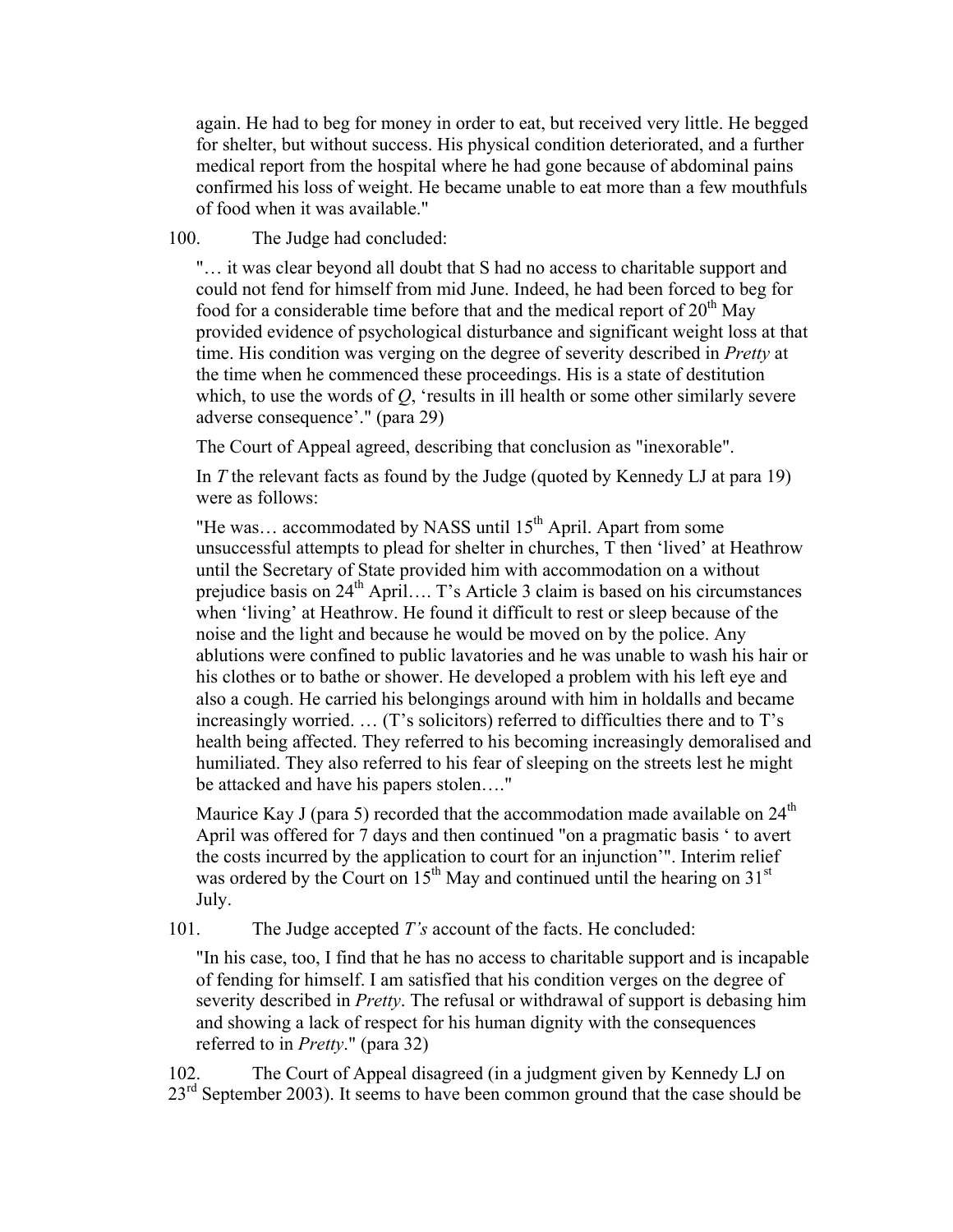considered as at  $24<sup>th</sup>$  April 2003, when he was given emergency relief (para 14). Accepting the submission that "this court is as well placed as the Judge at first instance to answer the question", Kennedy LJ concluded:

"…the Judge's conclusion in T's case does not follow from the facts he sets out. It is impossible to find that T's condition on  $24<sup>th</sup>$  April had reached or was verging on the inhuman or the degrading. He had shelter, sanitary facilities and some money for food. He was not entirely well physically, but not so unwell as to need immediate treatment…." (para 19)

Although the appeal was allowed, Kennedy LJ noted that *T* appeared to be mentally ill (although denying it himself), and suggested that his case should be looked at again to see if he would qualify for help on that basis (whether under section 55(5) of the 2002 Act, or section 21 of the National Assistance Act 1948) (para 20). On the facts, therefore, it was an unusual case.

103. While acknowledging with respect the Court's attempt, by use of two contrasting cases, to provide more precise guidance than in *Q*, I find the decision of limited help in the present context.

104. In the first place, the main difference from *S* appears to have been that on 24<sup>th</sup> April, which was agreed to be the relevant time for the Court to consider the matter, *T* had been living rough for only nine days; he had some shelter and sanitary facilities and some money; and, though unwell, he was not in need of immediate treatment. However, the shelter was of the most precarious kind and, as Collins J pointed out in *Limbuela* (para 18), probably involved a criminal offence under the Heathrow byelaws; and his remaining money (according to his evidence which we were shown) was only "£100 or so". Thus the decision provides no indication of what his state would have been if he had not been provided with support for the five months from April until September, when the case came to the Court or Appeal. Having regard to the way in which the case was argued, the Court's conclusion represents no more than a snapshot at a particular historic moment.

105. Secondly, it seems to have been common ground, both in the High Court and in the Court of Appeal, that the Court was able to decide the issue for itself, rather than being confined to anything akin to *Wednesbury* review. This was explained by Kennedy LJ as follows (para 19):

"The question whether the effect of the State's treatment of an asylum-seeker is inhuman or degrading is a mixed question of fact and law. The element of law is complex because it depends on the meaning and effect of Article 3. Once the facts are known, the question of whether they bring the applicant actually or imminently within the protection of Article 3 is one which Mr Eadie [for the Secretary of State] accepts can be answered by the Court - assuming that viable grounds of challenge have been shown - without deference to the initial decisionmaker. Equally, he submits and we would accept, this court is as well placed as the Judge at first instance to answer the question."

106. Mr Knafler informed us that his submissions on this aspect, which were not challenged by Mr Eadie, were based on a passage in the judgment of Simon Brown LJ in *R v Home Secretary ex p Turgut* [2001] 1 All ER 719, 729 on the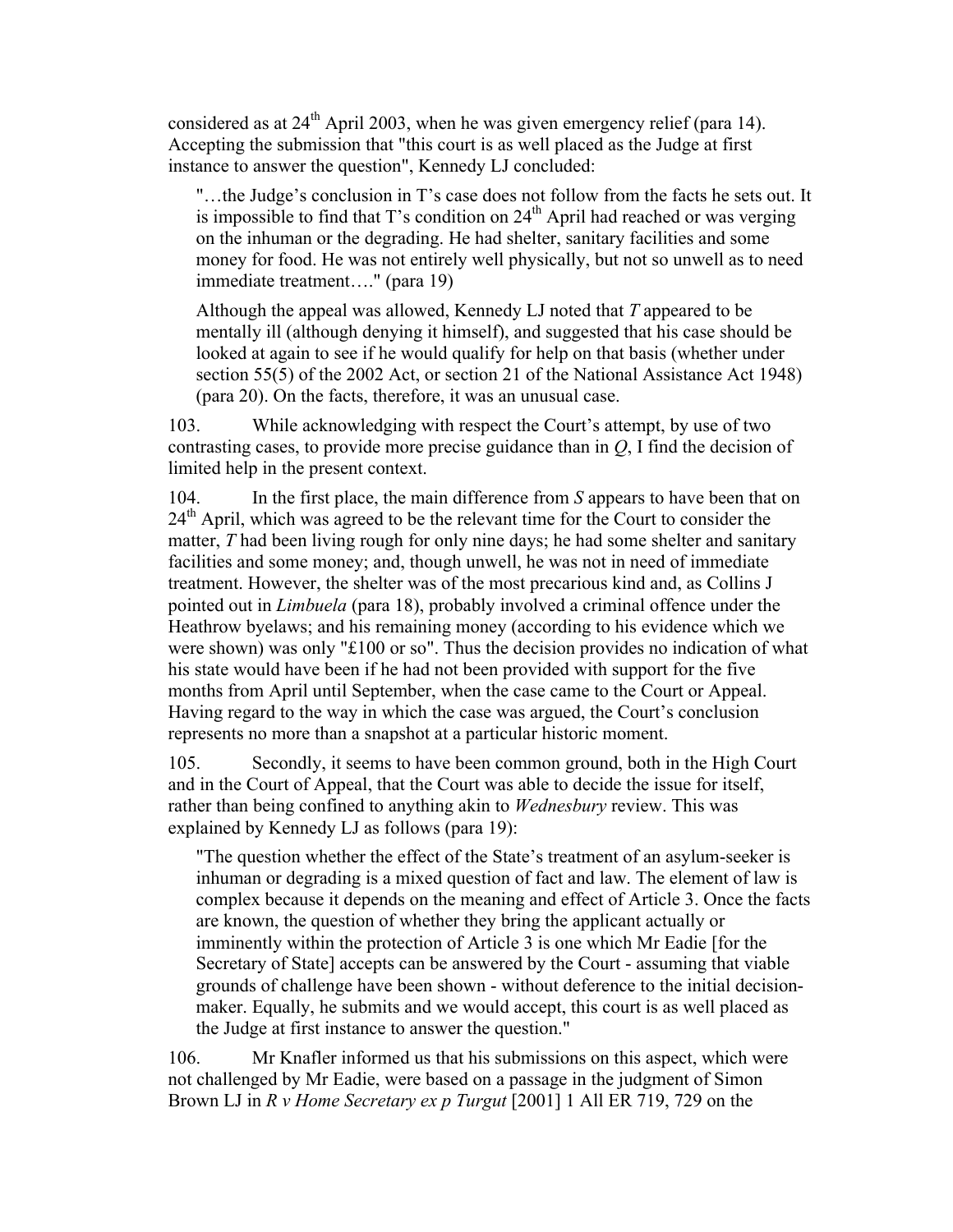Court's approach to allegations of breach of Article 3. For reasons which I shall explain, I am doubtful whether, had the point been in issue, the Court would have regarded that passage as necessarily supporting the width of the interpretation which counsel put upon it. I shall return to this point.

107. Before leaving *T*, I would observe that the Court of Appeal did not attach any separate weight to the second part of the *Pretty* test, relating to "degrading" treatment. The Judge's conclusion had been based, at least partly on the view that refusal of support was "debasing him and showing a lack of respect for his human dignity". Although the Court did not comment separately on this aspect, it must be assumed that, after only nine days, the non-physical aspects of *T'*s condition were not regarded by this Court as sufficient in themselves to bring the second part of the *Pretty* test into play. Given the unusual facts of the case, I do not see that conclusion as precluding reliance on the second part of the test in other cases.

# **A continuing problem**

108. In October 2003 (following the Court of Appeal's decision in *T*) Maurice Kay J drew attention to the mounting scale of the problem, involving some 800 outstanding cases (*R (Q) v Home Secretary* [2003] EWHC 2507 Admin). He had issued a draft statement representing his views supported by the other nominated Judges. That was intended as an attempt to encourage a practical approach to disposal of these cases which were "clogging up the processes of the Administrative Court." The Secretary of State's policies for dealing with such cases were not working effectively, because of the lack of "an adequate and efficient decision-making procedure". He said: -

"In an area in which such a large number of claimants are being granted interim relief because they have at least an arguable case, it is incumbent on the Secretary of State to establish an adequate and efficient decision-making procedure which applies the law as set out by the Court of Appeal, which does so within a timescale appropriate to self-evidently urgent issues and which does not give rise to the need for so many applications to this Court." (para 17).

109. In the papers before us for the appeal, we had no evidence as to the Secretary of State's response to these strategic problems. However in response to a request made by me immediately before the hearing, Mr Giffin helpfully obtained some information, which has since been confirmed by witness statement. This indicated that, under arrangements established in November 2003 following the judgment of Maurice Kay J, requests for re-consideration are dealt with by a body called the "post-refusal casework team" within NASS, and that the decision time has been reduced to 24 hours in over 80% of the cases.

110. Unfortunately however as the present cases show, the problem has not gone away, although with the end of the winter period the practical effects are likely to be less. What Mr Giffin's statement does not do is to indicate what the Secretary of State expects to be the fate of the 600 or so refugees in the cases currently pending before the Court, if and when they are put back on the street. Whether or not any legal flaw is found in the particular decisions made in each of these cases some time ago, that provides little assistance on how they or the other cases should be dealt with in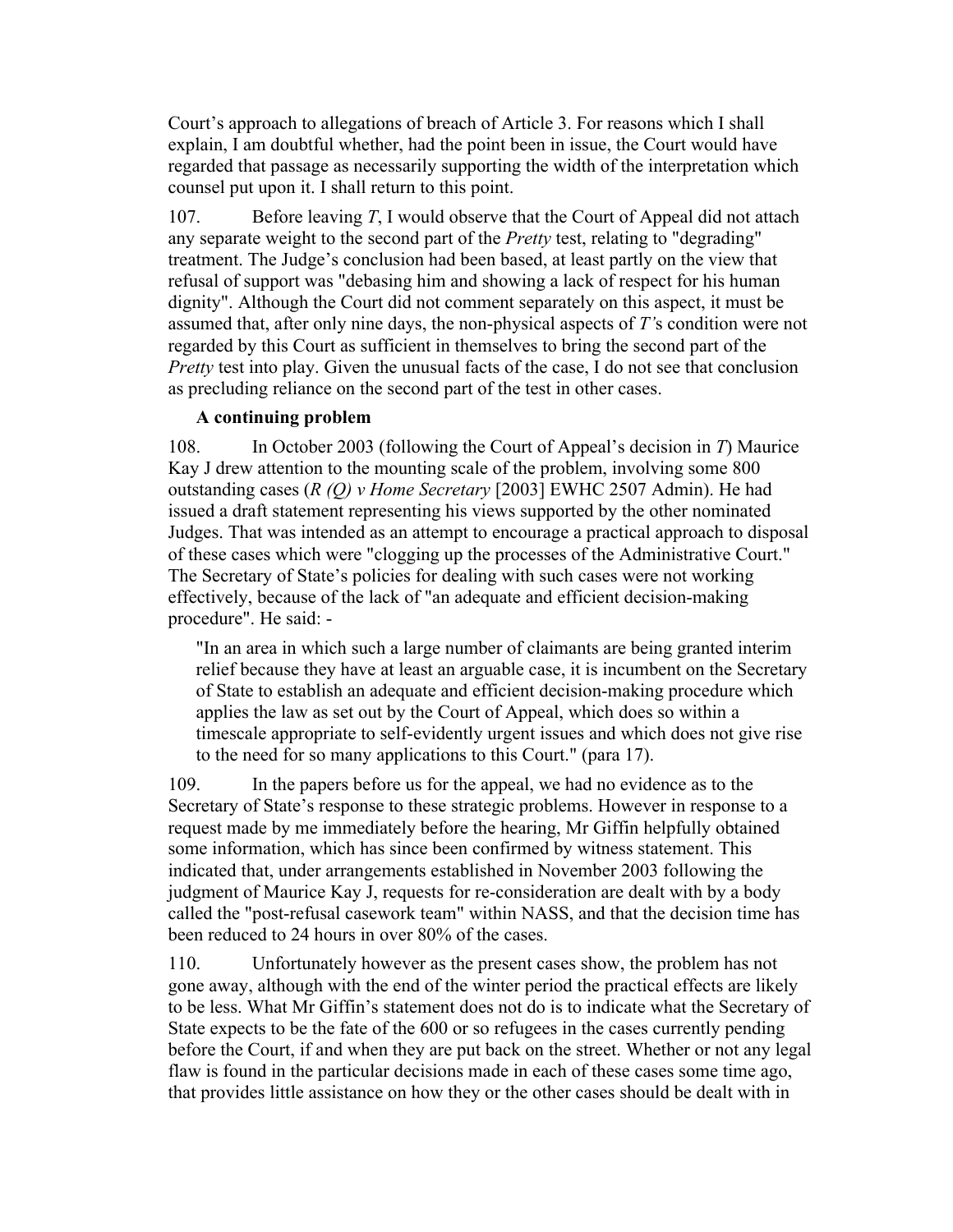current circumstances, once the claimants are deprived of the interim support which they are presently enjoying. There is no doubt that the policy of the Courts of giving interim relief in most of these cases has mitigated the problem for a time, but it is clearly impossible to treat that as offering any comfort for the future.

111. The scale of the potential problem can be illustrated by the figures given in the Lord Mayor's report, to which Laws LJ has referred. He takes comfort from the fact that many thousands of asylum-seekers have apparently been able to find support in London outside the NASS scheme. However, the report also states that a "substantial minority of these destitute newcomers" are forced to sleep rough. Elsewhere (para 8.14) Government figures are given for the numbers thought to be sleeping rough in London; as a result of Government initiatives, they are said to have reduced from 650 in 1998 to 267 in June 2003. Thus the numbers currently before the Court, and at risk of being forced onto the streets following our decision, would be equivalent to more than twice the total number currently sleeping rough in London.

112. Accordingly, in my view, we cannot look at the present cases in isolation. Nor are we invited to do so. In his skeleton argument on behalf of the Secretary of State, Mr Giffin acknowledges that in spite of some success in reducing disputes -

"… it remains the position that a very large number of cases are outstanding, and that there continues to be a steady stream of new judicial review applications."

In these circumstances, he says, "further guidance from the Court of Appeal is urgently required".

113. I agree. We cannot ignore the fact that the likely result of allowing these appeals is that the safety net of interim relief will be removed not only from the three appellants before us, but also from a large proportion of the other 600 applicants. Further, Mr Giffin accepts that it would not be realistic for us to confine attention to the circumstances of the three appellants at the time, some months ago in each case, when interim relief was first made available. He accepts that judicial review procedure is sufficiently flexible in an appropriate case to enable the Court to consider the up-to-date position (see *E* and *R v Secretary of State* [2004] EWCA Civ 49 (para 43, 76-7)). If we are to provide any practical assistance in these and the other cases, we need to take account of the current facts.

114. Before returning to that issue, it seems to me necessary, first, to revisit the nature of the potential breach of Article 3, and then to seek to define the respective responsibilities of the executive and the Courts.

# **The offending "treatment"**

115. In *Q*, the Court concluded that the regime imposed on asylum-seekers denied support under section 55(1) constituted "treatment" within the meaning of Article 3. The reasoning was that asylum-seekers could not be removed lawfully until their claims had been determined, but while here they were prohibited from working except with special permission. The Court summarised the position:-

"The imposition by the legislature of a regime which prohibits asylum-seekers from working and further prohibits a grant to them, when they are destitute, of support amounts to positive action directed against asylum-seekers and not to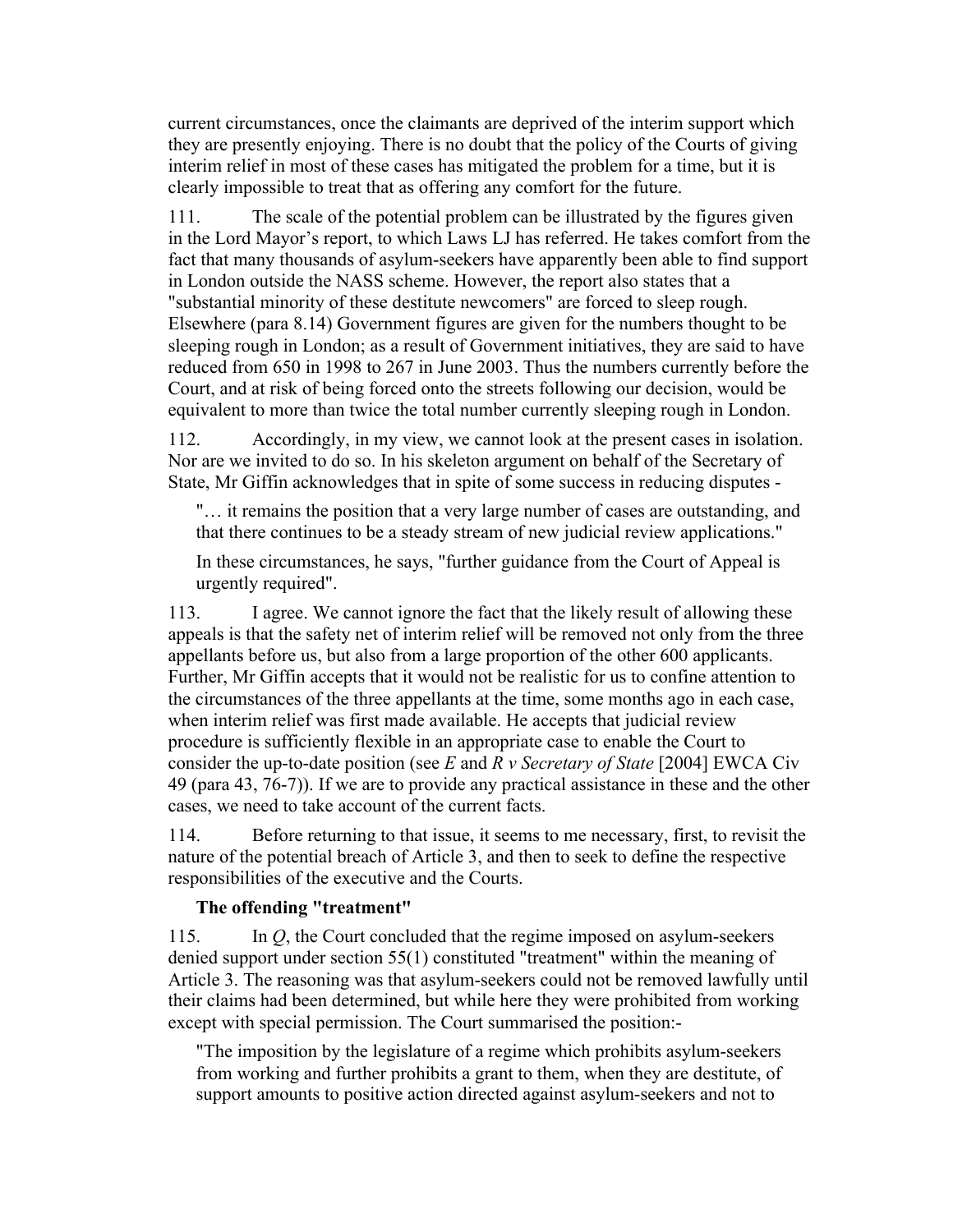mere inaction." (para 57).

Thus the "treatment" in question was the refusal of support combined with the denial of the right to work.

116. There was no appeal against this decision, and the reasoning was not challenged in argument before us. I would comment, however, that it appears to represent a significant extension of existing jurisprudence. We were not referred to any decision, whether of the ECHR or of any court in the other member states, which goes so far as to impose a positive obligation on the state to provide support in such circumstances.

117. The only cases referred to in *Q* in relation to the meaning of "treatment" were two cases relating to protection of children (*A v UK* [1998] 27 EHRR 611 and *Z v UK* [2001] 34 EHRR 97); and *D v UK* [1997] 24 EHRR 423, which concerned the removal under immigration legislation of a person dying from AIDS. None is directly in point. The State's function for the protection of children has always been regarded as in a special category. *D v UK* is a difficult case, and, as Laws LJ has explained, it was narrowly applied by this court in *N v Secretary of State.* Lord Bingham said, in the passage of his judgment in the *Pretty* case to which Laws LJ has referred:

" In (*D*) the state was proposing to take direct action against the applicant, the inevitable effect of which would be a severe increase in his suffering and a shortening of his life. The proposed deportation could fairly be regarded as 'treatment'." ([2002] 1AC 800 para 14)"

The same could not be said in *Q*. Indeed the basis of the Court's decision was that Article 3 suffering was not the "inevitable result" of the state's "treatment", but would only arise if and when charities or other agencies were shown to be unable to provide support.

118. Accepting, however, that we are bound by *Q* on this issue, I acknowledge with gratitude the illumination provided by Laws LJ's powerful discussion of the scope of Article 3, and its application in the present context. As he says, the legal reality is a spectrum. At one end is state-authorised violence. At the other are to be found executive decisions in exercise of a lawful policy objectives, which have consequences for individuals so severe that "the Court is bound to limit the State's right to implement the policy on Article 3 grounds". I agree also with much of his analysis of the consequences of that distinction, and of the correct approach to the task of drawing a line in an individual case.

119. Laws LJ accepts that Article 3 may be engaged by a particular "vulnerability" in the individual, or external circumstances which make it impossible for him to find food and other basic amenities. Where, with respect, I part company from him is in his view that, on the evidence available to us, the judges were not entitled to find that such circumstances existed in the present cases. I would add that I find it difficult not to regard shelter of some form from the elements at night (even if as limited as it was in *T*'s case) as a "basic amenity", at least in winter and bad weather. I would not regard *O'Rourke* (where the facts were very different, and the applicant's plight was largely self-inflicted) as establishing the contrary.

**The responsibility of the State**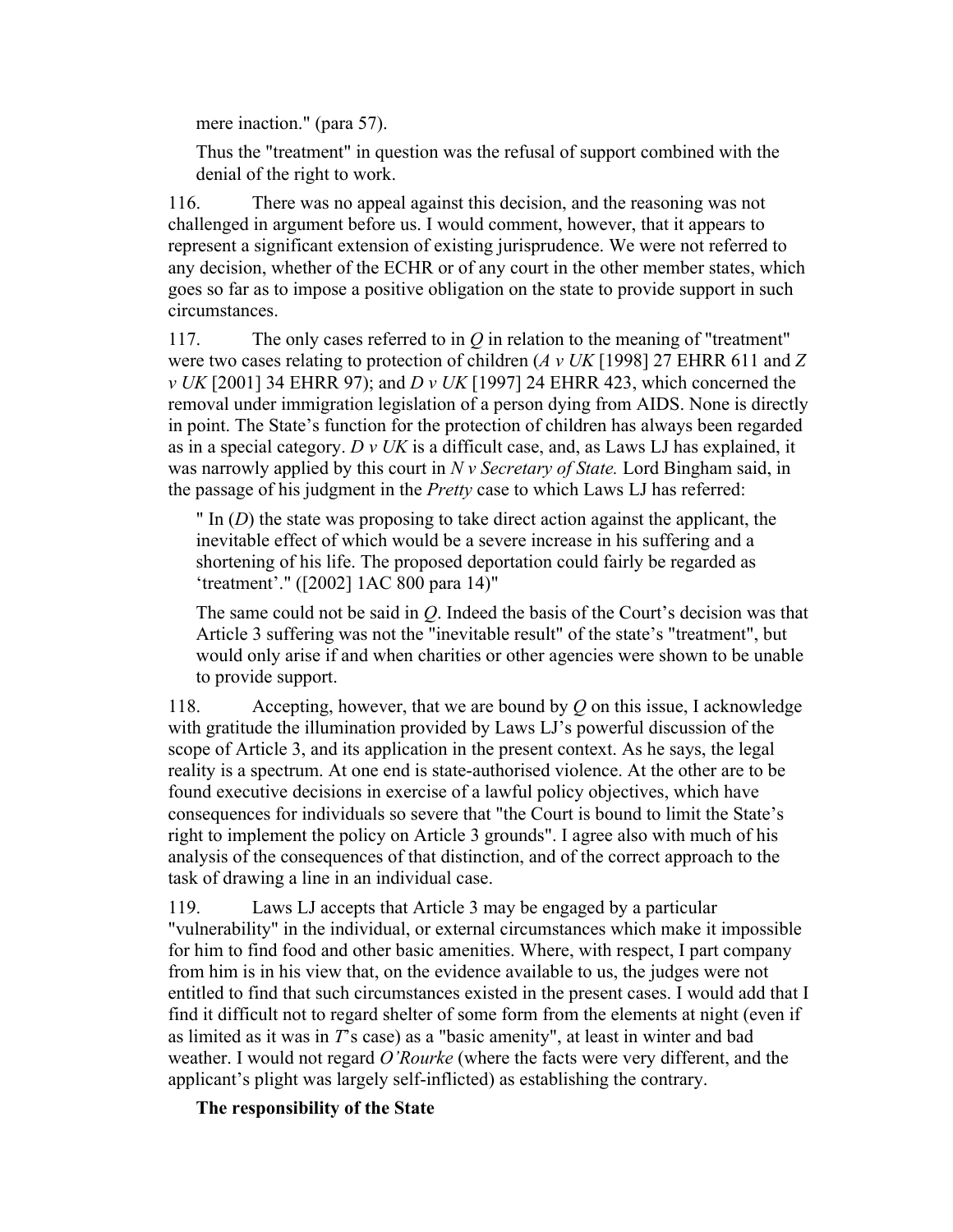120. Once it is accepted that Article 3 is potentially in play, it must follow in my view that the State has some responsibility in the matter. As the Strasbourg court said in *Pretty* (para 51):-

"….The Court has held that the obligation on the high contracting parties under Article 1 of the Convention to secure to everyone within the jurisdiction the rights and freedoms defined in the Convention, taken together with Article 3, require states *to take measures* designed to ensure that individuals within their jurisdiction are not subjected to torture or inhuman and degrading treatment…" (emphasis added).

121. The obligation "to take measures" seems to me to imply more than simply acting as a longstop in individual cases as they arise. That may be sufficient if the alternative system of charitable support is able to cope with the generality of cases, so that Article 3 suffering is truly the exception. However, if on the available information, the scale of the problem is such that the system is unable to cope, then it is the responsibility of the State to take reasonable measures to ensure that it can cope. How that is done, for example whether by direct support or by financial assistance to charities working in the field, is a policy matter for the State. As Lord Bingham said in *Pretty*, there will be considerable room for executive judgment as to the steps necessary to achieve it, balanced against the policy objectives of the legislation (as explained in *Q* at para 26, already quoted by Laws LJ).

122. This is not inconsistent with the wording of section 55 (5)(a). That empowers the Secretary of State, as an exception to the general prohibition on providing support, to exercise his powers "to the extent necessary for the purpose of avoiding a breach of a person's Convention rights". On its face, this appears to be directed to avoiding a breach in an individual case. However, if the scale of the problem is such that individual breaches can only be avoided by more general action, such action can and must be taken "for the purpose" of avoiding the individual breaches.

123. Furthermore, fairness and consistency can only be achieved in practice if the Secretary of State has in place policies defining criteria to be applied by the decision-maker. As Lord Clyde said in *R (Alconbury Developments Ltd) v Secretary of State* [2001] 2WLR 1389 para 143:-

"The formulation of policies is a perfectly proper course for the provision of guidance in the exercise of an administrative discretion. Indeed policies are an essential element in securing the coherent and consistent performances of administrative functions."

124. We have been referred to the most recent guidance note issued to decisionmakers by the Secretary of State (Policy Bulletin 75). It is of interest that, in dealing with the question of whether an application for asylum has been made as soon "as reasonably practicable", detailed guidance is given including some ten examples based on hypothetical cases. By contrast the question of breach of Article 3 is dealt with very briefly. The note states:-

"It is lawful for the Secretary of State to refuse to provide support unless and until it is clear that charitable support has not been provided and the individual is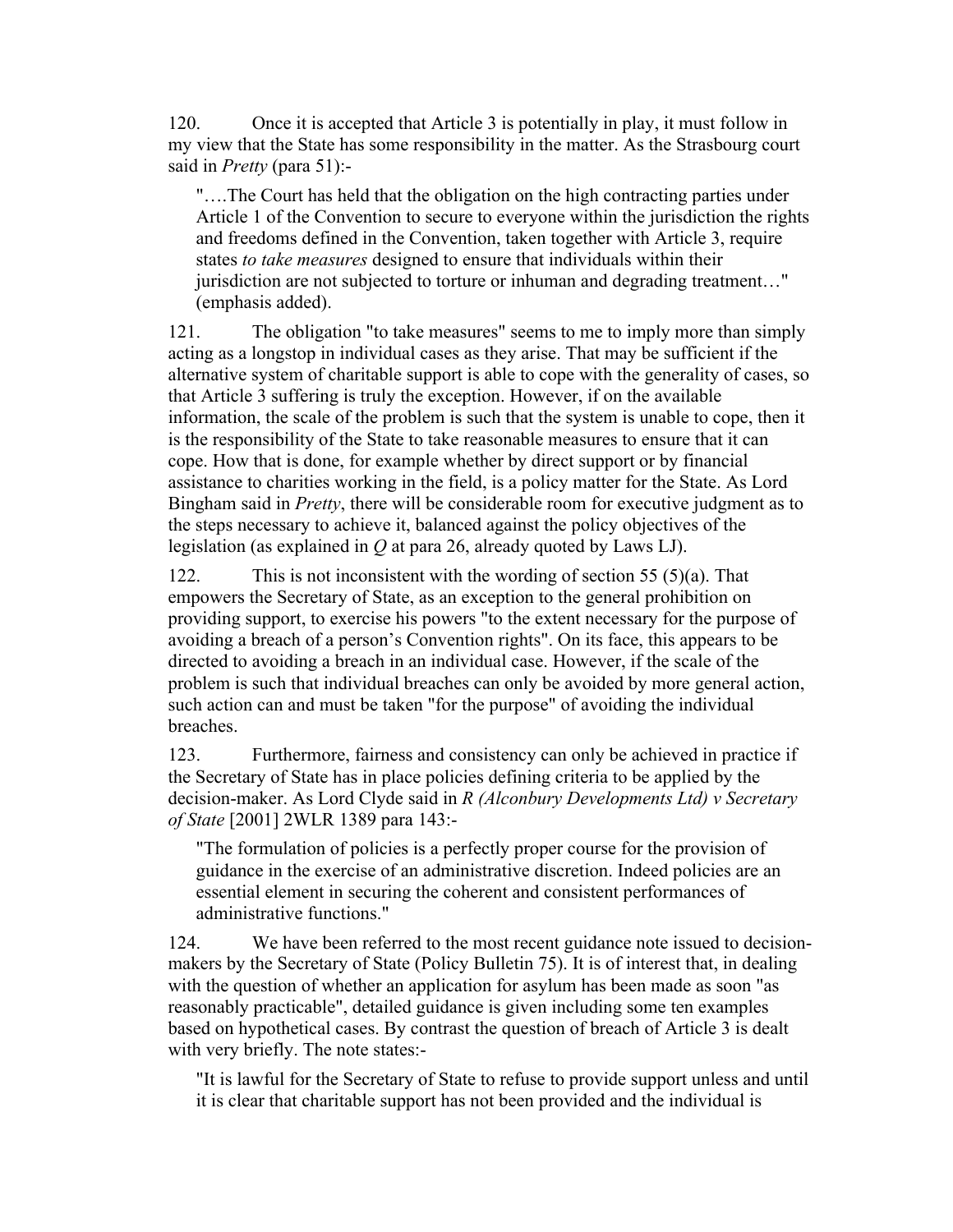incapable of fending for himself such that his condition verges on the degree of severity described in *Pretty*."

It says that the cases show that there is no simple way of deciding when Article 3 will be engaged, but adds:-

"In this regard it will be relevant to consider, for instance, whether the applicant is 'street homeless' or has access to shelter on a temporary or intermittent basis, access to food and sanitary facilities, and his/her state of health. The onus is on the applicant to provide sufficient evidence to show that s/he is verging on the high threshold described in *Pretty*; mere assertions are not sufficient for this purpose. Cases where the asylum seeker or a dependant is pregnant should be handled with sensitivity and care." (para 6.10-12).

125. While this is a faithful reflection of the judgment in *Q*, it provides little practical guidance as to how the decision-maker is to deal with individual cases in the light of the practical realities disclosed by the evidence before us. Case-by case decision making of this kind cannot reasonably regarded as a sufficient discharge of the Secretary of State's responsibilities, if, on the information available to him, the numbers likely to need help are far greater than the ability of the alternative agencies to cope.

# **The role of the Courts**

126. There is no statutory right of appeal against the refusal of support under section 55. As the Court of Appeal said in *Q*, section 55(10) "is unequivocal in blocking access to the appeal mechanism for asylum support." (para 110). It was argued in that case that Parliament had thereby acted incompatibly with Article 6 of the Convention. That argument was rejected. This court, applying the decision of the House of Lords in *Runa Begum v Tower Hamlets LBC* [2003] 2WLR 388, held that a fair administrative decision-making process, combined with the possibility of judicial review would satisfy the requirements of Article 6 (para 114-7). In so holding it noted that in human rights case a more "intensive" scrutiny is appropriate, following *R v Ministry of Defence ex p Smith* [1996] QB 517, 554:

"… the more substantial the interference with human rights, the more the Court will require by way of justification before it is satisfied that the decision is reasonable".

127. In *T* the Court proceeded on the agreed basis that, the facts having been established, it was open to the Court to form its own view as to whether the Article 3 threshold was crossed. I have already expressed my doubt as to the correctness of that approach. In practical terms, it is difficult to see how it differs from the right of appeal, which Parliament was careful to exclude.

128. As I have noted, the basis of the agreed position appears to have been the judgment of Simon Brown LJ in *Turgut.* That case concerned the refusal by the Secretary of State of exceptional leave to remain to a Turkish Kurd draft evader, who claimed that if returned to Turkey he would be subject to a real risk of suffering torture or other treatment contrary to Article 3. It is important to note that case as argued did not depend on the individual circumstances of the applicant, but was as a test case for young Turkish draft evaders generally (p 722b-c). Although the decision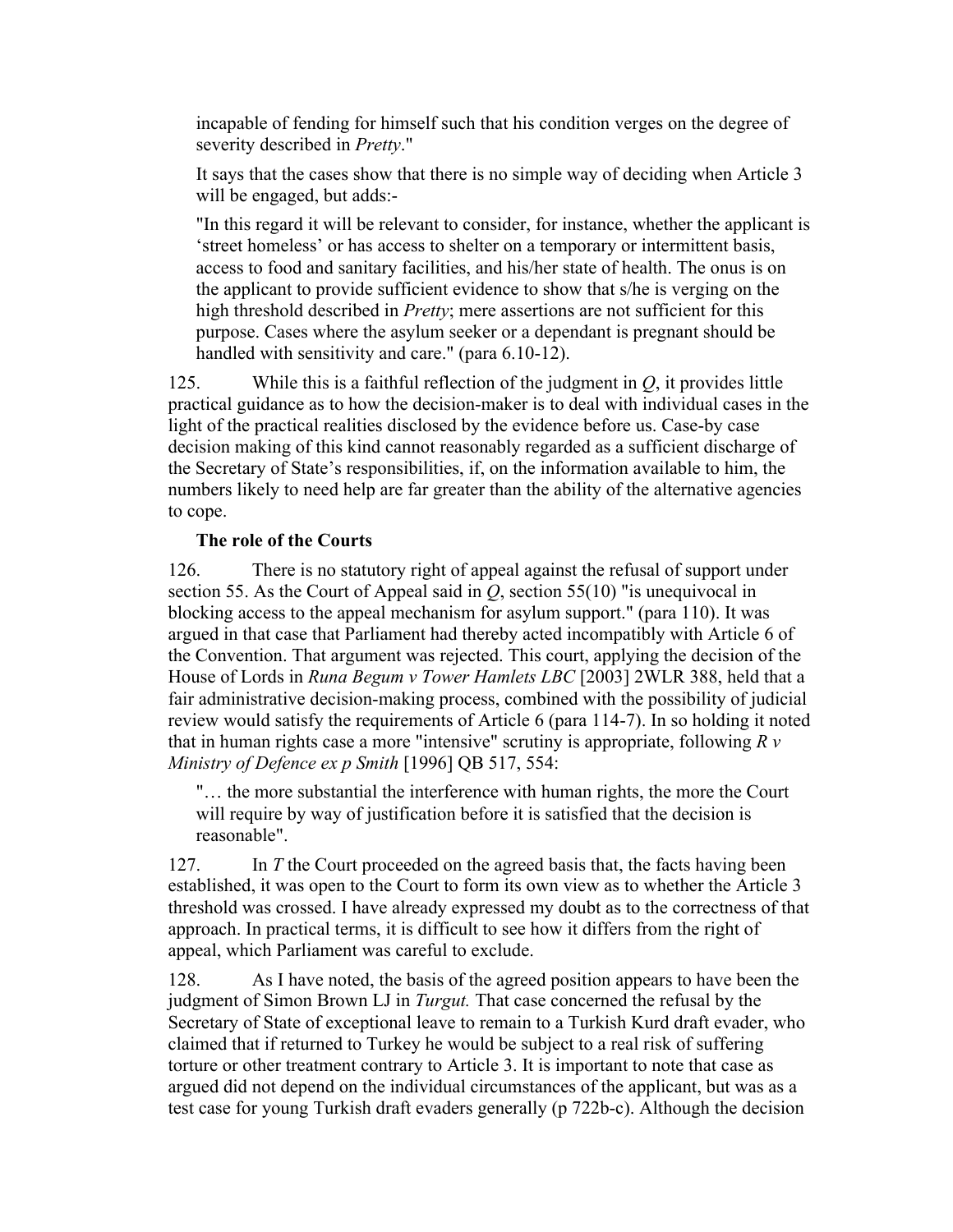preceded the coming into force of the Human Rights Act 1998, the Court considered whether judicial review, in accordance with the approach in *ex p Smith*, satisfied the requirement for an effective remedy under Article 13 of the Convention. The passage in Simon Brown LJ's judgment reads as follows:-

"I therefore conclude that the domestic court's obligation on an irrationality challenge in an Article 3 case is to subject the Secretary of State's decision to rigorous examination, and this it does by considering the underlying factual material for itself to see whether or not it compels a different conclusion to that arrived at by the Secretary of State. Only if it does will the challenge succeed.

All that said, however, this is not an area in which the Court will pay any especial deference to the Secretary of State's conclusion on the facts. In the first place, the human right involved here - the right not to be exposed to a real risk of Article 3 ill-treatment - is both absolute and fundamental: it is not a qualified right requiring a balance to be struck with some competing social need. Secondly, the Court here is hardly less well placed than the Secretary of State himself to evaluate the risk once the relevant material is placed before it. Thirdly, whilst I would reject the applicant's contention that the Secretary of State has knowingly misrepresented the evidence or shut his eyes to the true position, we must, I think, recognise at least the possibility that he has (even if unconsciously) tended to depreciate the evidence of risk and, throughout the protracted decision-making process, may have tended also to rationalise the further material adduced so as to maintain his pre-existing stance rather than reassess the position with an open mind. In circumstances such as these, what has been called the "discretionary area of judgment" - the area of judgment within which the Court should defer to the Secretary of State as the person primarily entrusted with the decision on the applicant's removal (see Lord Hope of Craighead's speech in *R v DPP ex parte Kebilene* [1999] 3 WLR 972 at 993 - 994) - is a decidedly narrow one." (p 729)

129. I find no difficulty with that approach as applied to the question at issue in that case, which turned on the inferences properly to be drawn from objective information as to the treatment of draft evaders in Turkey. However, I do not think the same approach can be applied without qualification to the present cases. I accept that the Court, as a public authority, has its own separate responsibility under the Human Rights Act not to act incompatibly with the Convention. To that extent it may need to form its own view as to where the boundary is to be drawn in particular cases, or categories of case. I agree also that in a case involving a potential breach of Article 3, the Court's review must be relatively "intense". Even then, where the Administrative Court has made a reasoned assessment of the facts, applying the correct tests, I would not regard it as appropriate for this Court to interfere unless the Judge's decision is plainly wrong.

130. However, the procedure remains one of review; it must not become an appeal, which Parliament has specifically excluded. Furthermore, account must be taken of the practicalities. The Court cannot sensibly undertake a day-by-day review of individual cases in relation to Article 3. Even if it could, it would be an absurd misuse of resources for it to attempt to do so. The public money spent on legal representation would be far better spent on providing practical support. (Each of the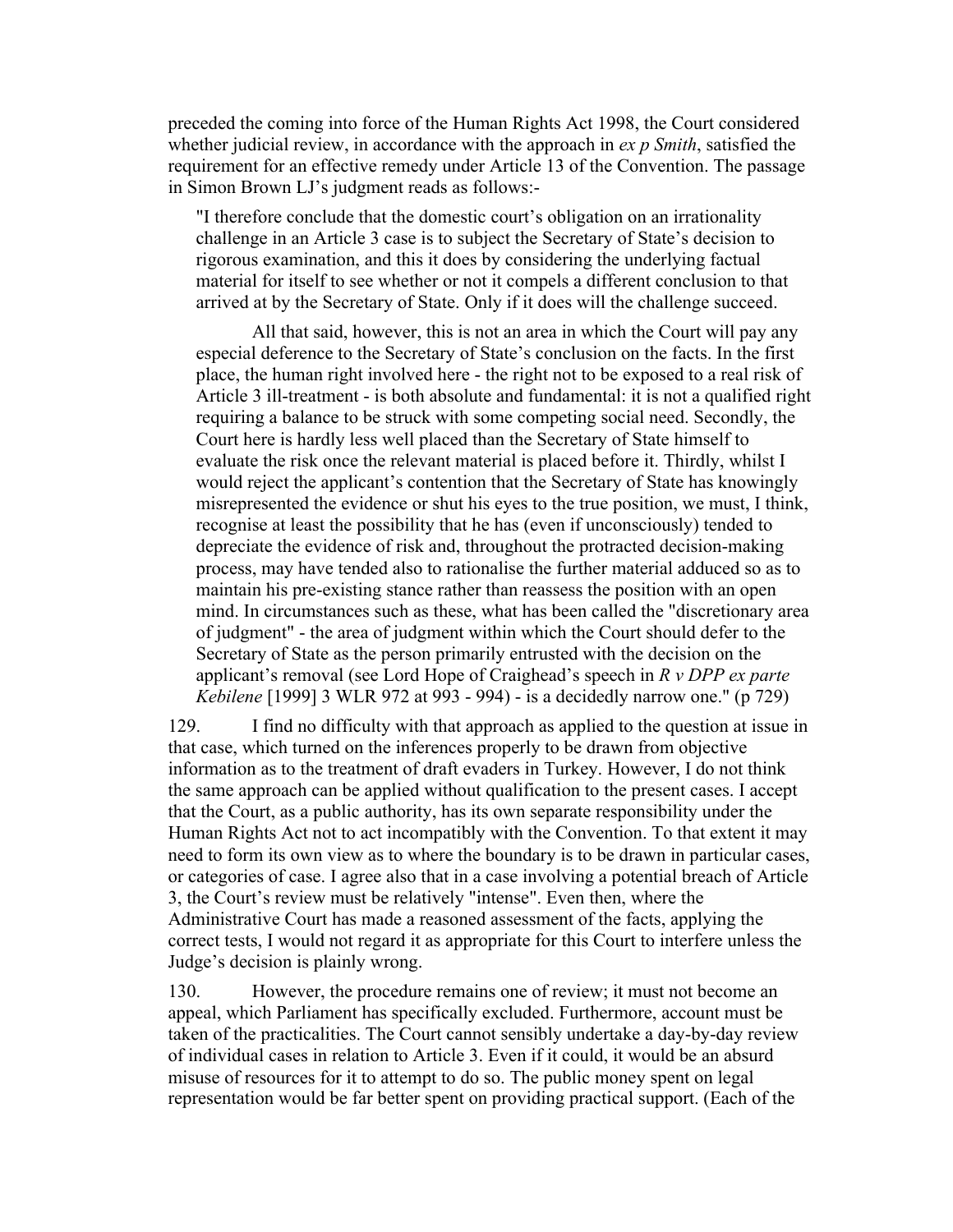cases before us has generated some 300-500 pages of evidence and supporting material.) The Court's primary task is to clarify the legal standard, and to ensure that there are in place adequate measures to ensure that the standard is generally met. If the Secretary of State has in place realistic arrangements for meeting his responsibilities under the Convention, and deciding individual cases, then the Court's role will normally be limited to ensuring those arrangements have been applied fairly and consistently.

# **The present cases**

131. In *Limbuela* Collins J after a careful examination of the evidence, including that of the charities concluded:

"In the circumstances, and applying the law as I believe it to be, it seems to me that, on the facts of this case, this claimant has established that, were he to be deprived of support, he would have no access to overnight accommodation and his chances of obtaining food and other necessary facilities during the day would be remote. He would be, as it seems to me, reduced to begging or to traipsing around London in the hope of finding somewhere which might provide him, perhaps irregularly, with some degree of assistance. That, in my judgment, as I repeat, particularly in winter time, is quite sufficient to reach the *Pretty* threshold and, therefore, on the facts of this case, I take the view that this application must succeed." (para 41).

132. In *Tesema* Gibbs J held on the evidence before him:

"(a) The claimant and his legal advisers have made all reasonable efforts to find accommodation for him both before the making of the interim order and recently.

(b) The claimant's medical condition, whether physical, psychological or psychiatric are not such, taken singly or as a whole, as would significantly impede reasonable function and activity, provided the claimant has basic shelter and support.

(c) As far as they go, the medical complaints, as reported by the claimant, are genuine and would exacerbate the effects of any privations which destitution might cause to the claimant.

(d) If the judicial review of the claimant's case fails and the claimant's interim support is terminated, it is clear that he will have to sleep rough. By "it is clear", I mean that the facts establish this as a strong probability. It is essentially impossible to prove a future event beyond reasonable doubt, even an imminent event. It remains possible, despite the failure hitherto to find accommodation, that something might turn up within a few days to allow the claimant to be accommodated.

(e) The claimant will have no roof over his head.

(f) He will have no money and no legitimate means to obtain money.

(g) He will have to endure these conditions as an alien with a limited command of English.

(h) He is in genuine fear of what may come of him and what others may do to him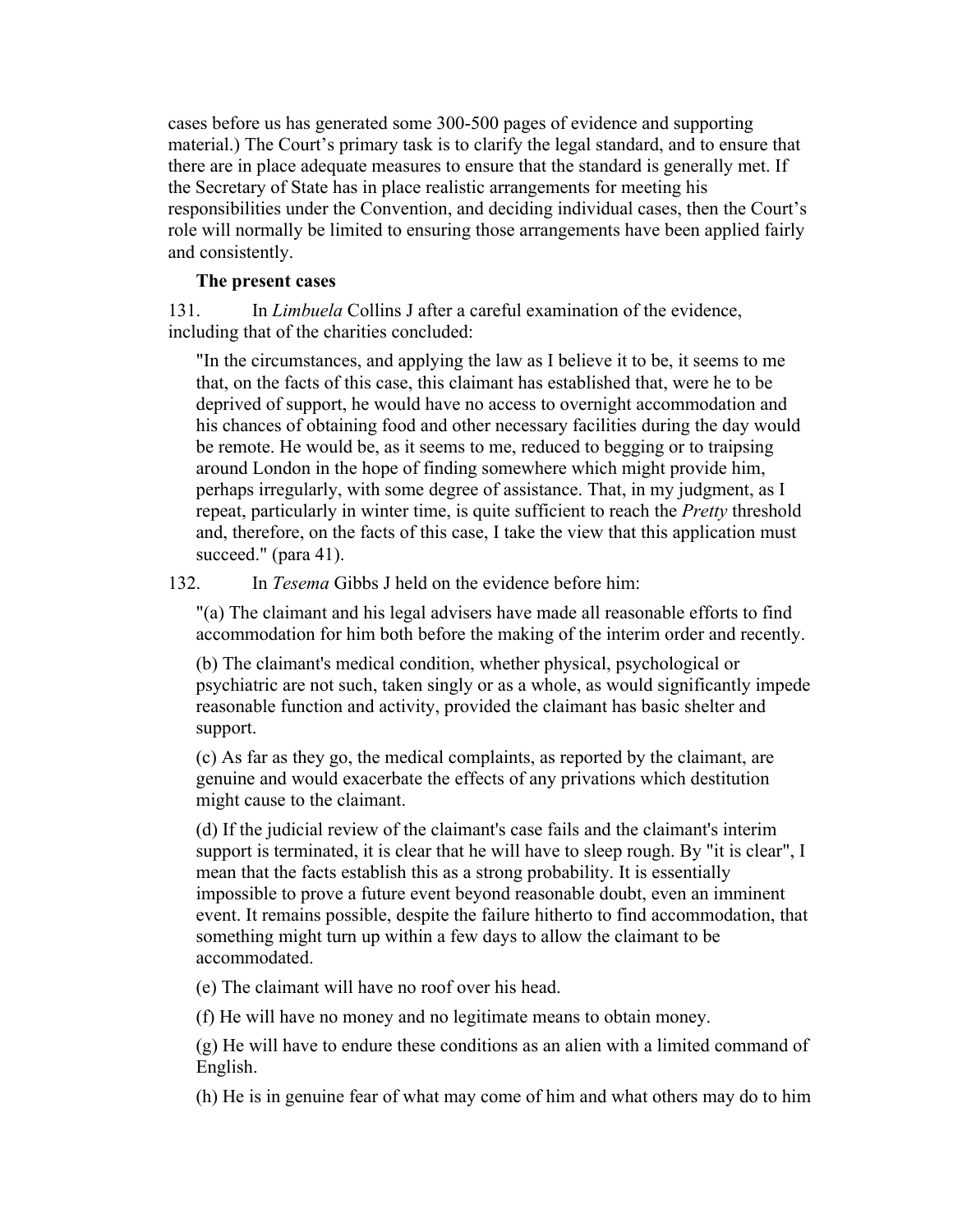or think about him if he sleeps rough. These fears are justified since some hold rough sleepers in contempt and they are vulnerable to exploitation and assault.

(i) His physical condition will be affected by exposure to the elements during the winter nights, against which his protection will be the clothing he owns and any coverings he may beg or borrow.

(j) He may he able to acquire some kind of support. On a Tuesday he could go to the West Croydon Baptist Church for a free lunch; if he can find Night Watch in Queen's Gardens, and Night Watch is in operation, he may get some food there at night; he could beg; he could walk to other parts of London to try and find more promising sources of help as listed in Mr Sullivan's chart. On the other hand, he will have no money or resources either to travel or to purchase legitimately any provisions.

(k) He will be legally entitled, as the defendant's evidence confirms, to medical care if he can overcome the undoubted practical difficulties of gaining access to it.

(l) Having regard to the limited facilities available, he is, by inference, likely within a short time to become unkempt. Despite all efforts, his hygiene will suffer and he will thus tend to become physically repellent to those who approach. His health is likely to deteriorate."

On these facts he concluded:

"These features, however common or otherwise they are to destitute asylum seekers, in my judgment do cumulatively represent a situation so severe as to amount to a breach of Article 3." (para 69)

133. For the reasons I have already given I see no error of law in either decision, and I see no other reason for this Court to interfere.

134. In *Adam* Charles J applied a stricter test, following Newman J in *Zardasht*. I have already explained why I think that test does not follow from *Q*. As Laws LJ has explained, Mr Adams was on the streets between  $16<sup>th</sup>$  October and  $10<sup>th</sup>$  November 2003. During that time he slept outside the Refugee Council premises in Brixton, and survived by using their washing facilities and obtaining occasional meals from them. After that he had the benefit of interim relief ordered by the Court. Charles J found, even applying the strict test advocated by the Secretary of State (following *Zardasht*), that three weeks in such conditions, supported by "the inferences drawn from unsatisfactory medical evidence" was sufficient to cross the threshold. It is clear that, applying the correct test, he would have come to the same conclusion. Again I see no reason to interfere.

# **Conclusions**

135. Before the decision of this Court in *Q*, there were three possible approaches in Article 3 to cases such as the present:

i. That it has no application because the conditions of the claimants were not the result of State "treatment";

ii. That its application is confined to the specially vulnerable (for example, pregnant woman or the old);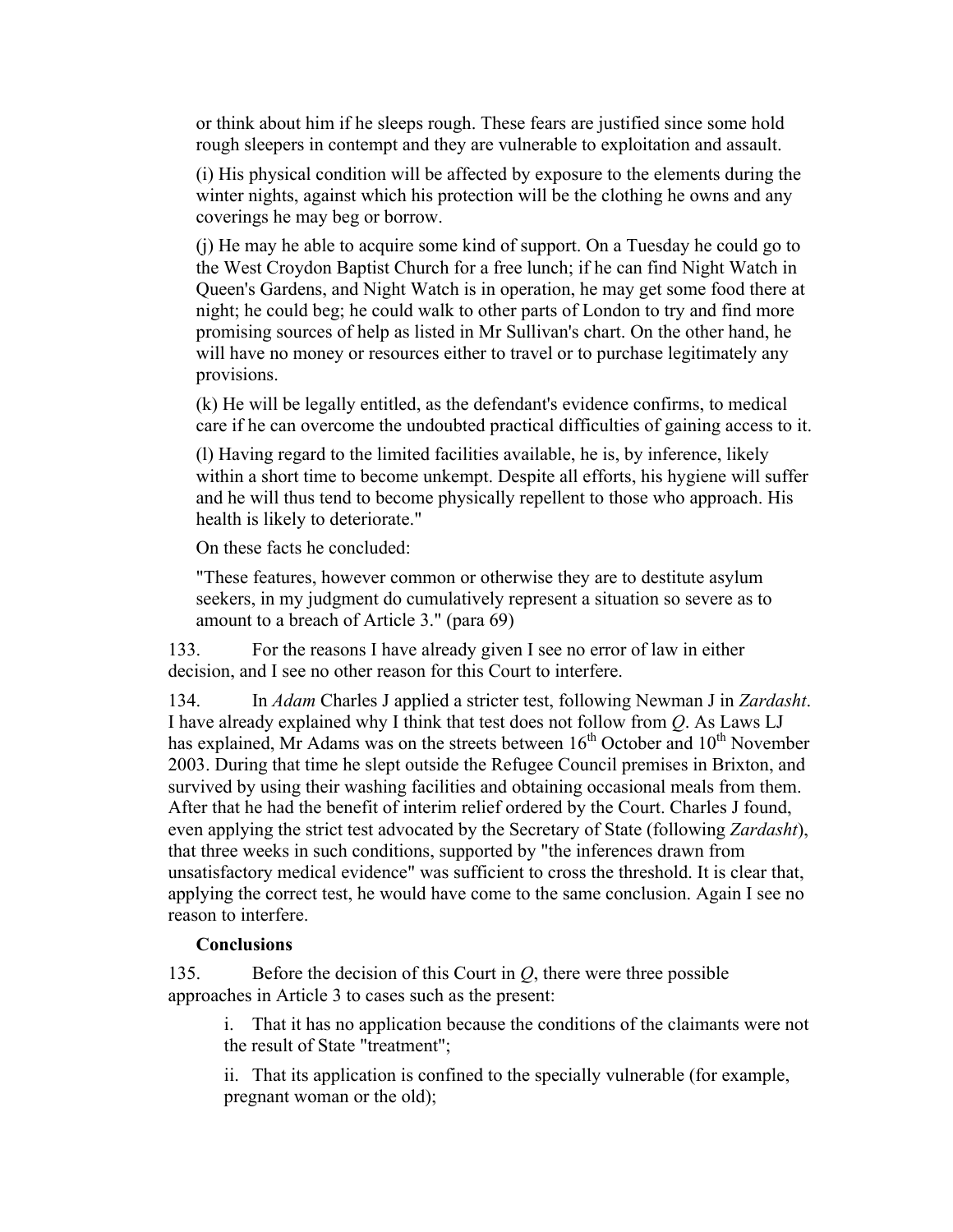iii. That it is of general application provided the circumstances of an individual applicant are sufficiently serious.

By that decision (i) and (ii) were excluded. There was no appeal. As a consequence the State must be taken to have accepted responsibility for taking "measures" necessary to ensure that individuals who qualify for help under the test established by *Q* can obtain it.

136. For the reasons given I see no reason to interfere with the conclusions of the Judges in the individual cases, viewed as such. However, I think that is too narrow an approach, particularly given the way in which the appeals have properly been presented by Mr Giffin. We are asked to give current guidance. To do that, we must look at the overall position in current circumstances, and we must take account of the realities.

137. We had no direct evidence as to the current condition of the individual appellants at the time of the hearing. I would assume that, having had the benefit of interim relief for some months, and pending our decision, none of them currently is "verging on" Article 3 suffering. However, if we allow the appeal, we must anticipate that they and up to 600 others will become dependent on charitable support. We have no evidence from the Secretary of State as to how in practice he expects that sudden influx to be handled, or that he has policies in place adequate for the purpose. On the evidence presented by Shelter and others (already summarised by Laws LJ), there is not simply a "real risk", but a practical certainty that the current charitable agencies will be unable to cope with such an influx; that many of the claimants will (in the words of *Q*) "not (be) able to find any charitable support or other lawful means of fending for themselves".

138. I am conscious that the wider picture has been brought in to the discussion at a relatively late stage, partly in response to questions from me before the hearing, and partly due to the late intervention of Shelter, and its supporting evidence. Although Mr Giffin fairly did not object to this widening of the debate, the Secretary of State may not have been able to respond fully to it. I had hoped that, in response to my questions, he would have been in a position to give the Court a clearer picture as to how in practice the Secretary of State expected the overall problem to be dealt with following a successful appeal. I accept that there was little time to do this, and that my questions may not have been as specific as I intended. Having said that, however, we have to proceed on the basis of the evidence before us.

139. On that basis I would dismiss these appeals.

# **Lord Justice Jacob:**

140. If it were appropriate to deal with the three cases simply on the materials concerning the three individuals, I would agree with the conclusion of Carnwath LJ in paragraphs 135-138 of his judgment. I also agree with his much wider analysis of the problems posed in this case. I also agree with Laws LJ's "spectrum analysis". To my mind however, that analysis does not help one resolve where, on the spectrum, these cases fall. Having said all that, I am however, clear that these appeals should be dismissed. My reasons are brief – any further elaboration would serve no useful purpose.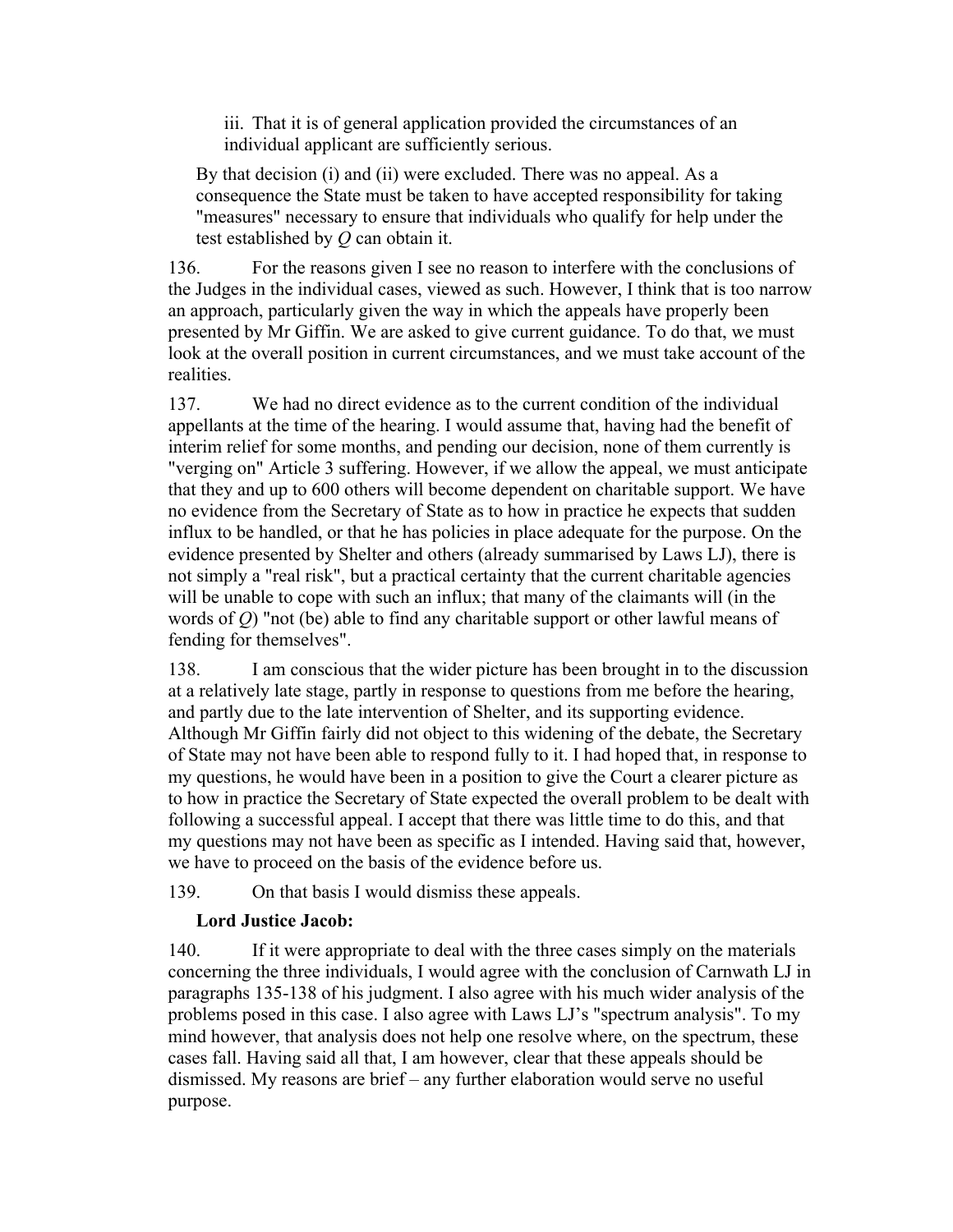141. Overshadowing the facts of these individual three cases is the fact that there are 666 others where the position is similar. In all these cases the individual concerned is seeking asylum in this country and his or her case has not been decided. No-one knows whether their claims to asylum are good or bad. All that can be said at this stage is that it has been decided that they did not claim asylum within 2 days of arrival in this country.

142. What is to be done about destitute people in this position? A case by case analysis of the situation of each individual is costly – it involves solicitors (at the State's expense) ringing round all possible charities, the charities devoting scarce resources to answering inquiries, evidence of weather forecasts, examination by doctors (at the State's expense) to see how unwell the individual is, and a myriad of other inquiries, all designed to show that the applicant has "passed" the Art.3 threshold. These are followed up by applications to the court. Implicit in this approach are repeated applications for those that have failed – has the weather changed, has the capacity of charities to cope changed, and above all has the health of the individual sunk to a sufficiently low level? And in those cases where the individual has sunk below the threshold and so is provided with minimal food and shelter, the time may come when he or she is "better" and can be put out on the streets again – there is a real prospect of an endless cycle. The "verging on" test is abhorrent, illogical and very expensive. I am not surprised that some judges cannot accept that it can be correct, even though it may follow from this court's decision in *Q* in that the "real risk" test was rejected. "Verging on" seems to be the only next logical stopping place.

143. Certain figures in the evidence bring out the scale. As I have said there are 666 cases similar to the three we have. In some cases the applicant may have "passed" the Art.3 test at the time of the relevant Judge's order. Many will not – and of those who "passed" probably some are now better (having received food and shelter for some time) and might fail the test now. Any reasonable estimate of the number likely to put on the streets (and the Secretary of State has not himself made any estimate) is that it must be of the order of 500 or more. Most of these will be in London.

144. Set against that is the general position as regards homelessness, the availability of shelter and the level of demand. From 1998 to 2002, according to the Government's Rough Sleepers Unit, the Government target of reducing the number of rough sleepers by 2/3 had been met. By June 2002 there were estimated to be only 532 people sleeping rough throughout England, an impressive achievement.

145. Of course even these homeless people (assuming they are not asylum seekers subject to s.55) would not be entirely penniless too – not only are they free to earn money by working but there will be financial state support. That was the position in *O'Rourke* – a case, in my view, miles away from our present problem.

146. As regards the availability of charitable shelter, the evidence indicates virtually no spare capacity. So much appears from Mr Tristram's (of the Refugee Council) statement – there are a couple of hostels in London which take asylum seekers but they are essentially full up.

147. As regards the availability of charitable food, the position is not much